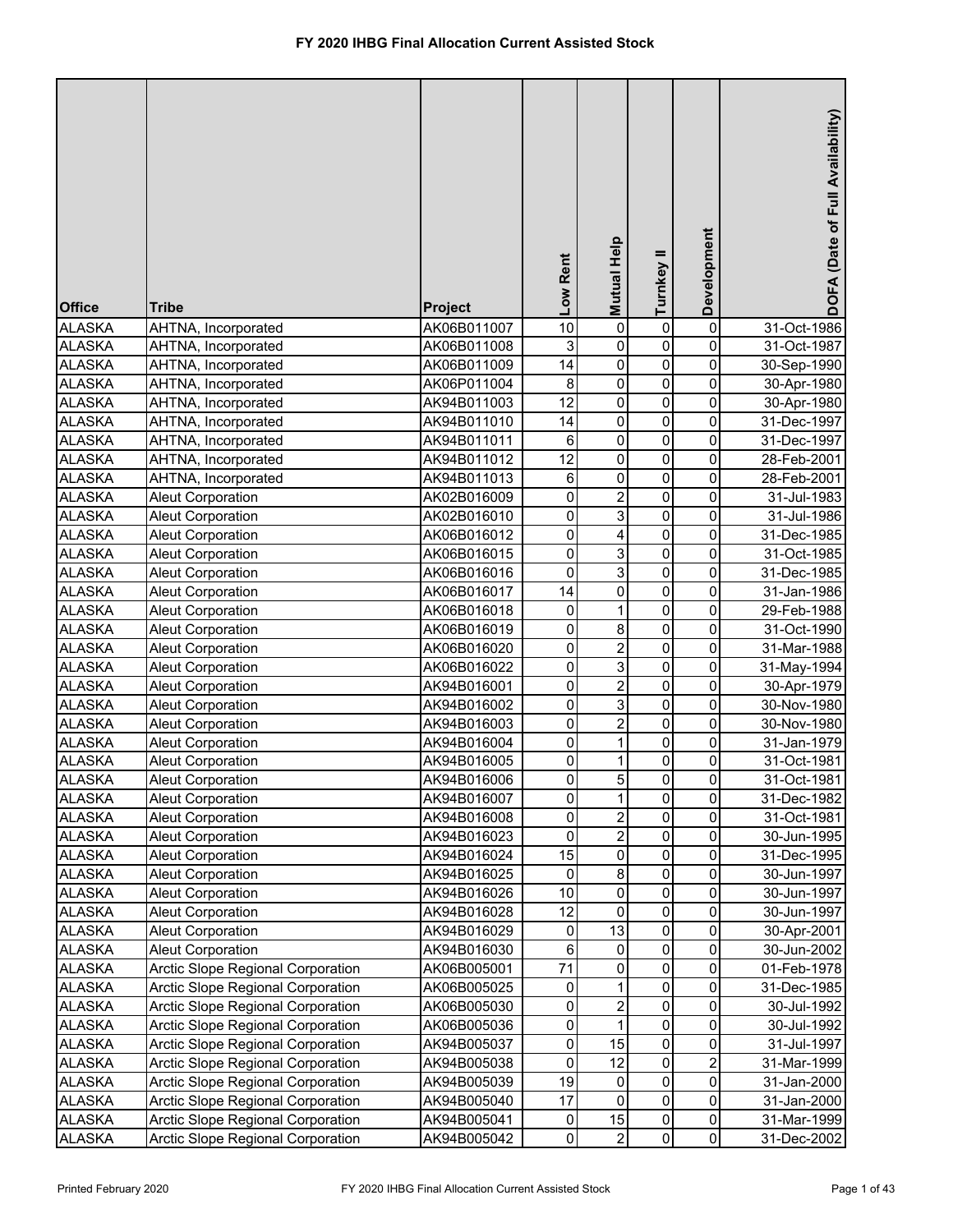| <b>Office</b>                  | <b>Tribe</b>                                                                   | <b>Project</b>             | Low Rent          | <b>Mutual Help</b>      | Turnkey II  | Development              | DOFA (Date of Full Availability) |
|--------------------------------|--------------------------------------------------------------------------------|----------------------------|-------------------|-------------------------|-------------|--------------------------|----------------------------------|
| <b>ALASKA</b>                  | Arctic Slope Regional Corporation                                              | AK94B005042                | $\mathbf 0$       | $\overline{2}$          | 0           | 0                        | 31-Dec-2002                      |
| <b>ALASKA</b>                  | Arctic Slope Regional Corporation                                              | AK94B005042                | $\mathbf 0$       | $\overline{c}$          | 0           | 0                        | 31-Dec-2002                      |
| <b>ALASKA</b>                  | Arctic Slope Regional Corporation                                              | AK94B005042                | $\mathbf 0$       | 3                       | 0           | 0                        | 31-Dec-2002                      |
| <b>ALASKA</b>                  | <b>Arctic Slope Regional Corporation</b>                                       | AK94B005042                | $\mathsf 0$       | $\overline{2}$          | 0           | 0                        | 31-Dec-2002                      |
| <b>ALASKA</b>                  | Arctic Slope Regional Corporation                                              | AK94B005042                | $\mathsf 0$       | 3                       | $\mathbf 0$ | 0                        | 31-Dec-2002                      |
| <b>ALASKA</b>                  | Arctic Slope Regional Corporation                                              | AK94B005042                | $\mathbf 0$       | $\overline{2}$          | $\mathbf 0$ | 0                        | 31-Dec-2002                      |
| <b>ALASKA</b>                  | <b>Baranof Island Housing Authority</b>                                        | AK94B017003                | 20                | $\overline{0}$          | 0           | 0                        | 30-Jun-1996                      |
| <b>ALASKA</b>                  | <b>Baranof Island Housing Authority</b>                                        | AK94B017004                | 0                 | 5                       | 0           | 0                        | 30-Jun-1996                      |
| <b>ALASKA</b>                  | <b>Baranof Island Housing Authority</b>                                        | AK94B017005                | $\mathbf 0$       | 3                       | 0           | 0                        | 01-Aug-2000                      |
| <b>ALASKA</b>                  | <b>Baranof Island Housing Authority</b>                                        | AK94B017005                | $\pmb{0}$         | 8                       | 0           | 0                        | 07-Nov-2001                      |
| <b>ALASKA</b>                  | <b>Bering Straits Regional Corporation</b>                                     | AK06B008023                | $\pmb{0}$         | 4                       | 0           | 0                        | 28-Feb-1991                      |
| <b>ALASKA</b>                  | Bering Straits Regional Corporation                                            | AK06B008030                | $\pmb{0}$         | 3                       | 0           | 0                        | 31-Mar-1991                      |
| <b>ALASKA</b>                  | Bering Straits Regional Corporation                                            | AK06B008031                | $\pmb{0}$         | 3                       | 0           | 0                        | 31-Mar-1991                      |
| <b>ALASKA</b>                  | Bering Straits Regional Corporation                                            | AK06B008032                | $\pmb{0}$         | $\overline{2}$          | $\pmb{0}$   | 0                        | 28-Feb-1991                      |
| <b>ALASKA</b>                  | Bering Straits Regional Corporation                                            | AK06P008009                | 17                | $\mathsf 0$             | 0           | 0                        | 31-Mar-1978                      |
| <b>ALASKA</b>                  | Bering Straits Regional Corporation                                            | AK94B008036                | 0                 | 23                      | $\pmb{0}$   | 0                        | 30-Nov-1995                      |
| <b>ALASKA</b>                  | Bering Straits Regional Corporation                                            | AK94B008037                | $\mathbf 0$       | 14                      | $\pmb{0}$   | 0                        | 30-Nov-1995                      |
| <b>ALASKA</b>                  | Bering Straits Regional Corporation                                            | AK94B008038                | $\mathbf 0$       | 20                      | $\pmb{0}$   | 0                        | 31-Jan-1997                      |
| <b>ALASKA</b>                  | Bering Straits Regional Corporation                                            | AK94B008039                | $\mathbf 0$       | 20                      | $\mathbf 0$ | 0                        | 31-Oct-1996                      |
| <b>ALASKA</b>                  | Bering Straits Regional Corporation                                            | AK94B008040                | $\pmb{0}$         | 19                      | $\pmb{0}$   | 0                        | 31-Aug-1997                      |
| <b>ALASKA</b>                  | Bering Straits Regional Corporation                                            | AK94B008041                | $\mathbf 0$       | 19                      | $\mathbf 0$ | 0                        | 31-Aug-1997                      |
| <b>ALASKA</b>                  | Bering Straits Regional Corporation                                            | AK94B008042                | 28                | 0                       | $\mathbf 0$ | 0                        | 31-Oct-1999                      |
| <b>ALASKA</b>                  | Bering Straits Regional Corporation                                            | AK94B008043                | 0                 | 19                      | 0           | 0                        | 31-Dec-1999                      |
| <b>ALASKA</b>                  | Bering Straits Regional Corporation                                            | AK94B008046                | $\mathbf 0$       | 7                       | 0           | $\overline{\mathbf{c}}$  | 30-Sep-1999                      |
| <b>ALASKA</b>                  | Bering Straits Regional Corporation                                            | AK94B008047                | $\pmb{0}$         | 18                      | 0           | $\pmb{0}$                | 31-Jan-2000                      |
| <b>ALASKA</b>                  | <b>Bristol Bay Native Corporation</b>                                          | AK02P010011                | $\overline{12}$   | $\mathbf 0$             | 0           | 0                        | 31-Dec-1982                      |
| <b>ALASKA</b>                  | <b>Bristol Bay Native Corporation</b>                                          | AK06B010023                | 15                | $\pmb{0}$               | 0           | 0                        | 31-May-1986                      |
| <b>ALASKA</b>                  | <b>Bristol Bay Native Corporation</b>                                          | AK06B010029                | 0                 | $\overline{\mathbf{c}}$ | 0           | 0                        | 30-Nov-1995                      |
| <b>ALASKA</b>                  | <b>Bristol Bay Native Corporation</b>                                          | AK94B010037                | $\mathsf 0$       | 3                       | 0           | 0                        | 31-Mar-1998                      |
| <b>ALASKA</b>                  | <b>Bristol Bay Native Corporation</b>                                          | AK94B010038                | $\mathbf{1}$      | $\pmb{0}$               | 0           | 0                        | 31-May-1998                      |
| <b>ALASKA</b>                  | <b>Bristol Bay Native Corporation</b>                                          | AK94B010039                | $\mathbf{1}$      | 0                       | 0           | 0                        | 31-Mar-1998                      |
| <b>ALASKA</b>                  | <b>Bristol Bay Native Corporation</b>                                          | AK94B010040                | 0                 | 1                       | 0           | 0                        | 31-Mar-1998                      |
| <b>ALASKA</b>                  | <b>Bristol Bay Native Corporation</b>                                          | AK94B010041                | 8                 | $\pmb{0}$               | 0           | 0                        | 31-Dec-1998                      |
| <b>ALASKA</b>                  | <b>Bristol Bay Native Corporation</b>                                          | AK94B010042                | 0                 | 3<br>8                  | 0           | 0<br>$\mathsf{O}\xspace$ | 31-Mar-1998                      |
| <b>ALASKA</b><br><b>ALASKA</b> | <b>Bristol Bay Native Corporation</b><br><b>Bristol Bay Native Corporation</b> | AK94B010043<br>AK94B010044 | 0<br>$\mathbf{1}$ | $\pmb{0}$               | 0<br>0      | $\mathsf{O}\xspace$      | 01-Jan-2000                      |
| <b>ALASKA</b>                  | Calista Corporation                                                            | AK06B009069                | 12                | 0                       | 0           | $\mathsf{O}\xspace$      | 01-Jan-2000<br>30-Nov-1992       |
| <b>ALASKA</b>                  | Calista Corporation                                                            | AK06P00961                 | 20                | 0                       | 0           | 0                        |                                  |
| <b>ALASKA</b>                  | Calista Corporation                                                            | AK94B009087                | 0                 | 21                      | 0           | 0                        | 31-Oct-1988<br>30-May-1995       |
| <b>ALASKA</b>                  | Calista Corporation                                                            | AK94B009088                | $\pmb{0}$         | 12                      | 0           | 0                        | 30-May-1995                      |
| <b>ALASKA</b>                  | Calista Corporation                                                            | AK94B009089                | 0                 | 27                      | 0           | 0                        | 30-Jun-1995                      |
| <b>ALASKA</b>                  | Calista Corporation                                                            | AK94B009090                | $\mathsf 0$       | 25                      | 0           | $\mathsf{O}\xspace$      | 30-Apr-1995                      |
| <b>ALASKA</b>                  | Calista Corporation                                                            | AK94B009093                | 0                 | 31                      | 0           | $\mathbf 0$              | 30-Sep-1997                      |
| <b>ALASKA</b>                  | Calista Corporation                                                            | AK94B009094                | 0                 | 30                      | 0           | $\overline{0}$           | 31-Dec-1996                      |
|                                |                                                                                |                            |                   |                         |             |                          |                                  |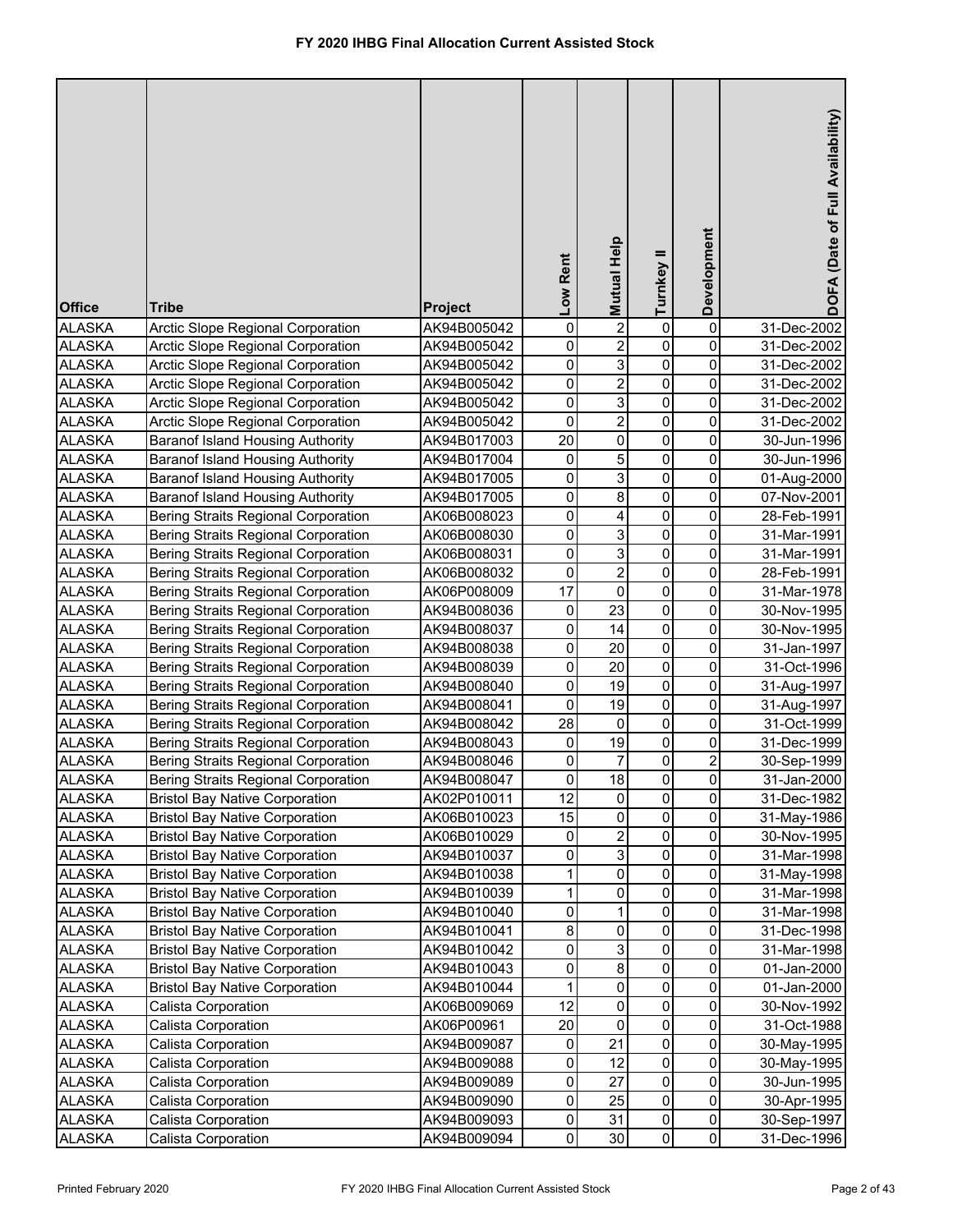| <b>Office</b>                  | <b>Tribe</b>                                 | <b>Project</b>             | Low Rent       | <b>Mutual Help</b> | Turnkey II   | Development         | DOFA (Date of Full Availability) |
|--------------------------------|----------------------------------------------|----------------------------|----------------|--------------------|--------------|---------------------|----------------------------------|
| <b>ALASKA</b>                  | Calista Corporation                          | AK94B009095                | 0              | 9                  | 0            | $\pmb{0}$           | 30-Jun-1997                      |
| <b>ALASKA</b>                  | Calista Corporation                          | AK94B009096                | 0              | 23                 | 0            | 0                   | 31-Jul-1997                      |
| <b>ALASKA</b>                  | Calista Corporation                          | AK94B009097                | 0              | 20                 | 0            | 0                   | 31-Jan-1998                      |
| <b>ALASKA</b>                  | Calista Corporation                          | AK94B009098                | 0              | $\overline{19}$    | $\pmb{0}$    | 0                   | 31-Dec-1999                      |
| <b>ALASKA</b>                  | Calista Corporation                          | AK94B009098                | 0              | 5                  | $\pmb{0}$    | 0                   | 28-Feb-2003                      |
| <b>ALASKA</b>                  | Calista Corporation                          | AK94B009099                | 0              | 18                 | $\pmb{0}$    | 0                   | 30-Nov-1999                      |
| <b>ALASKA</b>                  | Calista Corporation                          | AK94B009102                | 0              | 18                 | $\pmb{0}$    | 0                   | 31-Dec-1999                      |
| <b>ALASKA</b>                  | Calista Corporation                          | AK94B009103                | 0              | $\overline{20}$    | $\pmb{0}$    | 0                   | 31-Jul-2000                      |
| <b>ALASKA</b>                  | Chugach Alaska Corporation                   | AK02B015005                | 0              | 3                  | $\pmb{0}$    | 0                   | 31-Dec-1982                      |
| <b>ALASKA</b>                  | Chugach Alaska Corporation                   | AK02B015006                | 0              | 6                  | $\pmb{0}$    | 0                   | 30-May-1984                      |
| <b>ALASKA</b>                  | Chugach Alaska Corporation                   | AK02B015016                | $\pmb{0}$      | $\mathbf{1}$       | $\mathbf 0$  | 0                   | 30-May-1984                      |
| <b>ALASKA</b>                  | Chugach Alaska Corporation                   | AK02P015008                | 23             | 0                  | $\pmb{0}$    | 0                   | 31-Jan-1984                      |
| <b>ALASKA</b>                  | Chugach Alaska Corporation                   | AK06B015007                | 0              | 4                  | $\pmb{0}$    | 0                   | 31-Aug-1984                      |
| <b>ALASKA</b>                  | Chugach Alaska Corporation                   | AK06B015011                | 0              | $\overline{2}$     | $\pmb{0}$    | 0                   | 31-Oct-1986                      |
| <b>ALASKA</b>                  | Chugach Alaska Corporation                   | AK94B015003                | 0              | 7                  | $\mathbf 0$  | 0                   | 28-Feb-1983                      |
| <b>ALASKA</b>                  | Chugach Alaska Corporation                   | AK94B015004                | 0              | $\overline{2}$     | $\pmb{0}$    | 0                   | 31-Jan-1983                      |
| <b>ALASKA</b>                  | Chugach Alaska Corporation                   | AK94B015017                | 20             | $\overline{0}$     | $\pmb{0}$    | 0                   | 31-Mar-1994                      |
| <b>ALASKA</b>                  | Chugach Alaska Corporation                   | AK94B015018                | $\pmb{0}$      | 13                 | $\pmb{0}$    | 0                   | 30-Jun-1998                      |
| <b>ALASKA</b>                  | Chugach Alaska Corporation                   | AK94B015019                | $\overline{7}$ | 0                  | $\pmb{0}$    | 0                   | 30-Apr-1997                      |
| <b>ALASKA</b>                  | Chugach Alaska Corporation                   | AK94B015020                | 16             | 0                  | $\mathbf 0$  | 0                   | 30-Sep-1999                      |
| <b>ALASKA</b>                  | Chugach Alaska Corporation                   | AK94B015021                | 15             | 0                  | $\mathbf 0$  | 0                   | 30-Aug-2000                      |
| <b>ALASKA</b>                  | Cook Inlet Native Regional Corporation       | AK02B012012                | 24             | 0                  | $\mathbf 0$  | 0                   | 28-Feb-1983                      |
| <b>ALASKA</b>                  | Cook Inlet Native Regional Corporation       | AK02B012012                | 10             | 0                  | 0            | 0                   | 28-Feb-1983                      |
| <b>ALASKA</b>                  | Cook Inlet Native Regional Corporation       | AK02B012013                | 60             | 0                  | $\pmb{0}$    | 0                   | 30-Jun-1984                      |
| <b>ALASKA</b>                  | Cook Inlet Native Regional Corporation       | AK06B012017                | 60             | $\mathbf{0}$       | 0            | $\pmb{0}$           | 31-Oct-1984                      |
| <b>ALASKA</b>                  | Cook Inlet Native Regional Corporation       | AK06P012006                | 18             | $\mathbf 0$        | 0            | 0                   | 31-Dec-1979                      |
| <b>ALASKA</b>                  | Cook Inlet Native Regional Corporation       | AK94B012030                | 75             | $\pmb{0}$          | 0            | 0                   | 31-Mar-1996                      |
| <b>ALASKA</b>                  | Cook Inlet Native Regional Corporation       | AK94B012035                | 20             | 0                  | 0            | 0                   | 31-May-1998                      |
| <b>ALASKA</b>                  | Doyon, Ltd.                                  | AK06B007031                | 15             | 0                  | 0            | 0                   | 30-Nov-1992                      |
| <b>ALASKA</b>                  | Doyon, Ltd.                                  | AK94B007038                | 0              | 1                  | 0            | 0                   | 31-Oct-1997                      |
| <b>ALASKA</b>                  | Doyon, Ltd.                                  | AK94B007044                | 6              | 0                  | 0            | 0                   | 31-May-1998                      |
| <b>ALASKA</b>                  | Koniag, Incorporated                         | AK02P013011                | 48             | 0                  | 0            | 0                   | 31-Jul-1983                      |
| <b>ALASKA</b>                  | Koniag, Incorporated<br>Koniag, Incorporated | AK94B013017                | 15             | 0<br>0             | 0            | 0<br>0              | 30-Sep-1996                      |
| <b>ALASKA</b><br><b>ALASKA</b> | Koniag, Incorporated                         | AK94B013018<br>AK94B013019 | 20<br>4        | 0                  | 0<br>0       | 0                   | 31-Dec-1996<br>30-Sep-1996       |
| <b>ALASKA</b>                  | Koniag, Incorporated                         | AK94B013020                | 0              | 5                  | 0            | $\mathsf{O}\xspace$ | 30-Sep-2001                      |
| <b>ALASKA</b>                  | Koniag, Incorporated                         | AK94B013020                | 0              | 5                  | 0            | 0                   | 30-Sep-2001                      |
| <b>ALASKA</b>                  | Koniag, Incorporated                         | AK94B013021                | 3              | 0                  | 0            | 0                   | 30-Sep-2001                      |
| <b>ALASKA</b>                  | Metlakatla (Annette Island)                  | AK02B002005                | 0              | $\overline{2}$     | 0            | 0                   | 30-Jun-1983                      |
| <b>ALASKA</b>                  | Metlakatla (Annette Island)                  | AK06B002006                | 25             | 0                  | 0            | 0                   | 30-Apr-1988                      |
| <b>ALASKA</b>                  | Metlakatla (Annette Island)                  | AK06B002007                | 0              | 4                  | 0            | 0                   | 30-Sep-1986                      |
| <b>ALASKA</b>                  | Metlakatla (Annette Island)                  | AK06B002008                | 15             | 0                  | $\mathbf 0$  | 0                   | 31-Aug-1989                      |
| <b>ALASKA</b>                  | Metlakatla (Annette Island)                  | AK94B002009                | 0              | 16                 | 0            | $\mathsf{O}\xspace$ | 30-Sep-1996                      |
| <b>ALASKA</b>                  | Metlakatla (Annette Island)                  | AK94B002011                | 8              | 0                  | $\mathbf{0}$ | $\mathsf{O}\xspace$ | 01-Jun-1999                      |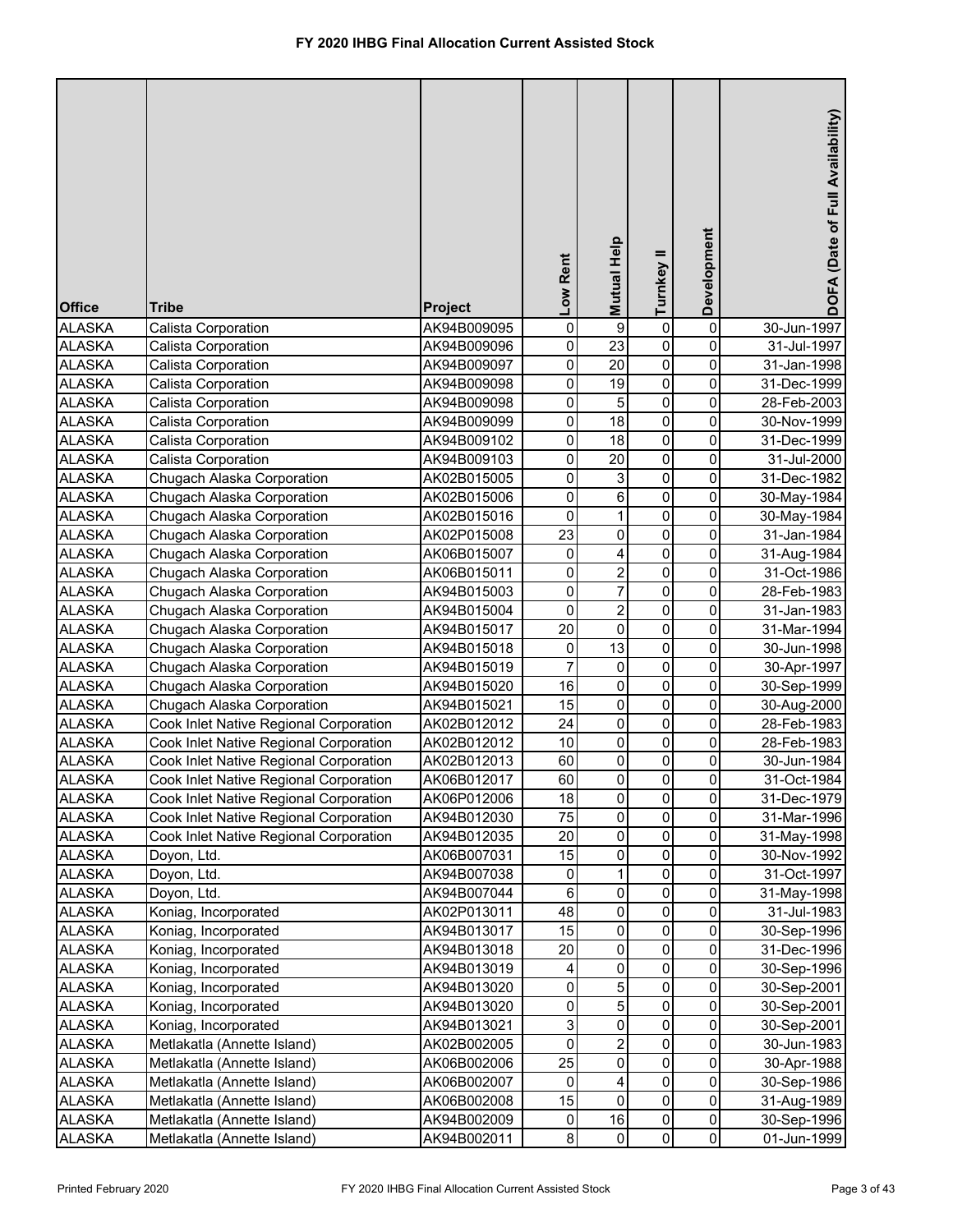| <b>Office</b>                  | <b>Tribe</b>                                                   | Project                    | Low Rent               | Mutual Help          | Turnkey II                    | Development              | DOFA (Date of Full Availability) |
|--------------------------------|----------------------------------------------------------------|----------------------------|------------------------|----------------------|-------------------------------|--------------------------|----------------------------------|
| <b>ALASKA</b>                  | Metlakatla (Annette Island)                                    | AK94B002012                | $\pmb{0}$              | $\overline{10}$      | 0                             | $\pmb{0}$                | 29-Aug-1997                      |
| <b>ALASKA</b>                  | <b>NANA Corporation</b>                                        | AK02P006017                | 43                     | $\pmb{0}$            | 0                             | 0                        | 31-Mar-1983                      |
| <b>ALASKA</b>                  | <b>NANA Corporation</b>                                        | AK94B006040                | 20                     | $\pmb{0}$            | 0                             | 0                        | 01-Oct-1994                      |
| <b>ALASKA</b>                  | <b>NANA Corporation</b>                                        | AK94B006044                | 20                     | $\overline{0}$       | 0                             | $\mathsf 0$              | 30-Sep-1994                      |
| <b>ALASKA</b>                  | <b>NANA Corporation</b>                                        | AK94B006046                | 0                      | 18                   | 0                             | 0                        | 31-Aug-1995                      |
| <b>ALASKA</b>                  | <b>NANA Corporation</b>                                        | AK94B006047                | $\pmb{0}$              | 19                   | $\mathbf 0$                   | 0                        | 30-Sep-1996                      |
| <b>ALASKA</b>                  | <b>NANA Corporation</b>                                        | AK94B006048                | 0                      | $\mathbf 5$          | 0                             | 0                        | 30-Nov-1995                      |
| <b>ALASKA</b>                  | <b>NANA Corporation</b>                                        | AK94B006049                | $\pmb{0}$              | $\overline{17}$      | $\pmb{0}$                     | 0                        | 30-Apr-1998                      |
| <b>ALASKA</b>                  | <b>NANA Corporation</b>                                        | AK94B006050                | $\pmb{0}$              | $\bf 8$              | 0                             | 0                        | 31-Mar-1998                      |
| <b>ALASKA</b>                  | <b>NANA Corporation</b>                                        | AK94B006051                | $\pmb{0}$<br>$\pmb{0}$ | $\overline{7}$<br>16 | 0<br>0                        | 0<br>0                   | 31-Jan-2002                      |
| <b>ALASKA</b>                  | <b>NANA Corporation</b>                                        | AK94B006052                |                        |                      |                               |                          | 04-Apr-1998                      |
| <b>ALASKA</b>                  | <b>NANA Corporation</b>                                        | AK94B006054                | $\pmb{0}$              | 10                   | $\mathbf 0$<br>$\overline{0}$ | $\pmb{0}$<br>$\mathbf 0$ | 31-May-2002                      |
| <b>ALASKA</b>                  | <b>NANA Corporation</b>                                        | AK94B006055                | $\pmb{0}$<br>$\pmb{0}$ | 15                   | $\mathbf 0$                   | $\pmb{0}$                | 31-Aug-2002                      |
| <b>ALASKA</b>                  | Sitka Baranof Island Housing Authority                         | AK06B017001                | 12                     | 4<br>$\pmb{0}$       | $\mathbf 0$                   | $\mathbf 0$              | 30-Sep-1987                      |
| <b>ALASKA</b><br><b>ALASKA</b> | Tlingit-Haida Central Council<br>Tlingit-Haida Central Council | AK06B004024<br>AK06B004025 | 12                     | $\pmb{0}$            | $\mathbf 0$                   | $\mathbf 0$              | 31-Jan-1982<br>31-Jan-1982       |
| <b>ALASKA</b>                  | Tlingit-Haida Central Council                                  | AK06B004026                | 12                     | $\pmb{0}$            | $\mathbf 0$                   | $\pmb{0}$                | 31-Jan-1982                      |
| <b>ALASKA</b>                  | Tlingit-Haida Central Council                                  | AK06B004027                | 9                      | 0                    | 0                             | $\pmb{0}$                | 31-Jan-1982                      |
| <b>ALASKA</b>                  | Tlingit-Haida Central Council                                  | AK06B004028                | 12                     | 0                    | 0                             | 0                        | 31-Jan-1982                      |
| <b>ALASKA</b>                  | Tlingit-Haida Central Council                                  | AK06B004032                | 10                     | 0                    | $\mathbf 0$                   | $\pmb{0}$                | 30-Sep-1987                      |
| <b>ALASKA</b>                  | Tlingit-Haida Central Council                                  | AK94B004045                | $\pmb{0}$              | $\boldsymbol{9}$     | 0                             | $\mathbf 0$              | 22-Feb-1995                      |
| <b>ALASKA</b>                  | Tlingit-Haida Central Council                                  | AK94B004046                | 10                     | $\pmb{0}$            | $\mathbf 0$                   | $\pmb{0}$                | 22-Feb-1995                      |
| <b>ALASKA</b>                  | Tlingit-Haida Central Council                                  | AK94B004047                | $\pmb{0}$              | 26                   | 0                             | $\pmb{0}$                | 29-Mar-1997                      |
| <b>ALASKA</b>                  | Tlingit-Haida Central Council                                  | AK94B004048                | 0                      | 11                   | 0                             | 0                        | 29-Oct-1995                      |
| <b>ALASKA</b>                  | Tlingit-Haida Central Council                                  | AK94B004049                | 20                     | $\overline{0}$       | $\Omega$                      | $\overline{0}$           | 29-Mar-1997                      |
| <b>ALASKA</b>                  | Tlingit-Haida Central Council                                  | AK94B004065                | $\pmb{0}$              | 18                   | 0                             | $\pmb{0}$                | 28-Feb-1998                      |
| <b>ALASKA</b>                  | Tlingit-Haida Central Council                                  | AK94B004066                | 6                      | 0                    | 0                             | $\pmb{0}$                | 31-Aug-1997                      |
| <b>ALASKA</b>                  | Tlingit-Haida Central Council                                  | AK94B004067                | $\pmb{0}$              | 18                   | 0                             | $\mathsf{O}\xspace$      | 30-Apr-1998                      |
| <b>ALASKA</b>                  | Tlingit-Haida Central Council                                  | AK94B004068                | 16                     | 0                    | 0                             | $\pmb{0}$                | 31-Aug-1997                      |
| <b>ALASKA</b>                  | Tlingit-Haida Central Council                                  | AK94B004069                | 17                     | $\pmb{0}$            | 0                             | $\mathsf{O}\xspace$      | 31-Jan-1999                      |
| <b>ALASKA</b>                  | Tlingit-Haida Central Council                                  | AK94B004070                | 20                     | 0                    | 0                             | $\mathsf{O}\xspace$      | 31-Aug-1999                      |
| <b>ALASKA</b>                  | Tlingit-Haida Central Council                                  | AK94B004071                | 3                      | 0                    | 0                             | $\mathsf{O}\xspace$      | 31-May-1975                      |
| <b>ALASKA</b>                  | Tlingit-Haida Central Council                                  | AK94B004072                | 20                     | $\mathbf 0$          | 0                             | 0                        | 30-Jun-2000                      |
| <b>ALASKA</b>                  | <b>TOTAL</b>                                                   |                            | 1,153                  | 895                  | $\mathbf 0$                   | $\overline{\mathbf{4}}$  |                                  |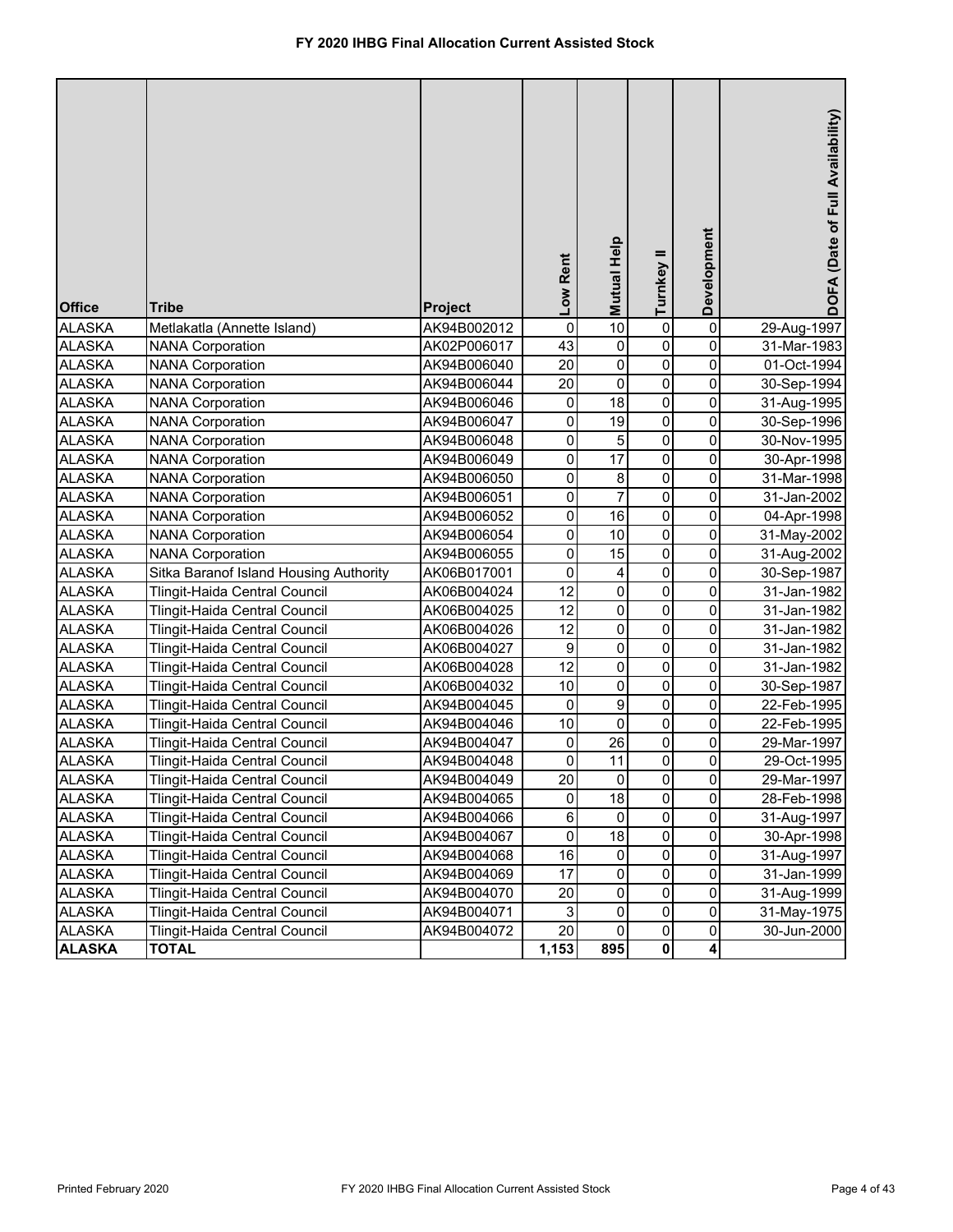| <b>Office</b>  | <b>Tribe</b>                           | <b>Project</b> | Low Rent     | Mutual Help | Turnkey II     | Development         | DOFA (Date of Full Availability) |
|----------------|----------------------------------------|----------------|--------------|-------------|----------------|---------------------|----------------------------------|
| CHICAGO        | Aroostook Band of Micmac               | ME93B034001    | 66           | 0           | 0              | 0                   | 30-Mar-1997                      |
| <b>CHICAGO</b> | Aroostook Band of Micmac               | ME93B034002    | 0            | 1           | 0              | 0                   | 31-Oct-2001                      |
| <b>CHICAGO</b> | Aroostook Band of Micmac               | ME93B034002    | 0            | 1           | 0              | 0                   | 30-Nov-2001                      |
| <b>CHICAGO</b> | Aroostook Band of Micmac               | ME93B034002    | 0            | 5           | $\mathbf 0$    | 0                   | 31-Dec-2001                      |
| <b>CHICAGO</b> | Aroostook Band of Micmac               | ME93B034002    | 0            | 4           | 0              | 0                   | 30-Sep-2002                      |
| <b>CHICAGO</b> | Aroostook Band of Micmac               | ME93B034002    | 0            | 1           | 0              | 0                   | 30-Nov-2002                      |
| <b>CHICAGO</b> | Aroostook Band of Micmac               | ME93B034002    | 0            | 1           | 0              | 0                   | 30-Jun-2003                      |
| <b>CHICAGO</b> | Aroostook Band of Micmac               | ME93B034002    | 0            | 7           | 0              | 0                   | 30-Dec-2005                      |
| <b>CHICAGO</b> | <b>Bad River Band</b>                  | WI93B012001    | 14           | 0           | 0              | 0                   | 28-Feb-1967                      |
| <b>CHICAGO</b> | <b>Bad River Band</b>                  | WI93B012004    | 40           | 0           | 0              | 0                   | 31-Oct-1978                      |
| <b>CHICAGO</b> | <b>Bad River Band</b>                  | WI93B012005    | 20           | 0           | 0              | 0                   | 31-Oct-1985                      |
| <b>CHICAGO</b> | <b>Bad River Band</b>                  | WI93B012006    | 17           | 0           | 0              | 0                   | 29-Jan-1988                      |
| <b>CHICAGO</b> | <b>Bad River Band</b>                  | WI93B012012    | 20           | 0           | 0              | 0                   | 31-Aug-1992                      |
| <b>CHICAGO</b> | <b>Bad River Band</b>                  | WI93B012013    | 17           | $\mathbf 0$ | $\mathbf 0$    | 0                   | 30-Nov-1995                      |
| <b>CHICAGO</b> | <b>Bad River Band</b>                  | WI93B012015    | 5            | 0           | $\mathbf 0$    | 0                   | 30-Nov-1995                      |
| <b>CHICAGO</b> | <b>Bad River Band</b>                  | WI93B012016    | 16           | 0           | $\mathbf 0$    | 0                   | 31-Dec-1995                      |
| <b>CHICAGO</b> | <b>Bad River Band</b>                  | WI93B012017    | 18           | 0           | $\mathbf 0$    | 0                   | 28-Feb-1998                      |
| <b>CHICAGO</b> | Bay Mills Indian Community             | MI93B062002    | 23           | 0           | $\mathbf 0$    | 0                   | 30-Sep-1982                      |
| <b>CHICAGO</b> | Bay Mills Indian Community             | MI93B062004    | 0            | 6           | $\mathbf 0$    | 0                   | 28-Sep-1992                      |
| <b>CHICAGO</b> | Bay Mills Indian Community             | MI93B062006    | 10           | 0           | $\mathbf 0$    | 0                   | 30-Jun-1994                      |
| <b>CHICAGO</b> | Bay Mills Indian Community             | MI93B062007    | 0            | 3           | 0              | 0                   | 10-Oct-1994                      |
| <b>CHICAGO</b> | Bay Mills Indian Community             | MI93B062008    | 0            | 6           | 0              | 0                   | 29-Feb-1996                      |
| <b>CHICAGO</b> | <b>Bay Mills Indian Community</b>      | MI93B062009    | 20           | 0           | 0              | 0                   | 30-Apr-1997                      |
| <b>CHICAGO</b> | <b>Bay Mills Indian Community</b>      | MI93B062010    | 0            | 14          | 0              | 0                   | 01-Nov-1999                      |
| <b>CHICAGO</b> | <b>Bay Mills Indian Community</b>      | MI93B062011    | 12           | 0           | $\overline{0}$ | $\pmb{0}$           | 31-Dec-1997                      |
| <b>CHICAGO</b> | Bay Mills Indian Community             | MI93B062012    | 0            | 14          | 0              | 0                   | 01-Nov-1999                      |
| <b>CHICAGO</b> | <b>Bay Mills Indian Community</b>      | MI93B062013    | 0            | 16          | 0              | 0                   | 01-Nov-1999                      |
| <b>CHICAGO</b> | Boise Forte Band of Minnesota Chippewa | MN93B081001    | 1            | 0           | 0              | 0                   | 01-Sep-1972                      |
| <b>CHICAGO</b> | Boise Forte Band of Minnesota Chippewa | MN93B081002    | 8            | 0           | 0              | 0                   | 01-May-1974                      |
| <b>CHICAGO</b> | Boise Forte Band of Minnesota Chippewa | MN93B081003    | 5            | 0           | 0              | 0                   | 31-Oct-1974                      |
| <b>CHICAGO</b> | Boise Forte Band of Minnesota Chippewa | MN93B081005    | 26           | 0           | 0              | 0                   | 30-Nov-1979                      |
| <b>CHICAGO</b> | Boise Forte Band of Minnesota Chippewa | MN93B081006    | 8            | 0           | 0              | 0                   | 30-Nov-1996                      |
| <b>CHICAGO</b> | Catawba Indian Nation                  | SC93B062001    | 23           | $\mathsf 0$ | 0              | 0                   | 31-Aug-1998                      |
| <b>CHICAGO</b> | Catawba Indian Nation                  | SC93B062002    | $\pmb{0}$    | 19          | 0              | 0                   | 18-Jul-1998                      |
| <b>CHICAGO</b> | Catawba Indian Nation                  | SC93B062003    | 10           | 0           | 0              | $\mathsf{O}\xspace$ | 31-Aug-1998                      |
| CHICAGO        | Catawba Indian Nation                  | SC93B062004    | $\pmb{0}$    | 7           | 0              | $\mathsf{O}\xspace$ | 01-Jul-1998                      |
| <b>CHICAGO</b> | Coharie State Tribe                    | NC93B171003    | 20           | 0           | 0              | 0                   | 28-Apr-1993                      |
| CHICAGO        | Eastern Band of Cherokee               | NC93B041001    | 37           | 0           | 0              | 0                   | 31-Dec-1966                      |
| CHICAGO        | Eastern Band of Cherokee               | NC93B041008    | 25           | 0           | 0              | 0                   | 30-Sep-1978                      |
| <b>CHICAGO</b> | Eastern Band of Cherokee               | NC93B041014    | 63           | 0           | 0              | 0                   | 28-Feb-1983                      |
| CHICAGO        | Eastern Band of Cherokee               | NC93B041025    | $\pmb{0}$    | 10          | 0              | 0                   | 25-Oct-1995                      |
| <b>CHICAGO</b> | Eastern Band of Cherokee               | NC93B041026    | $\pmb{0}$    | 19          | 0              | 0                   | 30-Apr-2001                      |
| <b>CHICAGO</b> | Eastern Band of Cherokee               | NC93B041027    | 15           | 0           | $\pmb{0}$      | $6 \mid$            | 31-Aug-2001                      |
| <b>CHICAGO</b> | Eastern Band of Cherokee               | NC93B041027    | $\mathbf{3}$ | 0           | $\mathbf 0$    | $\overline{0}$      | 06-Sep-2006                      |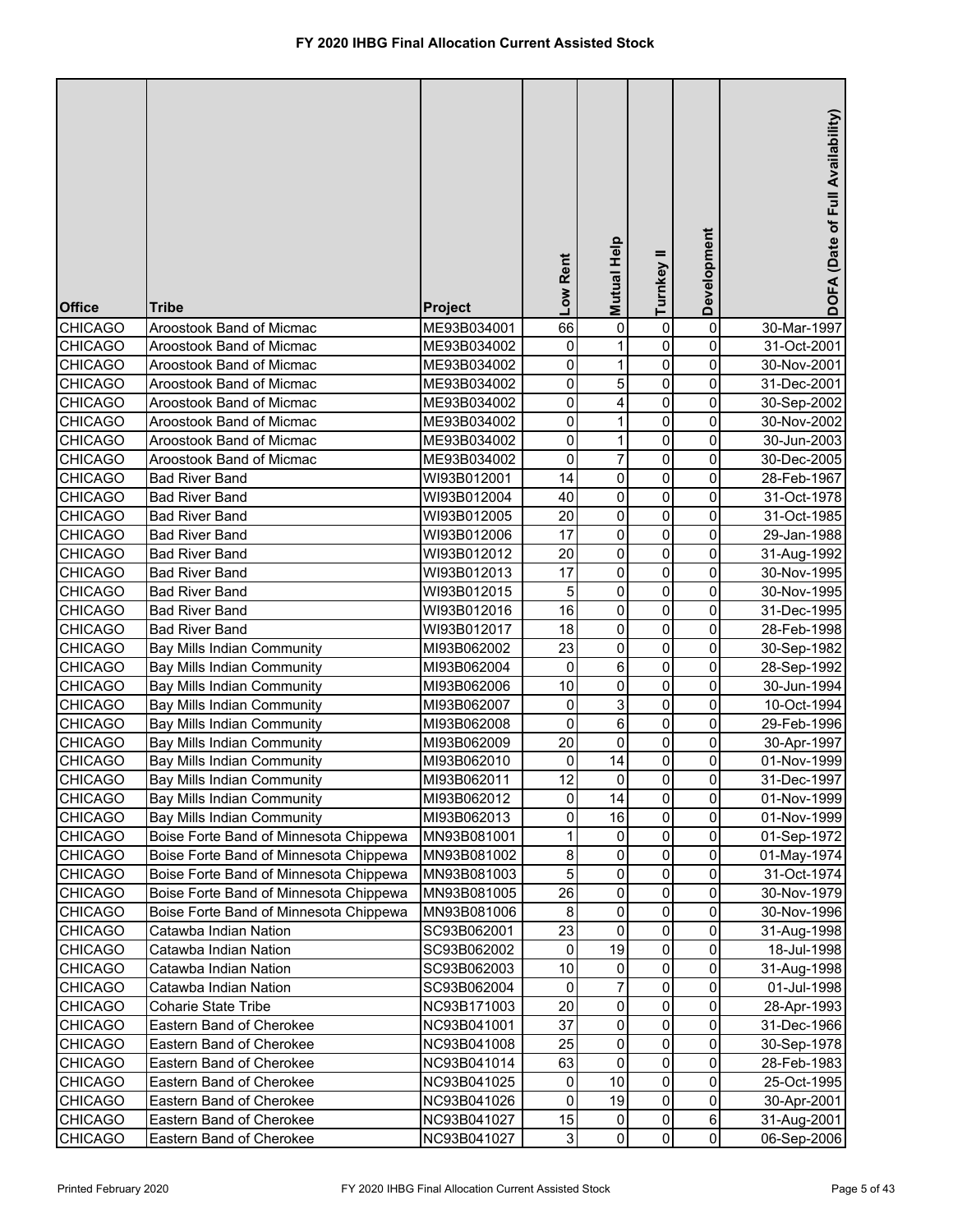| 0<br><b>CHICAGO</b><br>Eastern Band of Cherokee<br>1<br>0<br>01-Sep-2007<br>NC93B041027<br>0<br>0<br>21<br>0<br>0<br>NC93B041028<br>31-Aug-2001<br>Eastern Band of Cherokee<br>20<br>0<br>0<br>0<br>NC93B041029<br>30-Nov-2001<br>Eastern Band of Cherokee<br>$\overline{24}$<br>0<br>0<br>1<br><b>CHICAGO</b><br>NC93B041030<br>29-Oct-2003<br>Eastern Band of Cherokee<br>0<br>$\pmb{0}$<br>0<br>Eastern Band of Cherokee<br>NC93B041030<br>1<br>22-Dec-2004<br>0<br>0<br>7<br>$\pmb{0}$<br><b>CHICAGO</b><br>Eastern Band of Cherokee<br>NC93B041030<br>30-Dec-2005<br>0<br>$\overline{c}$<br>0<br><b>CHICAGO</b><br>0<br>Eastern Band of Cherokee<br>NC93B041030<br>07-Jul-2006<br>0<br>0<br><b>CHICAGO</b><br>$\mathbf{1}$<br>0<br>Eastern Band of Cherokee<br>NC93B041030<br>10-Oct-2006<br>0<br>$\overline{2}$<br>0<br><b>CHICAGO</b><br>0<br>Eastern Band of Cherokee<br>NC93B041030<br>31-Jan-2007<br>0<br>0<br>0<br>Eastern Band of Cherokee<br>NC93B041030<br>1<br>28-Feb-2007<br>$\pmb{0}$<br>0<br>0<br><b>CHICAGO</b><br>Eastern Band of Cherokee<br>NC93B041030<br>1<br>28-Sep-2007<br>25<br>0<br>Fond Du Lac Band of Minnesota Chippewa<br>0<br>0<br><b>CHICAGO</b><br>MN93B015001<br>31-Aug-1967<br>0<br>$\mathbf 0$<br>0<br>35<br><b>CHICAGO</b><br>Fond Du Lac Band of Minnesota Chippewa MN93B015003<br>31-Dec-1982<br>0<br>$\mathbf 0$<br>0<br>47<br><b>CHICAGO</b><br>Fond Du Lac Band of Minnesota Chippewa<br>MN93B015005<br>30-Nov-1983<br>0<br>$\mathbf 0$<br>0<br>11<br><b>CHICAGO</b><br>Fond Du Lac Band of Minnesota Chippewa<br>MN93B015007<br>31-Aug-1984<br>0<br>$\mathbf 0$<br>0<br>20<br><b>CHICAGO</b><br>Fond Du Lac Band of Minnesota Chippewa<br>31-Mar-1985<br>MN93B015008<br>$\mathsf 0$<br>$\mathbf 0$<br>23<br>0<br><b>CHICAGO</b><br>Fond Du Lac Band of Minnesota Chippewa<br>MN93B015009<br>31-Dec-1986<br>$\mathbf 0$<br>$\mathbf 0$<br>0<br>15<br><b>CHICAGO</b><br>Fond Du Lac Band of Minnesota Chippewa MN93B015013<br>30-Apr-1987<br>$\mathbf 0$<br>$\mathbf 0$<br>0<br>12<br><b>CHICAGO</b><br>Fond Du Lac Band of Minnesota Chippewa MN93B015015<br>31-Dec-1988<br>$\mathbf 0$<br>15<br>0<br>0<br><b>CHICAGO</b><br>Fond Du Lac Band of Minnesota Chippewa MN93B015016<br>31-Dec-1991<br>$\pmb{0}$<br>0<br>0<br><b>CHICAGO</b><br>Fond Du Lac Band of Minnesota Chippewa MN93B015020<br>4<br>31-Jan-1998<br>12<br>$\mathbf 0$<br>0<br>0<br><b>CHICAGO</b><br>Fond Du Lac Band of Minnesota Chippewa MN93B015021<br>31-Jan-1998<br>16<br>0<br>0<br><b>CHICAGO</b><br>Fond Du Lac Band of Minnesota Chippewa<br>MN93B015022<br>0<br>16-Dec-1996<br>9<br>0<br>0<br><b>CHICAGO</b><br>Fond Du Lac Band of Minnesota Chippewa MN93B015023<br>1<br>31-Dec-2000<br><b>CHICAGO</b><br>Fond Du Lac Band of Minnesota Chippewa MN93B015023<br>$\pmb{0}$<br>0<br>31-Dec-2001<br>6<br>0<br>$\overline{7}$<br>0<br>0<br>0<br><b>CHICAGO</b><br>WI93B035001<br>01-Jun-1971<br>Forest County Potawatami<br>0<br>13<br><b>CHICAGO</b><br>0<br>0<br>Forest County Potawatami<br>WI93B035004<br>31-May-1995<br>0<br>8<br>0<br><b>CHICAGO</b><br>Forest County Potawatami<br>WI93B035005<br>0<br>31-May-1995<br>0<br>14<br>0<br>0<br><b>CHICAGO</b><br>Forest County Potawatami<br>WI93B035006<br>31-Jan-1997<br>8<br>0<br>0<br>0<br><b>CHICAGO</b><br>Forest County Potawatami<br>WI93B035007<br>31-Mar-1998<br>0<br>4<br>0<br>0<br><b>CHICAGO</b><br>Forest County Potawatami<br>WI93B035009<br>31-Jul-1999<br>5<br>0<br>$\pmb{0}$<br>0<br><b>CHICAGO</b><br>Grand Portage Band of Minn. Chippewa<br>MN93B175001<br>31-Jan-1981<br>3<br>0<br>0<br><b>CHICAGO</b><br>Grand Portage Band of Minn. Chippewa<br>0<br>MN93B175003<br>31-Dec-1983<br>0<br>Grand Portage Band of Minn. Chippewa<br>4<br>0<br><b>CHICAGO</b><br>MN93B175004<br>0<br>30-Nov-1986<br>8<br>0<br>0<br>0<br><b>CHICAGO</b><br>Grand Portage Band of Minn. Chippewa<br>MN93B175005<br>11-Oct-1995<br>0<br>$\pmb{0}$<br><b>Grand Traverse Band</b><br>30<br>0<br><b>CHICAGO</b><br>MI93B197001<br>31-May-1989<br>0<br>$\mathsf{O}\xspace$<br><b>Grand Traverse Band</b><br>MI93B197002<br>16<br>0<br><b>CHICAGO</b><br>31-Aug-1989<br>0<br>0<br><b>CHICAGO</b><br><b>Grand Traverse Band</b><br>MI93B197003<br>14<br>0<br>30-Apr-1995<br>5<br>0<br>0<br><b>CHICAGO</b><br><b>Grand Traverse Band</b><br>0<br>MI93B197004<br>31-Aug-1998<br>0<br>0<br><b>Grand Traverse Band</b><br>4<br>0<br><b>CHICAGO</b><br>MI93B197005<br>31-Aug-1998<br>0<br>0<br>4<br><b>CHICAGO</b><br><b>Grand Traverse Band</b><br>MI93B197006<br>0<br>31-Aug-2000<br>0<br>30<br>0<br><b>CHICAGO</b><br>Haliwa-Saponi State Tribe<br>NC93B171002<br>0<br>31-Mar-1991<br>0<br>$\mathsf{O}\xspace$<br>$\pmb{0}$<br><b>CHICAGO</b><br>Hannahville Community<br>15<br>MI93B075001<br>01-Jan-1971<br>$\mathbf 0$<br>$\mathbf 0$<br>$\overline{0}$<br>21<br><b>CHICAGO</b><br>Ho-Chunk Nation<br>WI93B238001<br>31-May-1971 | <b>Office</b>  | <b>Tribe</b> | <b>Project</b> | Low Rent | Mutual Help | Turnkey II | Development | DOFA (Date of Full Availability) |
|-----------------------------------------------------------------------------------------------------------------------------------------------------------------------------------------------------------------------------------------------------------------------------------------------------------------------------------------------------------------------------------------------------------------------------------------------------------------------------------------------------------------------------------------------------------------------------------------------------------------------------------------------------------------------------------------------------------------------------------------------------------------------------------------------------------------------------------------------------------------------------------------------------------------------------------------------------------------------------------------------------------------------------------------------------------------------------------------------------------------------------------------------------------------------------------------------------------------------------------------------------------------------------------------------------------------------------------------------------------------------------------------------------------------------------------------------------------------------------------------------------------------------------------------------------------------------------------------------------------------------------------------------------------------------------------------------------------------------------------------------------------------------------------------------------------------------------------------------------------------------------------------------------------------------------------------------------------------------------------------------------------------------------------------------------------------------------------------------------------------------------------------------------------------------------------------------------------------------------------------------------------------------------------------------------------------------------------------------------------------------------------------------------------------------------------------------------------------------------------------------------------------------------------------------------------------------------------------------------------------------------------------------------------------------------------------------------------------------------------------------------------------------------------------------------------------------------------------------------------------------------------------------------------------------------------------------------------------------------------------------------------------------------------------------------------------------------------------------------------------------------------------------------------------------------------------------------------------------------------------------------------------------------------------------------------------------------------------------------------------------------------------------------------------------------------------------------------------------------------------------------------------------------------------------------------------------------------------------------------------------------------------------------------------------------------------------------------------------------------------------------------------------------------------------------------------------------------------------------------------------------------------------------------------------------------------------------------------------------------------------------------------------------------------------------------------------------------------------------------------------------------------------------------------------------------------------------------------------------------------------------------------------------------------------------------------------------------------------------------------------------------------------------------------------------------------------------------------------------------------------------------------------------------------------------------------------------------------------------------------------------------------------------------------------------------------------------------------------------------------------------------------------------------------------------------------------------------------------------------------------------------------------------|----------------|--------------|----------------|----------|-------------|------------|-------------|----------------------------------|
|                                                                                                                                                                                                                                                                                                                                                                                                                                                                                                                                                                                                                                                                                                                                                                                                                                                                                                                                                                                                                                                                                                                                                                                                                                                                                                                                                                                                                                                                                                                                                                                                                                                                                                                                                                                                                                                                                                                                                                                                                                                                                                                                                                                                                                                                                                                                                                                                                                                                                                                                                                                                                                                                                                                                                                                                                                                                                                                                                                                                                                                                                                                                                                                                                                                                                                                                                                                                                                                                                                                                                                                                                                                                                                                                                                                                                                                                                                                                                                                                                                                                                                                                                                                                                                                                                                                                                                                                                                                                                                                                                                                                                                                                                                                                                                                                                                                                                                     |                |              |                |          |             |            |             |                                  |
|                                                                                                                                                                                                                                                                                                                                                                                                                                                                                                                                                                                                                                                                                                                                                                                                                                                                                                                                                                                                                                                                                                                                                                                                                                                                                                                                                                                                                                                                                                                                                                                                                                                                                                                                                                                                                                                                                                                                                                                                                                                                                                                                                                                                                                                                                                                                                                                                                                                                                                                                                                                                                                                                                                                                                                                                                                                                                                                                                                                                                                                                                                                                                                                                                                                                                                                                                                                                                                                                                                                                                                                                                                                                                                                                                                                                                                                                                                                                                                                                                                                                                                                                                                                                                                                                                                                                                                                                                                                                                                                                                                                                                                                                                                                                                                                                                                                                                                     | <b>CHICAGO</b> |              |                |          |             |            |             |                                  |
|                                                                                                                                                                                                                                                                                                                                                                                                                                                                                                                                                                                                                                                                                                                                                                                                                                                                                                                                                                                                                                                                                                                                                                                                                                                                                                                                                                                                                                                                                                                                                                                                                                                                                                                                                                                                                                                                                                                                                                                                                                                                                                                                                                                                                                                                                                                                                                                                                                                                                                                                                                                                                                                                                                                                                                                                                                                                                                                                                                                                                                                                                                                                                                                                                                                                                                                                                                                                                                                                                                                                                                                                                                                                                                                                                                                                                                                                                                                                                                                                                                                                                                                                                                                                                                                                                                                                                                                                                                                                                                                                                                                                                                                                                                                                                                                                                                                                                                     | <b>CHICAGO</b> |              |                |          |             |            |             |                                  |
|                                                                                                                                                                                                                                                                                                                                                                                                                                                                                                                                                                                                                                                                                                                                                                                                                                                                                                                                                                                                                                                                                                                                                                                                                                                                                                                                                                                                                                                                                                                                                                                                                                                                                                                                                                                                                                                                                                                                                                                                                                                                                                                                                                                                                                                                                                                                                                                                                                                                                                                                                                                                                                                                                                                                                                                                                                                                                                                                                                                                                                                                                                                                                                                                                                                                                                                                                                                                                                                                                                                                                                                                                                                                                                                                                                                                                                                                                                                                                                                                                                                                                                                                                                                                                                                                                                                                                                                                                                                                                                                                                                                                                                                                                                                                                                                                                                                                                                     |                |              |                |          |             |            |             |                                  |
|                                                                                                                                                                                                                                                                                                                                                                                                                                                                                                                                                                                                                                                                                                                                                                                                                                                                                                                                                                                                                                                                                                                                                                                                                                                                                                                                                                                                                                                                                                                                                                                                                                                                                                                                                                                                                                                                                                                                                                                                                                                                                                                                                                                                                                                                                                                                                                                                                                                                                                                                                                                                                                                                                                                                                                                                                                                                                                                                                                                                                                                                                                                                                                                                                                                                                                                                                                                                                                                                                                                                                                                                                                                                                                                                                                                                                                                                                                                                                                                                                                                                                                                                                                                                                                                                                                                                                                                                                                                                                                                                                                                                                                                                                                                                                                                                                                                                                                     | <b>CHICAGO</b> |              |                |          |             |            |             |                                  |
|                                                                                                                                                                                                                                                                                                                                                                                                                                                                                                                                                                                                                                                                                                                                                                                                                                                                                                                                                                                                                                                                                                                                                                                                                                                                                                                                                                                                                                                                                                                                                                                                                                                                                                                                                                                                                                                                                                                                                                                                                                                                                                                                                                                                                                                                                                                                                                                                                                                                                                                                                                                                                                                                                                                                                                                                                                                                                                                                                                                                                                                                                                                                                                                                                                                                                                                                                                                                                                                                                                                                                                                                                                                                                                                                                                                                                                                                                                                                                                                                                                                                                                                                                                                                                                                                                                                                                                                                                                                                                                                                                                                                                                                                                                                                                                                                                                                                                                     |                |              |                |          |             |            |             |                                  |
|                                                                                                                                                                                                                                                                                                                                                                                                                                                                                                                                                                                                                                                                                                                                                                                                                                                                                                                                                                                                                                                                                                                                                                                                                                                                                                                                                                                                                                                                                                                                                                                                                                                                                                                                                                                                                                                                                                                                                                                                                                                                                                                                                                                                                                                                                                                                                                                                                                                                                                                                                                                                                                                                                                                                                                                                                                                                                                                                                                                                                                                                                                                                                                                                                                                                                                                                                                                                                                                                                                                                                                                                                                                                                                                                                                                                                                                                                                                                                                                                                                                                                                                                                                                                                                                                                                                                                                                                                                                                                                                                                                                                                                                                                                                                                                                                                                                                                                     |                |              |                |          |             |            |             |                                  |
|                                                                                                                                                                                                                                                                                                                                                                                                                                                                                                                                                                                                                                                                                                                                                                                                                                                                                                                                                                                                                                                                                                                                                                                                                                                                                                                                                                                                                                                                                                                                                                                                                                                                                                                                                                                                                                                                                                                                                                                                                                                                                                                                                                                                                                                                                                                                                                                                                                                                                                                                                                                                                                                                                                                                                                                                                                                                                                                                                                                                                                                                                                                                                                                                                                                                                                                                                                                                                                                                                                                                                                                                                                                                                                                                                                                                                                                                                                                                                                                                                                                                                                                                                                                                                                                                                                                                                                                                                                                                                                                                                                                                                                                                                                                                                                                                                                                                                                     |                |              |                |          |             |            |             |                                  |
|                                                                                                                                                                                                                                                                                                                                                                                                                                                                                                                                                                                                                                                                                                                                                                                                                                                                                                                                                                                                                                                                                                                                                                                                                                                                                                                                                                                                                                                                                                                                                                                                                                                                                                                                                                                                                                                                                                                                                                                                                                                                                                                                                                                                                                                                                                                                                                                                                                                                                                                                                                                                                                                                                                                                                                                                                                                                                                                                                                                                                                                                                                                                                                                                                                                                                                                                                                                                                                                                                                                                                                                                                                                                                                                                                                                                                                                                                                                                                                                                                                                                                                                                                                                                                                                                                                                                                                                                                                                                                                                                                                                                                                                                                                                                                                                                                                                                                                     |                |              |                |          |             |            |             |                                  |
|                                                                                                                                                                                                                                                                                                                                                                                                                                                                                                                                                                                                                                                                                                                                                                                                                                                                                                                                                                                                                                                                                                                                                                                                                                                                                                                                                                                                                                                                                                                                                                                                                                                                                                                                                                                                                                                                                                                                                                                                                                                                                                                                                                                                                                                                                                                                                                                                                                                                                                                                                                                                                                                                                                                                                                                                                                                                                                                                                                                                                                                                                                                                                                                                                                                                                                                                                                                                                                                                                                                                                                                                                                                                                                                                                                                                                                                                                                                                                                                                                                                                                                                                                                                                                                                                                                                                                                                                                                                                                                                                                                                                                                                                                                                                                                                                                                                                                                     | <b>CHICAGO</b> |              |                |          |             |            |             |                                  |
|                                                                                                                                                                                                                                                                                                                                                                                                                                                                                                                                                                                                                                                                                                                                                                                                                                                                                                                                                                                                                                                                                                                                                                                                                                                                                                                                                                                                                                                                                                                                                                                                                                                                                                                                                                                                                                                                                                                                                                                                                                                                                                                                                                                                                                                                                                                                                                                                                                                                                                                                                                                                                                                                                                                                                                                                                                                                                                                                                                                                                                                                                                                                                                                                                                                                                                                                                                                                                                                                                                                                                                                                                                                                                                                                                                                                                                                                                                                                                                                                                                                                                                                                                                                                                                                                                                                                                                                                                                                                                                                                                                                                                                                                                                                                                                                                                                                                                                     |                |              |                |          |             |            |             |                                  |
|                                                                                                                                                                                                                                                                                                                                                                                                                                                                                                                                                                                                                                                                                                                                                                                                                                                                                                                                                                                                                                                                                                                                                                                                                                                                                                                                                                                                                                                                                                                                                                                                                                                                                                                                                                                                                                                                                                                                                                                                                                                                                                                                                                                                                                                                                                                                                                                                                                                                                                                                                                                                                                                                                                                                                                                                                                                                                                                                                                                                                                                                                                                                                                                                                                                                                                                                                                                                                                                                                                                                                                                                                                                                                                                                                                                                                                                                                                                                                                                                                                                                                                                                                                                                                                                                                                                                                                                                                                                                                                                                                                                                                                                                                                                                                                                                                                                                                                     |                |              |                |          |             |            |             |                                  |
|                                                                                                                                                                                                                                                                                                                                                                                                                                                                                                                                                                                                                                                                                                                                                                                                                                                                                                                                                                                                                                                                                                                                                                                                                                                                                                                                                                                                                                                                                                                                                                                                                                                                                                                                                                                                                                                                                                                                                                                                                                                                                                                                                                                                                                                                                                                                                                                                                                                                                                                                                                                                                                                                                                                                                                                                                                                                                                                                                                                                                                                                                                                                                                                                                                                                                                                                                                                                                                                                                                                                                                                                                                                                                                                                                                                                                                                                                                                                                                                                                                                                                                                                                                                                                                                                                                                                                                                                                                                                                                                                                                                                                                                                                                                                                                                                                                                                                                     |                |              |                |          |             |            |             |                                  |
|                                                                                                                                                                                                                                                                                                                                                                                                                                                                                                                                                                                                                                                                                                                                                                                                                                                                                                                                                                                                                                                                                                                                                                                                                                                                                                                                                                                                                                                                                                                                                                                                                                                                                                                                                                                                                                                                                                                                                                                                                                                                                                                                                                                                                                                                                                                                                                                                                                                                                                                                                                                                                                                                                                                                                                                                                                                                                                                                                                                                                                                                                                                                                                                                                                                                                                                                                                                                                                                                                                                                                                                                                                                                                                                                                                                                                                                                                                                                                                                                                                                                                                                                                                                                                                                                                                                                                                                                                                                                                                                                                                                                                                                                                                                                                                                                                                                                                                     |                |              |                |          |             |            |             |                                  |
|                                                                                                                                                                                                                                                                                                                                                                                                                                                                                                                                                                                                                                                                                                                                                                                                                                                                                                                                                                                                                                                                                                                                                                                                                                                                                                                                                                                                                                                                                                                                                                                                                                                                                                                                                                                                                                                                                                                                                                                                                                                                                                                                                                                                                                                                                                                                                                                                                                                                                                                                                                                                                                                                                                                                                                                                                                                                                                                                                                                                                                                                                                                                                                                                                                                                                                                                                                                                                                                                                                                                                                                                                                                                                                                                                                                                                                                                                                                                                                                                                                                                                                                                                                                                                                                                                                                                                                                                                                                                                                                                                                                                                                                                                                                                                                                                                                                                                                     |                |              |                |          |             |            |             |                                  |
|                                                                                                                                                                                                                                                                                                                                                                                                                                                                                                                                                                                                                                                                                                                                                                                                                                                                                                                                                                                                                                                                                                                                                                                                                                                                                                                                                                                                                                                                                                                                                                                                                                                                                                                                                                                                                                                                                                                                                                                                                                                                                                                                                                                                                                                                                                                                                                                                                                                                                                                                                                                                                                                                                                                                                                                                                                                                                                                                                                                                                                                                                                                                                                                                                                                                                                                                                                                                                                                                                                                                                                                                                                                                                                                                                                                                                                                                                                                                                                                                                                                                                                                                                                                                                                                                                                                                                                                                                                                                                                                                                                                                                                                                                                                                                                                                                                                                                                     |                |              |                |          |             |            |             |                                  |
|                                                                                                                                                                                                                                                                                                                                                                                                                                                                                                                                                                                                                                                                                                                                                                                                                                                                                                                                                                                                                                                                                                                                                                                                                                                                                                                                                                                                                                                                                                                                                                                                                                                                                                                                                                                                                                                                                                                                                                                                                                                                                                                                                                                                                                                                                                                                                                                                                                                                                                                                                                                                                                                                                                                                                                                                                                                                                                                                                                                                                                                                                                                                                                                                                                                                                                                                                                                                                                                                                                                                                                                                                                                                                                                                                                                                                                                                                                                                                                                                                                                                                                                                                                                                                                                                                                                                                                                                                                                                                                                                                                                                                                                                                                                                                                                                                                                                                                     |                |              |                |          |             |            |             |                                  |
|                                                                                                                                                                                                                                                                                                                                                                                                                                                                                                                                                                                                                                                                                                                                                                                                                                                                                                                                                                                                                                                                                                                                                                                                                                                                                                                                                                                                                                                                                                                                                                                                                                                                                                                                                                                                                                                                                                                                                                                                                                                                                                                                                                                                                                                                                                                                                                                                                                                                                                                                                                                                                                                                                                                                                                                                                                                                                                                                                                                                                                                                                                                                                                                                                                                                                                                                                                                                                                                                                                                                                                                                                                                                                                                                                                                                                                                                                                                                                                                                                                                                                                                                                                                                                                                                                                                                                                                                                                                                                                                                                                                                                                                                                                                                                                                                                                                                                                     |                |              |                |          |             |            |             |                                  |
|                                                                                                                                                                                                                                                                                                                                                                                                                                                                                                                                                                                                                                                                                                                                                                                                                                                                                                                                                                                                                                                                                                                                                                                                                                                                                                                                                                                                                                                                                                                                                                                                                                                                                                                                                                                                                                                                                                                                                                                                                                                                                                                                                                                                                                                                                                                                                                                                                                                                                                                                                                                                                                                                                                                                                                                                                                                                                                                                                                                                                                                                                                                                                                                                                                                                                                                                                                                                                                                                                                                                                                                                                                                                                                                                                                                                                                                                                                                                                                                                                                                                                                                                                                                                                                                                                                                                                                                                                                                                                                                                                                                                                                                                                                                                                                                                                                                                                                     |                |              |                |          |             |            |             |                                  |
|                                                                                                                                                                                                                                                                                                                                                                                                                                                                                                                                                                                                                                                                                                                                                                                                                                                                                                                                                                                                                                                                                                                                                                                                                                                                                                                                                                                                                                                                                                                                                                                                                                                                                                                                                                                                                                                                                                                                                                                                                                                                                                                                                                                                                                                                                                                                                                                                                                                                                                                                                                                                                                                                                                                                                                                                                                                                                                                                                                                                                                                                                                                                                                                                                                                                                                                                                                                                                                                                                                                                                                                                                                                                                                                                                                                                                                                                                                                                                                                                                                                                                                                                                                                                                                                                                                                                                                                                                                                                                                                                                                                                                                                                                                                                                                                                                                                                                                     |                |              |                |          |             |            |             |                                  |
|                                                                                                                                                                                                                                                                                                                                                                                                                                                                                                                                                                                                                                                                                                                                                                                                                                                                                                                                                                                                                                                                                                                                                                                                                                                                                                                                                                                                                                                                                                                                                                                                                                                                                                                                                                                                                                                                                                                                                                                                                                                                                                                                                                                                                                                                                                                                                                                                                                                                                                                                                                                                                                                                                                                                                                                                                                                                                                                                                                                                                                                                                                                                                                                                                                                                                                                                                                                                                                                                                                                                                                                                                                                                                                                                                                                                                                                                                                                                                                                                                                                                                                                                                                                                                                                                                                                                                                                                                                                                                                                                                                                                                                                                                                                                                                                                                                                                                                     |                |              |                |          |             |            |             |                                  |
|                                                                                                                                                                                                                                                                                                                                                                                                                                                                                                                                                                                                                                                                                                                                                                                                                                                                                                                                                                                                                                                                                                                                                                                                                                                                                                                                                                                                                                                                                                                                                                                                                                                                                                                                                                                                                                                                                                                                                                                                                                                                                                                                                                                                                                                                                                                                                                                                                                                                                                                                                                                                                                                                                                                                                                                                                                                                                                                                                                                                                                                                                                                                                                                                                                                                                                                                                                                                                                                                                                                                                                                                                                                                                                                                                                                                                                                                                                                                                                                                                                                                                                                                                                                                                                                                                                                                                                                                                                                                                                                                                                                                                                                                                                                                                                                                                                                                                                     |                |              |                |          |             |            |             |                                  |
|                                                                                                                                                                                                                                                                                                                                                                                                                                                                                                                                                                                                                                                                                                                                                                                                                                                                                                                                                                                                                                                                                                                                                                                                                                                                                                                                                                                                                                                                                                                                                                                                                                                                                                                                                                                                                                                                                                                                                                                                                                                                                                                                                                                                                                                                                                                                                                                                                                                                                                                                                                                                                                                                                                                                                                                                                                                                                                                                                                                                                                                                                                                                                                                                                                                                                                                                                                                                                                                                                                                                                                                                                                                                                                                                                                                                                                                                                                                                                                                                                                                                                                                                                                                                                                                                                                                                                                                                                                                                                                                                                                                                                                                                                                                                                                                                                                                                                                     |                |              |                |          |             |            |             |                                  |
|                                                                                                                                                                                                                                                                                                                                                                                                                                                                                                                                                                                                                                                                                                                                                                                                                                                                                                                                                                                                                                                                                                                                                                                                                                                                                                                                                                                                                                                                                                                                                                                                                                                                                                                                                                                                                                                                                                                                                                                                                                                                                                                                                                                                                                                                                                                                                                                                                                                                                                                                                                                                                                                                                                                                                                                                                                                                                                                                                                                                                                                                                                                                                                                                                                                                                                                                                                                                                                                                                                                                                                                                                                                                                                                                                                                                                                                                                                                                                                                                                                                                                                                                                                                                                                                                                                                                                                                                                                                                                                                                                                                                                                                                                                                                                                                                                                                                                                     |                |              |                |          |             |            |             |                                  |
|                                                                                                                                                                                                                                                                                                                                                                                                                                                                                                                                                                                                                                                                                                                                                                                                                                                                                                                                                                                                                                                                                                                                                                                                                                                                                                                                                                                                                                                                                                                                                                                                                                                                                                                                                                                                                                                                                                                                                                                                                                                                                                                                                                                                                                                                                                                                                                                                                                                                                                                                                                                                                                                                                                                                                                                                                                                                                                                                                                                                                                                                                                                                                                                                                                                                                                                                                                                                                                                                                                                                                                                                                                                                                                                                                                                                                                                                                                                                                                                                                                                                                                                                                                                                                                                                                                                                                                                                                                                                                                                                                                                                                                                                                                                                                                                                                                                                                                     |                |              |                |          |             |            |             |                                  |
|                                                                                                                                                                                                                                                                                                                                                                                                                                                                                                                                                                                                                                                                                                                                                                                                                                                                                                                                                                                                                                                                                                                                                                                                                                                                                                                                                                                                                                                                                                                                                                                                                                                                                                                                                                                                                                                                                                                                                                                                                                                                                                                                                                                                                                                                                                                                                                                                                                                                                                                                                                                                                                                                                                                                                                                                                                                                                                                                                                                                                                                                                                                                                                                                                                                                                                                                                                                                                                                                                                                                                                                                                                                                                                                                                                                                                                                                                                                                                                                                                                                                                                                                                                                                                                                                                                                                                                                                                                                                                                                                                                                                                                                                                                                                                                                                                                                                                                     |                |              |                |          |             |            |             |                                  |
|                                                                                                                                                                                                                                                                                                                                                                                                                                                                                                                                                                                                                                                                                                                                                                                                                                                                                                                                                                                                                                                                                                                                                                                                                                                                                                                                                                                                                                                                                                                                                                                                                                                                                                                                                                                                                                                                                                                                                                                                                                                                                                                                                                                                                                                                                                                                                                                                                                                                                                                                                                                                                                                                                                                                                                                                                                                                                                                                                                                                                                                                                                                                                                                                                                                                                                                                                                                                                                                                                                                                                                                                                                                                                                                                                                                                                                                                                                                                                                                                                                                                                                                                                                                                                                                                                                                                                                                                                                                                                                                                                                                                                                                                                                                                                                                                                                                                                                     |                |              |                |          |             |            |             |                                  |
|                                                                                                                                                                                                                                                                                                                                                                                                                                                                                                                                                                                                                                                                                                                                                                                                                                                                                                                                                                                                                                                                                                                                                                                                                                                                                                                                                                                                                                                                                                                                                                                                                                                                                                                                                                                                                                                                                                                                                                                                                                                                                                                                                                                                                                                                                                                                                                                                                                                                                                                                                                                                                                                                                                                                                                                                                                                                                                                                                                                                                                                                                                                                                                                                                                                                                                                                                                                                                                                                                                                                                                                                                                                                                                                                                                                                                                                                                                                                                                                                                                                                                                                                                                                                                                                                                                                                                                                                                                                                                                                                                                                                                                                                                                                                                                                                                                                                                                     |                |              |                |          |             |            |             |                                  |
|                                                                                                                                                                                                                                                                                                                                                                                                                                                                                                                                                                                                                                                                                                                                                                                                                                                                                                                                                                                                                                                                                                                                                                                                                                                                                                                                                                                                                                                                                                                                                                                                                                                                                                                                                                                                                                                                                                                                                                                                                                                                                                                                                                                                                                                                                                                                                                                                                                                                                                                                                                                                                                                                                                                                                                                                                                                                                                                                                                                                                                                                                                                                                                                                                                                                                                                                                                                                                                                                                                                                                                                                                                                                                                                                                                                                                                                                                                                                                                                                                                                                                                                                                                                                                                                                                                                                                                                                                                                                                                                                                                                                                                                                                                                                                                                                                                                                                                     |                |              |                |          |             |            |             |                                  |
|                                                                                                                                                                                                                                                                                                                                                                                                                                                                                                                                                                                                                                                                                                                                                                                                                                                                                                                                                                                                                                                                                                                                                                                                                                                                                                                                                                                                                                                                                                                                                                                                                                                                                                                                                                                                                                                                                                                                                                                                                                                                                                                                                                                                                                                                                                                                                                                                                                                                                                                                                                                                                                                                                                                                                                                                                                                                                                                                                                                                                                                                                                                                                                                                                                                                                                                                                                                                                                                                                                                                                                                                                                                                                                                                                                                                                                                                                                                                                                                                                                                                                                                                                                                                                                                                                                                                                                                                                                                                                                                                                                                                                                                                                                                                                                                                                                                                                                     |                |              |                |          |             |            |             |                                  |
|                                                                                                                                                                                                                                                                                                                                                                                                                                                                                                                                                                                                                                                                                                                                                                                                                                                                                                                                                                                                                                                                                                                                                                                                                                                                                                                                                                                                                                                                                                                                                                                                                                                                                                                                                                                                                                                                                                                                                                                                                                                                                                                                                                                                                                                                                                                                                                                                                                                                                                                                                                                                                                                                                                                                                                                                                                                                                                                                                                                                                                                                                                                                                                                                                                                                                                                                                                                                                                                                                                                                                                                                                                                                                                                                                                                                                                                                                                                                                                                                                                                                                                                                                                                                                                                                                                                                                                                                                                                                                                                                                                                                                                                                                                                                                                                                                                                                                                     |                |              |                |          |             |            |             |                                  |
|                                                                                                                                                                                                                                                                                                                                                                                                                                                                                                                                                                                                                                                                                                                                                                                                                                                                                                                                                                                                                                                                                                                                                                                                                                                                                                                                                                                                                                                                                                                                                                                                                                                                                                                                                                                                                                                                                                                                                                                                                                                                                                                                                                                                                                                                                                                                                                                                                                                                                                                                                                                                                                                                                                                                                                                                                                                                                                                                                                                                                                                                                                                                                                                                                                                                                                                                                                                                                                                                                                                                                                                                                                                                                                                                                                                                                                                                                                                                                                                                                                                                                                                                                                                                                                                                                                                                                                                                                                                                                                                                                                                                                                                                                                                                                                                                                                                                                                     |                |              |                |          |             |            |             |                                  |
|                                                                                                                                                                                                                                                                                                                                                                                                                                                                                                                                                                                                                                                                                                                                                                                                                                                                                                                                                                                                                                                                                                                                                                                                                                                                                                                                                                                                                                                                                                                                                                                                                                                                                                                                                                                                                                                                                                                                                                                                                                                                                                                                                                                                                                                                                                                                                                                                                                                                                                                                                                                                                                                                                                                                                                                                                                                                                                                                                                                                                                                                                                                                                                                                                                                                                                                                                                                                                                                                                                                                                                                                                                                                                                                                                                                                                                                                                                                                                                                                                                                                                                                                                                                                                                                                                                                                                                                                                                                                                                                                                                                                                                                                                                                                                                                                                                                                                                     |                |              |                |          |             |            |             |                                  |
|                                                                                                                                                                                                                                                                                                                                                                                                                                                                                                                                                                                                                                                                                                                                                                                                                                                                                                                                                                                                                                                                                                                                                                                                                                                                                                                                                                                                                                                                                                                                                                                                                                                                                                                                                                                                                                                                                                                                                                                                                                                                                                                                                                                                                                                                                                                                                                                                                                                                                                                                                                                                                                                                                                                                                                                                                                                                                                                                                                                                                                                                                                                                                                                                                                                                                                                                                                                                                                                                                                                                                                                                                                                                                                                                                                                                                                                                                                                                                                                                                                                                                                                                                                                                                                                                                                                                                                                                                                                                                                                                                                                                                                                                                                                                                                                                                                                                                                     |                |              |                |          |             |            |             |                                  |
|                                                                                                                                                                                                                                                                                                                                                                                                                                                                                                                                                                                                                                                                                                                                                                                                                                                                                                                                                                                                                                                                                                                                                                                                                                                                                                                                                                                                                                                                                                                                                                                                                                                                                                                                                                                                                                                                                                                                                                                                                                                                                                                                                                                                                                                                                                                                                                                                                                                                                                                                                                                                                                                                                                                                                                                                                                                                                                                                                                                                                                                                                                                                                                                                                                                                                                                                                                                                                                                                                                                                                                                                                                                                                                                                                                                                                                                                                                                                                                                                                                                                                                                                                                                                                                                                                                                                                                                                                                                                                                                                                                                                                                                                                                                                                                                                                                                                                                     |                |              |                |          |             |            |             |                                  |
|                                                                                                                                                                                                                                                                                                                                                                                                                                                                                                                                                                                                                                                                                                                                                                                                                                                                                                                                                                                                                                                                                                                                                                                                                                                                                                                                                                                                                                                                                                                                                                                                                                                                                                                                                                                                                                                                                                                                                                                                                                                                                                                                                                                                                                                                                                                                                                                                                                                                                                                                                                                                                                                                                                                                                                                                                                                                                                                                                                                                                                                                                                                                                                                                                                                                                                                                                                                                                                                                                                                                                                                                                                                                                                                                                                                                                                                                                                                                                                                                                                                                                                                                                                                                                                                                                                                                                                                                                                                                                                                                                                                                                                                                                                                                                                                                                                                                                                     |                |              |                |          |             |            |             |                                  |
|                                                                                                                                                                                                                                                                                                                                                                                                                                                                                                                                                                                                                                                                                                                                                                                                                                                                                                                                                                                                                                                                                                                                                                                                                                                                                                                                                                                                                                                                                                                                                                                                                                                                                                                                                                                                                                                                                                                                                                                                                                                                                                                                                                                                                                                                                                                                                                                                                                                                                                                                                                                                                                                                                                                                                                                                                                                                                                                                                                                                                                                                                                                                                                                                                                                                                                                                                                                                                                                                                                                                                                                                                                                                                                                                                                                                                                                                                                                                                                                                                                                                                                                                                                                                                                                                                                                                                                                                                                                                                                                                                                                                                                                                                                                                                                                                                                                                                                     |                |              |                |          |             |            |             |                                  |
|                                                                                                                                                                                                                                                                                                                                                                                                                                                                                                                                                                                                                                                                                                                                                                                                                                                                                                                                                                                                                                                                                                                                                                                                                                                                                                                                                                                                                                                                                                                                                                                                                                                                                                                                                                                                                                                                                                                                                                                                                                                                                                                                                                                                                                                                                                                                                                                                                                                                                                                                                                                                                                                                                                                                                                                                                                                                                                                                                                                                                                                                                                                                                                                                                                                                                                                                                                                                                                                                                                                                                                                                                                                                                                                                                                                                                                                                                                                                                                                                                                                                                                                                                                                                                                                                                                                                                                                                                                                                                                                                                                                                                                                                                                                                                                                                                                                                                                     |                |              |                |          |             |            |             |                                  |
|                                                                                                                                                                                                                                                                                                                                                                                                                                                                                                                                                                                                                                                                                                                                                                                                                                                                                                                                                                                                                                                                                                                                                                                                                                                                                                                                                                                                                                                                                                                                                                                                                                                                                                                                                                                                                                                                                                                                                                                                                                                                                                                                                                                                                                                                                                                                                                                                                                                                                                                                                                                                                                                                                                                                                                                                                                                                                                                                                                                                                                                                                                                                                                                                                                                                                                                                                                                                                                                                                                                                                                                                                                                                                                                                                                                                                                                                                                                                                                                                                                                                                                                                                                                                                                                                                                                                                                                                                                                                                                                                                                                                                                                                                                                                                                                                                                                                                                     |                |              |                |          |             |            |             |                                  |
|                                                                                                                                                                                                                                                                                                                                                                                                                                                                                                                                                                                                                                                                                                                                                                                                                                                                                                                                                                                                                                                                                                                                                                                                                                                                                                                                                                                                                                                                                                                                                                                                                                                                                                                                                                                                                                                                                                                                                                                                                                                                                                                                                                                                                                                                                                                                                                                                                                                                                                                                                                                                                                                                                                                                                                                                                                                                                                                                                                                                                                                                                                                                                                                                                                                                                                                                                                                                                                                                                                                                                                                                                                                                                                                                                                                                                                                                                                                                                                                                                                                                                                                                                                                                                                                                                                                                                                                                                                                                                                                                                                                                                                                                                                                                                                                                                                                                                                     |                |              |                |          |             |            |             |                                  |
|                                                                                                                                                                                                                                                                                                                                                                                                                                                                                                                                                                                                                                                                                                                                                                                                                                                                                                                                                                                                                                                                                                                                                                                                                                                                                                                                                                                                                                                                                                                                                                                                                                                                                                                                                                                                                                                                                                                                                                                                                                                                                                                                                                                                                                                                                                                                                                                                                                                                                                                                                                                                                                                                                                                                                                                                                                                                                                                                                                                                                                                                                                                                                                                                                                                                                                                                                                                                                                                                                                                                                                                                                                                                                                                                                                                                                                                                                                                                                                                                                                                                                                                                                                                                                                                                                                                                                                                                                                                                                                                                                                                                                                                                                                                                                                                                                                                                                                     |                |              |                |          |             |            |             |                                  |
|                                                                                                                                                                                                                                                                                                                                                                                                                                                                                                                                                                                                                                                                                                                                                                                                                                                                                                                                                                                                                                                                                                                                                                                                                                                                                                                                                                                                                                                                                                                                                                                                                                                                                                                                                                                                                                                                                                                                                                                                                                                                                                                                                                                                                                                                                                                                                                                                                                                                                                                                                                                                                                                                                                                                                                                                                                                                                                                                                                                                                                                                                                                                                                                                                                                                                                                                                                                                                                                                                                                                                                                                                                                                                                                                                                                                                                                                                                                                                                                                                                                                                                                                                                                                                                                                                                                                                                                                                                                                                                                                                                                                                                                                                                                                                                                                                                                                                                     |                |              |                |          |             |            |             |                                  |
|                                                                                                                                                                                                                                                                                                                                                                                                                                                                                                                                                                                                                                                                                                                                                                                                                                                                                                                                                                                                                                                                                                                                                                                                                                                                                                                                                                                                                                                                                                                                                                                                                                                                                                                                                                                                                                                                                                                                                                                                                                                                                                                                                                                                                                                                                                                                                                                                                                                                                                                                                                                                                                                                                                                                                                                                                                                                                                                                                                                                                                                                                                                                                                                                                                                                                                                                                                                                                                                                                                                                                                                                                                                                                                                                                                                                                                                                                                                                                                                                                                                                                                                                                                                                                                                                                                                                                                                                                                                                                                                                                                                                                                                                                                                                                                                                                                                                                                     |                |              |                |          |             |            |             |                                  |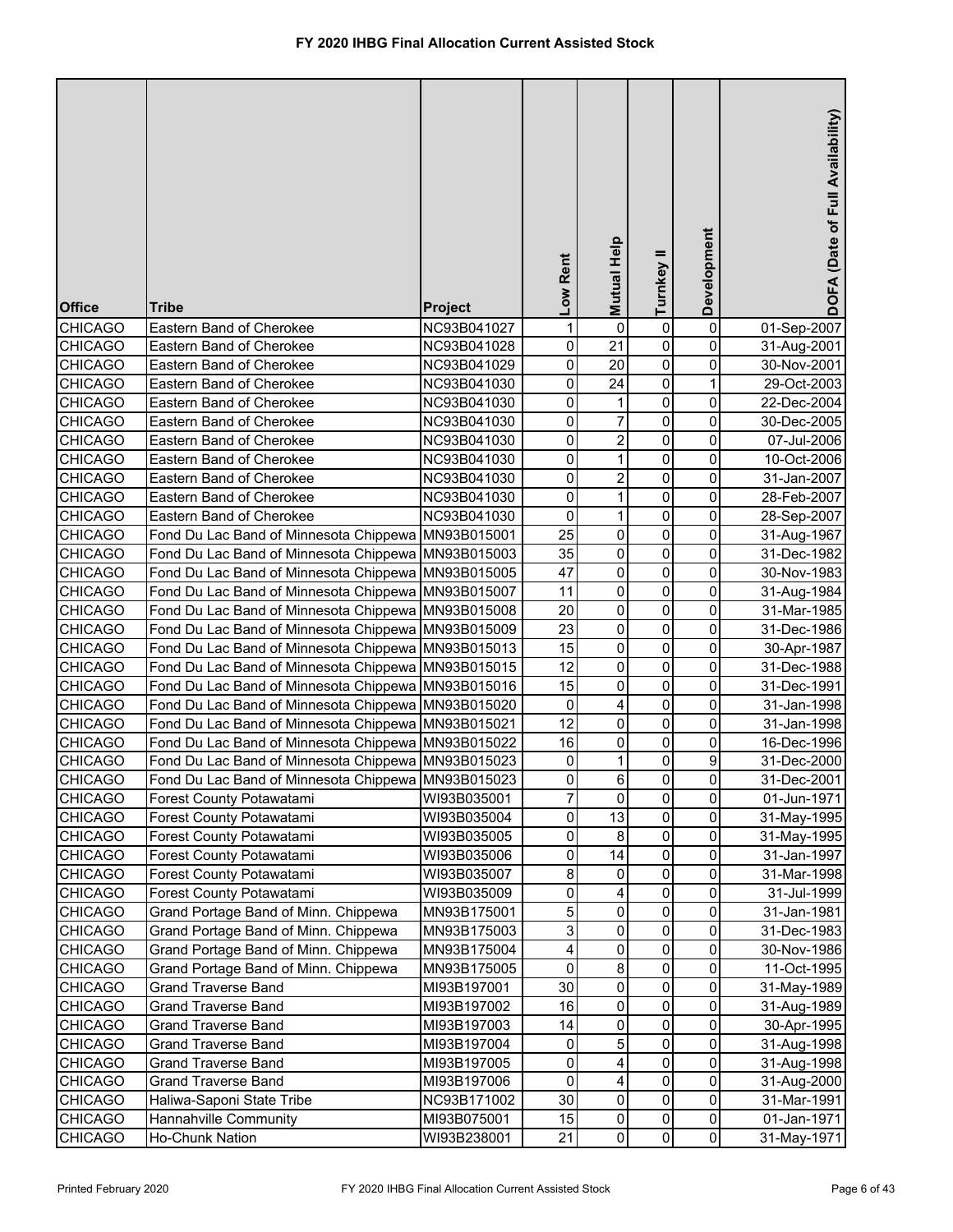| <b>Office</b>                    | <b>Tribe</b>                               | <b>Project</b>             | Low Rent            | Mutual Help    | Turnkey II  | Development         | DOFA (Date of Full Availability) |
|----------------------------------|--------------------------------------------|----------------------------|---------------------|----------------|-------------|---------------------|----------------------------------|
| <b>CHICAGO</b>                   | Ho-Chunk Nation                            | WI93B238002                | 51                  | $\pmb{0}$      | 0           | 0                   | 30-Jun-1983                      |
| <b>CHICAGO</b>                   | Ho-Chunk Nation                            | WI93B238003                | 10                  | 0              | 0           | 0                   | 31-Mar-1973                      |
| <b>CHICAGO</b>                   | Ho-Chunk Nation                            | WI93B238004                | 39                  | 0              | 0           | 0                   | 31-Mar-1978                      |
| <b>CHICAGO</b>                   | <b>Ho-Chunk Nation</b>                     | WI93B238005                | 20                  | 0              | 0           | 0                   | 31-May-1973                      |
| <b>CHICAGO</b>                   | Ho-Chunk Nation                            | WI93B238008                | 10                  | 0              | $\pmb{0}$   | 0                   | 31-Jul-1971                      |
| <b>CHICAGO</b>                   | Ho-Chunk Nation                            | WI93B238009                | 0                   | 5              | $\pmb{0}$   | 0                   | 28-Feb-1999                      |
| <b>CHICAGO</b>                   | <b>Ho-Chunk Nation</b>                     | WI93B238010                | 0                   | 3              | 0           | 0                   | 28-Feb-1999                      |
| <b>CHICAGO</b>                   | <b>Houlton Band of Maliseets</b>           | ME93B033001                | 40                  | 0              | 0           | 0                   | 28-Feb-1994                      |
| <b>CHICAGO</b>                   | <b>Houlton Band of Maliseets</b>           | ME93B033002                | 10                  | 0              | 0           | 0                   | 31-Jan-1994                      |
| <b>CHICAGO</b>                   | <b>Houlton Band of Maliseets</b>           | ME93B033003                | 15                  | 0              | 0           | 0                   | 15-Sep-2003                      |
| <b>CHICAGO</b>                   | <b>Houlton Band of Maliseets</b>           | ME93B033004                | 3                   | 0              | $\pmb{0}$   | 2                   | 15-Sep-2003                      |
| <b>CHICAGO</b>                   | <b>Houlton Band of Maliseets</b>           | ME93B033005                | 0                   | 8              | 0           | 6                   | 15-Sep-2003                      |
| <b>CHICAGO</b>                   | Keweenaw Bay Indian Community              | MI93B065001                | 33                  | 0              | 0           | 0                   | 01-Dec-1972                      |
| <b>CHICAGO</b>                   | Keweenaw Bay Indian Community              | MI93B065002                | 45                  | 0              | 0           | 0                   | 30-Jun-1981                      |
| <b>CHICAGO</b>                   | Keweenaw Bay Indian Community              | MI93B065003                | 50                  | 0              | $\mathbf 0$ | 0                   | 28-Feb-1983                      |
| <b>CHICAGO</b>                   | Keweenaw Bay Indian Community              | MI93B065004                | 30                  | 0              | $\mathbf 0$ | 0                   | 30-Nov-1985                      |
| <b>CHICAGO</b>                   | Keweenaw Bay Indian Community              | MI93B065005                | 50                  | $\mathsf 0$    | $\mathbf 0$ | 0                   | 30-Nov-1985                      |
| <b>CHICAGO</b>                   | Keweenaw Bay Indian Community              | MI93B065009                | 20                  | $\mathbf 0$    | $\mathbf 0$ | 0                   | 31-Oct-1993                      |
| <b>CHICAGO</b>                   | Keweenaw Bay Indian Community              | MI93B065010                | 20                  | $\mathsf 0$    | $\mathbf 0$ | 0                   | 31-Oct-1993                      |
| <b>CHICAGO</b>                   | Lac Courte Oreilles                        | WI93B054001                | 23                  | 0              | $\mathbf 0$ | 0                   | 01-Oct-1970                      |
| <b>CHICAGO</b>                   | Lac Courte Oreilles                        | WI93B054003                | 15                  | 0              | 0           | 0                   | 31-Oct-1974                      |
| <b>CHICAGO</b>                   | Lac Courte Oreilles                        | WI93B054004                | 45                  | 0              | $\mathbf 0$ | 0                   | 30-Jan-1979                      |
| <b>CHICAGO</b>                   | Lac Courte Oreilles                        | WI93B054005                | 49                  | 0              | 0           | 0                   | 30-Nov-1980                      |
| <b>CHICAGO</b>                   | Lac Courte Oreilles                        | WI93B054007                | 34                  | 0              | 0           | 0                   | 30-Nov-1982                      |
| <b>CHICAGO</b>                   | Lac Courte Oreilles                        | WI93B054008                | 24                  | $\overline{0}$ | 0           | $\pmb{0}$           | 31-Jul-1984                      |
| <b>CHICAGO</b>                   | Lac Courte Oreilles                        | WI93B054009                | 20                  | $\mathbf 0$    | 0           | 0                   | 28-Feb-1984                      |
| <b>CHICAGO</b>                   | Lac Courte Oreilles                        | WI93B054010                | 10                  | 0              | 0           | 0                   | 30-Sep-1985                      |
| <b>CHICAGO</b>                   | Lac Courte Oreilles                        | WI93B054011                | 40                  | 0              | 0           | 0                   | 31-Aug-1986                      |
| <b>CHICAGO</b>                   | Lac Courte Oreilles                        | WI93B054013                | 20                  | 0              | 0           | 0                   | 31-Dec-1988                      |
| <b>CHICAGO</b>                   | Lac Courte Oreilles                        | WI93B054016                | 16                  | 0              | 0           | 0                   | 31-Dec-1996                      |
| <b>CHICAGO</b>                   | Lac Courte Oreilles                        | WI93B054018                | $\mathbf 0$         | 1<br>$\pmb{0}$ | 0<br>0      | 0                   | 30-Sep-2000                      |
| <b>CHICAGO</b>                   | Lac Courte Oreilles                        | WI93B054019                | 20                  | 0              |             | 0<br>0              | 31-Aug-2001                      |
| <b>CHICAGO</b><br><b>CHICAGO</b> | Lac Courte Oreilles<br>Lac Courte Oreilles | WI93B054019<br>WI93B054022 | 5<br>$\overline{7}$ | 0              | 0<br>0      | 0                   | 31-Dec-2001                      |
| <b>CHICAGO</b>                   | Lac Courte Oreilles                        | WI93B054023                | 12                  | 0              | 0           | 0                   | 31-Jan-1975<br>11-Mar-1999       |
| <b>CHICAGO</b>                   | Lac Du Flambeau Band                       | WI93B009001                | 14                  | 0              | 0           | $\mathsf{O}\xspace$ | 01-Jul-1966                      |
| <b>CHICAGO</b>                   | Lac Du Flambeau Band                       | WI93B009004                | 16                  | 0              | 0           | 0                   | 30-Jan-1979                      |
| <b>CHICAGO</b>                   | Lac Du Flambeau Band                       | WI93B009005                | 20                  | 0              | 0           | 0                   | 31-Jan-1980                      |
| <b>CHICAGO</b>                   | Lac Du Flambeau Band                       | WI93B009006                | 22                  | 0              | 0           | 0                   | 31-May-1982                      |
| <b>CHICAGO</b>                   | Lac Du Flambeau Band                       | WI93B009007                | 44                  | 0              | 0           | 0                   | 29-Feb-1984                      |
| <b>CHICAGO</b>                   | Lac Du Flambeau Band                       | WI93B009008                | 19                  | 0              | 0           | 0                   | 31-Jan-1985                      |
| <b>CHICAGO</b>                   | Lac Du Flambeau Band                       | WI93B009009                | 16                  | 0              | 0           | 0                   | 28-Feb-1986                      |
| <b>CHICAGO</b>                   | Lac Du Flambeau Band                       | WI93B009015                | 13                  | 0              | 0           | $\mathsf{O}\xspace$ | 30-Jun-1996                      |
| <b>CHICAGO</b>                   | Lac Du Flambeau Band                       | WI93B009019                | 1                   | 0              | $\pmb{0}$   | $\overline{0}$      | 31-Aug-1998                      |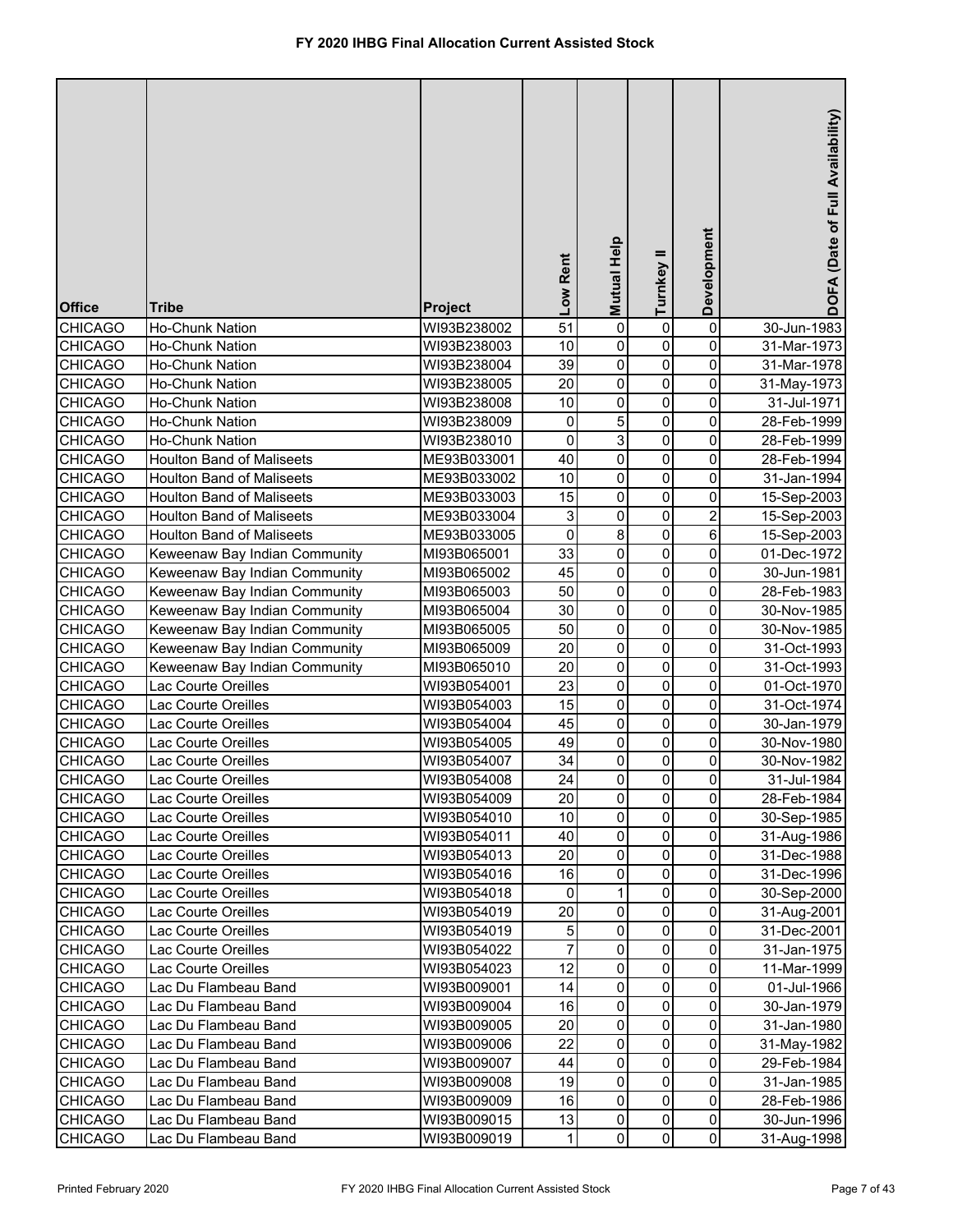| <b>Office</b>                    | <b>Tribe</b>                                           | <b>Project</b>             | Low Rent        | Mutual Help    | Turnkey II  | Development         | DOFA (Date of Full Availability) |
|----------------------------------|--------------------------------------------------------|----------------------------|-----------------|----------------|-------------|---------------------|----------------------------------|
| <b>CHICAGO</b>                   | Lac Vieux Desert Band                                  | MI93B085001                | $\overline{15}$ | 0              | 0           | $\pmb{0}$           | 01-Oct-1970                      |
| <b>CHICAGO</b>                   | Lac Vieux Desert Band                                  | MI93B085002                | 20              | 0              | 0           | 0                   | 31-Oct-1983                      |
| <b>CHICAGO</b>                   | Leech Lake Band of Minnesota Chippewa                  | MN93B012002                | 49              | 0              | 0           | 0                   | 01-May-1967                      |
| <b>CHICAGO</b>                   | Leech Lake Band of Minnesota Chippewa                  | MN93B012005                | 13              | $\mathsf 0$    | $\pmb{0}$   | 0                   | 01-Dec-1967                      |
| <b>CHICAGO</b>                   | Leech Lake Band of Minnesota Chippewa                  | MN93B012007                | 44              | 0              | $\pmb{0}$   | 0                   | 31-Oct-1978                      |
| <b>CHICAGO</b>                   | Leech Lake Band of Minnesota Chippewa                  | MN93B012009                | 51              | $\pmb{0}$      | $\pmb{0}$   | 0                   | 31-Mar-1983                      |
| <b>CHICAGO</b>                   | Leech Lake Band of Minnesota Chippewa                  | MN93B012013                | 10              | $\mathsf 0$    | $\pmb{0}$   | 0                   | 30-Sep-1985                      |
| <b>CHICAGO</b>                   | Leech Lake Band of Minnesota Chippewa                  | MN93B012015                | 30              | $\mathsf 0$    | $\pmb{0}$   | 0                   | 31-Dec-1987                      |
| <b>CHICAGO</b>                   | Leech Lake Band of Minnesota Chippewa                  | MN93B012016                | 41              | $\mathsf 0$    | $\mathbf 0$ | 0                   | 28-Feb-1989                      |
| <b>CHICAGO</b>                   | Leech Lake Band of Minnesota Chippewa                  | MN93B012017                | 10              | 0              | $\pmb{0}$   | 0                   | 31-Jul-1993                      |
| <b>CHICAGO</b>                   | Leech Lake Band of Minnesota Chippewa                  | MN93B012018                | 20              | 0              | $\pmb{0}$   | 0                   | 30-Jun-1994                      |
| <b>CHICAGO</b>                   | Leech Lake Band of Minnesota Chippewa                  | MN93B012019                | 20              | $\mathbf 0$    | $\pmb{0}$   | 0                   | 30-Apr-1996                      |
| <b>CHICAGO</b>                   | Leech Lake Band of Minnesota Chippewa                  | MN93B012020                | 0               | 16             | $\mathbf 0$ | 0                   | 30-Apr-1996                      |
| <b>CHICAGO</b>                   | Leech Lake Band of Minnesota Chippewa                  | MN93B012021                | 20              | 0              | $\mathbf 0$ | 0                   | 27-Feb-1998                      |
| <b>CHICAGO</b>                   | Leech Lake Band of Minnesota Chippewa                  | MN93B012022                | 0               | 17             | $\mathbf 0$ | 0                   | 29-May-1998                      |
| <b>CHICAGO</b>                   | Lumbee State Tribe                                     | NC93B171001                | 112             | 0              | $\mathbf 0$ | 0                   | 29-Feb-1988                      |
| <b>CHICAGO</b>                   | Menominee Indian Tribe                                 | WI93B243001                | 147             | $\mathbf 0$    | $\mathbf 0$ | 0                   | 30-Sep-1984                      |
| <b>CHICAGO</b>                   | Menominee Indian Tribe                                 | WI93B243006                | 0               | $\mathbf{1}$   | $\mathbf 0$ | 0                   | 30-Jun-1988                      |
| <b>CHICAGO</b>                   | Menominee Indian Tribe                                 | WI93B243009                | 12              | $\mathbf 0$    | $\mathbf 0$ | 0                   | 31-Jul-1990                      |
| <b>CHICAGO</b>                   | Menominee Indian Tribe                                 | WI93B243010                | 45              | $\mathbf 0$    | $\mathbf 0$ | 0                   | 30-Apr-1969                      |
| <b>CHICAGO</b>                   | Menominee Indian Tribe                                 | WI93B243011                | 60              | 0              | $\mathbf 0$ | 0                   | 30-Apr-1974                      |
| <b>CHICAGO</b>                   | Menominee Indian Tribe                                 | WI93B243014                | 14              | 0              | $\mathbf 0$ | 0                   | 31-May-1996                      |
| <b>CHICAGO</b>                   | Mille Lacs Band of Minnesota Chippewa                  | MN93B204001                | 29              | 0              | 0           | 0                   | 31-Mar-1983                      |
| <b>CHICAGO</b>                   | Mille Lacs Band of Minnesota Chippewa                  | MN93B204003                | 19              | 0              | 0           | 0                   | 31-Aug-1995                      |
| <b>CHICAGO</b>                   | Mille Lacs Band of Minnesota Chippewa                  | MN93B204004                | 24<br>37        | $\overline{0}$ | 0           | 0                   | 30-Jun-1996                      |
| <b>CHICAGO</b>                   | Mille Lacs Band of Minnesota Chippewa                  | MN93B204005                | 29              | 0              | 0           | 0                   | 30-Jun-1997                      |
| <b>CHICAGO</b>                   | Mississippi Choctaw Tribe<br>Mississippi Choctaw Tribe | MS93B092001                | 23              | 0<br>0         | 0           | 0                   | 01-Jun-1970                      |
| <b>CHICAGO</b><br><b>CHICAGO</b> | Mississippi Choctaw Tribe                              | MS93B092005<br>MS93B092006 | 25              | 0              | 0<br>0      | 0<br>0              | 01-Apr-1975<br>30-Apr-1977       |
| <b>CHICAGO</b>                   | Mississippi Choctaw Tribe                              | MS93B092007                | 60              | 0              | 0           | 0                   | 31-Mar-1983                      |
| <b>CHICAGO</b>                   | Mississippi Choctaw Tribe                              | MS93B092018                | 0               | 4              | 0           | 0                   | 31-Mar-1995                      |
| <b>CHICAGO</b>                   | Mississippi Choctaw Tribe                              | MS93B092019                | 0               | $\overline{2}$ | 0           | 0                   | 31-Mar-1995                      |
| <b>CHICAGO</b>                   | Mississippi Choctaw Tribe                              | MS93B092020                | 30              | 0              | 0           | 0                   | 31-Aug-1996                      |
| <b>CHICAGO</b>                   | Mississippi Choctaw Tribe                              | MS93B092021                | 0               | 19             | 0           | 0                   | 30-Sep-1996                      |
| <b>CHICAGO</b>                   | Mississippi Choctaw Tribe                              | MS93B092023                | 22              | 0              | 0           | 0                   | 30-Sep-1996                      |
| <b>CHICAGO</b>                   | Mississippi Choctaw Tribe                              | MS93B092024                | $\pmb{0}$       | 23             | 0           | $\mathsf{O}\xspace$ | 31-May-1998                      |
| <b>CHICAGO</b>                   | Mississippi Choctaw Tribe                              | MS93B092025                | 0               | 23             | 0           | 0                   | 30-Apr-2000                      |
| <b>CHICAGO</b>                   | Mississippi Choctaw Tribe                              | MS93B092026                | 33              | 0              | 0           | 0                   | 29-Feb-2000                      |
| <b>CHICAGO</b>                   | MOWA Band of Choctaw Indians                           | AL93B205001                | 30              | 0              | 0           | 0                   | 31-Dec-1993                      |
| <b>CHICAGO</b>                   | MOWA Band of Choctaw Indians                           | AL93B205002                | 18              | $\mathsf 0$    | 0           | 0                   | 30-Oct-1994                      |
| <b>CHICAGO</b>                   | MOWA Band of Choctaw Indians                           | AL93B205003                | 0               | 13             | 0           | 0                   | 30-Jun-1996                      |
| <b>CHICAGO</b>                   | MOWA Band of Choctaw Indians                           | AL93B205004                | $\overline{2}$  | 0              | $\pmb{0}$   | 0                   | 09-Aug-1998                      |
| <b>CHICAGO</b>                   | Oneida Nation of New York                              | NY93B445001                | 30              | 0              | 0           | $\mathsf{O}\xspace$ | 30-Sep-1994                      |
| <b>CHICAGO</b>                   | Oneida Tribe                                           | WI93B010001                | 24              | 0              | $\pmb{0}$   | $\mathsf{O}\xspace$ | 30-Apr-1967                      |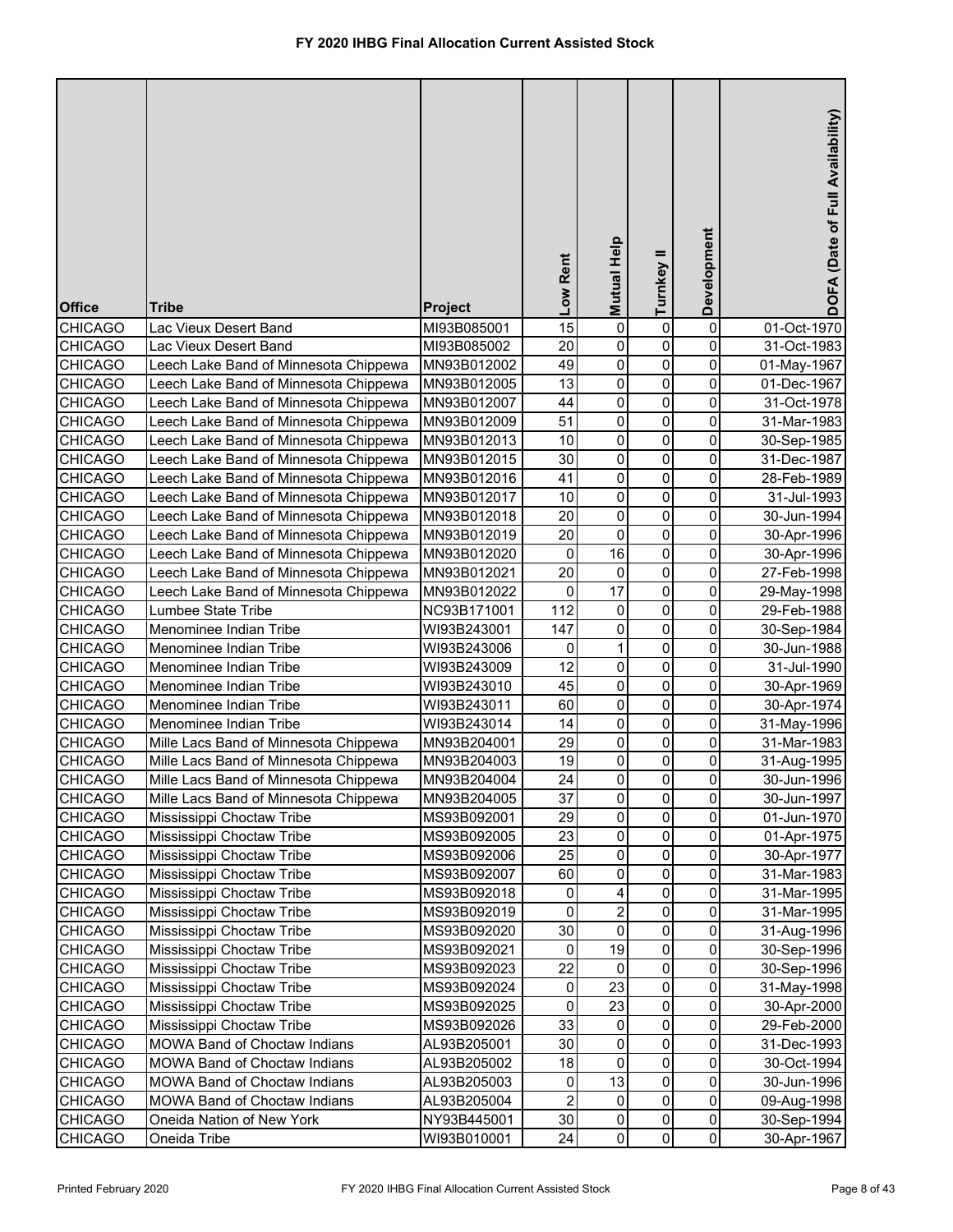|                |                                        |                | Low Rent | Mutual Help    | Turnkey II  | Development         | DOFA (Date of Full Availability) |
|----------------|----------------------------------------|----------------|----------|----------------|-------------|---------------------|----------------------------------|
| <b>Office</b>  | <b>Tribe</b>                           | <b>Project</b> |          |                |             |                     |                                  |
| CHICAGO        | Oneida Tribe                           | WI93B010003    | 40       | 0              | 0           | 0                   | 31-May-1973                      |
| <b>CHICAGO</b> | Oneida Tribe                           | WI93B010004    | 25       | 0              | 0           | 0                   | 31-May-1976                      |
| <b>CHICAGO</b> | Oneida Tribe                           | WI93B010006    | 30       | 0              | 0           | 0                   | 30-Sep-1979                      |
| <b>CHICAGO</b> | Oneida Tribe                           | WI93B010008    | 50       | 0              | $\pmb{0}$   | $\overline{0}$      | 30-Apr-1986                      |
| <b>CHICAGO</b> | Oneida Tribe                           | WI93B010014    | 20       | 0              | $\pmb{0}$   | 0                   | 31-Jan-1997                      |
| <b>CHICAGO</b> | Oneida Tribe                           | WI93B010015    | 0        | 1              | 0           | 0                   | 31-Jan-1997                      |
| <b>CHICAGO</b> | Oneida Tribe                           | WI93B010016    | 5        | 0              | 0           | 0                   | 31-May-2000                      |
| <b>CHICAGO</b> | Passamaquody Indian Tribe              | ME93B014003    | 16       | 0              | 0           | 0                   | 31-May-1979                      |
| <b>CHICAGO</b> | Passamaquody Indian Tribe              | ME93B014004    | 22       | 0              | 0           | 0                   | 30-Sep-1981                      |
| <b>CHICAGO</b> | Passamaquody Indian Tribe              | ME93B014005    | 27       | 0              | 0           | 0                   | 31-Jan-1983                      |
| <b>CHICAGO</b> | Passamaquody Indian Tribe              | ME93B014008    | $10$     | 0              | $\pmb{0}$   | 0                   | 30-Nov-1990                      |
| <b>CHICAGO</b> | Passamaquody Indian Tribe              | ME93B014011    | 0        | 12             | 0           | 0                   | 29-Jul-1999                      |
| <b>CHICAGO</b> | Penobscot Tribe                        | ME93B012001    | 4        | 0              | 0           | 0                   | 31-Jul-1977                      |
| <b>CHICAGO</b> | Penobscot Tribe                        | ME93B012002    | 8        | $\mathsf 0$    | $\mathbf 0$ | 0                   | 30-Jun-1977                      |
| <b>CHICAGO</b> | Penobscot Tribe                        | ME93B012004    | 20       | 0              | $\mathbf 0$ | 0                   | 31-Oct-1985                      |
| <b>CHICAGO</b> | Penobscot Tribe                        | ME93B012007    | 10       | 0              | $\mathbf 0$ | 0                   | 30-Nov-1993                      |
| <b>CHICAGO</b> | Penobscot Tribe                        | ME93B012008    | 10       | $\mathsf 0$    | $\mathbf 0$ | 0                   | 31-Jul-1995                      |
| <b>CHICAGO</b> | <b>Pleasant Point</b>                  | ME93B013002    | 16       | $\mathbf 0$    | $\mathbf 0$ | 0                   | 29-Feb-1976                      |
| <b>CHICAGO</b> | <b>Pleasant Point</b>                  | ME93B013009    | 15       | 0              | $\mathbf 0$ | 0                   | 31-Jul-1996                      |
| <b>CHICAGO</b> | <b>Pleasant Point</b>                  | ME93B013010    | 0        | $\overline{2}$ | $\mathbf 0$ | 0                   | 08-Feb-1995                      |
| <b>CHICAGO</b> | <b>Pleasant Point</b>                  | ME93B013011    | 0        | 5              | 0           | 0                   | 30-Nov-1999                      |
| <b>CHICAGO</b> | <b>Pleasant Point</b>                  | ME93B013012    | 20       | 0              | 0           | 0                   | 31-Aug-1997                      |
| <b>CHICAGO</b> | <b>Pleasant Point</b>                  | ME93B013013    | 0        | 12             | 0           | 0                   | 30-Nov-1999                      |
| <b>CHICAGO</b> | Poarch Band of Creek Indians           | AL93B204001    | 20       | 0              | 0           | 0                   | 30-Sep-1987                      |
| <b>CHICAGO</b> | Poarch Band of Creek Indians           | AL93B204004    | 20       | $\overline{0}$ | 0           | $\pmb{0}$           | 31-Aug-1989                      |
| <b>CHICAGO</b> | Poarch Band of Creek Indians           | AL93B204005    | 15       | 0              | 0           | 0                   | 27-Feb-1995                      |
| <b>CHICAGO</b> | Poarch Band of Creek Indians           | AL93B204006    | 10       | 0              | 0           | 0                   | 27-Feb-1995                      |
| <b>CHICAGO</b> | Poarch Band of Creek Indians           | AL93B204011    | 0        | 21             | 0           | 0                   | 01-Sep-1999                      |
| <b>CHICAGO</b> | Pokagon Band of Potawatomi             | MI93B200001    | 0        | 15             | 0           | 0                   | 31-Aug-2004                      |
| <b>CHICAGO</b> | Prairie Island Sioux                   | MN93B207001    | 24       | 0              | 0           | 0                   | 30-Sep-1985                      |
| <b>CHICAGO</b> | Red Cliff Band of Lake Superior Chippe | WI93B013001    | 20       | 0              | $\pmb{0}$   | 0                   | 01-Dec-1967                      |
| <b>CHICAGO</b> | Red Cliff Band of Lake Superior Chippe | WI93B013003    | 3        | 0              | 0           | 0                   | 30-Nov-1971                      |
| <b>CHICAGO</b> | Red Cliff Band of Lake Superior Chippe | WI93B013004    | 50       | 0              | 0           | 0                   | 31-Mar-1979                      |
| <b>CHICAGO</b> | Red Cliff Band of Lake Superior Chippe | WI93B013005    | 26       | 0              | 0           | 0                   | 31-Oct-1984                      |
| <b>CHICAGO</b> | Red Cliff Band of Lake Superior Chippe | WI93B013009    | 18       | 0              | 0           | $\pmb{0}$           | 31-Mar-1998                      |
| CHICAGO        | Red Lake Band of Chippewa              | MN93B016001    | 12       | 0              | 0           | $\mathsf{O}\xspace$ | 01-Sep-1967                      |
| <b>CHICAGO</b> | Red Lake Band of Chippewa              | MN93B016003    | 10       | 0              | 0           | 0                   | 01-Sep-1966                      |
| CHICAGO        | Red Lake Band of Chippewa              | MN93B016004    | 10       | 0              | 0           | 0                   | 01-Mar-1969                      |
| <b>CHICAGO</b> | Red Lake Band of Chippewa              | MN93B016011    | 17       | 0              | 0           | 0                   | 30-Apr-1980                      |
| <b>CHICAGO</b> | Red Lake Band of Chippewa              | MN93B016013    | 58       | 0              | 0           | 0                   | 31-Oct-1983                      |
| <b>CHICAGO</b> | Red Lake Band of Chippewa              | MN93B016014    | 20       | 0              | 0           | 0                   | 30-Aug-1984                      |
| <b>CHICAGO</b> | Red Lake Band of Chippewa              | MN93B016015    | 30       | $\mathbf 0$    | $\pmb{0}$   | 0                   | 31-Dec-1984                      |
| <b>CHICAGO</b> | Red Lake Band of Chippewa              | MN93B016024    | 31       | 0              | 0           | $\mathsf{O}\xspace$ | 30-Sep-1993                      |
| <b>CHICAGO</b> | Red Lake Band of Chippewa              | MN93B016025    | 10       | 0              | $\pmb{0}$   | $\overline{0}$      | 28-Feb-1994                      |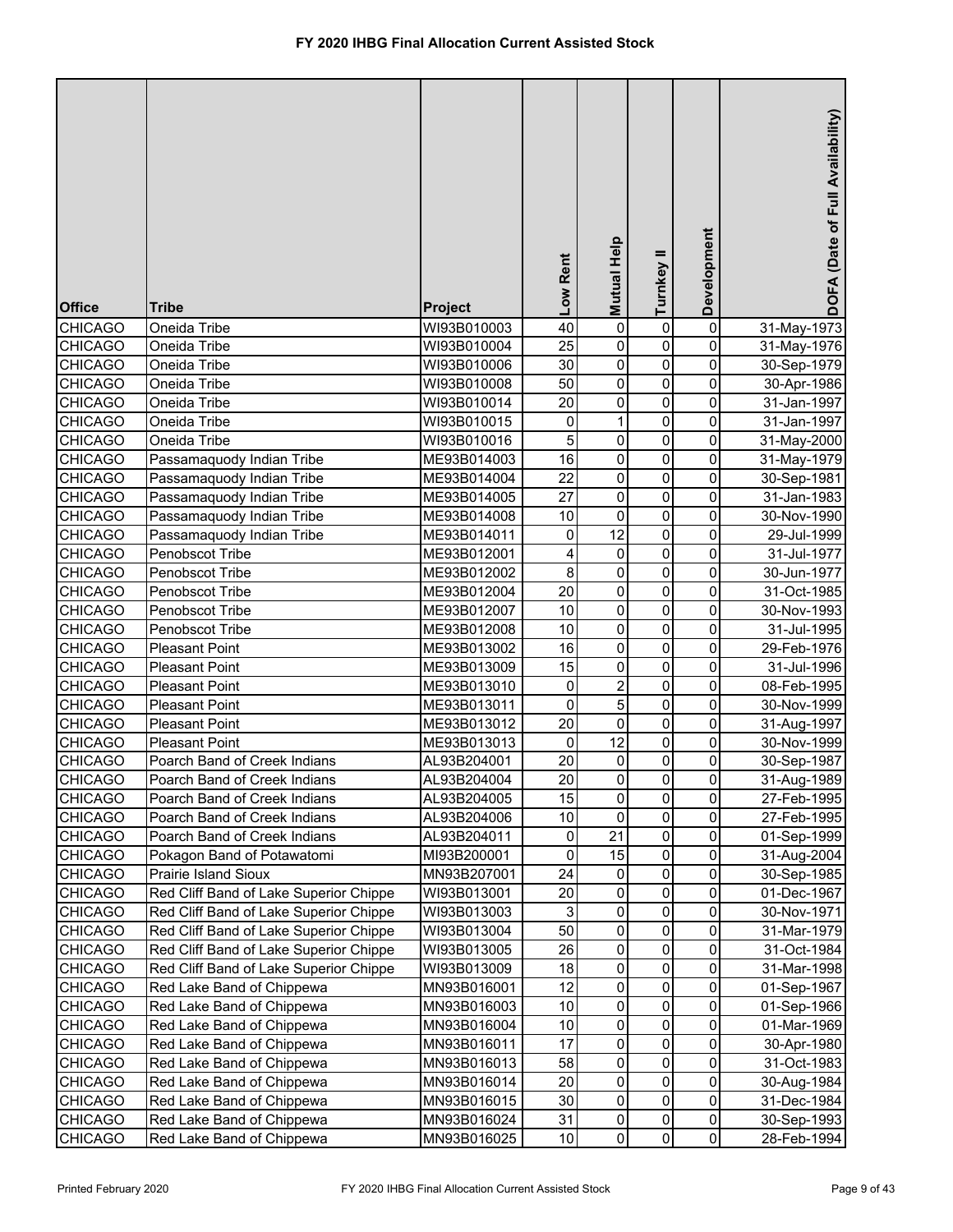| <b>Office</b>                    | <b>Tribe</b>                                     | <b>Project</b>             | Low Rent        | Mutual Help    | Turnkey II     | Development                      | DOFA (Date of Full Availability) |
|----------------------------------|--------------------------------------------------|----------------------------|-----------------|----------------|----------------|----------------------------------|----------------------------------|
| <b>CHICAGO</b>                   | Red Lake Band of Chippewa                        | MN93B016026                | $\overline{12}$ | 0              | 0              | $\pmb{0}$                        | 30-Sep-1994                      |
| <b>CHICAGO</b>                   | Red Lake Band of Chippewa                        | MN93B016027                | 44              | 0              | 0              | 0                                | 30-Nov-1995                      |
| <b>CHICAGO</b>                   | Red Lake Band of Chippewa                        | MN93B016028                | 0               | 20             | 0              | 0                                | 01-May-1997                      |
| <b>CHICAGO</b>                   | Red Lake Band of Chippewa                        | MN93B016029                | 40              | 0              | $\pmb{0}$      | 0                                | 01-Oct-1997                      |
| <b>CHICAGO</b>                   | Sac & Fox Tribe of the Mississippi, IA           | IA93B112001                | 20              | $\pmb{0}$      | $\mathsf 0$    | 0                                | 30-Jun-1981                      |
| <b>CHICAGO</b>                   | Saginaw Chippewa                                 | MI93B043002                | 12              | $\pmb{0}$      | $\mathbf 0$    | 0                                | 30-Sep-1976                      |
| <b>CHICAGO</b>                   | Saginaw Chippewa                                 | MI93B043003                | 19              | $\mathsf 0$    | $\pmb{0}$      | 0                                | 31-Aug-1980                      |
| <b>CHICAGO</b>                   | Saginaw Chippewa                                 | MI93B043004                | 8               | $\mathsf 0$    | $\pmb{0}$      | 0                                | 22-Nov-1992                      |
| <b>CHICAGO</b>                   | Saginaw Chippewa                                 | MI93B043007                | 9               | $\mathsf 0$    | $\mathbf 0$    | 0                                | 30-Jun-1999                      |
| <b>CHICAGO</b>                   | Saginaw Chippewa                                 | MI93B043008                | 3               | $\mathsf 0$    | $\pmb{0}$      | 0                                | 30-Jun-1999                      |
| <b>CHICAGO</b>                   | Saint Croix Chippewa                             | WI93B062001                | 24              | 0              | $\pmb{0}$      | 0                                | 01-May-1973                      |
| <b>CHICAGO</b>                   | Saint Croix Chippewa                             | WI93B062003                | 30              | 0              | $\pmb{0}$      | 0                                | 30-Nov-1982                      |
| <b>CHICAGO</b>                   | Saint Croix Chippewa                             | WI93B062004                | 8               | $\mathsf 0$    | $\mathbf 0$    | 0                                | 30-Jun-1984                      |
| <b>CHICAGO</b>                   | Saint Croix Chippewa                             | WI93B062005                | 10              | $\mathsf 0$    | $\mathbf 0$    | 0                                | 30-Jun-1984                      |
| <b>CHICAGO</b>                   | Saint Croix Chippewa                             | WI93B062006                | 10              | $\mathsf 0$    | $\mathbf 0$    | 0                                | 31-Aug-1986                      |
| <b>CHICAGO</b>                   | Saint Croix Chippewa                             | WI93B062009                | 20              | $\mathsf 0$    | $\mathbf 0$    | 0                                | 31-Jan-1992                      |
| <b>CHICAGO</b>                   | Saint Croix Chippewa                             | WI93B062010                | 37              | $\overline{0}$ | $\mathbf 0$    | 0                                | 01-Dec-1973                      |
| <b>CHICAGO</b>                   | Saint Croix Chippewa                             | WI93B062011                | 10              | $\mathbf 0$    | $\mathbf 0$    | 0                                | 30-Apr-1994                      |
| <b>CHICAGO</b>                   | Saint Croix Chippewa                             | WI93B062012                | 0               | 10             | $\mathbf 0$    | 0                                | 30-Sep-1997                      |
| <b>CHICAGO</b>                   | Saint Croix Chippewa                             | WI93B062013                | 21              | 0              | $\mathbf 0$    | 0                                | 30-Apr-1996                      |
| <b>CHICAGO</b>                   | Saint Croix Chippewa                             | WI93B062014                | 0               | 15             | $\mathbf 0$    | 0                                | 30-Apr-1996                      |
| <b>CHICAGO</b>                   | Sault Ste. Marie Tribe                           | MI93B149001                | 47              | 0              | $\mathbf 0$    | 0                                | 31-Mar-1983                      |
| <b>CHICAGO</b>                   | Sault Ste. Marie Tribe                           | MI93B149003                | 40              | 0              | 0              | 0                                | 31-May-1983                      |
| <b>CHICAGO</b>                   | Sault Ste. Marie Tribe                           | MI93B149005                | 86              | 0              | $\mathbf 0$    | 0                                | 30-Sep-1984                      |
| <b>CHICAGO</b>                   | Sault Ste. Marie Tribe                           | MI93B149006                | 25              | υI             | 0              | $\pmb{0}$                        | 30-Nov-1984                      |
| <b>CHICAGO</b>                   | Sault Ste. Marie Tribe                           | MI93B149007                | 12              | 0              | 0              | 0                                | 31-Mar-1986                      |
| <b>CHICAGO</b>                   | Sault Ste. Marie Tribe                           | MI93B149008                | 9               | $\pmb{0}$      | 0              | 0                                | 31-Oct-1986                      |
| <b>CHICAGO</b>                   | Sault Ste. Marie Tribe                           | MI93B149009                | 11              | 0              | 0              | 0                                | 31-Oct-1986                      |
| <b>CHICAGO</b>                   | Sault Ste. Marie Tribe                           | MI93B149010                | $\mathbf 0$     | 6              | 0              | 0                                | 31-Mar-1988                      |
| <b>CHICAGO</b>                   | Sault Ste. Marie Tribe                           | MI93B149012                | 20              | 0              | $\pmb{0}$      | 0                                | 30-Jun-1992                      |
| <b>CHICAGO</b>                   | Sault Ste. Marie Tribe                           | MI93B149013                | 10              | 0              | $\pmb{0}$      | 0                                | 30-Nov-1992                      |
| <b>CHICAGO</b>                   | Sault Ste. Marie Tribe                           | MI93B149014                | 51              | $\pmb{0}$      | 0              | 0                                | 30-Jun-1997                      |
| <b>CHICAGO</b>                   | Sault Ste. Marie Tribe                           | MI93B149015                | 39              | 0              | 0              | 0                                | 30-Jun-1997                      |
| <b>CHICAGO</b>                   | Sault Ste. Marie Tribe                           | MI93B149016                | 45              | 0              | 0              | 0                                | 30-Aug-1998                      |
| <b>CHICAGO</b>                   | Sault Ste. Marie Tribe                           | MI93B149017                | $\mathbf 0$     | 9              | 0              | $\mathsf{O}\xspace$              | 30-Sep-1996                      |
| <b>CHICAGO</b>                   | Sault Ste. Marie Tribe                           | MI93B149018                | $\pmb{0}$       | 1              | 0              | $\pmb{0}$                        | 01-Jan-1998                      |
| <b>CHICAGO</b>                   | Sault Ste. Marie Tribe                           | MI93B149019                | $\pmb{0}$       | 3<br>11        | 0<br>0         | $\mathsf{O}\xspace$<br>$\pmb{0}$ | 31-Mar-2002                      |
| <b>CHICAGO</b>                   | Sault Ste. Marie Tribe<br>Sault Ste. Marie Tribe | MI93B149019                | 0<br>0          | 9              | 0              | $\mathsf{O}\xspace$              | 31-Jul-2002                      |
| <b>CHICAGO</b>                   | Seneca Nation of New York                        | MI93B149019<br>NY93B040001 | 21              | 0              | 0              | 0                                | 31-Oct-2002<br>01-Dec-1964       |
| <b>CHICAGO</b><br><b>CHICAGO</b> | Seneca Nation of New York                        | NY93B040002                | 17              | 0              | 0              | 0                                | 01-May-1967                      |
| <b>CHICAGO</b>                   | Seneca Nation of New York                        | NY93B040005                | 34              | 0              | 0              | 0                                | 31-Oct-1981                      |
| <b>CHICAGO</b>                   | Seneca Nation of New York                        | NY93B040007                | 51              | 0              | 0              | $\mathsf{O}\xspace$              | 31-Mar-1987                      |
| <b>CHICAGO</b>                   | Seneca Nation of New York                        | NY93B040009                | 28              | 0              | $\overline{0}$ | $\overline{0}$                   | 31-Mar-1989                      |
|                                  |                                                  |                            |                 |                |                |                                  |                                  |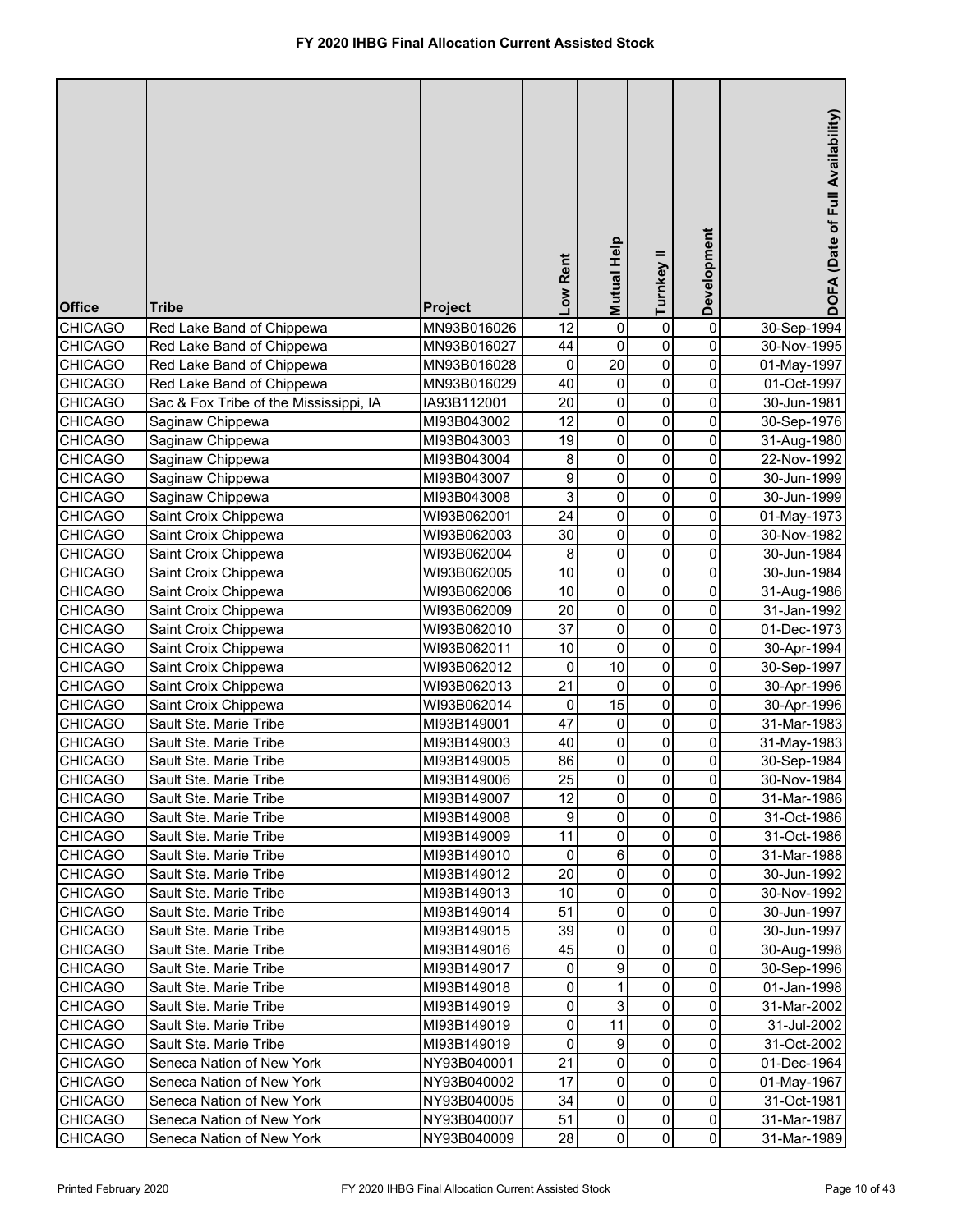| <b>Office</b><br><b>CHICAGO</b> | <b>Tribe</b><br>Seneca Nation of New York | Project<br>NY93B040010 | Low Rent<br>$\overline{12}$ | <b>Mutual Help</b><br>$\overline{0}$ | Turnkey II<br>$\pmb{0}$ | Development<br>$\pmb{0}$ | DOFA (Date of Full Availability)<br>31-Jul-1997 |
|---------------------------------|-------------------------------------------|------------------------|-----------------------------|--------------------------------------|-------------------------|--------------------------|-------------------------------------------------|
|                                 |                                           |                        |                             |                                      |                         |                          |                                                 |
| <b>CHICAGO</b>                  | Seneca Nation of New York                 | NY93B040011            | $\overline{7}$              | $\pmb{0}$                            | 0                       | 0                        | 31-Jul-1997                                     |
| <b>CHICAGO</b>                  | Seneca Nation of New York                 | NY93B040014            | $\mathbf{1}$                | $\pmb{0}$                            | $\pmb{0}$               | $\pmb{0}$                | 01-Jan-1997                                     |
| <b>CHICAGO</b>                  | Seneca Nation of New York                 | NY93B040015            | $\pmb{0}$                   | $\overline{0}$                       | $\mathbf 0$             | $\overline{25}$          |                                                 |
| <b>CHICAGO</b>                  | Seneca Nation of New York                 | <b>SA16</b>            | 10                          | $\mathsf 0$                          | $\pmb{0}$               | 0                        | 22-Sep-1997                                     |
| <b>CHICAGO</b>                  | Sokaogon Chippewa Tribe                   | WI93B036001            | 14                          | $\mathsf 0$                          | 0                       | 0                        | 01-Dec-1972                                     |
| <b>CHICAGO</b>                  | Sokaogon Chippewa Tribe                   | WI93B036002            | 20                          | $\mathsf 0$                          | $\pmb{0}$               | 0                        | 30-Jun-1980                                     |
| <b>CHICAGO</b>                  | Sokaogon Chippewa Tribe                   | WI93B036003            | 10                          | $\mathsf 0$                          | $\pmb{0}$               | 0                        | 28-Feb-1986                                     |
| <b>CHICAGO</b>                  | Sokaogon Chippewa Tribe                   | WI93B036004            | 30                          | $\mathsf 0$                          | $\mathbf 0$             | 0                        | 30-Sep-1987                                     |
| <b>CHICAGO</b>                  | Sokaogon Chippewa Tribe                   | WI93B036006            | 11                          | $\pmb{0}$                            | $\pmb{0}$               | 0                        | 30-Nov-1989                                     |
| <b>CHICAGO</b>                  | Sokaogon Chippewa Tribe                   | WI93B036008            | 10                          | $\overline{0}$                       | $\pmb{0}$               | 0                        | 30-Aug-1994                                     |
| <b>CHICAGO</b>                  | Sokaogon Chippewa Tribe                   | WI93B036009            | $\pmb{0}$                   | 15                                   | $\pmb{0}$               | 0                        | 30-Jun-1997                                     |
| <b>CHICAGO</b>                  | Sokaogon Chippewa Tribe                   | WI93B036010            | 15                          | 0                                    | $\mathbf 0$             | 0                        | 31-Aug-2000                                     |
| <b>CHICAGO</b>                  | St. Regis Mohawk Tribe                    | NY93B436004            | 10                          | 0                                    | $\mathbf 0$             | 0                        | 31-Mar-1990                                     |
| <b>CHICAGO</b>                  | St. Regis Mohawk Tribe                    | NY93B436005            | 1                           | 0                                    | $\mathbf 0$             | 0                        | 28-Feb-1991                                     |
| <b>CHICAGO</b>                  | St. Regis Mohawk Tribe                    | NY93B436009            | 3                           | $\mathsf 0$                          | $\mathbf 0$             | 0                        | 10-May-1995                                     |
| <b>CHICAGO</b>                  | St. Regis Mohawk Tribe                    | NY93B436010            | $\mathsf 0$                 | 13                                   | $\mathbf 0$             | 0                        | 28-Feb-1995                                     |
| <b>CHICAGO</b>                  | St. Regis Mohawk Tribe                    | NY93B436011            | $\pmb{0}$                   | 10                                   | 0                       | 0                        | 31-Jan-1997                                     |
| <b>CHICAGO</b>                  | St. Regis Mohawk Tribe                    | NY93B436012            | 17                          | 0                                    | 0                       | 0                        | 31-Dec-1999                                     |
| <b>CHICAGO</b>                  | St. Regis Mohawk Tribe                    | NY93B436013            | 26                          | 0                                    | $\mathbf 0$             | 0                        | 31-Dec-1999                                     |
| <b>CHICAGO</b>                  | St. Regis Mohawk Tribe                    | NY93B436014            | $\pmb{0}$                   | 5                                    | $\mathbf 0$             | 0                        | 30-Apr-1997                                     |
| <b>CHICAGO</b>                  | Stockbridge-Munsee Tribe                  | WI93B014001            | 18                          | $\pmb{0}$                            | 0                       | 0                        | 01-Sep-1967                                     |
| <b>CHICAGO</b>                  | Stockbridge-Munsee Tribe                  | WI93B014004            | 6                           | $\pmb{0}$                            | 0                       | 0                        | 01-Dec-1972                                     |
| <b>CHICAGO</b>                  | Stockbridge-Munsee Tribe                  | WI93B014010            | 10                          | $\pmb{0}$                            | $\mathbf 0$             | $\overline{2}$           | 01-Jul-1998                                     |
| <b>CHICAGO</b>                  | <b>Upper Sioux Indian Community</b>       | MN93B207006            | $\overline{0}$              | 11                                   | 0                       | $\overline{0}$           | 01-Dec-1999                                     |
| <b>CHICAGO</b>                  | <b>Upper Sioux Indian Community</b>       | MN93B207006            | $\mathbf 0$                 | 4                                    | 0                       | 0                        | 01-Jan-2001                                     |
| CHICAGO                         | Wampanoag Tribe of Gay Head               | MA93B176001            | 16                          | $\pmb{0}$                            | 0                       | 0                        | 31-Mar-1996                                     |
| <b>CHICAGO</b>                  | Wampanoag Tribe of Gay Head               | MA93B176003            | 6                           | 0                                    | 0                       | 0                        | 30-Sep-1998                                     |
| <b>CHICAGO</b>                  | Wampanoag Tribe of Gay Head               | MA93B176003            | $\overline{c}$              | 0                                    | 0                       | 0                        | 31-Oct-2003                                     |
| <b>CHICAGO</b>                  | White Earth Band of Minnesota Chippewa    | MN93B013001            | 50                          | 0                                    | 0                       | 0                        | 01-Apr-1968                                     |
| <b>CHICAGO</b>                  | White Earth Band of Minnesota Chippewa    | MN93B013005            | 14                          | 0                                    | 0                       | 0                        | 01-Jan-1968                                     |
| <b>CHICAGO</b>                  | White Earth Band of Minnesota Chippewa    | MN93B013006            | 49                          | 0                                    | 0                       | 0                        | 30-Jul-1979                                     |
| <b>CHICAGO</b>                  | White Earth Band of Minnesota Chippewa    | MN93B013008            | 8                           | 0                                    | 0                       | 0                        | 31-Oct-1981                                     |
| <b>CHICAGO</b>                  | White Earth Band of Minnesota Chippewa    | MN93B013009            | 60                          | 0                                    | 0                       | 0                        | 30-Jun-1984                                     |
| <b>CHICAGO</b>                  | White Earth Band of Minnesota Chippewa    | MN93B013015            | 20                          | 0                                    | 0                       | 0                        | 31-Dec-1990                                     |
| <b>CHICAGO</b>                  | White Earth Band of Minnesota Chippewa    | MN93B013016            | 20                          | 0                                    | 0                       | 0                        | 31-Jan-1992                                     |
| <b>CHICAGO</b>                  | White Earth Band of Minnesota Chippewa    | MN93B013019            | 20                          | 0                                    | 0                       | $\mathsf{O}\xspace$      | 31-Dec-1995                                     |
| <b>CHICAGO</b>                  | White Earth Band of Minnesota Chippewa    | MN93B013021            | 13                          | 0                                    | 0                       | 0                        | 31-Jul-1998                                     |
| <b>CHICAGO</b>                  | White Earth Band of Minnesota Chippewa    | MN93B013022            | 24                          | 0                                    | 0                       | $\pmb{0}$                | 01-Jun-1999                                     |
| <b>CHICAGO</b>                  | <b>TOTAL</b>                              |                        | 5,214                       | 630                                  | $\pmb{0}$               | 51                       |                                                 |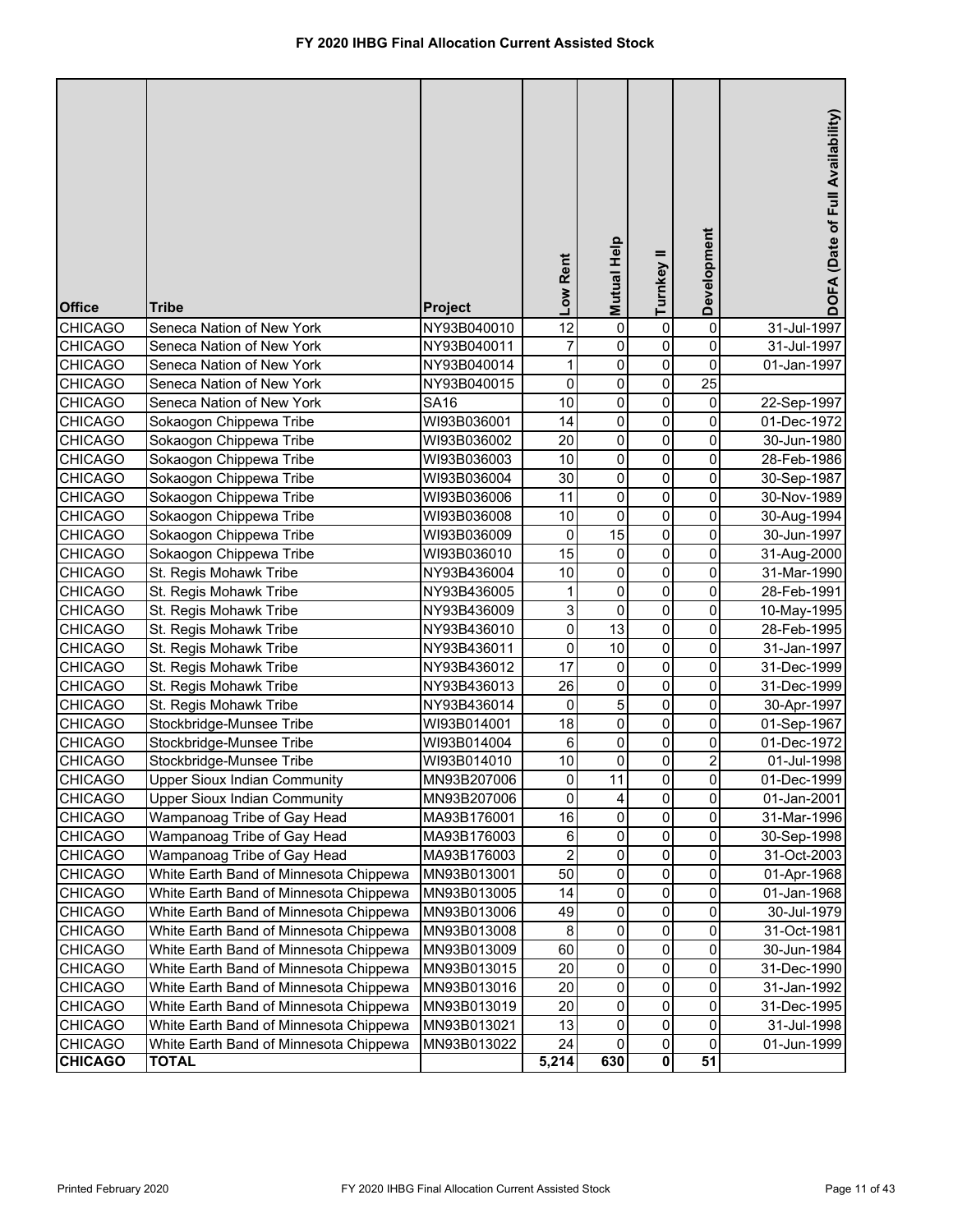| $\pmb{0}$<br>50<br>0<br>31-Jan-1966<br><b>DENVER</b><br><b>Blackfeet Tribe</b><br>MT10B008001<br>0<br>0<br>55<br>$\pmb{0}$<br><b>DENVER</b><br>0<br>MT10B008006<br>31-Mar-1971<br><b>Blackfeet Tribe</b><br>55<br>$\pmb{0}$<br>0<br><b>DENVER</b><br>0<br><b>Blackfeet Tribe</b><br>MT10B008007<br>31-Dec-1973<br>$\overline{0}$<br>0<br>0<br><b>DENVER</b><br>6<br>30-Jun-1977<br><b>Blackfeet Tribe</b><br>MT10B008008<br>14<br>$\pmb{0}$<br>0<br>0<br><b>DENVER</b><br><b>Blackfeet Tribe</b><br>MT10B008011<br>31-May-1977<br>25<br>$\pmb{0}$<br>0<br><b>DENVER</b><br>0<br><b>Blackfeet Tribe</b><br>MT10B008012<br>28-Feb-1975<br>$\pmb{0}$<br>0<br><b>DENVER</b><br>10<br>0<br><b>Blackfeet Tribe</b><br>MT10B008013<br>31-May-1975<br>$\pmb{0}$<br>0<br><b>DENVER</b><br>43<br>0<br><b>Blackfeet Tribe</b><br>MT10B008014<br>30-Sep-1975<br>$\pmb{0}$<br>0<br><b>DENVER</b><br>50<br>0<br><b>Blackfeet Tribe</b><br>MT10B008018<br>31-Aug-1981<br>$\pmb{0}$<br>0<br><b>DENVER</b><br>50<br>0<br><b>Blackfeet Tribe</b><br>MT10B008020<br>31-Jul-1982<br>$\pmb{0}$<br>0<br><b>DENVER</b><br>20<br>0<br><b>Blackfeet Tribe</b><br>MT10B008022<br>31-Jan-1984<br>0<br>0<br><b>DENVER</b><br>20<br>0<br><b>Blackfeet Tribe</b><br>MT10B008023<br>31-Mar-1984<br>0<br>0<br><b>DENVER</b><br>25<br>$\mathbf 0$<br><b>Blackfeet Tribe</b><br>MT10B008024<br>30-Nov-1981<br>0<br>0<br>11<br>0<br><b>DENVER</b><br><b>Blackfeet Tribe</b><br>MT10B008036<br>31-Oct-1985<br>0<br>0<br>10<br>$\mathbf 0$<br><b>DENVER</b><br><b>Blackfeet Tribe</b><br>MT10B008037<br>30-Sep-1986<br>$\mathsf 0$<br>0<br>50<br>0<br><b>DENVER</b><br>MT10B008045<br><b>Blackfeet Tribe</b><br>31-Jul-1988<br>0<br>$\mathbf 0$<br>0<br>50<br><b>DENVER</b><br><b>Blackfeet Tribe</b><br>MT10B008046<br>30-Sep-1988<br>0<br>$\mathbf 0$<br>0<br><b>DENVER</b><br>MT91B008049<br>10<br><b>Blackfeet Tribe</b><br>30-Apr-1992<br>$\mathbf 0$<br>0<br>50<br>0<br><b>DENVER</b><br><b>Blackfeet Tribe</b><br>MT91B008050<br>30-Nov-1994<br>17<br>$\mathbf 0$<br>0<br><b>DENVER</b><br>0<br>30-Jun-1997<br><b>Blackfeet Tribe</b><br>MT91B008051<br>0<br>25<br>0<br><b>DENVER</b><br><b>Blackfeet Tribe</b><br>MT91B008052<br>0<br>30-Jun-1995<br>0<br>0<br>31<br>0<br><b>DENVER</b><br><b>Blackfeet Tribe</b><br>MT91B008053<br>30-Jun-1997<br>20<br>0<br><b>DENVER</b><br><b>Blackfeet Tribe</b><br>MT91B008055<br>0<br>0<br>31-Mar-2000<br>46<br>0<br>0<br>0<br><b>DENVER</b><br><b>Cheyenne River Sioux</b><br>SD10B005001<br>28-Feb-1966<br><b>DENVER</b><br><b>Cheyenne River Sioux</b><br>SD10B005002<br>32<br>$\pmb{0}$<br>31-Aug-1968<br>$\mathbf{0}$<br>0<br>0<br>0<br>0<br><b>DENVER</b><br><b>Cheyenne River Sioux</b><br>156<br>31-Dec-1974<br>SD10B005004<br>$\pmb{0}$<br>0<br>0<br><b>DENVER</b><br><b>Cheyenne River Sioux</b><br>68<br>SD10B005005<br>31-May-1976<br>$\pmb{0}$<br>0<br>53<br>0<br><b>DENVER</b><br><b>Cheyenne River Sioux</b><br>SD10B005008<br>30-Nov-1977<br>$\pmb{0}$<br>0<br><b>Cheyenne River Sioux</b><br>58<br>0<br><b>DENVER</b><br>SD10B005012<br>30-Sep-1981<br>$\pmb{0}$<br>0<br>0<br><b>DENVER</b><br><b>Cheyenne River Sioux</b><br>SD10B005014<br>56<br>30-Sep-1980<br>$\pmb{0}$<br>0<br>0<br><b>DENVER</b><br><b>Cheyenne River Sioux</b><br>94<br>SD10B005016<br>31-Dec-1986<br>$\pmb{0}$<br>0<br>0<br><b>DENVER</b><br><b>Cheyenne River Sioux</b><br>15<br>SD91B005021<br>30-Jun-1994<br>$\pmb{0}$<br>0<br><b>DENVER</b><br><b>Cheyenne River Sioux</b><br>SD91B005023<br>$\overline{c}$<br>0<br>31-Aug-1976<br>$\pmb{0}$<br>0<br><b>DENVER</b><br><b>Cheyenne River Sioux</b><br>91<br>0<br>SD91B005024<br>30-Sep-1998<br>$\mathsf{O}\xspace$<br>$\pmb{0}$<br>0<br><b>Cheyenne River Sioux</b><br>27<br><b>DENVER</b><br>SD91B005026<br>30-Apr-1999<br>$\mathsf{O}\xspace$<br>$\pmb{0}$<br>0<br><b>DENVER</b><br>Chippewa Cree of the Rocky Boy's Res.<br>30<br>MT10B011007<br>31-Dec-1971<br>$\pmb{0}$<br><b>DENVER</b><br>Chippewa Cree of the Rocky Boy's Res.<br>MT10B011009<br>0<br>1<br>0<br>30-Nov-1974<br>0<br>$\pmb{0}$<br><b>DENVER</b><br>Chippewa Cree of the Rocky Boy's Res.<br>MT10B011011<br>1<br>0<br>31-Jul-1977<br>$\mathsf{O}\xspace$<br>40<br>$\pmb{0}$<br>MT10B011012<br>0<br><b>DENVER</b><br>Chippewa Cree of the Rocky Boy's Res.<br>30-Jan-1980<br>$\pmb{0}$<br>0<br>0<br><b>DENVER</b><br>Chippewa Cree of the Rocky Boy's Res.<br>MT10B011013<br>36<br>31-May-1986<br>$\mathsf{O}\xspace$<br>$\pmb{0}$<br>0<br>Chippewa Cree of the Rocky Boy's Res.<br>43<br><b>DENVER</b><br>MT91B011021<br>30-Sep-1990<br>$\pmb{0}$<br>$\mathsf{O}\xspace$<br>0<br>Chippewa Cree of the Rocky Boy's Res.<br>15<br><b>DENVER</b><br>MT91B011023<br>30-Aug-1994<br>$\mathbf 0$<br>$\pmb{0}$<br><b>DENVER</b><br>Chippewa Cree of the Rocky Boy's Res.<br>45<br>0<br>MT91B011024<br>31-Oct-1995<br>$\overline{0}$<br>$\pmb{0}$<br>0<br><b>DENVER</b><br>Chippewa Cree of the Rocky Boy's Res.<br>MT91B011025<br>20<br>31-Oct-1995 | <b>Office</b> | <b>Tribe</b> | Project | Low Rent | Mutual Help | Turnkey II | Development | DOFA (Date of Full Availability) |
|--------------------------------------------------------------------------------------------------------------------------------------------------------------------------------------------------------------------------------------------------------------------------------------------------------------------------------------------------------------------------------------------------------------------------------------------------------------------------------------------------------------------------------------------------------------------------------------------------------------------------------------------------------------------------------------------------------------------------------------------------------------------------------------------------------------------------------------------------------------------------------------------------------------------------------------------------------------------------------------------------------------------------------------------------------------------------------------------------------------------------------------------------------------------------------------------------------------------------------------------------------------------------------------------------------------------------------------------------------------------------------------------------------------------------------------------------------------------------------------------------------------------------------------------------------------------------------------------------------------------------------------------------------------------------------------------------------------------------------------------------------------------------------------------------------------------------------------------------------------------------------------------------------------------------------------------------------------------------------------------------------------------------------------------------------------------------------------------------------------------------------------------------------------------------------------------------------------------------------------------------------------------------------------------------------------------------------------------------------------------------------------------------------------------------------------------------------------------------------------------------------------------------------------------------------------------------------------------------------------------------------------------------------------------------------------------------------------------------------------------------------------------------------------------------------------------------------------------------------------------------------------------------------------------------------------------------------------------------------------------------------------------------------------------------------------------------------------------------------------------------------------------------------------------------------------------------------------------------------------------------------------------------------------------------------------------------------------------------------------------------------------------------------------------------------------------------------------------------------------------------------------------------------------------------------------------------------------------------------------------------------------------------------------------------------------------------------------------------------------------------------------------------------------------------------------------------------------------------------------------------------------------------------------------------------------------------------------------------------------------------------------------------------------------------------------------------------------------------------------------------------------------------------------------------------------------------------------------------------------------------------------------------------------------------------------------------------------------------------------------------------------------------------------------------------------------------------------------------------------------------------------------------------------------------------------------------------------------------------------------------------------------------------------------------------------------------------------------------------------------------------------------------------------------------------------------------------------------------------------------------------------------------------------------------------------------------------------------------|---------------|--------------|---------|----------|-------------|------------|-------------|----------------------------------|
|                                                                                                                                                                                                                                                                                                                                                                                                                                                                                                                                                                                                                                                                                                                                                                                                                                                                                                                                                                                                                                                                                                                                                                                                                                                                                                                                                                                                                                                                                                                                                                                                                                                                                                                                                                                                                                                                                                                                                                                                                                                                                                                                                                                                                                                                                                                                                                                                                                                                                                                                                                                                                                                                                                                                                                                                                                                                                                                                                                                                                                                                                                                                                                                                                                                                                                                                                                                                                                                                                                                                                                                                                                                                                                                                                                                                                                                                                                                                                                                                                                                                                                                                                                                                                                                                                                                                                                                                                                                                                                                                                                                                                                                                                                                                                                                                                                                                                                                                                                          |               |              |         |          |             |            |             |                                  |
|                                                                                                                                                                                                                                                                                                                                                                                                                                                                                                                                                                                                                                                                                                                                                                                                                                                                                                                                                                                                                                                                                                                                                                                                                                                                                                                                                                                                                                                                                                                                                                                                                                                                                                                                                                                                                                                                                                                                                                                                                                                                                                                                                                                                                                                                                                                                                                                                                                                                                                                                                                                                                                                                                                                                                                                                                                                                                                                                                                                                                                                                                                                                                                                                                                                                                                                                                                                                                                                                                                                                                                                                                                                                                                                                                                                                                                                                                                                                                                                                                                                                                                                                                                                                                                                                                                                                                                                                                                                                                                                                                                                                                                                                                                                                                                                                                                                                                                                                                                          |               |              |         |          |             |            |             |                                  |
|                                                                                                                                                                                                                                                                                                                                                                                                                                                                                                                                                                                                                                                                                                                                                                                                                                                                                                                                                                                                                                                                                                                                                                                                                                                                                                                                                                                                                                                                                                                                                                                                                                                                                                                                                                                                                                                                                                                                                                                                                                                                                                                                                                                                                                                                                                                                                                                                                                                                                                                                                                                                                                                                                                                                                                                                                                                                                                                                                                                                                                                                                                                                                                                                                                                                                                                                                                                                                                                                                                                                                                                                                                                                                                                                                                                                                                                                                                                                                                                                                                                                                                                                                                                                                                                                                                                                                                                                                                                                                                                                                                                                                                                                                                                                                                                                                                                                                                                                                                          |               |              |         |          |             |            |             |                                  |
|                                                                                                                                                                                                                                                                                                                                                                                                                                                                                                                                                                                                                                                                                                                                                                                                                                                                                                                                                                                                                                                                                                                                                                                                                                                                                                                                                                                                                                                                                                                                                                                                                                                                                                                                                                                                                                                                                                                                                                                                                                                                                                                                                                                                                                                                                                                                                                                                                                                                                                                                                                                                                                                                                                                                                                                                                                                                                                                                                                                                                                                                                                                                                                                                                                                                                                                                                                                                                                                                                                                                                                                                                                                                                                                                                                                                                                                                                                                                                                                                                                                                                                                                                                                                                                                                                                                                                                                                                                                                                                                                                                                                                                                                                                                                                                                                                                                                                                                                                                          |               |              |         |          |             |            |             |                                  |
|                                                                                                                                                                                                                                                                                                                                                                                                                                                                                                                                                                                                                                                                                                                                                                                                                                                                                                                                                                                                                                                                                                                                                                                                                                                                                                                                                                                                                                                                                                                                                                                                                                                                                                                                                                                                                                                                                                                                                                                                                                                                                                                                                                                                                                                                                                                                                                                                                                                                                                                                                                                                                                                                                                                                                                                                                                                                                                                                                                                                                                                                                                                                                                                                                                                                                                                                                                                                                                                                                                                                                                                                                                                                                                                                                                                                                                                                                                                                                                                                                                                                                                                                                                                                                                                                                                                                                                                                                                                                                                                                                                                                                                                                                                                                                                                                                                                                                                                                                                          |               |              |         |          |             |            |             |                                  |
|                                                                                                                                                                                                                                                                                                                                                                                                                                                                                                                                                                                                                                                                                                                                                                                                                                                                                                                                                                                                                                                                                                                                                                                                                                                                                                                                                                                                                                                                                                                                                                                                                                                                                                                                                                                                                                                                                                                                                                                                                                                                                                                                                                                                                                                                                                                                                                                                                                                                                                                                                                                                                                                                                                                                                                                                                                                                                                                                                                                                                                                                                                                                                                                                                                                                                                                                                                                                                                                                                                                                                                                                                                                                                                                                                                                                                                                                                                                                                                                                                                                                                                                                                                                                                                                                                                                                                                                                                                                                                                                                                                                                                                                                                                                                                                                                                                                                                                                                                                          |               |              |         |          |             |            |             |                                  |
|                                                                                                                                                                                                                                                                                                                                                                                                                                                                                                                                                                                                                                                                                                                                                                                                                                                                                                                                                                                                                                                                                                                                                                                                                                                                                                                                                                                                                                                                                                                                                                                                                                                                                                                                                                                                                                                                                                                                                                                                                                                                                                                                                                                                                                                                                                                                                                                                                                                                                                                                                                                                                                                                                                                                                                                                                                                                                                                                                                                                                                                                                                                                                                                                                                                                                                                                                                                                                                                                                                                                                                                                                                                                                                                                                                                                                                                                                                                                                                                                                                                                                                                                                                                                                                                                                                                                                                                                                                                                                                                                                                                                                                                                                                                                                                                                                                                                                                                                                                          |               |              |         |          |             |            |             |                                  |
|                                                                                                                                                                                                                                                                                                                                                                                                                                                                                                                                                                                                                                                                                                                                                                                                                                                                                                                                                                                                                                                                                                                                                                                                                                                                                                                                                                                                                                                                                                                                                                                                                                                                                                                                                                                                                                                                                                                                                                                                                                                                                                                                                                                                                                                                                                                                                                                                                                                                                                                                                                                                                                                                                                                                                                                                                                                                                                                                                                                                                                                                                                                                                                                                                                                                                                                                                                                                                                                                                                                                                                                                                                                                                                                                                                                                                                                                                                                                                                                                                                                                                                                                                                                                                                                                                                                                                                                                                                                                                                                                                                                                                                                                                                                                                                                                                                                                                                                                                                          |               |              |         |          |             |            |             |                                  |
|                                                                                                                                                                                                                                                                                                                                                                                                                                                                                                                                                                                                                                                                                                                                                                                                                                                                                                                                                                                                                                                                                                                                                                                                                                                                                                                                                                                                                                                                                                                                                                                                                                                                                                                                                                                                                                                                                                                                                                                                                                                                                                                                                                                                                                                                                                                                                                                                                                                                                                                                                                                                                                                                                                                                                                                                                                                                                                                                                                                                                                                                                                                                                                                                                                                                                                                                                                                                                                                                                                                                                                                                                                                                                                                                                                                                                                                                                                                                                                                                                                                                                                                                                                                                                                                                                                                                                                                                                                                                                                                                                                                                                                                                                                                                                                                                                                                                                                                                                                          |               |              |         |          |             |            |             |                                  |
|                                                                                                                                                                                                                                                                                                                                                                                                                                                                                                                                                                                                                                                                                                                                                                                                                                                                                                                                                                                                                                                                                                                                                                                                                                                                                                                                                                                                                                                                                                                                                                                                                                                                                                                                                                                                                                                                                                                                                                                                                                                                                                                                                                                                                                                                                                                                                                                                                                                                                                                                                                                                                                                                                                                                                                                                                                                                                                                                                                                                                                                                                                                                                                                                                                                                                                                                                                                                                                                                                                                                                                                                                                                                                                                                                                                                                                                                                                                                                                                                                                                                                                                                                                                                                                                                                                                                                                                                                                                                                                                                                                                                                                                                                                                                                                                                                                                                                                                                                                          |               |              |         |          |             |            |             |                                  |
|                                                                                                                                                                                                                                                                                                                                                                                                                                                                                                                                                                                                                                                                                                                                                                                                                                                                                                                                                                                                                                                                                                                                                                                                                                                                                                                                                                                                                                                                                                                                                                                                                                                                                                                                                                                                                                                                                                                                                                                                                                                                                                                                                                                                                                                                                                                                                                                                                                                                                                                                                                                                                                                                                                                                                                                                                                                                                                                                                                                                                                                                                                                                                                                                                                                                                                                                                                                                                                                                                                                                                                                                                                                                                                                                                                                                                                                                                                                                                                                                                                                                                                                                                                                                                                                                                                                                                                                                                                                                                                                                                                                                                                                                                                                                                                                                                                                                                                                                                                          |               |              |         |          |             |            |             |                                  |
|                                                                                                                                                                                                                                                                                                                                                                                                                                                                                                                                                                                                                                                                                                                                                                                                                                                                                                                                                                                                                                                                                                                                                                                                                                                                                                                                                                                                                                                                                                                                                                                                                                                                                                                                                                                                                                                                                                                                                                                                                                                                                                                                                                                                                                                                                                                                                                                                                                                                                                                                                                                                                                                                                                                                                                                                                                                                                                                                                                                                                                                                                                                                                                                                                                                                                                                                                                                                                                                                                                                                                                                                                                                                                                                                                                                                                                                                                                                                                                                                                                                                                                                                                                                                                                                                                                                                                                                                                                                                                                                                                                                                                                                                                                                                                                                                                                                                                                                                                                          |               |              |         |          |             |            |             |                                  |
|                                                                                                                                                                                                                                                                                                                                                                                                                                                                                                                                                                                                                                                                                                                                                                                                                                                                                                                                                                                                                                                                                                                                                                                                                                                                                                                                                                                                                                                                                                                                                                                                                                                                                                                                                                                                                                                                                                                                                                                                                                                                                                                                                                                                                                                                                                                                                                                                                                                                                                                                                                                                                                                                                                                                                                                                                                                                                                                                                                                                                                                                                                                                                                                                                                                                                                                                                                                                                                                                                                                                                                                                                                                                                                                                                                                                                                                                                                                                                                                                                                                                                                                                                                                                                                                                                                                                                                                                                                                                                                                                                                                                                                                                                                                                                                                                                                                                                                                                                                          |               |              |         |          |             |            |             |                                  |
|                                                                                                                                                                                                                                                                                                                                                                                                                                                                                                                                                                                                                                                                                                                                                                                                                                                                                                                                                                                                                                                                                                                                                                                                                                                                                                                                                                                                                                                                                                                                                                                                                                                                                                                                                                                                                                                                                                                                                                                                                                                                                                                                                                                                                                                                                                                                                                                                                                                                                                                                                                                                                                                                                                                                                                                                                                                                                                                                                                                                                                                                                                                                                                                                                                                                                                                                                                                                                                                                                                                                                                                                                                                                                                                                                                                                                                                                                                                                                                                                                                                                                                                                                                                                                                                                                                                                                                                                                                                                                                                                                                                                                                                                                                                                                                                                                                                                                                                                                                          |               |              |         |          |             |            |             |                                  |
|                                                                                                                                                                                                                                                                                                                                                                                                                                                                                                                                                                                                                                                                                                                                                                                                                                                                                                                                                                                                                                                                                                                                                                                                                                                                                                                                                                                                                                                                                                                                                                                                                                                                                                                                                                                                                                                                                                                                                                                                                                                                                                                                                                                                                                                                                                                                                                                                                                                                                                                                                                                                                                                                                                                                                                                                                                                                                                                                                                                                                                                                                                                                                                                                                                                                                                                                                                                                                                                                                                                                                                                                                                                                                                                                                                                                                                                                                                                                                                                                                                                                                                                                                                                                                                                                                                                                                                                                                                                                                                                                                                                                                                                                                                                                                                                                                                                                                                                                                                          |               |              |         |          |             |            |             |                                  |
|                                                                                                                                                                                                                                                                                                                                                                                                                                                                                                                                                                                                                                                                                                                                                                                                                                                                                                                                                                                                                                                                                                                                                                                                                                                                                                                                                                                                                                                                                                                                                                                                                                                                                                                                                                                                                                                                                                                                                                                                                                                                                                                                                                                                                                                                                                                                                                                                                                                                                                                                                                                                                                                                                                                                                                                                                                                                                                                                                                                                                                                                                                                                                                                                                                                                                                                                                                                                                                                                                                                                                                                                                                                                                                                                                                                                                                                                                                                                                                                                                                                                                                                                                                                                                                                                                                                                                                                                                                                                                                                                                                                                                                                                                                                                                                                                                                                                                                                                                                          |               |              |         |          |             |            |             |                                  |
|                                                                                                                                                                                                                                                                                                                                                                                                                                                                                                                                                                                                                                                                                                                                                                                                                                                                                                                                                                                                                                                                                                                                                                                                                                                                                                                                                                                                                                                                                                                                                                                                                                                                                                                                                                                                                                                                                                                                                                                                                                                                                                                                                                                                                                                                                                                                                                                                                                                                                                                                                                                                                                                                                                                                                                                                                                                                                                                                                                                                                                                                                                                                                                                                                                                                                                                                                                                                                                                                                                                                                                                                                                                                                                                                                                                                                                                                                                                                                                                                                                                                                                                                                                                                                                                                                                                                                                                                                                                                                                                                                                                                                                                                                                                                                                                                                                                                                                                                                                          |               |              |         |          |             |            |             |                                  |
|                                                                                                                                                                                                                                                                                                                                                                                                                                                                                                                                                                                                                                                                                                                                                                                                                                                                                                                                                                                                                                                                                                                                                                                                                                                                                                                                                                                                                                                                                                                                                                                                                                                                                                                                                                                                                                                                                                                                                                                                                                                                                                                                                                                                                                                                                                                                                                                                                                                                                                                                                                                                                                                                                                                                                                                                                                                                                                                                                                                                                                                                                                                                                                                                                                                                                                                                                                                                                                                                                                                                                                                                                                                                                                                                                                                                                                                                                                                                                                                                                                                                                                                                                                                                                                                                                                                                                                                                                                                                                                                                                                                                                                                                                                                                                                                                                                                                                                                                                                          |               |              |         |          |             |            |             |                                  |
|                                                                                                                                                                                                                                                                                                                                                                                                                                                                                                                                                                                                                                                                                                                                                                                                                                                                                                                                                                                                                                                                                                                                                                                                                                                                                                                                                                                                                                                                                                                                                                                                                                                                                                                                                                                                                                                                                                                                                                                                                                                                                                                                                                                                                                                                                                                                                                                                                                                                                                                                                                                                                                                                                                                                                                                                                                                                                                                                                                                                                                                                                                                                                                                                                                                                                                                                                                                                                                                                                                                                                                                                                                                                                                                                                                                                                                                                                                                                                                                                                                                                                                                                                                                                                                                                                                                                                                                                                                                                                                                                                                                                                                                                                                                                                                                                                                                                                                                                                                          |               |              |         |          |             |            |             |                                  |
|                                                                                                                                                                                                                                                                                                                                                                                                                                                                                                                                                                                                                                                                                                                                                                                                                                                                                                                                                                                                                                                                                                                                                                                                                                                                                                                                                                                                                                                                                                                                                                                                                                                                                                                                                                                                                                                                                                                                                                                                                                                                                                                                                                                                                                                                                                                                                                                                                                                                                                                                                                                                                                                                                                                                                                                                                                                                                                                                                                                                                                                                                                                                                                                                                                                                                                                                                                                                                                                                                                                                                                                                                                                                                                                                                                                                                                                                                                                                                                                                                                                                                                                                                                                                                                                                                                                                                                                                                                                                                                                                                                                                                                                                                                                                                                                                                                                                                                                                                                          |               |              |         |          |             |            |             |                                  |
|                                                                                                                                                                                                                                                                                                                                                                                                                                                                                                                                                                                                                                                                                                                                                                                                                                                                                                                                                                                                                                                                                                                                                                                                                                                                                                                                                                                                                                                                                                                                                                                                                                                                                                                                                                                                                                                                                                                                                                                                                                                                                                                                                                                                                                                                                                                                                                                                                                                                                                                                                                                                                                                                                                                                                                                                                                                                                                                                                                                                                                                                                                                                                                                                                                                                                                                                                                                                                                                                                                                                                                                                                                                                                                                                                                                                                                                                                                                                                                                                                                                                                                                                                                                                                                                                                                                                                                                                                                                                                                                                                                                                                                                                                                                                                                                                                                                                                                                                                                          |               |              |         |          |             |            |             |                                  |
|                                                                                                                                                                                                                                                                                                                                                                                                                                                                                                                                                                                                                                                                                                                                                                                                                                                                                                                                                                                                                                                                                                                                                                                                                                                                                                                                                                                                                                                                                                                                                                                                                                                                                                                                                                                                                                                                                                                                                                                                                                                                                                                                                                                                                                                                                                                                                                                                                                                                                                                                                                                                                                                                                                                                                                                                                                                                                                                                                                                                                                                                                                                                                                                                                                                                                                                                                                                                                                                                                                                                                                                                                                                                                                                                                                                                                                                                                                                                                                                                                                                                                                                                                                                                                                                                                                                                                                                                                                                                                                                                                                                                                                                                                                                                                                                                                                                                                                                                                                          |               |              |         |          |             |            |             |                                  |
|                                                                                                                                                                                                                                                                                                                                                                                                                                                                                                                                                                                                                                                                                                                                                                                                                                                                                                                                                                                                                                                                                                                                                                                                                                                                                                                                                                                                                                                                                                                                                                                                                                                                                                                                                                                                                                                                                                                                                                                                                                                                                                                                                                                                                                                                                                                                                                                                                                                                                                                                                                                                                                                                                                                                                                                                                                                                                                                                                                                                                                                                                                                                                                                                                                                                                                                                                                                                                                                                                                                                                                                                                                                                                                                                                                                                                                                                                                                                                                                                                                                                                                                                                                                                                                                                                                                                                                                                                                                                                                                                                                                                                                                                                                                                                                                                                                                                                                                                                                          |               |              |         |          |             |            |             |                                  |
|                                                                                                                                                                                                                                                                                                                                                                                                                                                                                                                                                                                                                                                                                                                                                                                                                                                                                                                                                                                                                                                                                                                                                                                                                                                                                                                                                                                                                                                                                                                                                                                                                                                                                                                                                                                                                                                                                                                                                                                                                                                                                                                                                                                                                                                                                                                                                                                                                                                                                                                                                                                                                                                                                                                                                                                                                                                                                                                                                                                                                                                                                                                                                                                                                                                                                                                                                                                                                                                                                                                                                                                                                                                                                                                                                                                                                                                                                                                                                                                                                                                                                                                                                                                                                                                                                                                                                                                                                                                                                                                                                                                                                                                                                                                                                                                                                                                                                                                                                                          |               |              |         |          |             |            |             |                                  |
|                                                                                                                                                                                                                                                                                                                                                                                                                                                                                                                                                                                                                                                                                                                                                                                                                                                                                                                                                                                                                                                                                                                                                                                                                                                                                                                                                                                                                                                                                                                                                                                                                                                                                                                                                                                                                                                                                                                                                                                                                                                                                                                                                                                                                                                                                                                                                                                                                                                                                                                                                                                                                                                                                                                                                                                                                                                                                                                                                                                                                                                                                                                                                                                                                                                                                                                                                                                                                                                                                                                                                                                                                                                                                                                                                                                                                                                                                                                                                                                                                                                                                                                                                                                                                                                                                                                                                                                                                                                                                                                                                                                                                                                                                                                                                                                                                                                                                                                                                                          |               |              |         |          |             |            |             |                                  |
|                                                                                                                                                                                                                                                                                                                                                                                                                                                                                                                                                                                                                                                                                                                                                                                                                                                                                                                                                                                                                                                                                                                                                                                                                                                                                                                                                                                                                                                                                                                                                                                                                                                                                                                                                                                                                                                                                                                                                                                                                                                                                                                                                                                                                                                                                                                                                                                                                                                                                                                                                                                                                                                                                                                                                                                                                                                                                                                                                                                                                                                                                                                                                                                                                                                                                                                                                                                                                                                                                                                                                                                                                                                                                                                                                                                                                                                                                                                                                                                                                                                                                                                                                                                                                                                                                                                                                                                                                                                                                                                                                                                                                                                                                                                                                                                                                                                                                                                                                                          |               |              |         |          |             |            |             |                                  |
|                                                                                                                                                                                                                                                                                                                                                                                                                                                                                                                                                                                                                                                                                                                                                                                                                                                                                                                                                                                                                                                                                                                                                                                                                                                                                                                                                                                                                                                                                                                                                                                                                                                                                                                                                                                                                                                                                                                                                                                                                                                                                                                                                                                                                                                                                                                                                                                                                                                                                                                                                                                                                                                                                                                                                                                                                                                                                                                                                                                                                                                                                                                                                                                                                                                                                                                                                                                                                                                                                                                                                                                                                                                                                                                                                                                                                                                                                                                                                                                                                                                                                                                                                                                                                                                                                                                                                                                                                                                                                                                                                                                                                                                                                                                                                                                                                                                                                                                                                                          |               |              |         |          |             |            |             |                                  |
|                                                                                                                                                                                                                                                                                                                                                                                                                                                                                                                                                                                                                                                                                                                                                                                                                                                                                                                                                                                                                                                                                                                                                                                                                                                                                                                                                                                                                                                                                                                                                                                                                                                                                                                                                                                                                                                                                                                                                                                                                                                                                                                                                                                                                                                                                                                                                                                                                                                                                                                                                                                                                                                                                                                                                                                                                                                                                                                                                                                                                                                                                                                                                                                                                                                                                                                                                                                                                                                                                                                                                                                                                                                                                                                                                                                                                                                                                                                                                                                                                                                                                                                                                                                                                                                                                                                                                                                                                                                                                                                                                                                                                                                                                                                                                                                                                                                                                                                                                                          |               |              |         |          |             |            |             |                                  |
|                                                                                                                                                                                                                                                                                                                                                                                                                                                                                                                                                                                                                                                                                                                                                                                                                                                                                                                                                                                                                                                                                                                                                                                                                                                                                                                                                                                                                                                                                                                                                                                                                                                                                                                                                                                                                                                                                                                                                                                                                                                                                                                                                                                                                                                                                                                                                                                                                                                                                                                                                                                                                                                                                                                                                                                                                                                                                                                                                                                                                                                                                                                                                                                                                                                                                                                                                                                                                                                                                                                                                                                                                                                                                                                                                                                                                                                                                                                                                                                                                                                                                                                                                                                                                                                                                                                                                                                                                                                                                                                                                                                                                                                                                                                                                                                                                                                                                                                                                                          |               |              |         |          |             |            |             |                                  |
|                                                                                                                                                                                                                                                                                                                                                                                                                                                                                                                                                                                                                                                                                                                                                                                                                                                                                                                                                                                                                                                                                                                                                                                                                                                                                                                                                                                                                                                                                                                                                                                                                                                                                                                                                                                                                                                                                                                                                                                                                                                                                                                                                                                                                                                                                                                                                                                                                                                                                                                                                                                                                                                                                                                                                                                                                                                                                                                                                                                                                                                                                                                                                                                                                                                                                                                                                                                                                                                                                                                                                                                                                                                                                                                                                                                                                                                                                                                                                                                                                                                                                                                                                                                                                                                                                                                                                                                                                                                                                                                                                                                                                                                                                                                                                                                                                                                                                                                                                                          |               |              |         |          |             |            |             |                                  |
|                                                                                                                                                                                                                                                                                                                                                                                                                                                                                                                                                                                                                                                                                                                                                                                                                                                                                                                                                                                                                                                                                                                                                                                                                                                                                                                                                                                                                                                                                                                                                                                                                                                                                                                                                                                                                                                                                                                                                                                                                                                                                                                                                                                                                                                                                                                                                                                                                                                                                                                                                                                                                                                                                                                                                                                                                                                                                                                                                                                                                                                                                                                                                                                                                                                                                                                                                                                                                                                                                                                                                                                                                                                                                                                                                                                                                                                                                                                                                                                                                                                                                                                                                                                                                                                                                                                                                                                                                                                                                                                                                                                                                                                                                                                                                                                                                                                                                                                                                                          |               |              |         |          |             |            |             |                                  |
|                                                                                                                                                                                                                                                                                                                                                                                                                                                                                                                                                                                                                                                                                                                                                                                                                                                                                                                                                                                                                                                                                                                                                                                                                                                                                                                                                                                                                                                                                                                                                                                                                                                                                                                                                                                                                                                                                                                                                                                                                                                                                                                                                                                                                                                                                                                                                                                                                                                                                                                                                                                                                                                                                                                                                                                                                                                                                                                                                                                                                                                                                                                                                                                                                                                                                                                                                                                                                                                                                                                                                                                                                                                                                                                                                                                                                                                                                                                                                                                                                                                                                                                                                                                                                                                                                                                                                                                                                                                                                                                                                                                                                                                                                                                                                                                                                                                                                                                                                                          |               |              |         |          |             |            |             |                                  |
|                                                                                                                                                                                                                                                                                                                                                                                                                                                                                                                                                                                                                                                                                                                                                                                                                                                                                                                                                                                                                                                                                                                                                                                                                                                                                                                                                                                                                                                                                                                                                                                                                                                                                                                                                                                                                                                                                                                                                                                                                                                                                                                                                                                                                                                                                                                                                                                                                                                                                                                                                                                                                                                                                                                                                                                                                                                                                                                                                                                                                                                                                                                                                                                                                                                                                                                                                                                                                                                                                                                                                                                                                                                                                                                                                                                                                                                                                                                                                                                                                                                                                                                                                                                                                                                                                                                                                                                                                                                                                                                                                                                                                                                                                                                                                                                                                                                                                                                                                                          |               |              |         |          |             |            |             |                                  |
|                                                                                                                                                                                                                                                                                                                                                                                                                                                                                                                                                                                                                                                                                                                                                                                                                                                                                                                                                                                                                                                                                                                                                                                                                                                                                                                                                                                                                                                                                                                                                                                                                                                                                                                                                                                                                                                                                                                                                                                                                                                                                                                                                                                                                                                                                                                                                                                                                                                                                                                                                                                                                                                                                                                                                                                                                                                                                                                                                                                                                                                                                                                                                                                                                                                                                                                                                                                                                                                                                                                                                                                                                                                                                                                                                                                                                                                                                                                                                                                                                                                                                                                                                                                                                                                                                                                                                                                                                                                                                                                                                                                                                                                                                                                                                                                                                                                                                                                                                                          |               |              |         |          |             |            |             |                                  |
|                                                                                                                                                                                                                                                                                                                                                                                                                                                                                                                                                                                                                                                                                                                                                                                                                                                                                                                                                                                                                                                                                                                                                                                                                                                                                                                                                                                                                                                                                                                                                                                                                                                                                                                                                                                                                                                                                                                                                                                                                                                                                                                                                                                                                                                                                                                                                                                                                                                                                                                                                                                                                                                                                                                                                                                                                                                                                                                                                                                                                                                                                                                                                                                                                                                                                                                                                                                                                                                                                                                                                                                                                                                                                                                                                                                                                                                                                                                                                                                                                                                                                                                                                                                                                                                                                                                                                                                                                                                                                                                                                                                                                                                                                                                                                                                                                                                                                                                                                                          |               |              |         |          |             |            |             |                                  |
|                                                                                                                                                                                                                                                                                                                                                                                                                                                                                                                                                                                                                                                                                                                                                                                                                                                                                                                                                                                                                                                                                                                                                                                                                                                                                                                                                                                                                                                                                                                                                                                                                                                                                                                                                                                                                                                                                                                                                                                                                                                                                                                                                                                                                                                                                                                                                                                                                                                                                                                                                                                                                                                                                                                                                                                                                                                                                                                                                                                                                                                                                                                                                                                                                                                                                                                                                                                                                                                                                                                                                                                                                                                                                                                                                                                                                                                                                                                                                                                                                                                                                                                                                                                                                                                                                                                                                                                                                                                                                                                                                                                                                                                                                                                                                                                                                                                                                                                                                                          |               |              |         |          |             |            |             |                                  |
|                                                                                                                                                                                                                                                                                                                                                                                                                                                                                                                                                                                                                                                                                                                                                                                                                                                                                                                                                                                                                                                                                                                                                                                                                                                                                                                                                                                                                                                                                                                                                                                                                                                                                                                                                                                                                                                                                                                                                                                                                                                                                                                                                                                                                                                                                                                                                                                                                                                                                                                                                                                                                                                                                                                                                                                                                                                                                                                                                                                                                                                                                                                                                                                                                                                                                                                                                                                                                                                                                                                                                                                                                                                                                                                                                                                                                                                                                                                                                                                                                                                                                                                                                                                                                                                                                                                                                                                                                                                                                                                                                                                                                                                                                                                                                                                                                                                                                                                                                                          |               |              |         |          |             |            |             |                                  |
|                                                                                                                                                                                                                                                                                                                                                                                                                                                                                                                                                                                                                                                                                                                                                                                                                                                                                                                                                                                                                                                                                                                                                                                                                                                                                                                                                                                                                                                                                                                                                                                                                                                                                                                                                                                                                                                                                                                                                                                                                                                                                                                                                                                                                                                                                                                                                                                                                                                                                                                                                                                                                                                                                                                                                                                                                                                                                                                                                                                                                                                                                                                                                                                                                                                                                                                                                                                                                                                                                                                                                                                                                                                                                                                                                                                                                                                                                                                                                                                                                                                                                                                                                                                                                                                                                                                                                                                                                                                                                                                                                                                                                                                                                                                                                                                                                                                                                                                                                                          |               |              |         |          |             |            |             |                                  |
|                                                                                                                                                                                                                                                                                                                                                                                                                                                                                                                                                                                                                                                                                                                                                                                                                                                                                                                                                                                                                                                                                                                                                                                                                                                                                                                                                                                                                                                                                                                                                                                                                                                                                                                                                                                                                                                                                                                                                                                                                                                                                                                                                                                                                                                                                                                                                                                                                                                                                                                                                                                                                                                                                                                                                                                                                                                                                                                                                                                                                                                                                                                                                                                                                                                                                                                                                                                                                                                                                                                                                                                                                                                                                                                                                                                                                                                                                                                                                                                                                                                                                                                                                                                                                                                                                                                                                                                                                                                                                                                                                                                                                                                                                                                                                                                                                                                                                                                                                                          |               |              |         |          |             |            |             |                                  |
|                                                                                                                                                                                                                                                                                                                                                                                                                                                                                                                                                                                                                                                                                                                                                                                                                                                                                                                                                                                                                                                                                                                                                                                                                                                                                                                                                                                                                                                                                                                                                                                                                                                                                                                                                                                                                                                                                                                                                                                                                                                                                                                                                                                                                                                                                                                                                                                                                                                                                                                                                                                                                                                                                                                                                                                                                                                                                                                                                                                                                                                                                                                                                                                                                                                                                                                                                                                                                                                                                                                                                                                                                                                                                                                                                                                                                                                                                                                                                                                                                                                                                                                                                                                                                                                                                                                                                                                                                                                                                                                                                                                                                                                                                                                                                                                                                                                                                                                                                                          |               |              |         |          |             |            |             |                                  |
|                                                                                                                                                                                                                                                                                                                                                                                                                                                                                                                                                                                                                                                                                                                                                                                                                                                                                                                                                                                                                                                                                                                                                                                                                                                                                                                                                                                                                                                                                                                                                                                                                                                                                                                                                                                                                                                                                                                                                                                                                                                                                                                                                                                                                                                                                                                                                                                                                                                                                                                                                                                                                                                                                                                                                                                                                                                                                                                                                                                                                                                                                                                                                                                                                                                                                                                                                                                                                                                                                                                                                                                                                                                                                                                                                                                                                                                                                                                                                                                                                                                                                                                                                                                                                                                                                                                                                                                                                                                                                                                                                                                                                                                                                                                                                                                                                                                                                                                                                                          |               |              |         |          |             |            |             |                                  |
|                                                                                                                                                                                                                                                                                                                                                                                                                                                                                                                                                                                                                                                                                                                                                                                                                                                                                                                                                                                                                                                                                                                                                                                                                                                                                                                                                                                                                                                                                                                                                                                                                                                                                                                                                                                                                                                                                                                                                                                                                                                                                                                                                                                                                                                                                                                                                                                                                                                                                                                                                                                                                                                                                                                                                                                                                                                                                                                                                                                                                                                                                                                                                                                                                                                                                                                                                                                                                                                                                                                                                                                                                                                                                                                                                                                                                                                                                                                                                                                                                                                                                                                                                                                                                                                                                                                                                                                                                                                                                                                                                                                                                                                                                                                                                                                                                                                                                                                                                                          |               |              |         |          |             |            |             |                                  |
|                                                                                                                                                                                                                                                                                                                                                                                                                                                                                                                                                                                                                                                                                                                                                                                                                                                                                                                                                                                                                                                                                                                                                                                                                                                                                                                                                                                                                                                                                                                                                                                                                                                                                                                                                                                                                                                                                                                                                                                                                                                                                                                                                                                                                                                                                                                                                                                                                                                                                                                                                                                                                                                                                                                                                                                                                                                                                                                                                                                                                                                                                                                                                                                                                                                                                                                                                                                                                                                                                                                                                                                                                                                                                                                                                                                                                                                                                                                                                                                                                                                                                                                                                                                                                                                                                                                                                                                                                                                                                                                                                                                                                                                                                                                                                                                                                                                                                                                                                                          |               |              |         |          |             |            |             |                                  |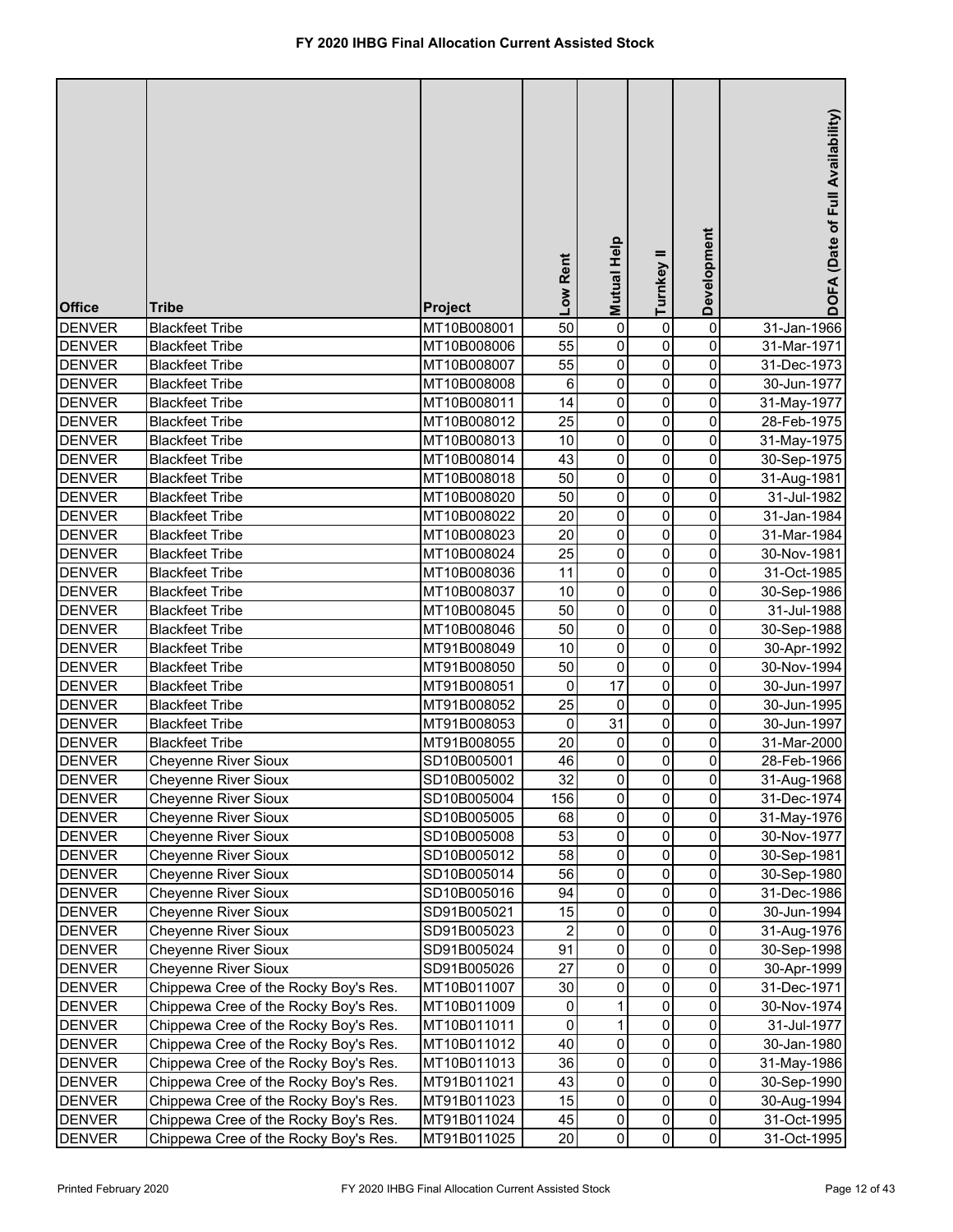| <b>Office</b>                  | <b>Tribe</b>                          | <b>Project</b>             | Low Rent        | Mutual Help       | Turnkey II  | Development         | DOFA (Date of Full Availability) |
|--------------------------------|---------------------------------------|----------------------------|-----------------|-------------------|-------------|---------------------|----------------------------------|
| <b>DENVER</b>                  | Chippewa Cree of the Rocky Boy's Res. | MT91B011026                | 40              | $\pmb{0}$         | 0           | 0                   | 31-Dec-1996                      |
| <b>DENVER</b>                  | Chippewa Cree of the Rocky Boy's Res. | MT91B011027                | 5               | $\pmb{0}$         | 0           | 0                   | 30-Aug-1994                      |
| <b>DENVER</b>                  | Chippewa Cree of the Rocky Boy's Res. | MT91B011028                | $\overline{22}$ | $\pmb{0}$         | 0           | 0                   | 31-Mar-1999                      |
| <b>DENVER</b>                  | <b>Crow Creek Sioux</b>               | SD10B004001                | 50              | $\overline{0}$    | 0           | 0                   | 30-Apr-1966                      |
| <b>DENVER</b>                  | Crow Creek Sioux                      | SD10B004003                | 20              | $\pmb{0}$         | 0           | 0                   | 30-Sep-1969                      |
| <b>DENVER</b>                  | Crow Creek Sioux                      | SD10B004004                | 6               | $\pmb{0}$         | $\mathbf 0$ | 0                   | 31-Aug-1972                      |
| <b>DENVER</b>                  | Crow Creek Sioux                      | SD10B004006                | 36              | $\overline{0}$    | 0           | 0                   | 31-Dec-1973                      |
| <b>DENVER</b>                  | Crow Creek Sioux                      | SD10B004008                | 15              | $\overline{0}$    | 0           | 0                   | 30-Nov-1976                      |
| <b>DENVER</b>                  | Crow Creek Sioux                      | SD10B004010                | 31              | $\pmb{0}$         | 0           | 0                   | 31-Jan-1981                      |
| <b>DENVER</b>                  | Crow Creek Sioux                      | SD91B004013                | 10              | 0                 | 0           | 0                   | 30-Nov-1994                      |
| <b>DENVER</b>                  | Crow Creek Sioux                      | SD91B004015                | 0               | 1                 | 0           | 0                   | 31-Oct-1995                      |
| <b>DENVER</b>                  | Crow Creek Sioux                      | SD91B004016                | 10              | 0                 | 0           | 0                   | 31-Mar-1997                      |
| <b>DENVER</b>                  | <b>Crow Creek Sioux</b>               | SD91B004017                | 20              | 0                 | 0           | 0                   | 30-Jun-1998                      |
| <b>DENVER</b>                  | Crow Tribe                            | MT10B014004                | 37              | 0                 | 0           | 0                   | 31-Dec-1973                      |
| <b>DENVER</b>                  | Crow Tribe                            | MT10B014006                | 5               | 0                 | 0           | 0                   | 31-Dec-1973                      |
| <b>DENVER</b>                  | Crow Tribe                            | MT10B014008                | 40              | $\mathsf 0$       | $\mathbf 0$ | 0                   | 30-Nov-1979                      |
| <b>DENVER</b>                  | Crow Tribe                            | MT10B014009                | 14              | $\mathsf 0$       | $\mathbf 0$ | 0                   | 31-Aug-1981                      |
| <b>DENVER</b>                  | Crow Tribe                            | MT10B014010                | 44              | 0                 | $\pmb{0}$   | 0                   | 31-Jul-1981                      |
| <b>DENVER</b>                  | Crow Tribe                            | MT10B014012                | 4               | 0                 | $\mathbf 0$ | 0                   | 30-Sep-1980                      |
| <b>DENVER</b>                  | Crow Tribe                            | MT10B014019                | 39              | 0                 | 0           | 0                   | 31-Oct-1985                      |
| <b>DENVER</b>                  | Crow Tribe                            | MT91B014024                | 0               | 23                | 0           | 0                   | 31-Jan-1996                      |
| <b>DENVER</b>                  | Eastern Shoshone                      | WY91B019008                | $\mathbf 0$     | 7                 | 0           | 0                   | 30-Jun-1995                      |
| <b>DENVER</b>                  | Eastern Shoshone                      | WY91B019010                | 21<br>28        | 0<br>0            | 0<br>0      | 0<br>0              | 31-Aug-1972                      |
| <b>DENVER</b><br><b>DENVER</b> | Eastern Shoshone<br>Eastern Shoshone  | WY91B019011<br>WY91B019012 | 22              |                   |             |                     | 31-Aug-1978<br>31-Oct-1983       |
| <b>DENVER</b>                  |                                       | WY91B019013                | 35              | $\mathbf{0}$<br>0 | 0<br>0      | $\pmb{0}$<br>0      |                                  |
| <b>DENVER</b>                  | Eastern Shoshone<br>Eastern Shoshone  | WY91B019014                | 10              | $\pmb{0}$         | 0           | 0                   | 31-Mar-1986<br>30-Sep-1991       |
| <b>DENVER</b>                  | Eastern Shoshone                      | WY91B019015                | 0               | 26                | 0           | 0                   | 31-Aug-2000                      |
| <b>DENVER</b>                  | Eastern Shoshone                      | WY91B019016                | $\mathbf 0$     | 15                | 0           | 0                   | 30-Apr-2002                      |
| <b>DENVER</b>                  | Flandreau Santee Sioux                | SD10B049002                | 10              | 0                 | 0           | 0                   | 31-Dec-1979                      |
| <b>DENVER</b>                  | Flandreau Santee Sioux                | SD10B049003                | 10              | $\pmb{0}$         | 0           | 0                   | 31-Dec-1980                      |
| <b>DENVER</b>                  | Flandreau Santee Sioux                | SD10B049005                | 15              | $\pmb{0}$         | 0           | 0                   | 30-Sep-1985                      |
| <b>DENVER</b>                  | Flandreau Santee Sioux                | SD91B049007                | 15              | $\pmb{0}$         | 0           | 0                   | 24-Feb-1993                      |
| <b>DENVER</b>                  | Fort Belknap Indian Community         | MT10B010005                | 47              | $\pmb{0}$         | 0           | 0                   | 31-Aug-1971                      |
| <b>DENVER</b>                  | Fort Belknap Indian Community         | MT10B010009                | 47              | $\pmb{0}$         | 0           | 0                   | 31-Dec-1976                      |
| <b>DENVER</b>                  | Fort Belknap Indian Community         | MT10B010012                | 15              | $\pmb{0}$         | 0           | $\pmb{0}$           | 30-Nov-1979                      |
| <b>DENVER</b>                  | Fort Belknap Indian Community         | MT10B010014                | 20              | 0                 | 0           | 0                   | 30-Sep-1981                      |
| <b>DENVER</b>                  | Fort Belknap Indian Community         | MT10B010015                | 10              | 0                 | 0           | 0                   | 30-Jun-1982                      |
| <b>DENVER</b>                  | Fort Belknap Indian Community         | MT10B010016                | 10              | 0                 | 0           | 0                   | 30-Jun-1982                      |
| <b>DENVER</b>                  | Fort Belknap Indian Community         | MT10B010019                | 14              | 0                 | 0           | 0                   | 30-Nov-1984                      |
| <b>DENVER</b>                  | Fort Belknap Indian Community         | MT10B010020                | 9               | 0                 | 0           | 0                   | 30-Nov-1984                      |
| <b>DENVER</b>                  | Fort Belknap Indian Community         | MT10B010023                | 24              | 0                 | 0           | $\mathsf{O}\xspace$ | 31-Oct-1987                      |
| <b>DENVER</b>                  | Fort Belknap Indian Community         | MT91B010026                | 25              | $\pmb{0}$         | 0           | $\mathbf 0$         | 31-Dec-1995                      |
| <b>DENVER</b>                  | Fort Belknap Indian Community         | MT91B010027                | 20              | $\pmb{0}$         | 0           | $\overline{0}$      | 31-Jan-1996                      |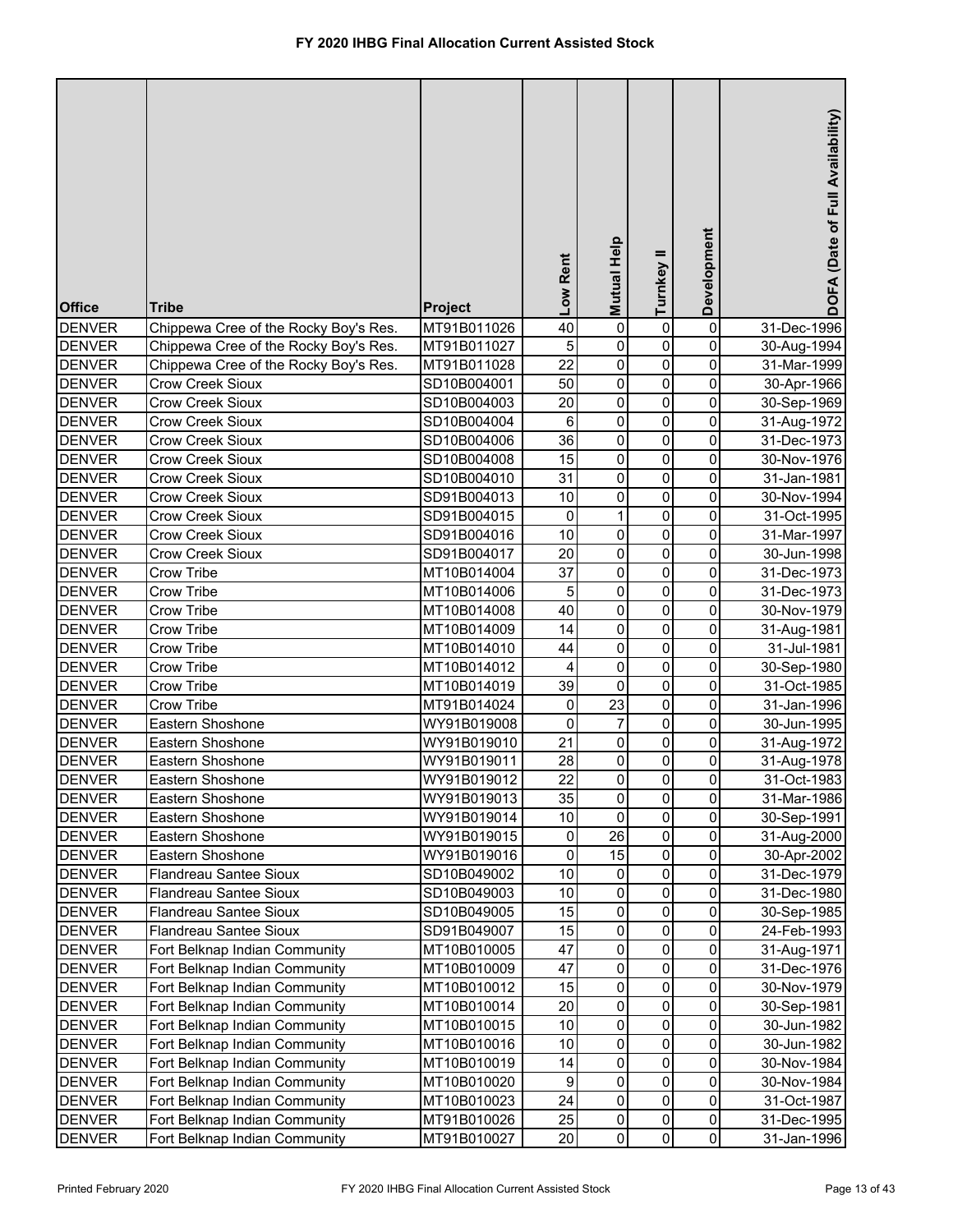| <b>Office</b> | <b>Tribe</b>                    | Project     | Low Rent | Mutual Help             | Turnkey II  | Development         | DOFA (Date of Full Availability) |
|---------------|---------------------------------|-------------|----------|-------------------------|-------------|---------------------|----------------------------------|
| <b>DENVER</b> | Fort Belknap Indian Community   | MT91B010030 | 1        | $\pmb{0}$               | 0           | $\pmb{0}$           | 26-Mar-2002                      |
| <b>DENVER</b> | Fort Peck Assiniboine and Sioux | MT10B009001 | 28       | 0                       | 0           | 0                   | 31-Jul-1964                      |
| <b>DENVER</b> | Fort Peck Assiniboine and Sioux | MT10B009002 | 22       | 0                       | 0           | 0                   | 30-Sep-1964                      |
| <b>DENVER</b> | Fort Peck Assiniboine and Sioux | MT10B009006 | 44       | 0                       | 0           | $\pmb{0}$           | 30-Jun-1970                      |
| <b>DENVER</b> | Fort Peck Assiniboine and Sioux | MT10B009010 | 10       | 0                       | $\mathbf 0$ | $\pmb{0}$           | 30-Nov-1975                      |
| <b>DENVER</b> | Fort Peck Assiniboine and Sioux | MT10B009011 | 17       | 0                       | $\mathbf 0$ | $\pmb{0}$           | 30-Jun-1978                      |
| <b>DENVER</b> | Fort Peck Assiniboine and Sioux | MT10B009014 | 45       | 0                       | 0           | $\pmb{0}$           | 31-May-1979                      |
| <b>DENVER</b> | Fort Peck Assiniboine and Sioux | MT10B009015 | 46       | 0                       | 0           | $\pmb{0}$           | 31-Mar-1981                      |
| <b>DENVER</b> | Fort Peck Assiniboine and Sioux | MT10B009016 | 0        | 1                       | $\mathbf 0$ | $\pmb{0}$           | 30-May-1980                      |
| <b>DENVER</b> | Fort Peck Assiniboine and Sioux | MT10B009017 | 0        | 1                       | 0           | $\pmb{0}$           | 31-Mar-1982                      |
| <b>DENVER</b> | Fort Peck Assiniboine and Sioux | MT10B009018 | 16       | 0                       | 0           | $\pmb{0}$           | 28-Feb-1982                      |
| <b>DENVER</b> | Fort Peck Assiniboine and Sioux | MT10B009020 | 14       | 0                       | 0           | 0                   | 31-Mar-1983                      |
| <b>DENVER</b> | Fort Peck Assiniboine and Sioux | MT10B009021 | 59       | 0                       | 0           | 0                   | 30-Jun-1983                      |
| <b>DENVER</b> | Fort Peck Assiniboine and Sioux | MT10B009022 | 0        | $\overline{\mathbf{c}}$ | $\mathbf 0$ | 0                   | 30-Sep-1983                      |
| <b>DENVER</b> | Fort Peck Assiniboine and Sioux | MT10B009025 | 39       | 0                       | 0           | 0                   | 31-Dec-1985                      |
| <b>DENVER</b> | Fort Peck Assiniboine and Sioux | MT10B009031 | 0        | 6                       | 0           | $\mathbf 0$         | 30-Jun-1989                      |
| <b>DENVER</b> | Fort Peck Assiniboine and Sioux | MT10B009032 | 41       | 0                       | 0           | $\pmb{0}$           | 31-Jul-1988                      |
| <b>DENVER</b> | Fort Peck Assiniboine and Sioux | MT91B009033 | 40       | 0                       | $\mathbf 0$ | $\pmb{0}$           | 31-Dec-1989                      |
| <b>DENVER</b> | Fort Peck Assiniboine and Sioux | MT91B009034 | 0        | $\overline{2}$          | $\mathbf 0$ | $\mathbf 0$         | 30-Jun-1991                      |
| <b>DENVER</b> | Fort Peck Assiniboine and Sioux | MT91B009035 | 15       | 0                       | 0           | 0                   | 30-Jun-1993                      |
| <b>DENVER</b> | Fort Peck Assiniboine and Sioux | MT91B009036 | 22       | 0                       | $\mathbf 0$ | 0                   | 30-Apr-1994                      |
| <b>DENVER</b> | Fort Peck Assiniboine and Sioux | MT91B009037 | 10       | 0                       | $\mathbf 0$ | 0                   | 30-Jun-1995                      |
| <b>DENVER</b> | Fort Peck Assiniboine and Sioux | MT91B009039 | 22       | 0                       | 0           | 0                   | 30-Jun-1995                      |
| <b>DENVER</b> | Fort Peck Assiniboine and Sioux | MT91B009041 | 0        | 1                       | 0           | 0                   | 30-Jun-1978                      |
| <b>DENVER</b> | Fort Peck Assiniboine and Sioux | MT91B009042 | $\Omega$ | 11                      | 0           | $\overline{0}$      | 31-Aug-1972                      |
| <b>DENVER</b> | Fort Peck Assiniboine and Sioux | MT91B009044 | 0        | $\overline{2}$          | 0           | 0                   | 30-Jun-1970                      |
| <b>DENVER</b> | Fort Peck Assiniboine and Sioux | MT91B009046 | 0        | 5                       | 0           | 0                   | 30-Jun-1970                      |
| <b>DENVER</b> | Fort Peck Assiniboine and Sioux | MT91B009047 | 3        | 0                       | 0           | 0                   | 31-Aug-1972                      |
| <b>DENVER</b> | Fort Peck Assiniboine and Sioux | MT91B009048 | 0        | 9                       | $\mathbf 0$ | 0                   | 30-Jun-1970                      |
| <b>DENVER</b> | Fort Peck Assiniboine and Sioux | MT91B009049 | 20       | $\pmb{0}$               | 0           | 0                   | 31-Dec-1999                      |
| <b>DENVER</b> | Goshute Reservation             | NV99B015012 | 8        | 0                       | 0           | 0                   | 31-May-1986                      |
| <b>DENVER</b> | Goshute Reservation             | NV99B015016 | 4        | 0                       | 0           | 0                   | 30-Jun-1995                      |
| <b>DENVER</b> | Goshute Reservation             | UT91B034001 | 15       | 0                       | 0           | 0                   | 31-Dec-2000                      |
| <b>DENVER</b> | Lower Brule Sioux               | SD10B003003 | 20       | 0                       | 0           | 0                   | 31-Dec-1970                      |
| <b>DENVER</b> | Lower Brule Sioux               | SD10B003005 | 10       | 0                       | 0           | 0                   | 31-Dec-1974                      |
| <b>DENVER</b> | Lower Brule Sioux               | SD10B003007 | 19       | 0                       | 0           | $\mathsf{O}\xspace$ | 31-Mar-1977                      |
| <b>DENVER</b> | Lower Brule Sioux               | SD10B003009 | 24       | 0                       | 0           | $\pmb{0}$           | 28-Feb-1980                      |
| <b>DENVER</b> | Lower Brule Sioux               | SD10B003011 | 10       | 0                       | 0           | $\pmb{0}$           | 30-Sep-1981                      |
| <b>DENVER</b> | Lower Brule Sioux               | SD10B003014 | 12       | 0                       | 0           | $\pmb{0}$           | 31-Oct-1985                      |
| <b>DENVER</b> | Lower Brule Sioux               | SD91B003018 | 10       | 0                       | 0           | 0                   | 31-Jul-1990                      |
| <b>DENVER</b> | Lower Brule Sioux               | SD91B003019 | 29       | 0                       | 0           | 0                   | 30-Nov-1995                      |
| <b>DENVER</b> | Lower Brule Sioux               | SD91B003020 | 19       | 0                       | 0           | $\overline{0}$      | 30-Nov-1996                      |
| <b>DENVER</b> | Lower Brule Sioux               | SD91B003021 | 0        | 16                      | 0           | $\mathsf{O}\xspace$ | 31-Dec-1999                      |
| <b>DENVER</b> | Lower Brule Sioux               | SD91B003022 | 7        | 0                       | 0           | $\overline{0}$      | 30-Jun-2000                      |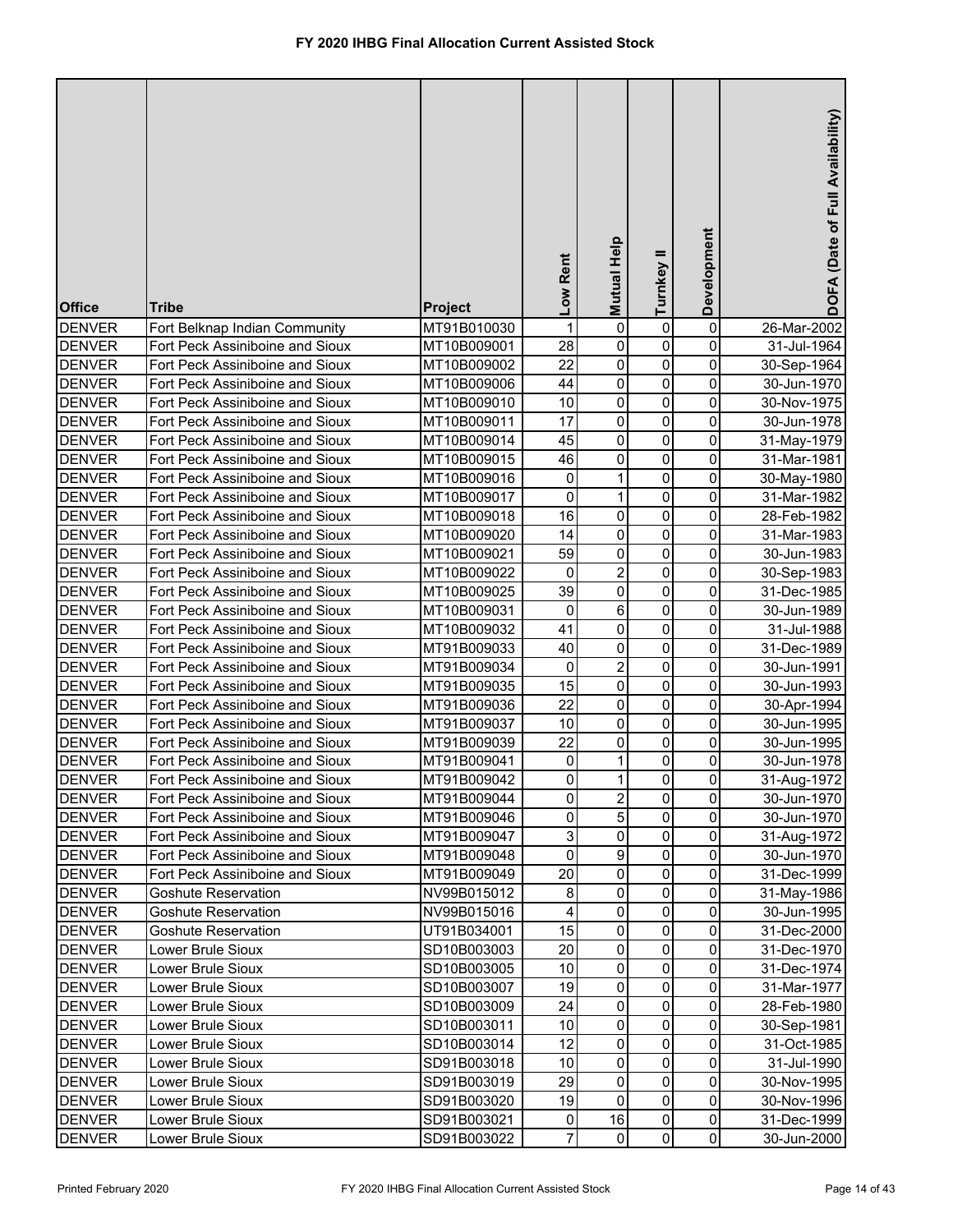| <b>Office</b>                  | <b>Tribe</b>                                           | Project                    | Low Rent               | <b>Mutual Help</b> | Turnkey II  | Development            | DOFA (Date of Full Availability) |
|--------------------------------|--------------------------------------------------------|----------------------------|------------------------|--------------------|-------------|------------------------|----------------------------------|
| <b>DENVER</b>                  | Northern Arapahoe                                      | WY91B018004                | $\overline{42}$        | $\pmb{0}$          | 0           | 0                      | 31-Aug-1972                      |
| <b>DENVER</b>                  | Northern Arapahoe                                      | WY91B018014                | 28                     | 0                  | 0           | 0                      | 31-Aug-1978                      |
| <b>DENVER</b>                  | Northern Arapahoe                                      | WY91B018015                | 23                     | 0                  | 0           | 0                      | 30-Nov-1983                      |
| <b>DENVER</b>                  | Northern Arapahoe                                      | WY91B018016                | 23                     | 0                  | 0           | 0                      | 31-Dec-1984                      |
| <b>DENVER</b>                  | Northern Arapahoe                                      | WY91B018017                | 40                     | $\pmb{0}$          | 0           | 0                      | 31-Mar-1986                      |
| <b>DENVER</b>                  | Northern Arapahoe                                      | WY91B018018                | 10                     | $\pmb{0}$          | 0           | 0                      | 30-Sep-1991                      |
| <b>DENVER</b>                  | Northern Cheyenne                                      | MT10B012005                | 40                     | $\overline{0}$     | 0           | 0                      | 30-Jun-1973                      |
| <b>DENVER</b>                  | Northern Cheyenne                                      | MT10B012013                | 14                     | $\overline{0}$     | 0           | $\overline{0}$         | 31-May-1981                      |
| <b>DENVER</b>                  | Northern Cheyenne                                      | MT10B012020                | 96                     | $\mathsf 0$        | 0           | 0                      | 31-Mar-1984                      |
| <b>DENVER</b>                  | Northern Cheyenne                                      | MT91B012009                | 35                     | $\overline{0}$     | 0           | 0                      | 31-Aug-1978                      |
| <b>DENVER</b>                  | Northern Cheyenne                                      | MT91B012026                | 45                     | $\overline{0}$     | 0           | 0                      | 30-Nov-1990                      |
| <b>DENVER</b>                  | Northern Cheyenne                                      | MT91B012027                | 0                      | 13                 | $\mathbf 0$ | 0                      | 29-Feb-1996                      |
| <b>DENVER</b>                  | Northern Cheyenne                                      | MT91B012028                | 36                     | $\pmb{0}$          | $\pmb{0}$   | 0                      | 31-Dec-1991                      |
| <b>DENVER</b>                  | Northern Cheyenne                                      | MT91B012029                | 18                     | $\pmb{0}$          | $\pmb{0}$   | $\mathsf{O}\xspace$    | 31-May-2001                      |
| <b>DENVER</b>                  | NW Band of Shoshoni Nation                             | UT91B033001                | 15                     | 0                  | 0           | 0                      | 30-Nov-1999                      |
| <b>DENVER</b>                  | Oglala Lakota Sioux Tribe                              | SD10B001001                | 51                     | 0                  | 0           | 0                      | 30-Sep-1963                      |
| <b>DENVER</b>                  | Oglala Lakota Sioux Tribe                              | SD10B001002                | 23                     | $\mathsf 0$        | $\pmb{0}$   | 0                      | 30-Sep-1964                      |
| <b>DENVER</b>                  | Oglala Lakota Sioux Tribe                              | SD10B001003                | 76                     | $\mathsf 0$        | $\mathbf 0$ | 0                      | 30-Jun-1966                      |
| <b>DENVER</b>                  | Oglala Lakota Sioux Tribe                              | SD10B001004                | 50                     | $\mathsf 0$        | $\mathbf 0$ | 0                      | 30-Sep-1970                      |
| <b>DENVER</b>                  | Oglala Lakota Sioux Tribe                              | SD10B001005                | 243                    | $\mathsf 0$        | $\pmb{0}$   | 0                      | 31-Mar-1974                      |
| <b>DENVER</b>                  | Oglala Lakota Sioux Tribe                              | SD10B001006                | 99                     | $\mathsf 0$        | $\pmb{0}$   | 0                      | 31-Dec-1974                      |
| <b>DENVER</b>                  | Oglala Lakota Sioux Tribe                              | SD10B001008                | 195                    | $\mathsf 0$        | $\mathbf 0$ | 0                      | 31-May-1973                      |
| <b>DENVER</b>                  | Oglala Lakota Sioux Tribe                              | SD10B001015                | 20                     | $\mathsf 0$        | $\mathbf 0$ | 0                      | 31-Mar-1981                      |
| <b>DENVER</b>                  | Oglala Lakota Sioux Tribe                              | SD10B001016                | 50                     | 0                  | 0           | 0                      | 31-Dec-1979                      |
| <b>DENVER</b>                  | Oglala Lakota Sioux Tribe                              | SD10B001019                | 25                     | <sub>0</sub>       | 0           | $\pmb{0}$              | 31-Oct-1987                      |
| <b>DENVER</b>                  | Oglala Lakota Sioux Tribe                              | SD10B001020                | 30                     | $\mathbf 0$        | 0           | 0                      | 31-May-1988                      |
| <b>DENVER</b>                  | Oglala Lakota Sioux Tribe                              | SD10B001023                | 30                     | 0                  | 0           | 0                      | 31-May-1988                      |
| <b>DENVER</b>                  | Oglala Lakota Sioux Tribe                              | SD10B001024                | 13                     | $\pmb{0}$          | 0           | 0                      | 31-Oct-1978                      |
| <b>DENVER</b>                  | Oglala Lakota Sioux Tribe                              | SD10B001027                | 24                     | $\pmb{0}$          | 0           | 0                      | 31-Dec-1981                      |
| <b>DENVER</b>                  | Oglala Lakota Sioux Tribe                              | SD91B001029                | 30                     | $\pmb{0}$          | 0           | 0                      | 30-Apr-1991                      |
| <b>DENVER</b>                  | Oglala Lakota Sioux Tribe                              | SD91B001030                | 40                     | $\pmb{0}$          | 0           | 0                      | 30-Jun-1994                      |
| <b>DENVER</b>                  | Oglala Lakota Sioux Tribe                              | SD91B001032                | 45                     | $\pmb{0}$          | 0           | 0                      | 31-Mar-1995                      |
| <b>DENVER</b>                  | Oglala Lakota Sioux Tribe                              | SD91B001033                | $\pmb{0}$<br>$\pmb{0}$ | 40<br>40           | 0<br>0      | $\pmb{0}$<br>$\pmb{0}$ | 31-Jul-1996                      |
| <b>DENVER</b><br><b>DENVER</b> | Oglala Lakota Sioux Tribe<br>Oglala Lakota Sioux Tribe | SD91B001034<br>SD91B001035 | 40                     | 0                  | 0           | 0                      | 30-Sep-1998                      |
| <b>DENVER</b>                  | Oglala Lakota Sioux Tribe                              |                            | 0                      | 25                 | 0           | 0                      | 30-Jun-1997                      |
| <b>DENVER</b>                  | Oglala Lakota Sioux Tribe                              | SD91B001036<br>SD91B001037 | 20                     | 0                  | 0           | 0                      | 31-Aug-1998<br>30-Jun-1997       |
| <b>DENVER</b>                  | Oglala Lakota Sioux Tribe                              | SD91B001038                | 0                      | 18                 | 0           | $\pmb{0}$              | 20-Feb-2001                      |
| <b>DENVER</b>                  | Oglala Lakota Sioux Tribe                              | SD91B001039                | 54                     | 0                  | 0           | $\,6$                  | 31-Dec-2001                      |
| <b>DENVER</b>                  | Omaha Tribe                                            | NE10B013001                | 21                     | $\pmb{0}$          | 0           | $\pmb{0}$              | 30-Jun-1965                      |
| <b>DENVER</b>                  | Omaha Tribe                                            | NE10B013002                | 30                     | 0                  | 0           | 0                      | 31-May-1971                      |
| <b>DENVER</b>                  | Omaha Tribe                                            | NE10B013003                | 75                     | $\pmb{0}$          | 0           | $\pmb{0}$              | 31-Jul-1974                      |
| <b>DENVER</b>                  | Omaha Tribe                                            | NE10B013004                | 37                     | $\pmb{0}$          | 0           | $\mathsf{O}\xspace$    | 30-Sep-1980                      |
| <b>DENVER</b>                  | Paiute Indian Tribe of Utah                            | UT10B010006                | 24                     | $\pmb{0}$          | $\Omega$    | $\overline{0}$         | 31-Dec-1988                      |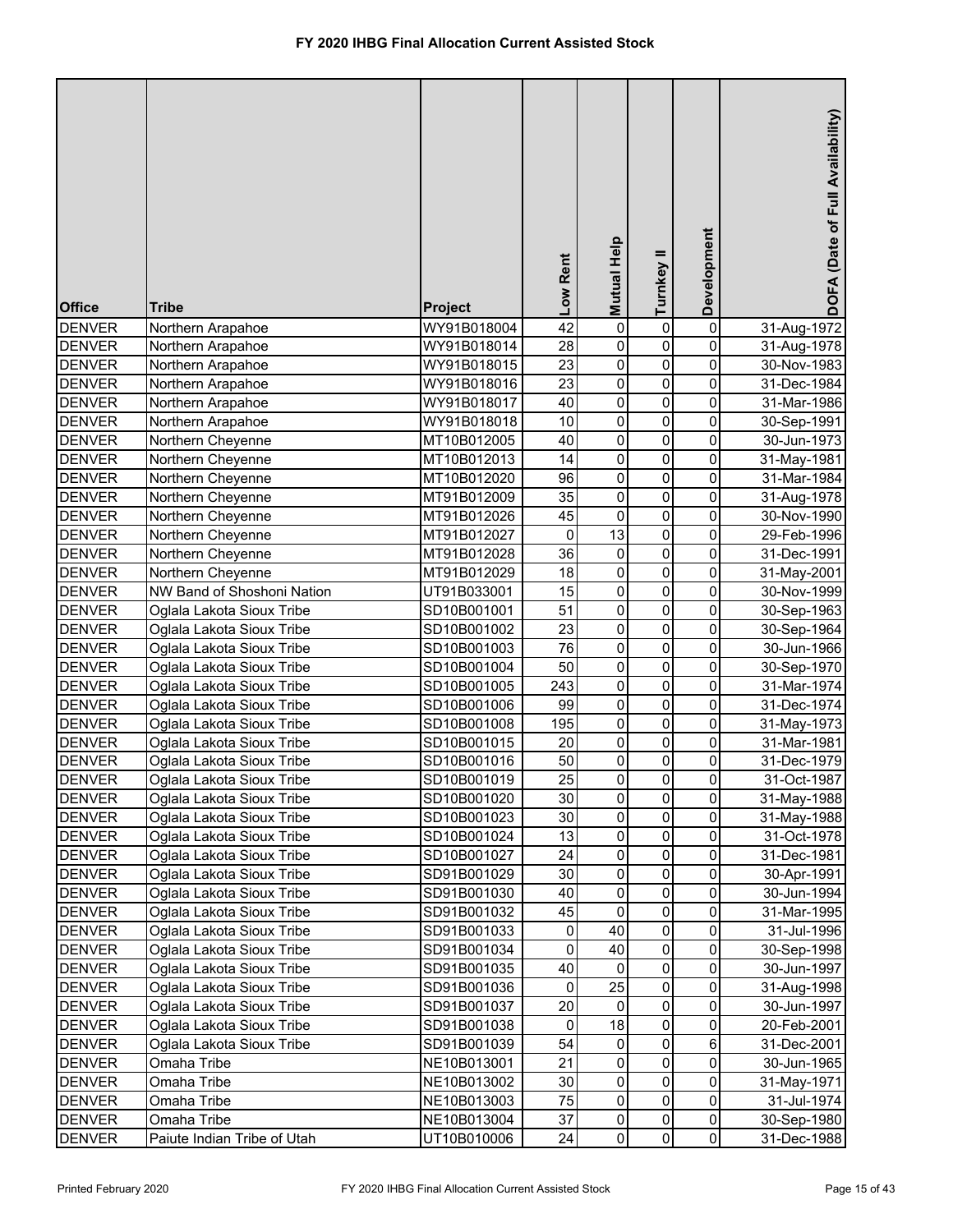| <b>Office</b>                  | <b>Tribe</b>                   | Project                    | Low Rent         | <b>Mutual Help</b> | =<br>Turnkey   | Development                                | DOFA (Date of Full Availability) |
|--------------------------------|--------------------------------|----------------------------|------------------|--------------------|----------------|--------------------------------------------|----------------------------------|
| <b>DENVER</b>                  | Paiute Indian Tribe of Utah    | UT91B010007                | $\overline{32}$  | $\overline{0}$     | 0              | $\pmb{0}$                                  | 31-Jul-1988                      |
| <b>DENVER</b>                  | Paiute Indian Tribe of Utah    | UT91B010008                | 20               | $\mathsf 0$        | 0              | 0                                          | 30-Nov-1992                      |
| <b>DENVER</b>                  | Paiute Indian Tribe of Utah    | UT91B010010                | 18               | $\pmb{0}$          | 0              | 0                                          | 30-Sep-1993                      |
| <b>DENVER</b>                  | Paiute Indian Tribe of Utah    | UT91B010011                | 14               | $\mathsf 0$        | 0              | 0                                          | 30-Sep-1995                      |
| <b>DENVER</b>                  | Paiute Indian Tribe of Utah    | UT91B010012                | 13               | $\mathsf 0$        | 0              | 0                                          | 01-Dec-1996                      |
| <b>DENVER</b>                  | Paiute Indian Tribe of Utah    | UT91B010013                | 1                | $\mathsf 0$        | 0              | 0                                          | 31-Dec-1980                      |
| <b>DENVER</b>                  | Paiute Indian Tribe of Utah    | UT91B010015                | 1                | $\mathsf 0$        | 0              | 0                                          | 31-Oct-1976                      |
| <b>DENVER</b>                  | Paiute Indian Tribe of Utah    | UT91B010017                | 11               | $\pmb{0}$          | 0              | 0                                          | 30-Sep-1997                      |
| <b>DENVER</b>                  | Paiute Indian Tribe of Utah    | UT91B010017                | 5                | 0                  | 0              | 0                                          | 31-Oct-1999                      |
| <b>DENVER</b>                  | Paiute Indian Tribe of Utah    | UT91B010020                | $\mathbf{1}$     | 0                  | 0              | 0                                          | 31-Jul-1988                      |
| <b>DENVER</b>                  | Paiute Indian Tribe of Utah    | UT91B010021                | 20               | 0                  | 0              | 0                                          | 30-Sep-2002                      |
| <b>DENVER</b>                  | Ponca Tribe of Nebraska        | NE91B183001                | 12               | 0                  | 0              | 0                                          | 30-Jun-1997                      |
| <b>DENVER</b>                  | Ponca Tribe of Nebraska        | NE91B183002                | $\pmb{0}$        | 5                  | $\mathbf 0$    | 0                                          | 31-Dec-1996                      |
| <b>DENVER</b>                  | Ponca Tribe of Nebraska        | NE91B183003                | 4                | $\mathsf 0$        | $\mathbf 0$    | 0                                          | 30-Jun-1997                      |
| <b>DENVER</b>                  | Ponca Tribe of Nebraska        | NE91B183004                | $\mathbf 0$      | 6                  | $\mathbf 0$    | 0                                          | 31-Dec-1996                      |
| <b>DENVER</b>                  | Ponca Tribe of Nebraska        | NE91B183005                | 22               | 0                  | $\mathbf 0$    | 0                                          | 31-Dec-1996                      |
| <b>DENVER</b>                  | Ponca Tribe of Nebraska        | NE91B183006                | 0                | 11                 | $\mathbf 0$    | 0                                          | 31-Dec-1996                      |
| <b>DENVER</b>                  | Rosebud Sioux                  | SD10B002001                | 38               | 0                  | 0              | 0                                          | 31-Dec-1966                      |
| <b>DENVER</b>                  | Rosebud Sioux                  | SD10B002002                | 14               | 0                  | 0              | 0                                          | 31-Dec-1966                      |
| <b>DENVER</b>                  | Rosebud Sioux                  | SD10B002003                | 26               | 0                  | 0              | 0                                          | 31-Dec-1966                      |
| <b>DENVER</b>                  | Rosebud Sioux                  | SD10B002004                | 14               | 0                  | 0              | 0                                          | 31-Dec-1966                      |
| <b>DENVER</b>                  | Rosebud Sioux                  | SD10B002007                | 62               | 0                  | 0              | 0                                          | 30-Nov-1978                      |
| <b>DENVER</b>                  | Rosebud Sioux                  | SD10B002009                | 90               | 0                  | 0              | 0                                          | 30-Sep-1978                      |
| <b>DENVER</b>                  | Rosebud Sioux                  | SD10B002011                | 80               | 0                  | 0              | 0                                          | 30-Sep-1979                      |
| <b>DENVER</b>                  | Rosebud Sioux                  | SD10B002013                | 60               | $\mathbf{0}$       | $\overline{0}$ | $\overline{0}$                             | 30-Sep-1980                      |
| <b>DENVER</b>                  | Rosebud Sioux                  | SD10B002014                | 120              | $\pmb{0}$          | 0              | 0                                          | 31-Dec-1979                      |
| <b>DENVER</b>                  | Rosebud Sioux                  | SD10B002016                | 31               | $\mathsf 0$        | 0              | $\pmb{0}$                                  | 31-Aug-1985                      |
| <b>DENVER</b>                  | Rosebud Sioux                  | SD10B002017                | 48               | $\mathsf 0$        | 0              | 0                                          | 30-Sep-1985                      |
| <b>DENVER</b>                  | Rosebud Sioux                  | SD10B002020                | 132              | $\pmb{0}$          | 0              | 0                                          | 28-Feb-1986                      |
| <b>DENVER</b>                  | Rosebud Sioux                  | SD91B002027                | 70               | $\mathsf 0$        | 0              | 0                                          | 31-Mar-1990                      |
| <b>DENVER</b>                  | Rosebud Sioux                  | SD91B002030                | 20               | $\mathsf 0$        | 0              | $\pmb{0}$<br>$\pmb{0}$                     | 31-May-1992                      |
| <b>DENVER</b>                  | Rosebud Sioux                  | SD91B002031<br>SD91B002032 | $\pmb{0}$        | 20                 | $\pmb{0}$      |                                            | 31-Aug-1996                      |
| <b>DENVER</b><br><b>DENVER</b> | Rosebud Sioux<br>Rosebud Sioux | SD91B002033                | 0<br>13          | 28<br>0            | $\pmb{0}$<br>0 | $\mathsf{O}\xspace$<br>$\mathsf{O}\xspace$ | 31-Aug-1999                      |
| <b>DENVER</b>                  | Rosebud Sioux                  | SD91B002034                | 0                | 10                 | 0              | 0                                          | 30-Sep-1999<br>30-Sep-1999       |
| <b>DENVER</b>                  | Salish and Kootenai Tribes     | MT10B013003                | 40               | $\mathbf 0$        | 0              | $\overline{\mathsf{o}}$                    | 30-Nov-1974                      |
| <b>DENVER</b>                  | Salish and Kootenai Tribes     | MT10B013005                | $\overline{7}$   | 0                  | 0              | 0                                          | 30-Jun-1976                      |
| <b>DENVER</b>                  | Salish and Kootenai Tribes     | MT10B013006                | $\overline{7}$   | 0                  | 0              | 0                                          | 31-Aug-1976                      |
| <b>DENVER</b>                  | Salish and Kootenai Tribes     | MT10B013007                | 22               | 0                  | 0              | 0                                          | 31-Oct-1976                      |
| <b>DENVER</b>                  | Salish and Kootenai Tribes     | MT10B013008                | $\boldsymbol{9}$ | 0                  | 0              | $\mathsf{O}\xspace$                        | 30-Jun-1977                      |
| <b>DENVER</b>                  | Salish and Kootenai Tribes     | MT10B013009                | 20               | 0                  | 0              | $\pmb{0}$                                  | 30-Sep-1977                      |
| <b>DENVER</b>                  | Salish and Kootenai Tribes     | MT10B013010                | 35               | $\pmb{0}$          | 0              | $\overline{\mathsf{o}}$                    | 31-Aug-1978                      |
| <b>DENVER</b>                  | Salish and Kootenai Tribes     | MT10B013014                | 10               | $\pmb{0}$          | 0              | $\mathsf{O}\xspace$                        | 30-May-1979                      |
| <b>DENVER</b>                  | Salish and Kootenai Tribes     | MT10B013018                | 40               | $\pmb{0}$          | 0              | $\overline{0}$                             | 28-Feb-1981                      |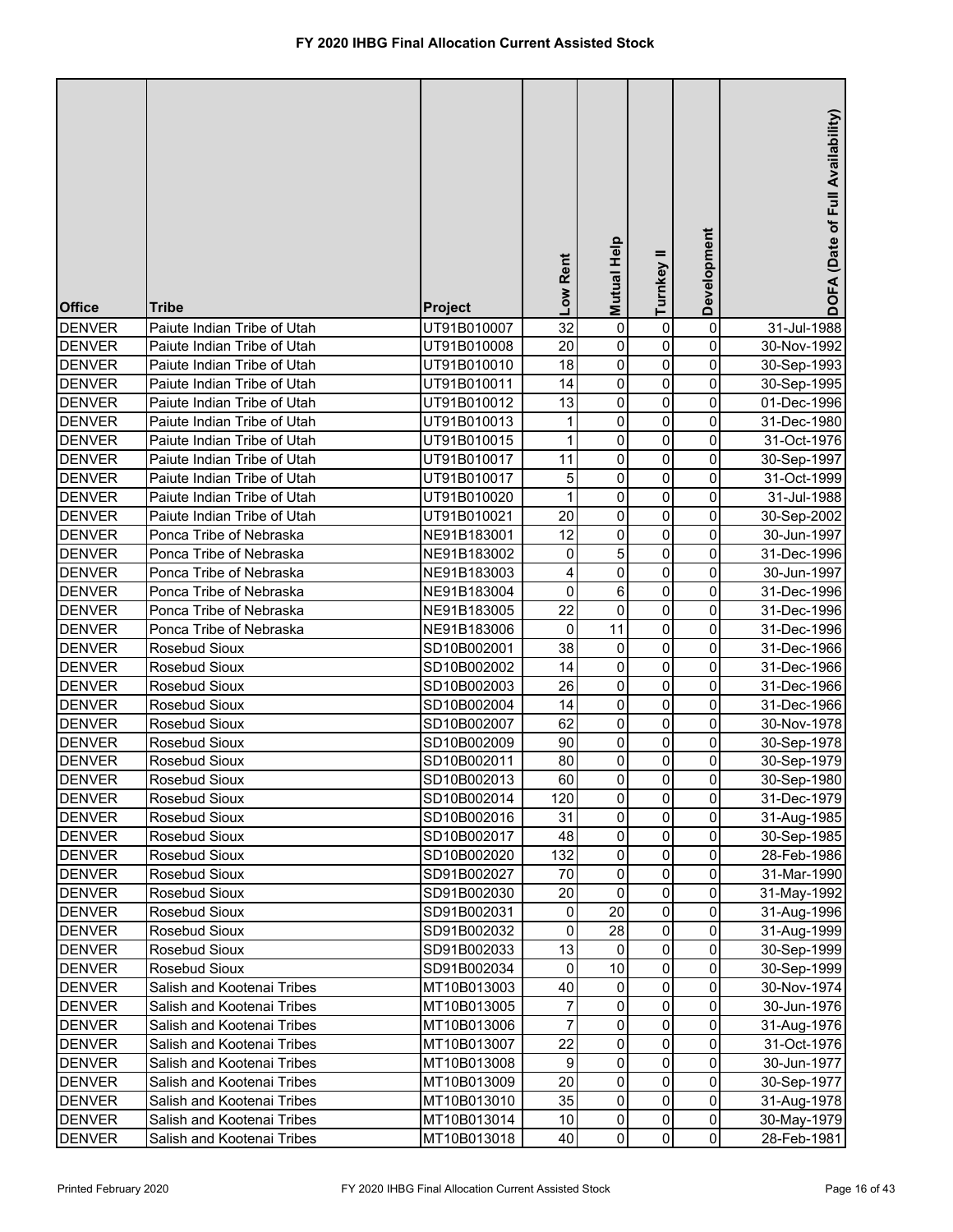| <b>Office</b> | <b>Tribe</b>               | Project     | Low Rent | Mutual Help            | Turnkey II     | Development                   | DOFA (Date of Full Availability) |
|---------------|----------------------------|-------------|----------|------------------------|----------------|-------------------------------|----------------------------------|
| <b>DENVER</b> | Salish and Kootenai Tribes | MT10B013019 | 6        | $\pmb{0}$              | 0              | 0                             | 30-Jun-1981                      |
| <b>DENVER</b> | Salish and Kootenai Tribes | MT10B013020 | 27       | $\pmb{0}$              | 0              | 0                             | 30-Nov-1981                      |
| <b>DENVER</b> | Salish and Kootenai Tribes | MT10B013022 | 4        | $\pmb{0}$              | 0              | 0                             | 31-Aug-1982                      |
| <b>DENVER</b> | Salish and Kootenai Tribes | MT10B013023 | 57       | $\overline{0}$         | 0              | 0                             | 30-Nov-1983                      |
| <b>DENVER</b> | Salish and Kootenai Tribes | MT10B013025 | 20       | $\pmb{0}$              | $\pmb{0}$      | 0                             | 31-Oct-1984                      |
| <b>DENVER</b> | Salish and Kootenai Tribes | MT10B013027 | 5        | $\pmb{0}$              | $\pmb{0}$      | 0                             | 30-Apr-1987                      |
| <b>DENVER</b> | Salish and Kootenai Tribes | MT10B013028 | 31       | $\overline{0}$         | 0              | 0                             | 30-Jun-1986                      |
| <b>DENVER</b> | Salish and Kootenai Tribes | MT91B013030 | 28       | $\overline{0}$         | 0              | 0                             | 30-Jun-1989                      |
| <b>DENVER</b> | Salish and Kootenai Tribes | MT91B013031 | 36       | $\pmb{0}$              | 0              | 0                             | 30-Jun-1990                      |
| <b>DENVER</b> | Salish and Kootenai Tribes | MT91B013038 | 10       | $\pmb{0}$              | 0              | 0                             | 30-Sep-1998                      |
| <b>DENVER</b> | Santee Sioux Tribe         | NE10B105001 | 36       | $\pmb{0}$              | 0              | 0                             | 31-Oct-1971                      |
| <b>DENVER</b> | Santee Sioux Tribe         | NE10B105002 | 30       | 0                      | 0              | 0                             | 31-Jan-1974                      |
| <b>DENVER</b> | Santee Sioux Tribe         | NE10B105003 | 10       | 0                      | 0              | 0                             | 30-Sep-1977                      |
| <b>DENVER</b> | Santee Sioux Tribe         | NE10B105005 | 10       | 0                      | 0              | 0                             | 31-Oct-1984                      |
| <b>DENVER</b> | Santee Sioux Tribe         | NE91B105006 | 15       | 0                      | $\mathbf 0$    | 0                             | 30-Jun-1994                      |
| <b>DENVER</b> | Santee Sioux Tribe         | NE91B105008 | 0        | 1                      | $\mathbf 0$    | 0                             | 30-Jun-1999                      |
| <b>DENVER</b> | Sisseton-Wahpeton Sioux    | SD10B015001 | 100      | 0                      | $\pmb{0}$      | 0                             | 30-Jun-1971                      |
| <b>DENVER</b> | Sisseton-Wahpeton Sioux    | SD10B015002 | 80       | 0                      | $\pmb{0}$      | 0                             | 31-Jul-1972                      |
| <b>DENVER</b> | Sisseton-Wahpeton Sioux    | SD10B015003 | 60       | 0                      | $\mathbf 0$    | 0                             | 31-Jul-1973                      |
| <b>DENVER</b> | Sisseton-Wahpeton Sioux    | SD10B015004 | 35       | 0                      | 0              | 0                             | 31-Mar-1976                      |
| <b>DENVER</b> | Sisseton-Wahpeton Sioux    | SD10B015007 | 90       | 0                      | 0              | 0                             | 31-Oct-1978                      |
| <b>DENVER</b> | Sisseton-Wahpeton Sioux    | SD10B015008 | 55       | 0                      | 0              | 0                             | 30-Sep-1979                      |
| <b>DENVER</b> | Sisseton-Wahpeton Sioux    | SD10B015010 | 58       | 0                      | 0              | 0                             | 30-Oct-1980                      |
| <b>DENVER</b> | Sisseton-Wahpeton Sioux    | SD91B015019 | 0        | 0                      | 0              | 3                             | 31-May-1997                      |
| <b>DENVER</b> | Southern Ute Tribe         | CO10B010003 | 25       | $\mathbf{0}$           | 0              | $\pmb{0}$                     | 31-Aug-1970                      |
| <b>DENVER</b> | Southern Ute Tribe         | CO10B010004 | 40       | $\overline{0}$         | 0              | 0                             | 28-Feb-1977                      |
| <b>DENVER</b> | Southern Ute Tribe         | CO10B010006 | 16       | $\pmb{0}$              | 0              | 0                             | 30-Jun-1978                      |
| <b>DENVER</b> | Southern Ute Tribe         | CO10B010008 | 20       | $\pmb{0}$              | 0              | 0                             | 31-Oct-1981                      |
| <b>DENVER</b> | Southern Ute Tribe         | CO10B010009 | 0        | 1                      | 0              | 0                             | 28-Feb-1986                      |
| <b>DENVER</b> | Southern Ute Tribe         | CO91B010011 | 10       | $\pmb{0}$              | 0              | 0                             | 31-Oct-1990                      |
| <b>DENVER</b> | Southern Ute Tribe         | CO91B010014 | 0        | 4                      | 0              | 0                             | 30-Sep-1995                      |
| <b>DENVER</b> | Spirit Lake Sioux Tribe    | ND10B008001 | 60       | $\pmb{0}$              | 0              | 0                             | 31-Oct-1968                      |
| <b>DENVER</b> | Spirit Lake Sioux Tribe    | ND10B008004 | 48       | $\pmb{0}$              | 0              | 0                             | 31-Aug-1974                      |
| <b>DENVER</b> | Spirit Lake Sioux Tribe    | ND10B008005 | 27       | $\pmb{0}$              | 0              | 0                             | 31-May-1972                      |
| <b>DENVER</b> | Spirit Lake Sioux Tribe    | ND10B008007 | 20       | $\pmb{0}$              | 0              | $\mathsf{O}\xspace$           | 30-Nov-1977                      |
| <b>DENVER</b> | Spirit Lake Sioux Tribe    | ND10B008008 | 50       | $\pmb{0}$              | 0              | $\pmb{0}$                     | 31-Aug-1979                      |
| <b>DENVER</b> | Spirit Lake Sioux Tribe    | ND10B008009 | 42       | $\pmb{0}$              | 0              | $\mathsf{O}\xspace$           | 30-Jun-1981                      |
| <b>DENVER</b> | Spirit Lake Sioux Tribe    | ND10B008010 | 14       | $\pmb{0}$              | 0              | $\mathsf{O}\xspace$           | 31-Jan-1985                      |
| <b>DENVER</b> | Spirit Lake Sioux Tribe    | ND10B008011 | 14       | $\pmb{0}$              | 0              | $\pmb{0}$                     | 31-Jan-1985                      |
| <b>DENVER</b> | Spirit Lake Sioux Tribe    | ND10B008012 | 25       | $\mathsf 0$            | 0              | $\pmb{0}$                     | 31-Jul-1987                      |
| <b>DENVER</b> | Spirit Lake Sioux Tribe    | ND91B008014 | 20       | $\mathsf 0$            | 0              | $\mathsf{O}\xspace$           | 31-Jan-1993                      |
| <b>DENVER</b> | Spirit Lake Sioux Tribe    | ND91B008015 | 0        | $\,6\,$                | $\pmb{0}$      | $\mathbf{1}$                  | 29-Sep-1997                      |
| <b>DENVER</b> | <b>Standing Rock Sioux</b> | SD10B006001 | 56       | $\pmb{0}$<br>$\pmb{0}$ | $\pmb{0}$<br>0 | $\mathbf 0$<br>$\overline{0}$ | 31-Jan-1965                      |
| <b>DENVER</b> | <b>Standing Rock Sioux</b> | SD10B006002 | 109      |                        |                |                               | 31-Aug-1971                      |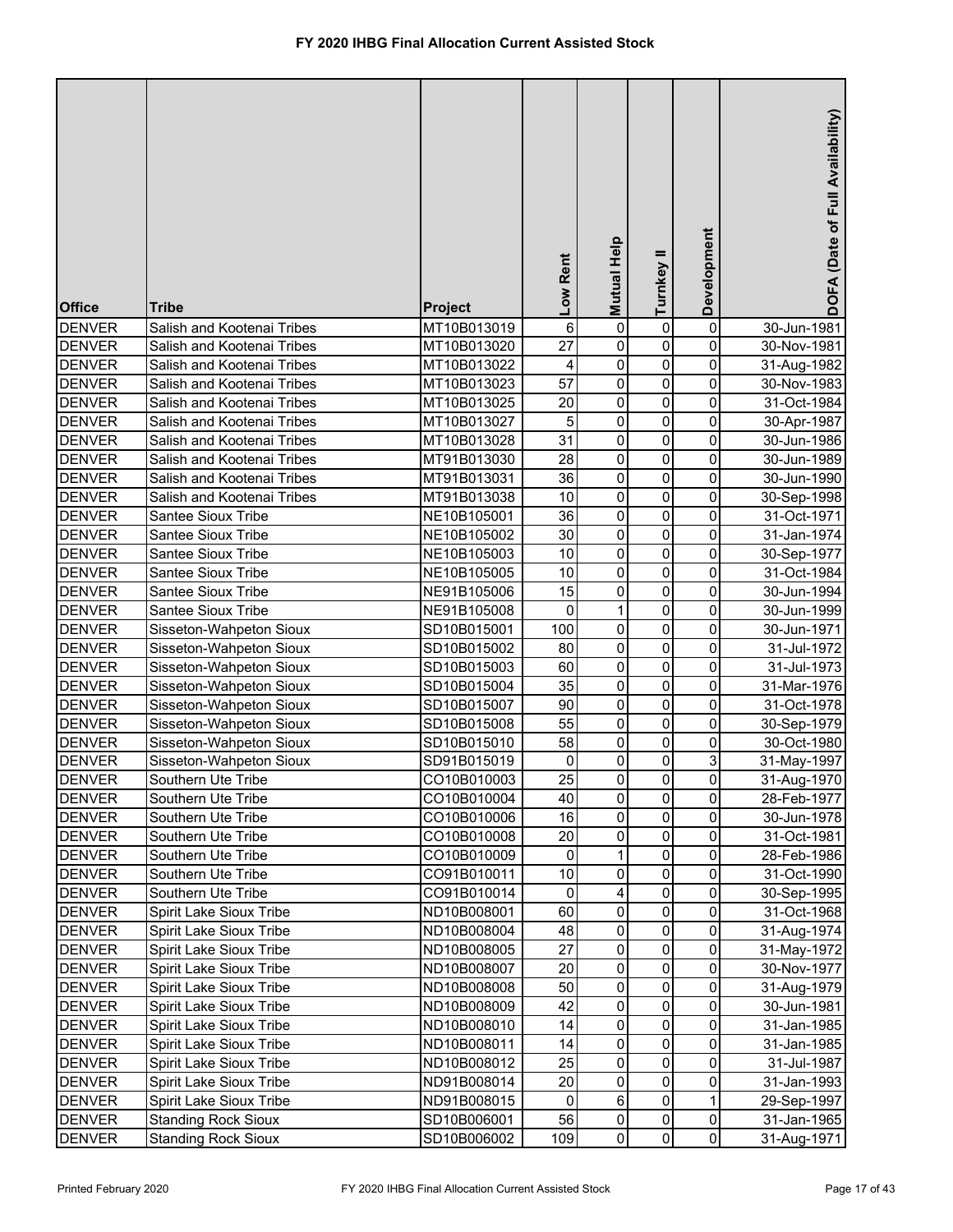| 10<br>$\pmb{0}$<br>0<br><b>DENVER</b><br><b>Standing Rock Sioux</b><br>SD10B006003<br>0<br>31-Aug-1974<br>$\pmb{0}$<br>0<br>85<br>0<br><b>DENVER</b><br><b>Standing Rock Sioux</b><br>SD10B006005<br>30-Nov-1974<br>$\mathsf 0$<br>0<br>64<br><b>DENVER</b><br>0<br><b>Standing Rock Sioux</b><br>SD10B006007<br>31-Dec-1975<br>$\overline{0}$<br>0<br>0<br><b>DENVER</b><br>84<br><b>Standing Rock Sioux</b><br>SD10B006008<br>30-Sep-1973<br>$\mathsf 0$<br>0<br>0<br><b>DENVER</b><br>10<br><b>Standing Rock Sioux</b><br>SD10B006009<br>28-Feb-1977<br>$\pmb{0}$<br>0<br>$\mathbf 0$<br><b>DENVER</b><br><b>Standing Rock Sioux</b><br>50<br>SD10B006012<br>31-May-1979<br>$\overline{0}$<br>0<br>0<br><b>DENVER</b><br>15<br><b>Standing Rock Sioux</b><br>SD10B006013<br>30-Oct-1981<br>$\overline{0}$<br>0<br>0<br><b>DENVER</b><br>19<br><b>Standing Rock Sioux</b><br>31-Dec-1980<br>SD10B006014<br>$\pmb{0}$<br>0<br>0<br>5<br><b>DENVER</b><br><b>Standing Rock Sioux</b><br>SD10B006016<br>30-Jun-1985<br>$\pmb{0}$<br>39<br>0<br>0<br><b>DENVER</b><br><b>Standing Rock Sioux</b><br>SD10B006021<br>30-Sep-1986<br>$\mathsf 0$<br>0<br>0<br>26<br><b>DENVER</b><br><b>Standing Rock Sioux</b><br>SD10B006022<br>31-Jul-1987<br>39<br>0<br><b>Standing Rock Sioux</b><br>0<br>0<br><b>DENVER</b><br>SD91B006026<br>31-Dec-1999<br>24<br>$\mathbf 0$<br>0<br><b>Standing Rock Sioux</b><br>0<br><b>DENVER</b><br>SD91B006028<br>$\mathsf 0$<br>24<br>$\pmb{0}$<br>$\pmb{0}$<br><b>DENVER</b><br><b>Standing Rock Sioux</b><br>SD91B006029<br>31-Oct-1997<br>20<br>$\mathbf 0$<br>0<br>0<br><b>DENVER</b><br><b>Standing Rock Sioux</b><br>SD91B006030<br>31-Dec-1999<br>$\mathbf 0$<br>0<br>0<br>$\mathbf{1}$<br><b>DENVER</b><br><b>Standing Rock Sioux</b><br>SD91B006031<br>31-Jan-1997<br>39<br>$\pmb{0}$<br>$\pmb{0}$<br>0<br><b>DENVER</b><br><b>Standing Rock Sioux</b><br>SD91B006032<br>31-Dec-1997<br>$\pmb{0}$<br>17<br>$\pmb{0}$<br>0<br><b>DENVER</b><br><b>Standing Rock Sioux</b><br>SD91B006033<br>30-Mar-1999<br>$\pmb{0}$<br>$\pmb{0}$<br>6<br><b>DENVER</b><br><b>Standing Rock Sioux</b><br>0<br>SD91B006034<br>16<br>$\pmb{0}$<br>0<br>0<br>30-Jun-1999<br><b>DENVER</b><br><b>Standing Rock Sioux</b><br>SD91B006035<br>0<br>$\mathbf 0$<br>33<br>0<br><b>DENVER</b><br><b>Standing Rock Sioux</b><br>SD91B006036<br>0<br>Three Affiliated Tribes Fort Berthold<br>60<br>0<br>0<br><b>DENVER</b><br>ND10B005001<br>31-Dec-1967<br>20<br>0<br>0<br>0<br><b>DENVER</b><br>Three Affiliated Tribes Fort Berthold<br>ND10B005003<br>30-Sep-1969<br>$\mathbf 0$<br>0<br>120<br>0<br><b>DENVER</b><br>Three Affiliated Tribes Fort Berthold<br>ND10B005004<br>30-Dec-1971<br><b>DENVER</b><br>Three Affiliated Tribes Fort Berthold<br>ND10B005009<br>64<br>$\mathbf{0}$<br>$\pmb{0}$<br>30-Jun-1980<br>$\mathbf{0}$<br>0<br>0<br>39<br>0<br><b>DENVER</b><br>Three Affiliated Tribes Fort Berthold<br>ND10B005011<br>31-Dec-1981<br><b>DENVER</b><br>54<br>0<br>0<br>0<br>Three Affiliated Tribes Fort Berthold<br>ND10B005015<br>30-Jul-1987<br>0<br>0<br><b>DENVER</b><br>9<br>0<br>Three Affiliated Tribes Fort Berthold<br>ND10B005019<br>31-Jan-1987<br>$\mathbf 0$<br>19<br>0<br>0<br><b>DENVER</b><br>Three Affiliated Tribes Fort Berthold<br>ND91B005022<br>31-Mar-1995<br>52<br>0<br>0<br><b>DENVER</b><br>Three Affiliated Tribes Fort Berthold<br>0<br>ND91B005023<br>31-Jan-1992<br>6<br>0<br>Three Affiliated Tribes Fort Berthold<br>0<br><b>DENVER</b><br>ND91B005026<br>0<br>31-Mar-1998<br>13<br>Three Affiliated Tribes Fort Berthold<br>0<br>0<br>0<br><b>DENVER</b><br>ND91B005027<br>31-Mar-1998<br>Three Affiliated Tribes Fort Berthold<br>0<br>10<br>0<br>0<br><b>DENVER</b><br>ND91B005028<br>31-Mar-1998<br>0<br>37<br>0<br>0<br><b>DENVER</b><br>Turtle Mountain Band of Chippewa<br>ND10B006001<br>31-Aug-1967<br>0<br>0<br>0<br><b>DENVER</b><br>Turtle Mountain Band of Chippewa<br>ND10B006002<br>23<br>31-Oct-1967<br>0<br>0<br>26<br>0<br><b>DENVER</b><br>Turtle Mountain Band of Chippewa<br>ND10B006003<br>31-Dec-1968<br>0<br><b>DENVER</b><br>Turtle Mountain Band of Chippewa<br>68<br>0<br>0<br>ND10B006006<br>30-Nov-1974<br>Turtle Mountain Band of Chippewa<br>0<br>0<br><b>DENVER</b><br>ND10B006008<br>44<br>0<br>30-Apr-1977<br>0<br>39<br>0<br><b>DENVER</b><br>Turtle Mountain Band of Chippewa<br>ND10B006010<br>0<br>30-Sep-1978<br>0<br>0<br>34<br>0<br><b>DENVER</b><br>Turtle Mountain Band of Chippewa<br>ND10B006012<br>31-Mar-1980<br>0<br>0<br>0<br><b>DENVER</b><br>Turtle Mountain Band of Chippewa<br>ND10B006013<br>45<br>31-Jul-1981<br>$\overline{\mathsf{o}}$<br>0<br>0<br>18<br><b>DENVER</b><br>Turtle Mountain Band of Chippewa<br>ND10B006014<br>30-Apr-1982<br>$\mathsf{O}\xspace$<br>Turtle Mountain Band of Chippewa<br>0<br>0<br><b>DENVER</b><br>ND10B006015<br>30<br>31-Dec-1983<br>$\overline{0}$<br>0<br>0<br>60<br><b>DENVER</b><br>Turtle Mountain Band of Chippewa<br>ND10B006017<br>30-Sep-1983 | <b>Office</b> | <b>Tribe</b> | <b>Project</b> | Low Rent | Mutual Help | Turnkey II | Development | DOFA (Date of Full Availability) |
|--------------------------------------------------------------------------------------------------------------------------------------------------------------------------------------------------------------------------------------------------------------------------------------------------------------------------------------------------------------------------------------------------------------------------------------------------------------------------------------------------------------------------------------------------------------------------------------------------------------------------------------------------------------------------------------------------------------------------------------------------------------------------------------------------------------------------------------------------------------------------------------------------------------------------------------------------------------------------------------------------------------------------------------------------------------------------------------------------------------------------------------------------------------------------------------------------------------------------------------------------------------------------------------------------------------------------------------------------------------------------------------------------------------------------------------------------------------------------------------------------------------------------------------------------------------------------------------------------------------------------------------------------------------------------------------------------------------------------------------------------------------------------------------------------------------------------------------------------------------------------------------------------------------------------------------------------------------------------------------------------------------------------------------------------------------------------------------------------------------------------------------------------------------------------------------------------------------------------------------------------------------------------------------------------------------------------------------------------------------------------------------------------------------------------------------------------------------------------------------------------------------------------------------------------------------------------------------------------------------------------------------------------------------------------------------------------------------------------------------------------------------------------------------------------------------------------------------------------------------------------------------------------------------------------------------------------------------------------------------------------------------------------------------------------------------------------------------------------------------------------------------------------------------------------------------------------------------------------------------------------------------------------------------------------------------------------------------------------------------------------------------------------------------------------------------------------------------------------------------------------------------------------------------------------------------------------------------------------------------------------------------------------------------------------------------------------------------------------------------------------------------------------------------------------------------------------------------------------------------------------------------------------------------------------------------------------------------------------------------------------------------------------------------------------------------------------------------------------------------------------------------------------------------------------------------------------------------------------------------------------------------------------------------------------------------------------------------------------------------------------------------------------------------------------------------------------------------------------------------------------------------------------------------------------------------------------------------------------------------------------------------------------------------------------------------------------------------------------------------------------------------------------------------------------------------------------------------------------------------------------------------------------------------------------------------------------------------------------------------------------------------|---------------|--------------|----------------|----------|-------------|------------|-------------|----------------------------------|
|                                                                                                                                                                                                                                                                                                                                                                                                                                                                                                                                                                                                                                                                                                                                                                                                                                                                                                                                                                                                                                                                                                                                                                                                                                                                                                                                                                                                                                                                                                                                                                                                                                                                                                                                                                                                                                                                                                                                                                                                                                                                                                                                                                                                                                                                                                                                                                                                                                                                                                                                                                                                                                                                                                                                                                                                                                                                                                                                                                                                                                                                                                                                                                                                                                                                                                                                                                                                                                                                                                                                                                                                                                                                                                                                                                                                                                                                                                                                                                                                                                                                                                                                                                                                                                                                                                                                                                                                                                                                                                                                                                                                                                                                                                                                                                                                                                                                                                                                                                                                              |               |              |                |          |             |            |             |                                  |
|                                                                                                                                                                                                                                                                                                                                                                                                                                                                                                                                                                                                                                                                                                                                                                                                                                                                                                                                                                                                                                                                                                                                                                                                                                                                                                                                                                                                                                                                                                                                                                                                                                                                                                                                                                                                                                                                                                                                                                                                                                                                                                                                                                                                                                                                                                                                                                                                                                                                                                                                                                                                                                                                                                                                                                                                                                                                                                                                                                                                                                                                                                                                                                                                                                                                                                                                                                                                                                                                                                                                                                                                                                                                                                                                                                                                                                                                                                                                                                                                                                                                                                                                                                                                                                                                                                                                                                                                                                                                                                                                                                                                                                                                                                                                                                                                                                                                                                                                                                                                              |               |              |                |          |             |            |             |                                  |
|                                                                                                                                                                                                                                                                                                                                                                                                                                                                                                                                                                                                                                                                                                                                                                                                                                                                                                                                                                                                                                                                                                                                                                                                                                                                                                                                                                                                                                                                                                                                                                                                                                                                                                                                                                                                                                                                                                                                                                                                                                                                                                                                                                                                                                                                                                                                                                                                                                                                                                                                                                                                                                                                                                                                                                                                                                                                                                                                                                                                                                                                                                                                                                                                                                                                                                                                                                                                                                                                                                                                                                                                                                                                                                                                                                                                                                                                                                                                                                                                                                                                                                                                                                                                                                                                                                                                                                                                                                                                                                                                                                                                                                                                                                                                                                                                                                                                                                                                                                                                              |               |              |                |          |             |            |             |                                  |
|                                                                                                                                                                                                                                                                                                                                                                                                                                                                                                                                                                                                                                                                                                                                                                                                                                                                                                                                                                                                                                                                                                                                                                                                                                                                                                                                                                                                                                                                                                                                                                                                                                                                                                                                                                                                                                                                                                                                                                                                                                                                                                                                                                                                                                                                                                                                                                                                                                                                                                                                                                                                                                                                                                                                                                                                                                                                                                                                                                                                                                                                                                                                                                                                                                                                                                                                                                                                                                                                                                                                                                                                                                                                                                                                                                                                                                                                                                                                                                                                                                                                                                                                                                                                                                                                                                                                                                                                                                                                                                                                                                                                                                                                                                                                                                                                                                                                                                                                                                                                              |               |              |                |          |             |            |             |                                  |
|                                                                                                                                                                                                                                                                                                                                                                                                                                                                                                                                                                                                                                                                                                                                                                                                                                                                                                                                                                                                                                                                                                                                                                                                                                                                                                                                                                                                                                                                                                                                                                                                                                                                                                                                                                                                                                                                                                                                                                                                                                                                                                                                                                                                                                                                                                                                                                                                                                                                                                                                                                                                                                                                                                                                                                                                                                                                                                                                                                                                                                                                                                                                                                                                                                                                                                                                                                                                                                                                                                                                                                                                                                                                                                                                                                                                                                                                                                                                                                                                                                                                                                                                                                                                                                                                                                                                                                                                                                                                                                                                                                                                                                                                                                                                                                                                                                                                                                                                                                                                              |               |              |                |          |             |            |             |                                  |
|                                                                                                                                                                                                                                                                                                                                                                                                                                                                                                                                                                                                                                                                                                                                                                                                                                                                                                                                                                                                                                                                                                                                                                                                                                                                                                                                                                                                                                                                                                                                                                                                                                                                                                                                                                                                                                                                                                                                                                                                                                                                                                                                                                                                                                                                                                                                                                                                                                                                                                                                                                                                                                                                                                                                                                                                                                                                                                                                                                                                                                                                                                                                                                                                                                                                                                                                                                                                                                                                                                                                                                                                                                                                                                                                                                                                                                                                                                                                                                                                                                                                                                                                                                                                                                                                                                                                                                                                                                                                                                                                                                                                                                                                                                                                                                                                                                                                                                                                                                                                              |               |              |                |          |             |            |             |                                  |
|                                                                                                                                                                                                                                                                                                                                                                                                                                                                                                                                                                                                                                                                                                                                                                                                                                                                                                                                                                                                                                                                                                                                                                                                                                                                                                                                                                                                                                                                                                                                                                                                                                                                                                                                                                                                                                                                                                                                                                                                                                                                                                                                                                                                                                                                                                                                                                                                                                                                                                                                                                                                                                                                                                                                                                                                                                                                                                                                                                                                                                                                                                                                                                                                                                                                                                                                                                                                                                                                                                                                                                                                                                                                                                                                                                                                                                                                                                                                                                                                                                                                                                                                                                                                                                                                                                                                                                                                                                                                                                                                                                                                                                                                                                                                                                                                                                                                                                                                                                                                              |               |              |                |          |             |            |             |                                  |
|                                                                                                                                                                                                                                                                                                                                                                                                                                                                                                                                                                                                                                                                                                                                                                                                                                                                                                                                                                                                                                                                                                                                                                                                                                                                                                                                                                                                                                                                                                                                                                                                                                                                                                                                                                                                                                                                                                                                                                                                                                                                                                                                                                                                                                                                                                                                                                                                                                                                                                                                                                                                                                                                                                                                                                                                                                                                                                                                                                                                                                                                                                                                                                                                                                                                                                                                                                                                                                                                                                                                                                                                                                                                                                                                                                                                                                                                                                                                                                                                                                                                                                                                                                                                                                                                                                                                                                                                                                                                                                                                                                                                                                                                                                                                                                                                                                                                                                                                                                                                              |               |              |                |          |             |            |             |                                  |
|                                                                                                                                                                                                                                                                                                                                                                                                                                                                                                                                                                                                                                                                                                                                                                                                                                                                                                                                                                                                                                                                                                                                                                                                                                                                                                                                                                                                                                                                                                                                                                                                                                                                                                                                                                                                                                                                                                                                                                                                                                                                                                                                                                                                                                                                                                                                                                                                                                                                                                                                                                                                                                                                                                                                                                                                                                                                                                                                                                                                                                                                                                                                                                                                                                                                                                                                                                                                                                                                                                                                                                                                                                                                                                                                                                                                                                                                                                                                                                                                                                                                                                                                                                                                                                                                                                                                                                                                                                                                                                                                                                                                                                                                                                                                                                                                                                                                                                                                                                                                              |               |              |                |          |             |            |             |                                  |
|                                                                                                                                                                                                                                                                                                                                                                                                                                                                                                                                                                                                                                                                                                                                                                                                                                                                                                                                                                                                                                                                                                                                                                                                                                                                                                                                                                                                                                                                                                                                                                                                                                                                                                                                                                                                                                                                                                                                                                                                                                                                                                                                                                                                                                                                                                                                                                                                                                                                                                                                                                                                                                                                                                                                                                                                                                                                                                                                                                                                                                                                                                                                                                                                                                                                                                                                                                                                                                                                                                                                                                                                                                                                                                                                                                                                                                                                                                                                                                                                                                                                                                                                                                                                                                                                                                                                                                                                                                                                                                                                                                                                                                                                                                                                                                                                                                                                                                                                                                                                              |               |              |                |          |             |            |             |                                  |
|                                                                                                                                                                                                                                                                                                                                                                                                                                                                                                                                                                                                                                                                                                                                                                                                                                                                                                                                                                                                                                                                                                                                                                                                                                                                                                                                                                                                                                                                                                                                                                                                                                                                                                                                                                                                                                                                                                                                                                                                                                                                                                                                                                                                                                                                                                                                                                                                                                                                                                                                                                                                                                                                                                                                                                                                                                                                                                                                                                                                                                                                                                                                                                                                                                                                                                                                                                                                                                                                                                                                                                                                                                                                                                                                                                                                                                                                                                                                                                                                                                                                                                                                                                                                                                                                                                                                                                                                                                                                                                                                                                                                                                                                                                                                                                                                                                                                                                                                                                                                              |               |              |                |          |             |            |             |                                  |
|                                                                                                                                                                                                                                                                                                                                                                                                                                                                                                                                                                                                                                                                                                                                                                                                                                                                                                                                                                                                                                                                                                                                                                                                                                                                                                                                                                                                                                                                                                                                                                                                                                                                                                                                                                                                                                                                                                                                                                                                                                                                                                                                                                                                                                                                                                                                                                                                                                                                                                                                                                                                                                                                                                                                                                                                                                                                                                                                                                                                                                                                                                                                                                                                                                                                                                                                                                                                                                                                                                                                                                                                                                                                                                                                                                                                                                                                                                                                                                                                                                                                                                                                                                                                                                                                                                                                                                                                                                                                                                                                                                                                                                                                                                                                                                                                                                                                                                                                                                                                              |               |              |                |          |             |            |             |                                  |
|                                                                                                                                                                                                                                                                                                                                                                                                                                                                                                                                                                                                                                                                                                                                                                                                                                                                                                                                                                                                                                                                                                                                                                                                                                                                                                                                                                                                                                                                                                                                                                                                                                                                                                                                                                                                                                                                                                                                                                                                                                                                                                                                                                                                                                                                                                                                                                                                                                                                                                                                                                                                                                                                                                                                                                                                                                                                                                                                                                                                                                                                                                                                                                                                                                                                                                                                                                                                                                                                                                                                                                                                                                                                                                                                                                                                                                                                                                                                                                                                                                                                                                                                                                                                                                                                                                                                                                                                                                                                                                                                                                                                                                                                                                                                                                                                                                                                                                                                                                                                              |               |              |                |          |             |            |             |                                  |
|                                                                                                                                                                                                                                                                                                                                                                                                                                                                                                                                                                                                                                                                                                                                                                                                                                                                                                                                                                                                                                                                                                                                                                                                                                                                                                                                                                                                                                                                                                                                                                                                                                                                                                                                                                                                                                                                                                                                                                                                                                                                                                                                                                                                                                                                                                                                                                                                                                                                                                                                                                                                                                                                                                                                                                                                                                                                                                                                                                                                                                                                                                                                                                                                                                                                                                                                                                                                                                                                                                                                                                                                                                                                                                                                                                                                                                                                                                                                                                                                                                                                                                                                                                                                                                                                                                                                                                                                                                                                                                                                                                                                                                                                                                                                                                                                                                                                                                                                                                                                              |               |              |                |          |             |            |             |                                  |
|                                                                                                                                                                                                                                                                                                                                                                                                                                                                                                                                                                                                                                                                                                                                                                                                                                                                                                                                                                                                                                                                                                                                                                                                                                                                                                                                                                                                                                                                                                                                                                                                                                                                                                                                                                                                                                                                                                                                                                                                                                                                                                                                                                                                                                                                                                                                                                                                                                                                                                                                                                                                                                                                                                                                                                                                                                                                                                                                                                                                                                                                                                                                                                                                                                                                                                                                                                                                                                                                                                                                                                                                                                                                                                                                                                                                                                                                                                                                                                                                                                                                                                                                                                                                                                                                                                                                                                                                                                                                                                                                                                                                                                                                                                                                                                                                                                                                                                                                                                                                              |               |              |                |          |             |            |             |                                  |
|                                                                                                                                                                                                                                                                                                                                                                                                                                                                                                                                                                                                                                                                                                                                                                                                                                                                                                                                                                                                                                                                                                                                                                                                                                                                                                                                                                                                                                                                                                                                                                                                                                                                                                                                                                                                                                                                                                                                                                                                                                                                                                                                                                                                                                                                                                                                                                                                                                                                                                                                                                                                                                                                                                                                                                                                                                                                                                                                                                                                                                                                                                                                                                                                                                                                                                                                                                                                                                                                                                                                                                                                                                                                                                                                                                                                                                                                                                                                                                                                                                                                                                                                                                                                                                                                                                                                                                                                                                                                                                                                                                                                                                                                                                                                                                                                                                                                                                                                                                                                              |               |              |                |          |             |            |             |                                  |
|                                                                                                                                                                                                                                                                                                                                                                                                                                                                                                                                                                                                                                                                                                                                                                                                                                                                                                                                                                                                                                                                                                                                                                                                                                                                                                                                                                                                                                                                                                                                                                                                                                                                                                                                                                                                                                                                                                                                                                                                                                                                                                                                                                                                                                                                                                                                                                                                                                                                                                                                                                                                                                                                                                                                                                                                                                                                                                                                                                                                                                                                                                                                                                                                                                                                                                                                                                                                                                                                                                                                                                                                                                                                                                                                                                                                                                                                                                                                                                                                                                                                                                                                                                                                                                                                                                                                                                                                                                                                                                                                                                                                                                                                                                                                                                                                                                                                                                                                                                                                              |               |              |                |          |             |            |             |                                  |
|                                                                                                                                                                                                                                                                                                                                                                                                                                                                                                                                                                                                                                                                                                                                                                                                                                                                                                                                                                                                                                                                                                                                                                                                                                                                                                                                                                                                                                                                                                                                                                                                                                                                                                                                                                                                                                                                                                                                                                                                                                                                                                                                                                                                                                                                                                                                                                                                                                                                                                                                                                                                                                                                                                                                                                                                                                                                                                                                                                                                                                                                                                                                                                                                                                                                                                                                                                                                                                                                                                                                                                                                                                                                                                                                                                                                                                                                                                                                                                                                                                                                                                                                                                                                                                                                                                                                                                                                                                                                                                                                                                                                                                                                                                                                                                                                                                                                                                                                                                                                              |               |              |                |          |             |            |             |                                  |
|                                                                                                                                                                                                                                                                                                                                                                                                                                                                                                                                                                                                                                                                                                                                                                                                                                                                                                                                                                                                                                                                                                                                                                                                                                                                                                                                                                                                                                                                                                                                                                                                                                                                                                                                                                                                                                                                                                                                                                                                                                                                                                                                                                                                                                                                                                                                                                                                                                                                                                                                                                                                                                                                                                                                                                                                                                                                                                                                                                                                                                                                                                                                                                                                                                                                                                                                                                                                                                                                                                                                                                                                                                                                                                                                                                                                                                                                                                                                                                                                                                                                                                                                                                                                                                                                                                                                                                                                                                                                                                                                                                                                                                                                                                                                                                                                                                                                                                                                                                                                              |               |              |                |          |             |            |             |                                  |
|                                                                                                                                                                                                                                                                                                                                                                                                                                                                                                                                                                                                                                                                                                                                                                                                                                                                                                                                                                                                                                                                                                                                                                                                                                                                                                                                                                                                                                                                                                                                                                                                                                                                                                                                                                                                                                                                                                                                                                                                                                                                                                                                                                                                                                                                                                                                                                                                                                                                                                                                                                                                                                                                                                                                                                                                                                                                                                                                                                                                                                                                                                                                                                                                                                                                                                                                                                                                                                                                                                                                                                                                                                                                                                                                                                                                                                                                                                                                                                                                                                                                                                                                                                                                                                                                                                                                                                                                                                                                                                                                                                                                                                                                                                                                                                                                                                                                                                                                                                                                              |               |              |                |          |             |            |             |                                  |
|                                                                                                                                                                                                                                                                                                                                                                                                                                                                                                                                                                                                                                                                                                                                                                                                                                                                                                                                                                                                                                                                                                                                                                                                                                                                                                                                                                                                                                                                                                                                                                                                                                                                                                                                                                                                                                                                                                                                                                                                                                                                                                                                                                                                                                                                                                                                                                                                                                                                                                                                                                                                                                                                                                                                                                                                                                                                                                                                                                                                                                                                                                                                                                                                                                                                                                                                                                                                                                                                                                                                                                                                                                                                                                                                                                                                                                                                                                                                                                                                                                                                                                                                                                                                                                                                                                                                                                                                                                                                                                                                                                                                                                                                                                                                                                                                                                                                                                                                                                                                              |               |              |                |          |             |            |             |                                  |
|                                                                                                                                                                                                                                                                                                                                                                                                                                                                                                                                                                                                                                                                                                                                                                                                                                                                                                                                                                                                                                                                                                                                                                                                                                                                                                                                                                                                                                                                                                                                                                                                                                                                                                                                                                                                                                                                                                                                                                                                                                                                                                                                                                                                                                                                                                                                                                                                                                                                                                                                                                                                                                                                                                                                                                                                                                                                                                                                                                                                                                                                                                                                                                                                                                                                                                                                                                                                                                                                                                                                                                                                                                                                                                                                                                                                                                                                                                                                                                                                                                                                                                                                                                                                                                                                                                                                                                                                                                                                                                                                                                                                                                                                                                                                                                                                                                                                                                                                                                                                              |               |              |                |          |             |            |             |                                  |
|                                                                                                                                                                                                                                                                                                                                                                                                                                                                                                                                                                                                                                                                                                                                                                                                                                                                                                                                                                                                                                                                                                                                                                                                                                                                                                                                                                                                                                                                                                                                                                                                                                                                                                                                                                                                                                                                                                                                                                                                                                                                                                                                                                                                                                                                                                                                                                                                                                                                                                                                                                                                                                                                                                                                                                                                                                                                                                                                                                                                                                                                                                                                                                                                                                                                                                                                                                                                                                                                                                                                                                                                                                                                                                                                                                                                                                                                                                                                                                                                                                                                                                                                                                                                                                                                                                                                                                                                                                                                                                                                                                                                                                                                                                                                                                                                                                                                                                                                                                                                              |               |              |                |          |             |            |             |                                  |
|                                                                                                                                                                                                                                                                                                                                                                                                                                                                                                                                                                                                                                                                                                                                                                                                                                                                                                                                                                                                                                                                                                                                                                                                                                                                                                                                                                                                                                                                                                                                                                                                                                                                                                                                                                                                                                                                                                                                                                                                                                                                                                                                                                                                                                                                                                                                                                                                                                                                                                                                                                                                                                                                                                                                                                                                                                                                                                                                                                                                                                                                                                                                                                                                                                                                                                                                                                                                                                                                                                                                                                                                                                                                                                                                                                                                                                                                                                                                                                                                                                                                                                                                                                                                                                                                                                                                                                                                                                                                                                                                                                                                                                                                                                                                                                                                                                                                                                                                                                                                              |               |              |                |          |             |            |             |                                  |
|                                                                                                                                                                                                                                                                                                                                                                                                                                                                                                                                                                                                                                                                                                                                                                                                                                                                                                                                                                                                                                                                                                                                                                                                                                                                                                                                                                                                                                                                                                                                                                                                                                                                                                                                                                                                                                                                                                                                                                                                                                                                                                                                                                                                                                                                                                                                                                                                                                                                                                                                                                                                                                                                                                                                                                                                                                                                                                                                                                                                                                                                                                                                                                                                                                                                                                                                                                                                                                                                                                                                                                                                                                                                                                                                                                                                                                                                                                                                                                                                                                                                                                                                                                                                                                                                                                                                                                                                                                                                                                                                                                                                                                                                                                                                                                                                                                                                                                                                                                                                              |               |              |                |          |             |            |             |                                  |
|                                                                                                                                                                                                                                                                                                                                                                                                                                                                                                                                                                                                                                                                                                                                                                                                                                                                                                                                                                                                                                                                                                                                                                                                                                                                                                                                                                                                                                                                                                                                                                                                                                                                                                                                                                                                                                                                                                                                                                                                                                                                                                                                                                                                                                                                                                                                                                                                                                                                                                                                                                                                                                                                                                                                                                                                                                                                                                                                                                                                                                                                                                                                                                                                                                                                                                                                                                                                                                                                                                                                                                                                                                                                                                                                                                                                                                                                                                                                                                                                                                                                                                                                                                                                                                                                                                                                                                                                                                                                                                                                                                                                                                                                                                                                                                                                                                                                                                                                                                                                              |               |              |                |          |             |            |             |                                  |
|                                                                                                                                                                                                                                                                                                                                                                                                                                                                                                                                                                                                                                                                                                                                                                                                                                                                                                                                                                                                                                                                                                                                                                                                                                                                                                                                                                                                                                                                                                                                                                                                                                                                                                                                                                                                                                                                                                                                                                                                                                                                                                                                                                                                                                                                                                                                                                                                                                                                                                                                                                                                                                                                                                                                                                                                                                                                                                                                                                                                                                                                                                                                                                                                                                                                                                                                                                                                                                                                                                                                                                                                                                                                                                                                                                                                                                                                                                                                                                                                                                                                                                                                                                                                                                                                                                                                                                                                                                                                                                                                                                                                                                                                                                                                                                                                                                                                                                                                                                                                              |               |              |                |          |             |            |             |                                  |
|                                                                                                                                                                                                                                                                                                                                                                                                                                                                                                                                                                                                                                                                                                                                                                                                                                                                                                                                                                                                                                                                                                                                                                                                                                                                                                                                                                                                                                                                                                                                                                                                                                                                                                                                                                                                                                                                                                                                                                                                                                                                                                                                                                                                                                                                                                                                                                                                                                                                                                                                                                                                                                                                                                                                                                                                                                                                                                                                                                                                                                                                                                                                                                                                                                                                                                                                                                                                                                                                                                                                                                                                                                                                                                                                                                                                                                                                                                                                                                                                                                                                                                                                                                                                                                                                                                                                                                                                                                                                                                                                                                                                                                                                                                                                                                                                                                                                                                                                                                                                              |               |              |                |          |             |            |             |                                  |
|                                                                                                                                                                                                                                                                                                                                                                                                                                                                                                                                                                                                                                                                                                                                                                                                                                                                                                                                                                                                                                                                                                                                                                                                                                                                                                                                                                                                                                                                                                                                                                                                                                                                                                                                                                                                                                                                                                                                                                                                                                                                                                                                                                                                                                                                                                                                                                                                                                                                                                                                                                                                                                                                                                                                                                                                                                                                                                                                                                                                                                                                                                                                                                                                                                                                                                                                                                                                                                                                                                                                                                                                                                                                                                                                                                                                                                                                                                                                                                                                                                                                                                                                                                                                                                                                                                                                                                                                                                                                                                                                                                                                                                                                                                                                                                                                                                                                                                                                                                                                              |               |              |                |          |             |            |             |                                  |
|                                                                                                                                                                                                                                                                                                                                                                                                                                                                                                                                                                                                                                                                                                                                                                                                                                                                                                                                                                                                                                                                                                                                                                                                                                                                                                                                                                                                                                                                                                                                                                                                                                                                                                                                                                                                                                                                                                                                                                                                                                                                                                                                                                                                                                                                                                                                                                                                                                                                                                                                                                                                                                                                                                                                                                                                                                                                                                                                                                                                                                                                                                                                                                                                                                                                                                                                                                                                                                                                                                                                                                                                                                                                                                                                                                                                                                                                                                                                                                                                                                                                                                                                                                                                                                                                                                                                                                                                                                                                                                                                                                                                                                                                                                                                                                                                                                                                                                                                                                                                              |               |              |                |          |             |            |             |                                  |
|                                                                                                                                                                                                                                                                                                                                                                                                                                                                                                                                                                                                                                                                                                                                                                                                                                                                                                                                                                                                                                                                                                                                                                                                                                                                                                                                                                                                                                                                                                                                                                                                                                                                                                                                                                                                                                                                                                                                                                                                                                                                                                                                                                                                                                                                                                                                                                                                                                                                                                                                                                                                                                                                                                                                                                                                                                                                                                                                                                                                                                                                                                                                                                                                                                                                                                                                                                                                                                                                                                                                                                                                                                                                                                                                                                                                                                                                                                                                                                                                                                                                                                                                                                                                                                                                                                                                                                                                                                                                                                                                                                                                                                                                                                                                                                                                                                                                                                                                                                                                              |               |              |                |          |             |            |             |                                  |
|                                                                                                                                                                                                                                                                                                                                                                                                                                                                                                                                                                                                                                                                                                                                                                                                                                                                                                                                                                                                                                                                                                                                                                                                                                                                                                                                                                                                                                                                                                                                                                                                                                                                                                                                                                                                                                                                                                                                                                                                                                                                                                                                                                                                                                                                                                                                                                                                                                                                                                                                                                                                                                                                                                                                                                                                                                                                                                                                                                                                                                                                                                                                                                                                                                                                                                                                                                                                                                                                                                                                                                                                                                                                                                                                                                                                                                                                                                                                                                                                                                                                                                                                                                                                                                                                                                                                                                                                                                                                                                                                                                                                                                                                                                                                                                                                                                                                                                                                                                                                              |               |              |                |          |             |            |             |                                  |
|                                                                                                                                                                                                                                                                                                                                                                                                                                                                                                                                                                                                                                                                                                                                                                                                                                                                                                                                                                                                                                                                                                                                                                                                                                                                                                                                                                                                                                                                                                                                                                                                                                                                                                                                                                                                                                                                                                                                                                                                                                                                                                                                                                                                                                                                                                                                                                                                                                                                                                                                                                                                                                                                                                                                                                                                                                                                                                                                                                                                                                                                                                                                                                                                                                                                                                                                                                                                                                                                                                                                                                                                                                                                                                                                                                                                                                                                                                                                                                                                                                                                                                                                                                                                                                                                                                                                                                                                                                                                                                                                                                                                                                                                                                                                                                                                                                                                                                                                                                                                              |               |              |                |          |             |            |             |                                  |
|                                                                                                                                                                                                                                                                                                                                                                                                                                                                                                                                                                                                                                                                                                                                                                                                                                                                                                                                                                                                                                                                                                                                                                                                                                                                                                                                                                                                                                                                                                                                                                                                                                                                                                                                                                                                                                                                                                                                                                                                                                                                                                                                                                                                                                                                                                                                                                                                                                                                                                                                                                                                                                                                                                                                                                                                                                                                                                                                                                                                                                                                                                                                                                                                                                                                                                                                                                                                                                                                                                                                                                                                                                                                                                                                                                                                                                                                                                                                                                                                                                                                                                                                                                                                                                                                                                                                                                                                                                                                                                                                                                                                                                                                                                                                                                                                                                                                                                                                                                                                              |               |              |                |          |             |            |             |                                  |
|                                                                                                                                                                                                                                                                                                                                                                                                                                                                                                                                                                                                                                                                                                                                                                                                                                                                                                                                                                                                                                                                                                                                                                                                                                                                                                                                                                                                                                                                                                                                                                                                                                                                                                                                                                                                                                                                                                                                                                                                                                                                                                                                                                                                                                                                                                                                                                                                                                                                                                                                                                                                                                                                                                                                                                                                                                                                                                                                                                                                                                                                                                                                                                                                                                                                                                                                                                                                                                                                                                                                                                                                                                                                                                                                                                                                                                                                                                                                                                                                                                                                                                                                                                                                                                                                                                                                                                                                                                                                                                                                                                                                                                                                                                                                                                                                                                                                                                                                                                                                              |               |              |                |          |             |            |             |                                  |
|                                                                                                                                                                                                                                                                                                                                                                                                                                                                                                                                                                                                                                                                                                                                                                                                                                                                                                                                                                                                                                                                                                                                                                                                                                                                                                                                                                                                                                                                                                                                                                                                                                                                                                                                                                                                                                                                                                                                                                                                                                                                                                                                                                                                                                                                                                                                                                                                                                                                                                                                                                                                                                                                                                                                                                                                                                                                                                                                                                                                                                                                                                                                                                                                                                                                                                                                                                                                                                                                                                                                                                                                                                                                                                                                                                                                                                                                                                                                                                                                                                                                                                                                                                                                                                                                                                                                                                                                                                                                                                                                                                                                                                                                                                                                                                                                                                                                                                                                                                                                              |               |              |                |          |             |            |             |                                  |
|                                                                                                                                                                                                                                                                                                                                                                                                                                                                                                                                                                                                                                                                                                                                                                                                                                                                                                                                                                                                                                                                                                                                                                                                                                                                                                                                                                                                                                                                                                                                                                                                                                                                                                                                                                                                                                                                                                                                                                                                                                                                                                                                                                                                                                                                                                                                                                                                                                                                                                                                                                                                                                                                                                                                                                                                                                                                                                                                                                                                                                                                                                                                                                                                                                                                                                                                                                                                                                                                                                                                                                                                                                                                                                                                                                                                                                                                                                                                                                                                                                                                                                                                                                                                                                                                                                                                                                                                                                                                                                                                                                                                                                                                                                                                                                                                                                                                                                                                                                                                              |               |              |                |          |             |            |             |                                  |
|                                                                                                                                                                                                                                                                                                                                                                                                                                                                                                                                                                                                                                                                                                                                                                                                                                                                                                                                                                                                                                                                                                                                                                                                                                                                                                                                                                                                                                                                                                                                                                                                                                                                                                                                                                                                                                                                                                                                                                                                                                                                                                                                                                                                                                                                                                                                                                                                                                                                                                                                                                                                                                                                                                                                                                                                                                                                                                                                                                                                                                                                                                                                                                                                                                                                                                                                                                                                                                                                                                                                                                                                                                                                                                                                                                                                                                                                                                                                                                                                                                                                                                                                                                                                                                                                                                                                                                                                                                                                                                                                                                                                                                                                                                                                                                                                                                                                                                                                                                                                              |               |              |                |          |             |            |             |                                  |
|                                                                                                                                                                                                                                                                                                                                                                                                                                                                                                                                                                                                                                                                                                                                                                                                                                                                                                                                                                                                                                                                                                                                                                                                                                                                                                                                                                                                                                                                                                                                                                                                                                                                                                                                                                                                                                                                                                                                                                                                                                                                                                                                                                                                                                                                                                                                                                                                                                                                                                                                                                                                                                                                                                                                                                                                                                                                                                                                                                                                                                                                                                                                                                                                                                                                                                                                                                                                                                                                                                                                                                                                                                                                                                                                                                                                                                                                                                                                                                                                                                                                                                                                                                                                                                                                                                                                                                                                                                                                                                                                                                                                                                                                                                                                                                                                                                                                                                                                                                                                              |               |              |                |          |             |            |             |                                  |
|                                                                                                                                                                                                                                                                                                                                                                                                                                                                                                                                                                                                                                                                                                                                                                                                                                                                                                                                                                                                                                                                                                                                                                                                                                                                                                                                                                                                                                                                                                                                                                                                                                                                                                                                                                                                                                                                                                                                                                                                                                                                                                                                                                                                                                                                                                                                                                                                                                                                                                                                                                                                                                                                                                                                                                                                                                                                                                                                                                                                                                                                                                                                                                                                                                                                                                                                                                                                                                                                                                                                                                                                                                                                                                                                                                                                                                                                                                                                                                                                                                                                                                                                                                                                                                                                                                                                                                                                                                                                                                                                                                                                                                                                                                                                                                                                                                                                                                                                                                                                              |               |              |                |          |             |            |             |                                  |
|                                                                                                                                                                                                                                                                                                                                                                                                                                                                                                                                                                                                                                                                                                                                                                                                                                                                                                                                                                                                                                                                                                                                                                                                                                                                                                                                                                                                                                                                                                                                                                                                                                                                                                                                                                                                                                                                                                                                                                                                                                                                                                                                                                                                                                                                                                                                                                                                                                                                                                                                                                                                                                                                                                                                                                                                                                                                                                                                                                                                                                                                                                                                                                                                                                                                                                                                                                                                                                                                                                                                                                                                                                                                                                                                                                                                                                                                                                                                                                                                                                                                                                                                                                                                                                                                                                                                                                                                                                                                                                                                                                                                                                                                                                                                                                                                                                                                                                                                                                                                              |               |              |                |          |             |            |             |                                  |
|                                                                                                                                                                                                                                                                                                                                                                                                                                                                                                                                                                                                                                                                                                                                                                                                                                                                                                                                                                                                                                                                                                                                                                                                                                                                                                                                                                                                                                                                                                                                                                                                                                                                                                                                                                                                                                                                                                                                                                                                                                                                                                                                                                                                                                                                                                                                                                                                                                                                                                                                                                                                                                                                                                                                                                                                                                                                                                                                                                                                                                                                                                                                                                                                                                                                                                                                                                                                                                                                                                                                                                                                                                                                                                                                                                                                                                                                                                                                                                                                                                                                                                                                                                                                                                                                                                                                                                                                                                                                                                                                                                                                                                                                                                                                                                                                                                                                                                                                                                                                              |               |              |                |          |             |            |             |                                  |
|                                                                                                                                                                                                                                                                                                                                                                                                                                                                                                                                                                                                                                                                                                                                                                                                                                                                                                                                                                                                                                                                                                                                                                                                                                                                                                                                                                                                                                                                                                                                                                                                                                                                                                                                                                                                                                                                                                                                                                                                                                                                                                                                                                                                                                                                                                                                                                                                                                                                                                                                                                                                                                                                                                                                                                                                                                                                                                                                                                                                                                                                                                                                                                                                                                                                                                                                                                                                                                                                                                                                                                                                                                                                                                                                                                                                                                                                                                                                                                                                                                                                                                                                                                                                                                                                                                                                                                                                                                                                                                                                                                                                                                                                                                                                                                                                                                                                                                                                                                                                              |               |              |                |          |             |            |             |                                  |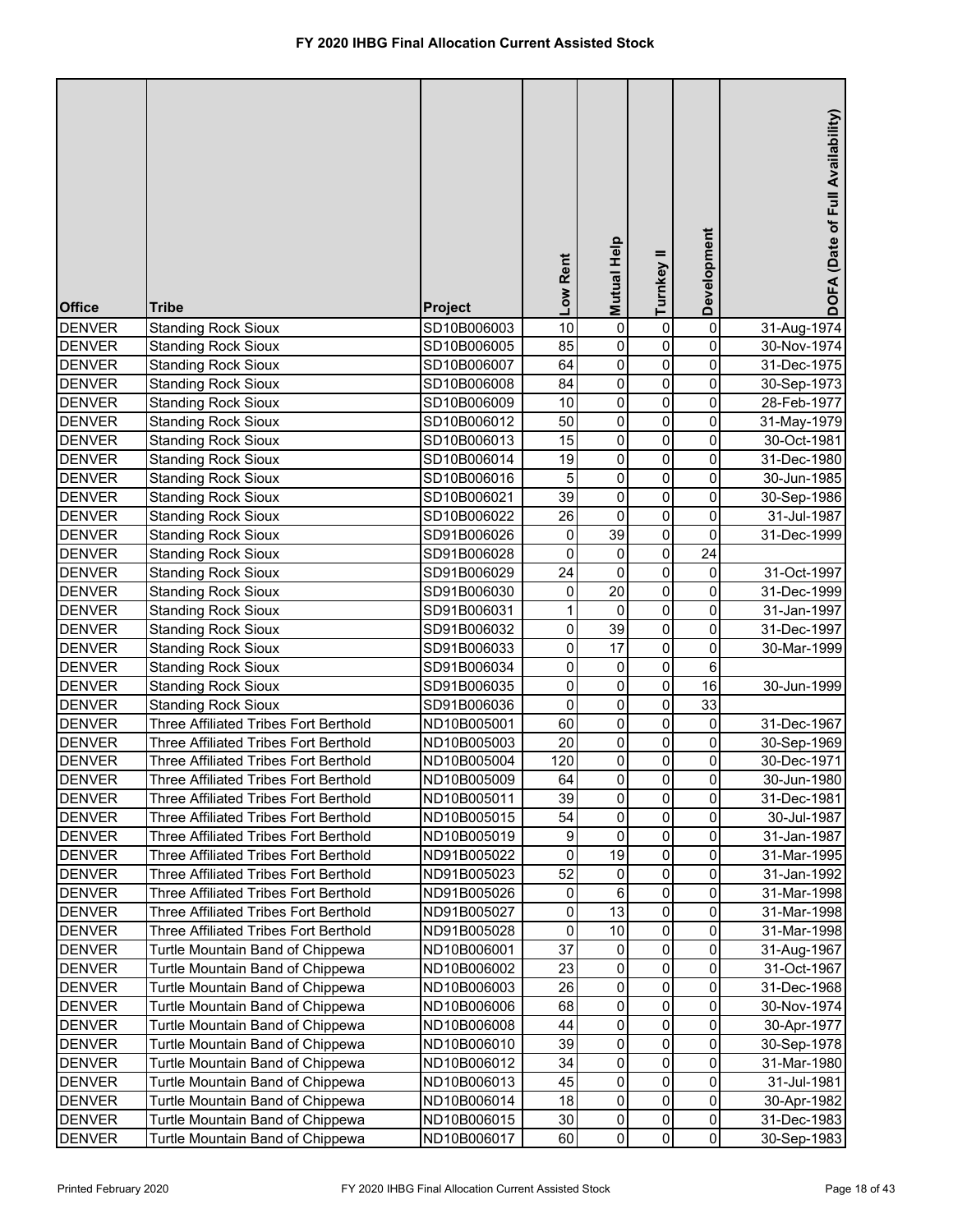| <b>Office</b> | <b>Tribe</b>                        | Project     | Low Rent                | <b>Mutual Help</b> | Turnkey II     | Development         | DOFA (Date of Full Availability) |
|---------------|-------------------------------------|-------------|-------------------------|--------------------|----------------|---------------------|----------------------------------|
| <b>DENVER</b> | Turtle Mountain Band of Chippewa    | ND10B006022 | $\overline{37}$         | $\pmb{0}$          | 0              | 0                   | 30-Sep-1985                      |
| <b>DENVER</b> | Turtle Mountain Band of Chippewa    | ND10B006024 | 20                      | 0                  | 0              | 0                   | 31-Oct-1986                      |
| <b>DENVER</b> | Turtle Mountain Band of Chippewa    | ND10B006028 | 72                      | 0                  | 0              | 0                   | 31-Dec-1987                      |
| <b>DENVER</b> | Turtle Mountain Band of Chippewa    | ND10B006031 | 37                      | 0                  | 0              | 0                   | 31-Jan-1989                      |
| <b>DENVER</b> | Turtle Mountain Band of Chippewa    | ND10B042001 | $\overline{\mathbf{c}}$ | 0                  | 0              | 0                   | 30-Sep-1976                      |
| <b>DENVER</b> | Turtle Mountain Band of Chippewa    | ND10B042003 | 4                       | 0                  | 0              | 0                   | 30-Jun-1977                      |
| <b>DENVER</b> | Turtle Mountain Band of Chippewa    | ND10B068001 | $\overline{7}$          | $\mathsf 0$        | 0              | 0                   | 31-Jul-1980                      |
| <b>DENVER</b> | Turtle Mountain Band of Chippewa    | ND10B068003 | 10                      | $\mathsf 0$        | 0              | 0                   | 31-Jul-1980                      |
| <b>DENVER</b> | Turtle Mountain Band of Chippewa    | ND10B068005 | 5                       | $\mathsf 0$        | 0              | 0                   | 30-Sep-1981                      |
| <b>DENVER</b> | Turtle Mountain Band of Chippewa    | ND10B068007 | 20                      | $\overline{0}$     | $\mathbf 0$    | 0                   | 28-Feb-1985                      |
| <b>DENVER</b> | Turtle Mountain Band of Chippewa    | ND91B006036 | 8                       | $\overline{0}$     | 0              | 0                   | 30-Sep-1993                      |
| <b>DENVER</b> | Turtle Mountain Band of Chippewa    | ND91B006038 | 22                      | $\mathsf 0$        | $\mathbf 0$    | 0                   | 31-May-1996                      |
| <b>DENVER</b> | Turtle Mountain Band of Chippewa    | ND91B006041 | 1                       | $\mathsf 0$        | 0              | 0                   | 30-Sep-1978                      |
| <b>DENVER</b> | Turtle Mountain Band of Chippewa    | ND91B006042 | 4                       | 0                  | $\pmb{0}$      | 0                   | 31-Jul-1997                      |
| <b>DENVER</b> | Turtle Mountain Band of Chippewa    | ND91B006043 | $\pmb{0}$               | 1                  | 0              | 0                   | 31-Aug-1995                      |
| <b>DENVER</b> | Turtle Mountain Band of Chippewa    | ND91B006045 | $\mathbf 0$             | 16                 | 0              | 1                   | 30-Jun-2001                      |
| <b>DENVER</b> | Ute Indian Tribe Uintah & Ouray Res | UT10B001006 | 40                      | 0                  | 0              | 0                   | 30-Nov-1974                      |
| <b>DENVER</b> | Ute Indian Tribe Uintah & Ouray Res | UT10B001008 | 30                      | $\mathsf 0$        | $\mathbf 0$    | 0                   | 30-Sep-1978                      |
| <b>DENVER</b> | Ute Indian Tribe Uintah & Ouray Res | UT10B001010 | 20                      | $\mathsf 0$        | $\mathbf 0$    | 0                   | 30-Sep-1982                      |
| <b>DENVER</b> | Ute Indian Tribe Uintah & Ouray Res | UT91B001016 | 19                      | $\overline{0}$     | $\mathbf 0$    | 0                   | 30-Sep-1995                      |
| <b>DENVER</b> | <b>Ute Mountain Tribe</b>           | CO10B047003 | 16                      | $\mathsf 0$        | $\pmb{0}$      | 0                   | 31-Oct-1978                      |
| <b>DENVER</b> | Ute Mountain Tribe                  | CO10B047004 | 15                      | $\mathsf 0$        | $\mathbf 0$    | 0                   | 30-Jun-1979                      |
| <b>DENVER</b> | Ute Mountain Tribe                  | CO91B047009 | 10                      | $\mathsf 0$        | $\mathbf 0$    | 0                   | 31-Jul-1990                      |
| <b>DENVER</b> | Ute Mountain Tribe                  | CO91B047010 | 20                      | 0                  | 0              | 0                   | 31-Jul-1990                      |
| <b>DENVER</b> | Ute Mountain Tribe                  | CO91B047012 | 16                      | $\mathbf{0}$       | $\overline{0}$ | $\pmb{0}$           | 31-Oct-1991                      |
| <b>DENVER</b> | Ute Mountain Tribe                  | CO91B047013 | 20                      | $\mathbf 0$        | 0              | 0                   | 31-Dec-1992                      |
| <b>DENVER</b> | Ute Mountain Tribe                  | CO91B047014 | 20                      | $\pmb{0}$          | 0              | 0                   | 30-Nov-1993                      |
| <b>DENVER</b> | Ute Mountain Tribe                  | CO91B047016 | 13                      | $\pmb{0}$          | 0              | 0                   | 30-Nov-1994                      |
| <b>DENVER</b> | Ute Mountain Tribe                  | CO91B047017 | 20                      | $\pmb{0}$          | 0              | 0                   | 31-Jul-1996                      |
| <b>DENVER</b> | Winnebago Tribe                     | NE10B045001 | 30                      | $\pmb{0}$          | 0              | 0                   | 28-Feb-1966                      |
| <b>DENVER</b> | Winnebago Tribe                     | NE10B045003 | 77                      | $\pmb{0}$          | 0              | 0                   | 31-Jan-1974                      |
| <b>DENVER</b> | Winnebago Tribe                     | NE10B045008 | 35                      | $\pmb{0}$          | 0              | 0                   | 31-Aug-1980                      |
| <b>DENVER</b> | Winnebago Tribe                     | NE10B045011 | 21                      | $\pmb{0}$          | 0              | 0                   | 31-May-1989                      |
| <b>DENVER</b> | Winnebago Tribe                     | NE91B045013 | 7                       | $\pmb{0}$          | 0              | 0                   | 31-Jan-1991                      |
| <b>DENVER</b> | Winnebago Tribe                     | NE91B045015 | 15                      | $\pmb{0}$          | 0              | $\pmb{0}$           | 31-Jan-1999                      |
| <b>DENVER</b> | <b>Yankton Sioux</b>                | SD10B012001 | 100                     | $\pmb{0}$          | 0              | 0                   | 31-Dec-1971                      |
| <b>DENVER</b> | <b>Yankton Sioux</b>                | SD10B012002 | 30                      | $\pmb{0}$          | 0              | 0                   | 31-Jul-1976                      |
| <b>DENVER</b> | <b>Yankton Sioux</b>                | SD10B012004 | 21                      | $\pmb{0}$          | 0              | $\pmb{0}$           | 30-Sep-1979                      |
| <b>DENVER</b> | <b>Yankton Sioux</b>                | SD10B012007 | 24                      | $\pmb{0}$          | $\pmb{0}$      | $\pmb{0}$           | 31-Dec-1980                      |
| <b>DENVER</b> | <b>Yankton Sioux</b>                | SD10B012008 | 17                      | $\pmb{0}$          | 0              | $\pmb{0}$           | 31-Jul-1981                      |
| <b>DENVER</b> | <b>Yankton Sioux</b>                | SD91B012013 | 18                      | $\pmb{0}$          | 0              | $\mathsf{O}\xspace$ | 31-Mar-1993                      |
| <b>DENVER</b> | <b>Yankton Sioux</b>                | SD91B012014 | 18                      | $\pmb{0}$          | 0              | $\mathsf{O}\xspace$ | 31-Jul-1994                      |
| <b>DENVER</b> | <b>Yankton Sioux</b>                | SD91B012015 | $\pmb{0}$               | 15                 | 0              | $\mathsf{O}\xspace$ | 28-Feb-1995                      |
| <b>DENVER</b> | <b>Yankton Sioux</b>                | SD91B012016 | $\pmb{0}$               | 20                 | 0              | $\overline{0}$      | 08-Sep-1997                      |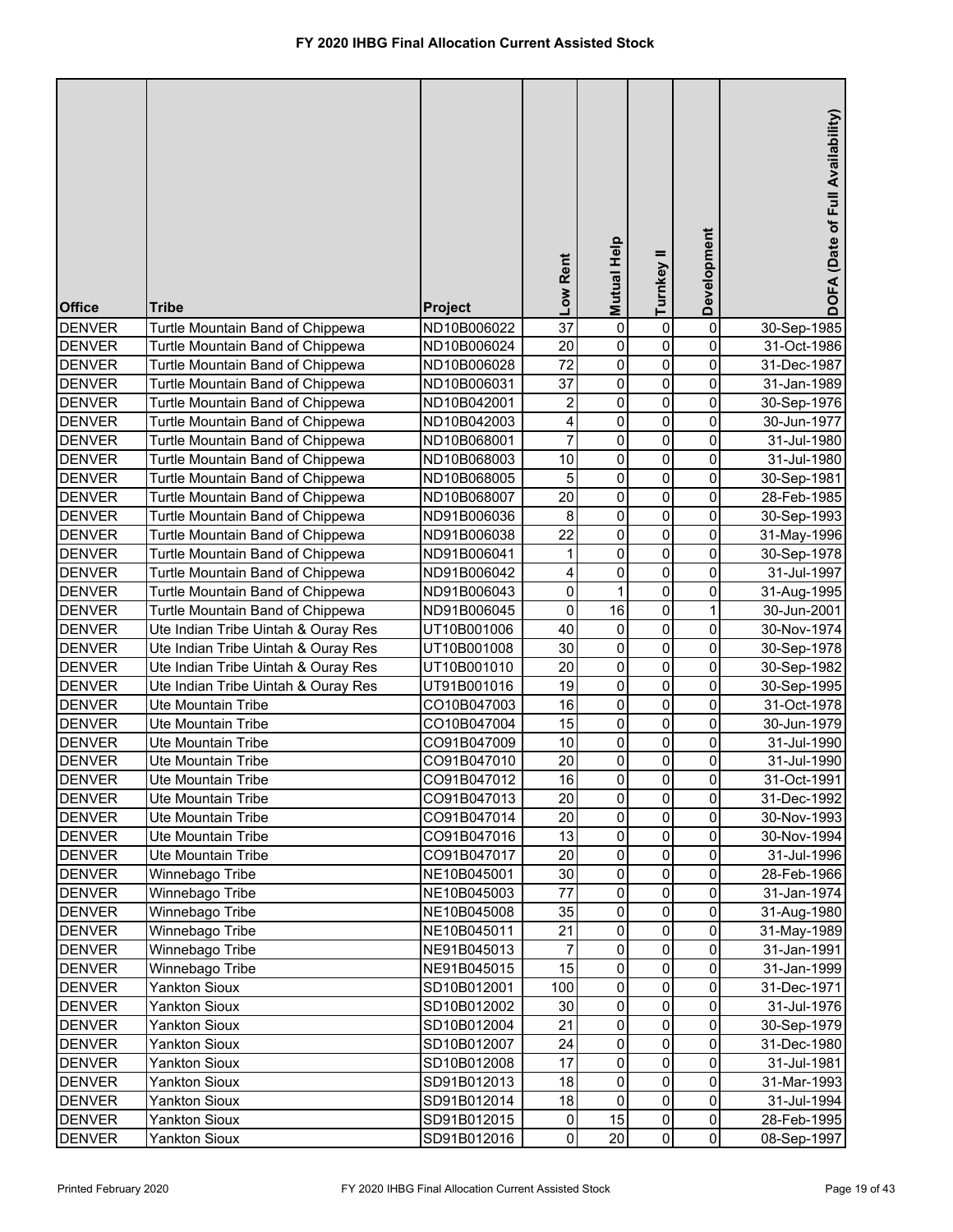| <b>Office</b> | <b>Tribe</b>         | Project     | Low Rent | Help<br><b>Mutual</b> | =<br>mkey<br>흔 | Development | Availability)<br>$\bar{E}$<br>$\mathbf{b}$<br>(Date<br>⋖<br>ក |
|---------------|----------------------|-------------|----------|-----------------------|----------------|-------------|---------------------------------------------------------------|
| <b>DENVER</b> | <b>Yankton Sioux</b> | SD91B012017 | 23       | 0                     | 0              | 0           | 10-Nov-1997                                                   |
| <b>DENVER</b> | <b>Yankton Sioux</b> | SD91B012018 | 0        |                       | 0              | 0           | 08-Sep-1997                                                   |
| <b>DENVER</b> | <b>TOTAL</b>         |             | 9,741    | 612                   | 0              | 90          |                                                               |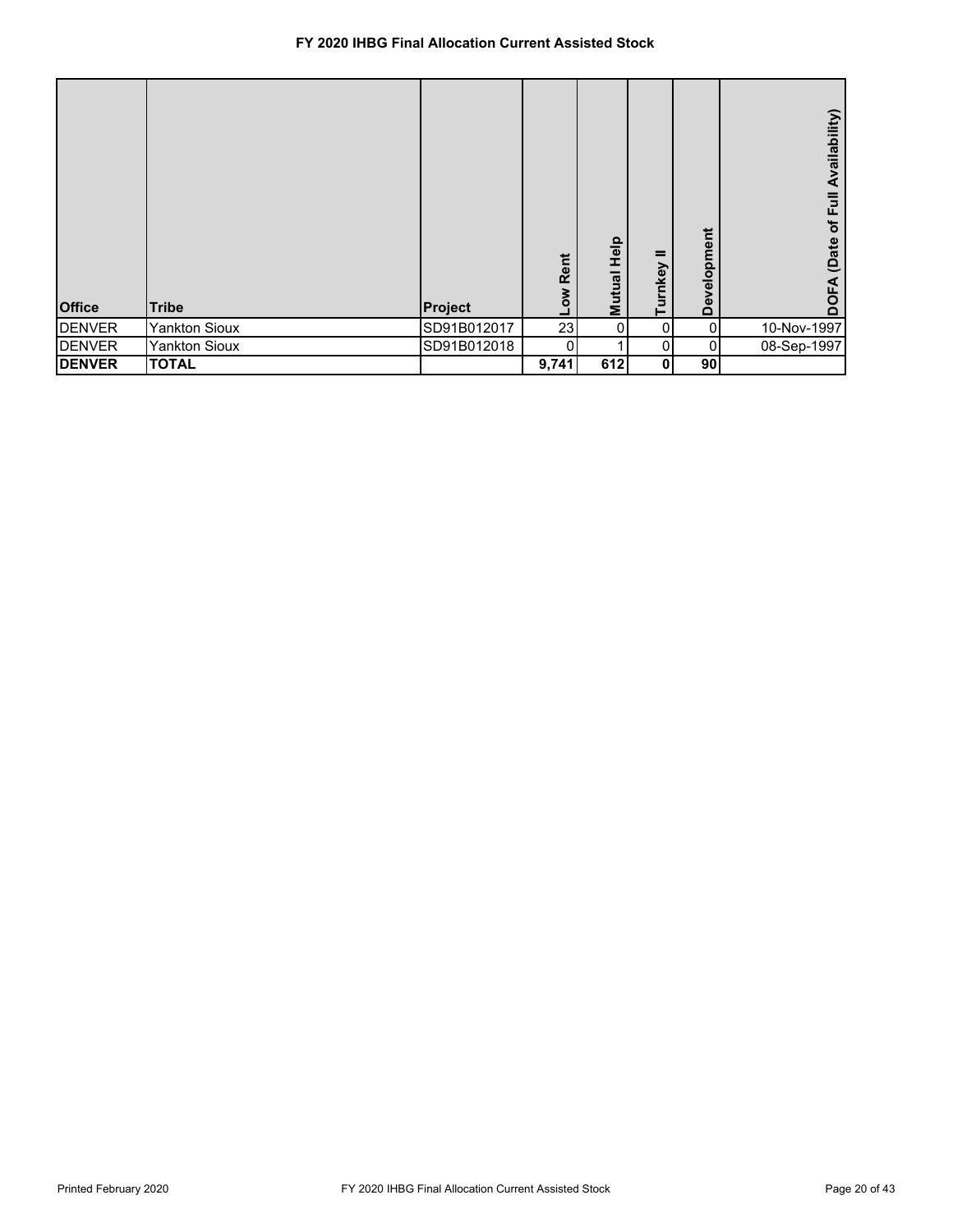| <b>Office</b>         | <b>Tribe</b>               | <b>Project</b> | Low Rent        | Mutual Help    | =<br>Turnkey | Development         | DOFA (Date of Full Availability) |
|-----------------------|----------------------------|----------------|-----------------|----------------|--------------|---------------------|----------------------------------|
| <b>OKLAHOMA</b>       | Absentee-Shawnee           | OK56B091011    | 0               | $\overline{2}$ | 0            | 0                   | 31-Mar-1982                      |
| <b>OKLAHOMA</b>       | Absentee-Shawnee           | OK56B091012    | 25              | 0              | 0            | 0                   | 30-Jun-1981                      |
| <b>OKLAHOMA</b>       | Absentee-Shawnee           | OK56B091013    | $\pmb{0}$       | 8              | 0            | 0                   | 31-Oct-1981                      |
| <b>OKLAHOMA</b>       | Absentee-Shawnee           | OK56B091015    | $\overline{25}$ | 0              | 0            | 0                   | 30-Apr-1982                      |
| <b>OKLAHOMA</b>       | Absentee-Shawnee           | OK95B091006    | 74              | 0              | 0            | 0                   | 31-Mar-1979                      |
| <b>OKLAHOMA</b>       | Absentee-Shawnee           | OK95B091007    | $\pmb{0}$       | 1              | 0            | 0                   | 30-Oct-1979                      |
| <b>OKLAHOMA</b>       | Absentee-Shawnee           | OK95B091008    | 0               | 8              | 0            | 0                   | 30-Sep-1982                      |
| <b>OKLAHOMA</b>       | Absentee-Shawnee           | OK95B091009    | $\mathbf 0$     | 3              | 0            | 0                   | 31-Dec-1980                      |
| <b>OKLAHOMA</b>       | Absentee-Shawnee           | OK95B091010    | 19              | 0              | 0            | 0                   | 30-Sep-1979                      |
| <b>OKLAHOMA</b>       | Absentee-Shawnee           | OK95B091014    | 25              | 0              | 0            | 0                   | 31-Aug-1982                      |
| <b>OKLAHOMA</b>       | Absentee-Shawnee           | OK95B091016    | $\pmb{0}$       | 7              | 0            | 0                   | 31-Mar-1984                      |
| <b>OKLAHOMA</b>       | Absentee-Shawnee           | OK95B091017    | 0               | 5              | 0            | 0                   | 30-Jun-1984                      |
| <b>OKLAHOMA</b>       | Absentee-Shawnee           | OK95B091019    | 0               | 5              | 0            | 0                   | 30-Nov-1984                      |
| <b>OKLAHOMA</b>       | Absentee-Shawnee           | OK95B091020    | 0               | 1              | 0            | 0                   | 31-Jul-1984                      |
| <b>OKLAHOMA</b>       | Absentee-Shawnee           | OK95B091021    | 0               | 4              | 0            | 0                   | 30-Sep-1987                      |
| <b>OKLAHOMA</b>       | Absentee-Shawnee           | OK95B091024    | 0               | 5              | 0            | 0                   | 31-May-1987                      |
| <b>OKLAHOMA</b>       | Absentee-Shawnee           | OK95B091025    | 0               | $\mathbf{3}$   | $\mathbf 0$  | 0                   | 31-Mar-1989                      |
| <b>OKLAHOMA</b>       | Absentee-Shawnee           | OK95B091029    | 0               | 4              | $\mathbf 0$  | 0                   | 31-Jul-1992                      |
| <b>OKLAHOMA</b>       | Absentee-Shawnee           | OK95B091030    | $\pmb{0}$       | 4              | $\mathbf 0$  | 0                   | 31-Jul-1995                      |
| <b>OKLAHOMA</b>       | Absentee-Shawnee           | OK95B091032    | 20              | 0              | 0            | 0                   | 30-Nov-1995                      |
| <b>OKLAHOMA</b>       | Absentee-Shawnee           | OK95B091033    | 0               | 2              | 0            | 0                   | 30-Nov-1996                      |
| <b>OKLAHOMA</b>       | Absentee-Shawnee           | OK95B091034    | 0               | 5              | 0            | 0                   | 31-Jan-1995                      |
| <b>OKLAHOMA</b>       | Absentee-Shawnee           | OK95B091035    | 0               | 6              | 0            | 0                   | 31-Oct-1995                      |
| <b>OKLAHOMA</b>       | Absentee-Shawnee           | OK95B091036    | 0               | 10             | 0            | 0                   | 30-Jan-1999                      |
|                       | OKLAHOMA Absentee-Shawnee  | OK95B091037    | 0               | 18             | 0            | $\pmb{0}$           | 31-Mar-2000                      |
|                       | OKLAHOMA Absentee-Shawnee  | OK95B091038    | 0               | 10             | 0            | 0                   | 30-Apr-1999                      |
|                       | OKLAHOMA Absentee-Shawnee  | OK95B091039    | 0               | 11             | 0            | 0                   | 30-Apr-2001                      |
|                       | OKLAHOMA Absentee-Shawnee  | OK95B091040    | 0               | 13             | 0            | 0                   | 30-Apr-1999                      |
|                       | OKLAHOMA Alabama-Coushatta | TX95B338006    | 0               | 3              | 0            | 0                   | 30-Jun-1995                      |
|                       | OKLAHOMA Alabama-Coushatta | TX95B338007    | 0               | 24             | $\pmb{0}$    | 0                   | 31-Dec-1998                      |
| OKLAHOMA Apache Tribe |                            | OK95B128002    | 0               | $\overline{2}$ | 0            | 0                   | 30-Apr-1991                      |
| OKLAHOMA Apache Tribe |                            | OK95B128003    | 0               | 1              | 0            | 0                   | 30-Nov-1990                      |
| OKLAHOMA Apache Tribe |                            | OK95B128005    | 0               | 5              | 0            | 0                   | 30-Sep-1987                      |
| <b>OKLAHOMA</b>       | Apache Tribe               | OK95B128006    | 0               | $\overline{2}$ | 0            | 0                   | 30-Sep-1994                      |
| <b>OKLAHOMA</b>       | Apache Tribe               | OK95B128010    | $\pmb{0}$       | 17             | 0            | $\pmb{0}$           | 31-Mar-1998                      |
| <b>OKLAHOMA</b>       | Apache Tribe               | OK95B128011    | $\pmb{0}$       | 12             | 0            | $\mathsf{O}\xspace$ | 30-Nov-1996                      |
| <b>OKLAHOMA</b>       | Caddo Tribe                | OK95B077002    | 20              | 0              | 0            | 0                   | 31-May-1972                      |
| <b>OKLAHOMA</b>       | Caddo Tribe                | OK95B077010    | 0               | 0              | 0            | 9                   |                                  |
| <b>OKLAHOMA</b>       | <b>Cherokee Nation</b>     | OK56B045041    | 51              | 0              | 0            | $\mathsf{O}\xspace$ | 31-Jul-1982                      |
| <b>OKLAHOMA</b>       | <b>Cherokee Nation</b>     | OK56B045047    | 35              | 0              | 0            | 0                   | 31-Mar-1981                      |
| <b>OKLAHOMA</b>       | <b>Cherokee Nation</b>     | OK56B045048    | 40              | 0              | 0            | 0                   | 31-Dec-1981                      |
| OKLAHOMA              | <b>Cherokee Nation</b>     | OK56B045052    | 25              | 0              | 0            | $\mathsf{O}\xspace$ | 30-Nov-1981                      |
| <b>OKLAHOMA</b>       | <b>Cherokee Nation</b>     | OK56B045054    | 50              | 0              | 0            | $\mathsf{O}\xspace$ | 31-Jan-1983                      |
| <b>OKLAHOMA</b>       | <b>Cherokee Nation</b>     | OK56B045055    | 50              | 0              | $\mathbf 0$  | $\overline{0}$      | 31-Oct-1981                      |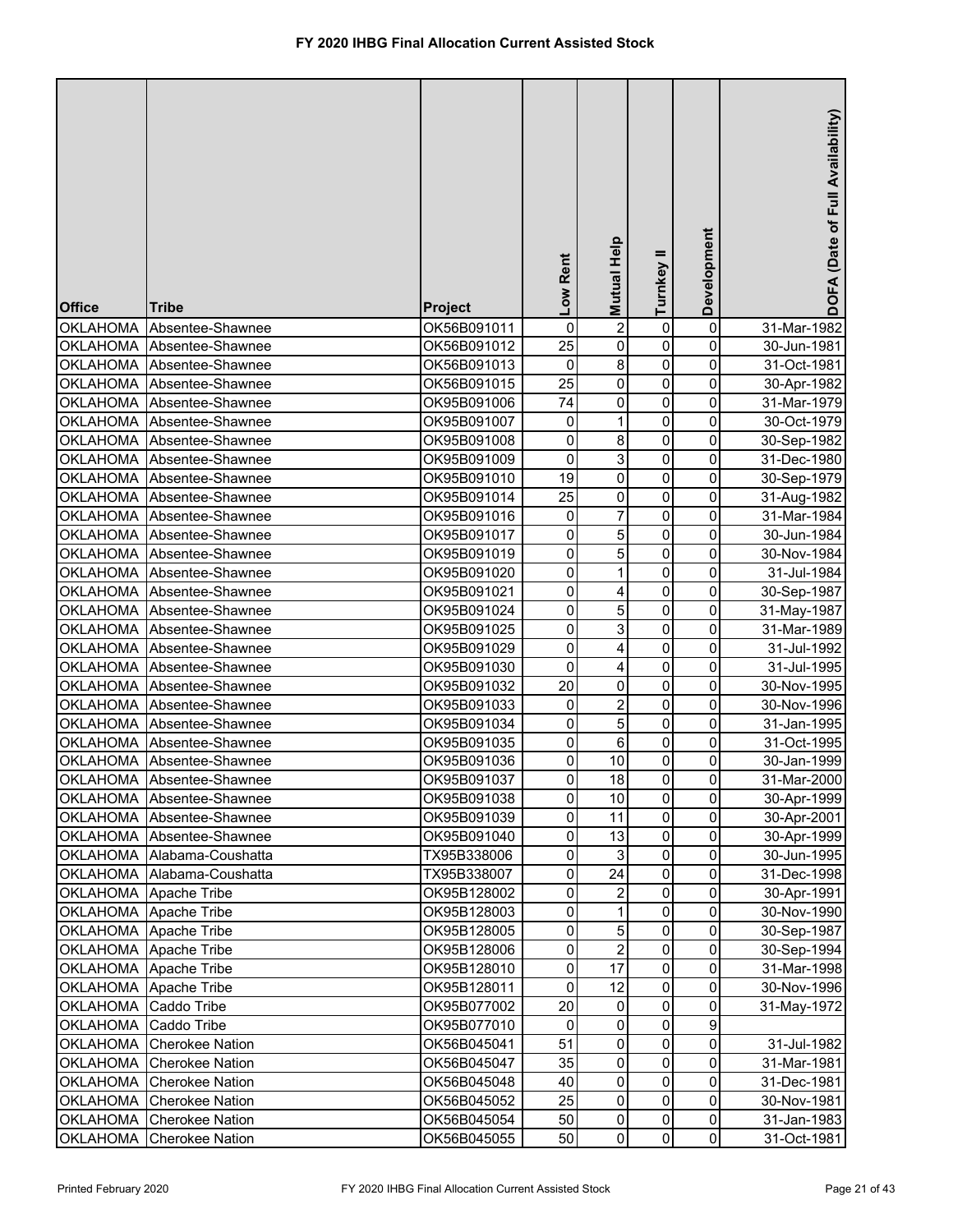| <b>Office</b>   | <b>Tribe</b>            | <b>Project</b> | Low Rent  | Mutual Help    | Turnkey II   | Development         | DOFA (Date of Full Availability) |
|-----------------|-------------------------|----------------|-----------|----------------|--------------|---------------------|----------------------------------|
| <b>OKLAHOMA</b> | <b>Cherokee Nation</b>  | OK95B045002    | 16        | $\mathsf 0$    | 0            | 0                   | 31-Aug-1969                      |
| <b>OKLAHOMA</b> | <b>Cherokee Nation</b>  | OK95B045005    | 40        | 0              | 0            | 0                   | 30-Jun-1971                      |
| <b>OKLAHOMA</b> | <b>Cherokee Nation</b>  | OK95B045016    | 84        | $\mathsf 0$    | 0            | 0                   | 31-Aug-1972                      |
| <b>OKLAHOMA</b> | <b>Cherokee Nation</b>  | OK95B045024    | 29        | $\mathsf 0$    | 0            | 0                   | 31-Jul-1974                      |
| <b>OKLAHOMA</b> | <b>Cherokee Nation</b>  | OK95B045025    | 19        | $\pmb{0}$      | $\pmb{0}$    | 0                   | 30-Nov-1974                      |
| <b>OKLAHOMA</b> | <b>Cherokee Nation</b>  | OK95B045026    | 19        | $\mathsf 0$    | $\pmb{0}$    | 0                   | 30-Nov-1974                      |
| <b>OKLAHOMA</b> | <b>Cherokee Nation</b>  | OK95B045030    | 50        | $\mathsf 0$    | 0            | 0                   | 30-Sep-1977                      |
| <b>OKLAHOMA</b> | <b>Cherokee Nation</b>  | OK95B045032    | 20        | 0              | 0            | 0                   | 31-Jan-1978                      |
| <b>OKLAHOMA</b> | <b>Cherokee Nation</b>  | OK95B045035    | 50        | 0              | 0            | 0                   | 30-Sep-1977                      |
| <b>OKLAHOMA</b> | <b>Cherokee Nation</b>  | OK95B045037    | 25        | $\mathsf 0$    | 0            | 0                   | 31-Dec-1978                      |
| <b>OKLAHOMA</b> | <b>Cherokee Nation</b>  | OK95B045038    | 25        | $\mathsf 0$    | 0            | 0                   | 31-Dec-1979                      |
| <b>OKLAHOMA</b> | <b>Cherokee Nation</b>  | OK95B045039    | 30        | 0              | 0            | 0                   | 31-Jan-1981                      |
| <b>OKLAHOMA</b> | <b>Cherokee Nation</b>  | OK95B045040    | 46        | 0              | 0            | 0                   | 31-Mar-1981                      |
| <b>OKLAHOMA</b> | <b>Cherokee Nation</b>  | OK95B045042    | 25        | 0              | 0            | 0                   | 31-Oct-1980                      |
| <b>OKLAHOMA</b> | <b>Cherokee Nation</b>  | OK95B045043    | 50        | 0              | $\mathbf 0$  | 0                   | 31-Aug-1980                      |
| <b>OKLAHOMA</b> | <b>Cherokee Nation</b>  | OK95B045044    | 50        | 0              | 0            | 0                   | 30-Nov-1980                      |
| <b>OKLAHOMA</b> | <b>Cherokee Nation</b>  | OK95B045045    | 24        | $\mathsf 0$    | $\mathbf 0$  | 0                   | 31-Aug-1980                      |
| <b>OKLAHOMA</b> | <b>Cherokee Nation</b>  | OK95B045046    | 60        | $\pmb{0}$      | $\mathbf 0$  | 0                   | 31-Jan-1981                      |
| <b>OKLAHOMA</b> | <b>Cherokee Nation</b>  | OK95B045053    | 0         | 1              | $\mathbf 0$  | 0                   | 30-Sep-1981                      |
| <b>OKLAHOMA</b> | <b>Cherokee Nation</b>  | OK95B045082    | 0         | 50             | 0            | 0                   | 30-Apr-1995                      |
| <b>OKLAHOMA</b> | <b>Cherokee Nation</b>  | OK95B045083    | 43        | 0              | 0            | 0                   | 30-Nov-1995                      |
| <b>OKLAHOMA</b> | <b>Cherokee Nation</b>  | OK95B045085    | 0         | 57             | 0            | 0                   | 30-Apr-1996                      |
| <b>OKLAHOMA</b> | <b>Cherokee Nation</b>  | OK95B045086    | 0         | 90             | 0            | 0                   | 25-Mar-1998                      |
| <b>OKLAHOMA</b> | <b>Cherokee Nation</b>  | OK95B045087    | 0         | 12             | 0            | 0                   | 31-Dec-1999                      |
| <b>OKLAHOMA</b> | Cherokee Nation         | OK95B045088    | $\pmb{0}$ | 39             | 0            | $\pmb{0}$           | 31-Dec-2000                      |
| <b>OKLAHOMA</b> | Cheyenne-Arapaho Tribes | OK95B100004    | 0         | $\overline{2}$ | 0            | 0                   | 31-Jul-1981                      |
| <b>OKLAHOMA</b> | Cheyenne-Arapaho Tribes | OK95B100005    | 0         | 1              | 0            | 0                   | 30-Oct-1987                      |
| <b>OKLAHOMA</b> | Cheyenne-Arapaho Tribes | OK95B100006    | 0         | 5              | 0            | 0                   | 31-Aug-1989                      |
| <b>OKLAHOMA</b> | Cheyenne-Arapaho Tribes | OK95B100007    | 0         | $\overline{c}$ | 0            | 0                   | 30-Apr-1992                      |
| <b>OKLAHOMA</b> | Cheyenne-Arapaho Tribes | OK95B100008    | 0         | 6              | 0            | 0                   | 31-Jul-1993                      |
| <b>OKLAHOMA</b> | Cheyenne-Arapaho Tribes | OK95B100009    | 0         | 5              | 0            | 0                   | 13-May-1996                      |
| <b>OKLAHOMA</b> | Cheyenne-Arapaho Tribes | OK95B100010    | 0         | 12             | 0            | 0                   | 30-Dec-1997                      |
| <b>OKLAHOMA</b> | Cheyenne-Arapaho Tribes | OK95B100012    | 0         | 25             | 0            | 0                   | 28-Feb-1999                      |
| <b>OKLAHOMA</b> | Chickasaw               | OK56B047042    | 0         | 1              | 0            | 0                   | 30-Apr-1982                      |
| <b>OKLAHOMA</b> | Chickasaw               | OK56B047044    | 0         | 4              | 0            | 0                   | 31-May-1985                      |
| <b>OKLAHOMA</b> | Chickasaw               | OK95B047002    | 24        | $\pmb{0}$      | 0            | $\pmb{0}$           | 30-Nov-1970                      |
| <b>OKLAHOMA</b> | Chickasaw               | OK95B047004    | 64        | 0              | 0            | 0                   | 31-Dec-1971                      |
| <b>OKLAHOMA</b> | Chickasaw               | OK95B047006    | 100       | 0              | 0            | 0                   | 31-Oct-1971                      |
| <b>OKLAHOMA</b> | Chickasaw               | OK95B047010    | 100       | 0              | 0            | 0                   | 28-Feb-1973                      |
| <b>OKLAHOMA</b> | Chickasaw               | OK95B047011    | 25        | 0              | 0            | 0                   | 30-Jun-1973                      |
| <b>OKLAHOMA</b> | Chickasaw               | OK95B047013    | 30        | 0              | 0            | 0                   | 31-Oct-1972                      |
| <b>OKLAHOMA</b> | Chickasaw               | OK95B047014    | 22        | 0              | 0            | 0                   | 31-Oct-1972                      |
| <b>OKLAHOMA</b> | Chickasaw               | OK95B047029    | 0         | $\mathbf 5$    | 0            | $\mathsf{O}\xspace$ | 31-Dec-1980                      |
| <b>OKLAHOMA</b> | Chickasaw               | OK95B047033    | 40        | 0              | $\mathbf{0}$ | $\mathsf{O}\xspace$ | 31-May-1979                      |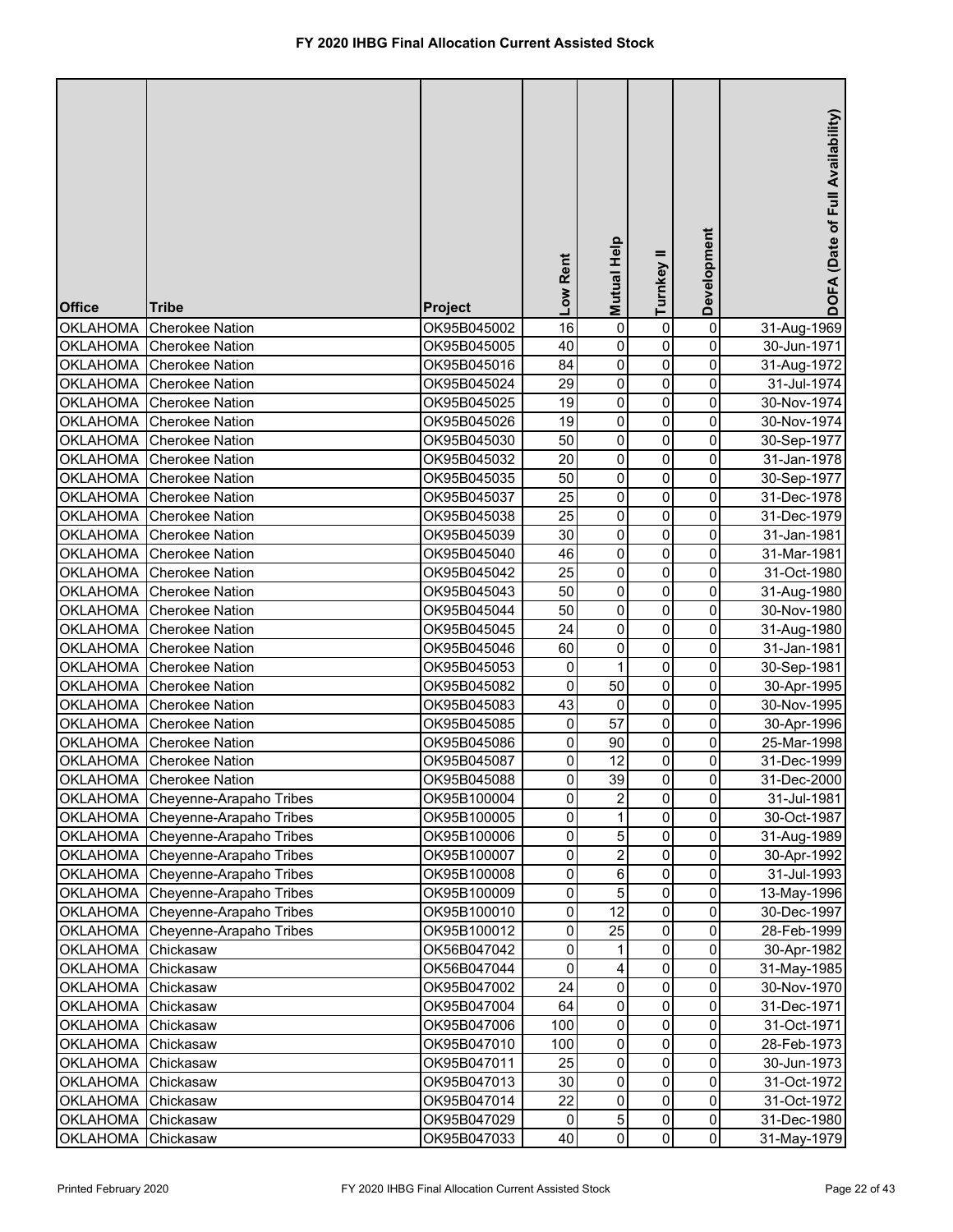| <b>Office</b>   | <b>Tribe</b>          | <b>Project</b> | Low Rent       | Mutual Help    | Turnkey II     | Development             | DOFA (Date of Full Availability) |
|-----------------|-----------------------|----------------|----------------|----------------|----------------|-------------------------|----------------------------------|
| <b>OKLAHOMA</b> | Chickasaw             | OK95B047034    | $\mathbf 0$    | 1              | 0              | $\pmb{0}$               | 30-Apr-1981                      |
| <b>OKLAHOMA</b> | Chickasaw             | OK95B047035    | $\mathbf 0$    | 3              | 0              | $\pmb{0}$               | 31-Dec-1980                      |
| <b>OKLAHOMA</b> | Chickasaw             | OK95B047036    | 90             | 0              | 0              | 0                       | 30-Sep-1981                      |
| <b>OKLAHOMA</b> | Chickasaw             | OK95B047037    | 60             | 0              | 0              | 0                       | 30-Sep-1980                      |
| <b>OKLAHOMA</b> | Chickasaw             | OK95B047038    | 50             | 0              | 0              | 0                       | 30-Jun-1983                      |
| <b>OKLAHOMA</b> | Chickasaw             | OK95B047039    | 0              | 1              | 0              | 0                       | 30-Apr-1980                      |
| <b>OKLAHOMA</b> | Chickasaw             | OK95B047040    | 0              | 6              | 0              | $\overline{\mathsf{o}}$ | 31-May-1984                      |
| <b>OKLAHOMA</b> | Chickasaw             | OK95B047046    | $\mathbf 0$    | $\overline{c}$ | 0              | $\overline{\mathsf{o}}$ | 30-Sep-1986                      |
| <b>OKLAHOMA</b> | Chickasaw             | OK95B047047    | 0              | 3              | $\mathbf 0$    | $\pmb{0}$               | 31-Jul-1986                      |
| <b>OKLAHOMA</b> | Chickasaw             | OK95B047048    | 0              | $\overline{2}$ | $\mathbf 0$    | $\pmb{0}$               | 30-Sep-1986                      |
| <b>OKLAHOMA</b> | Chickasaw             | OK95B047049    | 0              | 3              | $\mathbf 0$    | $\pmb{0}$               | 30-Apr-1987                      |
| <b>OKLAHOMA</b> | Chickasaw             | OK95B047052    | 0              | $\overline{c}$ | $\mathbf 0$    | $\pmb{0}$               | 31-Aug-1984                      |
| <b>OKLAHOMA</b> | Chickasaw             | OK95B047053    | 0              | 3              | 0              | $\pmb{0}$               | 31-May-1987                      |
| <b>OKLAHOMA</b> | Chickasaw             | OK95B047054    | 0              | 4              | 0              | $\pmb{0}$               | 31-Aug-1987                      |
| <b>OKLAHOMA</b> | Chickasaw             | OK95B047055    | 0              | 3              | 0              | $\pmb{0}$               | 31-Aug-1987                      |
| <b>OKLAHOMA</b> | Chickasaw             | OK95B047057    | 0              | 3              | $\mathbf 0$    | 0                       | 31-Jul-1986                      |
| <b>OKLAHOMA</b> | Chickasaw             | OK95B047058    | 0              | 6              | $\mathbf 0$    | $\pmb{0}$               | 30-Sep-1988                      |
| <b>OKLAHOMA</b> | Chickasaw             | OK95B047059    | 0              | 6              | $\mathbf 0$    | $\pmb{0}$               | 30-Apr-1989                      |
| <b>OKLAHOMA</b> | Chickasaw             | OK95B047060    | 0              | 3              | 0              | $\pmb{0}$               | 30-Apr-1990                      |
| <b>OKLAHOMA</b> | Chickasaw             | OK95B047061    | 0              | 5              | $\mathbf 0$    | $\pmb{0}$               | 31-Mar-1991                      |
| <b>OKLAHOMA</b> | Chickasaw             | OK95B047062    | 0              | 1              | $\mathbf 0$    | $\pmb{0}$               | 31-Dec-1989                      |
| <b>OKLAHOMA</b> | Chickasaw             | OK95B047063    | 0              | 5              | $\mathbf 0$    | 0                       | 31-Jan-1992                      |
| <b>OKLAHOMA</b> | Chickasaw             | OK95B047064    | 0              | 5              | $\mathbf 0$    | $\pmb{0}$               | 31-Oct-1992                      |
| <b>OKLAHOMA</b> | Chickasaw             | OK95B047065    | 0              | 3              | 0              | 0                       | 30-Apr-1992                      |
| <b>OKLAHOMA</b> | Chickasaw             | OK95B047066    | $\overline{0}$ | $\overline{2}$ | 0              | $\overline{0}$          | 30-Jun-1995                      |
| <b>OKLAHOMA</b> | Chickasaw             | OK95B047067    | 0              | 3              | 0              | 0                       | 31-Mar-1993                      |
| <b>OKLAHOMA</b> | Chickasaw             | OK95B047068    | 0              | 8              | 0              | 0                       | 25-Mar-1996                      |
| <b>OKLAHOMA</b> | Chickasaw             | OK95B047069    | 0              | 5              | 0              | 0                       | 31-Oct-1995                      |
| <b>OKLAHOMA</b> | Chickasaw             | OK95B047070    | 0              | 13             | 0              | 0                       | 31-Mar-1996                      |
| <b>OKLAHOMA</b> | Chickasaw             | OK95B047071    | 0              | 8              | 0              | 0                       | 31-Mar-1996                      |
| <b>OKLAHOMA</b> | Chickasaw             | OK95B047072    | $\mathbf 0$    | 5              | 0              | 0                       | 29-Feb-1996                      |
| <b>OKLAHOMA</b> | Chickasaw             | OK95B047073    | $\mathbf 0$    | 0              | $\overline{4}$ | 0                       | 30-Jun-1997                      |
| <b>OKLAHOMA</b> | Chickasaw             | OK95B047074    | $\pmb{0}$      | 4              | $\mathbf{0}$   | 0                       | 30-Nov-1996                      |
| <b>OKLAHOMA</b> | Chickasaw             | OK95B047075    | 0              | 10             | $\Omega$       | 0                       | 28-Feb-1997                      |
| <b>OKLAHOMA</b> | Chickasaw             | OK95B047076    | 0              | $\overline{2}$ | 0              | 0                       | 30-Jun-1983                      |
| <b>OKLAHOMA</b> | Chickasaw             | OK95B047077    | $\pmb{0}$      | 4              | 0              | 0                       | 31-Mar-1998                      |
| <b>OKLAHOMA</b> | Chitimacha Tribe      | LA95B244004    | 0              | 1              | 0              | 0                       | 31-Dec-1995                      |
| <b>OKLAHOMA</b> | <b>Choctaw Nation</b> | OK56B049050    | $\pmb{0}$      | 1              | 0              | $\pmb{0}$               | 31-Mar-1983                      |
| <b>OKLAHOMA</b> | <b>Choctaw Nation</b> | OK56B049055    | $\pmb{0}$      | 3              | 0              | $\mathbf 0$             | 30-Sep-1983                      |
| <b>OKLAHOMA</b> | <b>Choctaw Nation</b> | OK56B049056    | $\pmb{0}$      | 1              | 0              | $\pmb{0}$               | 31-Oct-1983                      |
| <b>OKLAHOMA</b> | Choctaw Nation        | OK56B049057    | 0              | 4              | 0              | 0                       | 31-May-1984                      |
| <b>OKLAHOMA</b> | Choctaw Nation        | OK56B049058    | 0              | 1              | 0              | $\pmb{0}$               | 30-Jun-1983                      |
| <b>OKLAHOMA</b> | Choctaw Nation        | OK95B049002    | 30             | $\pmb{0}$      | 0              | $\pmb{0}$               | 31-Dec-1969                      |
| <b>OKLAHOMA</b> | <b>Choctaw Nation</b> | OK95B049009    | 14             | 0              | 0              | $\overline{0}$          | 28-Feb-1971                      |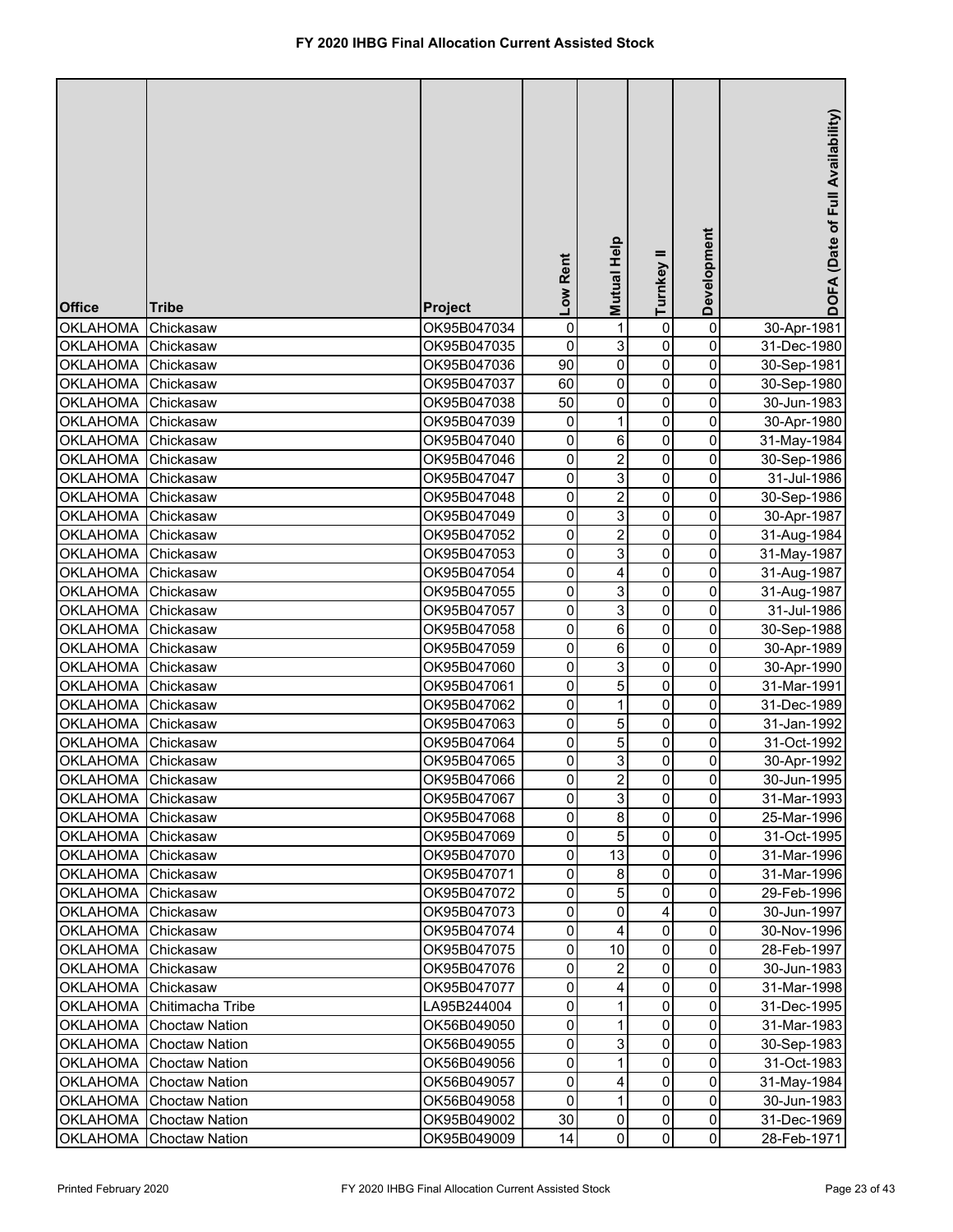| <b>Office</b>   | <b>Tribe</b>                     | <b>Project</b> | Low Rent        | Mutual Help    | Turnkey II  | Development         | DOFA (Date of Full Availability) |
|-----------------|----------------------------------|----------------|-----------------|----------------|-------------|---------------------|----------------------------------|
| <b>OKLAHOMA</b> | <b>Choctaw Nation</b>            | OK95B049010    | $\overline{20}$ | $\overline{0}$ | 0           | $\pmb{0}$           | 31-Aug-1971                      |
| <b>OKLAHOMA</b> | <b>Choctaw Nation</b>            | OK95B049011    | 12              | $\pmb{0}$      | 0           | 0                   | 31-Dec-1971                      |
| <b>OKLAHOMA</b> | <b>Choctaw Nation</b>            | OK95B049014    | 24              | $\mathsf 0$    | 0           | 0                   | 31-Jul-1971                      |
| <b>OKLAHOMA</b> | <b>Choctaw Nation</b>            | OK95B049016    | 16              | 0              | 0           | 0                   | 31-Dec-1971                      |
| <b>OKLAHOMA</b> | <b>Choctaw Nation</b>            | OK95B049020    | 30              | 0              | 0           | 0                   | 30-Apr-1974                      |
| <b>OKLAHOMA</b> | <b>Choctaw Nation</b>            | OK95B049059    | 0               | $\overline{2}$ | 0           | 0                   | 31-May-1985                      |
| <b>OKLAHOMA</b> | <b>Choctaw Nation</b>            | OK95B049060    | 0               | $\mathbf{1}$   | 0           | 0                   | 30-Sep-1986                      |
| <b>OKLAHOMA</b> | <b>Choctaw Nation</b>            | OK95B049061    | 0               | 5              | 0           | 0                   | 31-Dec-1986                      |
| <b>OKLAHOMA</b> | <b>Choctaw Nation</b>            | OK95B049062    | 0               | $\overline{2}$ | 0           | 0                   | 31-Jul-1985                      |
| <b>OKLAHOMA</b> | <b>Choctaw Nation</b>            | OK95B049064    | 0               | 1              | 0           | 0                   | 31-Jan-1987                      |
| <b>OKLAHOMA</b> | <b>Choctaw Nation</b>            | OK95B049069    | 0               | 1              | 0           | 0                   | 31-Jul-1988                      |
| <b>OKLAHOMA</b> | <b>Choctaw Nation</b>            | OK95B049071    | 0               | $\mathbf 2$    | $\mathbf 0$ | 0                   | 30-Sep-1988                      |
| <b>OKLAHOMA</b> | <b>Choctaw Nation</b>            | OK95B049076    | 0               | $\overline{c}$ | $\mathbf 0$ | 0                   | 30-Sep-1989                      |
| <b>OKLAHOMA</b> | <b>Choctaw Nation</b>            | OK95B049077    | 0               | 1              | $\mathbf 0$ | 0                   | 31-Dec-1989                      |
| <b>OKLAHOMA</b> | <b>Choctaw Nation</b>            | OK95B049079    | 0               | 2              | $\mathbf 0$ | 0                   | 30-Jun-1990                      |
| <b>OKLAHOMA</b> | <b>Choctaw Nation</b>            | OK95B049080    | 0               | $\overline{2}$ | $\mathbf 0$ | 0                   | 30-Nov-1990                      |
| <b>OKLAHOMA</b> | <b>Choctaw Nation</b>            | OK95B049081    | 0               | $\overline{2}$ | $\mathbf 0$ | 0                   | 31-May-1991                      |
| <b>OKLAHOMA</b> | <b>Choctaw Nation</b>            | OK95B049083    | 0               | 1              | 0           | 0                   | 31-May-1992                      |
| <b>OKLAHOMA</b> | <b>Choctaw Nation</b>            | OK95B049084    | 0               | 2              | 0           | 0                   | 31-Mar-1993                      |
| <b>OKLAHOMA</b> | <b>Choctaw Nation</b>            | OK95B049085    | 0               | 14             | 0           | 0                   | 30-Apr-1995                      |
| <b>OKLAHOMA</b> | <b>Choctaw Nation</b>            | OK95B049086    | 0               | 16             | 0           | 0                   | 31-Aug-1996                      |
| <b>OKLAHOMA</b> | <b>Choctaw Nation</b>            | OK95B049087    | 0               | 23             | 0           | 0                   | 31-Mar-1997                      |
| <b>OKLAHOMA</b> | <b>Choctaw Nation</b>            | OK95B049088    | 0               | 25             | 0           | 0                   | 31-Jul-1997                      |
| <b>OKLAHOMA</b> | <b>Choctaw Nation</b>            | OK95B049089    | 0               | 7              | 0           | 0                   | 30-Sep-1997                      |
|                 | OKLAHOMA Choctaw Nation          | OK95B049090    | $\overline{0}$  | 25             | 0           | $\overline{0}$      | 31-Mar-1998                      |
| <b>OKLAHOMA</b> | <b>Choctaw Nation</b>            | OK95B049091    | 0               | 21             | 0           | 0                   | 28-Feb-1999                      |
| <b>OKLAHOMA</b> | <b>Choctaw Nation</b>            | OK95B049092    | 0               | 26             | $\pmb{0}$   | 0                   | 28-Feb-1999                      |
| <b>OKLAHOMA</b> | <b>Choctaw Nation</b>            | OK95B049093    | 0               | 28             | 0           | 0                   | 31-Dec-1999                      |
| <b>OKLAHOMA</b> | <b>Choctaw Nation</b>            | OK95B049094    | 0               | 30             | 0           | 0                   | 30-Apr-2000                      |
| <b>OKLAHOMA</b> | <b>Choctaw Nation</b>            | OK95B049095    | 0               | 21             | 0           | 0                   | 31-Aug-2000                      |
| <b>OKLAHOMA</b> | Citizen Potawatomi Nation        | OK95B091022    | 25              | 0              | 0           | $\mathsf{O}\xspace$ | 31-Jul-1987                      |
| <b>OKLAHOMA</b> | Comanche Tribe                   | OK95B110006    | $\pmb{0}$       | 1              | 0           | $\mathsf{O}\xspace$ | 30-Apr-1980                      |
| <b>OKLAHOMA</b> | Comanche Tribe                   | OK95B110007    | 0               | 11             | 0           | 0                   | 30-Nov-1982                      |
| <b>OKLAHOMA</b> | Comanche Tribe                   | OK95B110008    | 0               | 2              | 0           | 0                   | 31-Jul-1983                      |
| <b>OKLAHOMA</b> | <b>Comanche Tribe</b>            | OK95B110009    | 0               | 4              | 0           | 0                   | 30-Jun-1982                      |
| <b>OKLAHOMA</b> | Comanche Tribe                   | OK95B110011    | 0               | 2              | 0           | 0                   | 30-Nov-1987                      |
| <b>OKLAHOMA</b> | <b>Comanche Tribe</b>            | OK95B110012    | 0               | $\overline{2}$ | 0           | 0                   | 30-Jun-1990                      |
| <b>OKLAHOMA</b> | <b>Comanche Tribe</b>            | OK95B110013    | 0               | $\overline{2}$ | 0           | 0                   | 31-Jul-1991                      |
| <b>OKLAHOMA</b> | Comanche Tribe                   | OK95B110014    | 55              | 0              | 0           | $\mathsf{O}\xspace$ | 30-Apr-1997                      |
| <b>OKLAHOMA</b> | Comanche Tribe                   | OK95B110015    | 0               | 17             | 0           | $\mathsf{O}\xspace$ | 31-Dec-1998                      |
| <b>OKLAHOMA</b> | Comanche Tribe                   | OK95B110016    | 0               | 21             | 0           | $\mathbf{1}$        | 30-Sep-1998                      |
| <b>OKLAHOMA</b> | Comanche Tribe                   | OK95B110017    | 44              | 0              | 0           | 0                   | 30-Jun-1999                      |
| <b>OKLAHOMA</b> | Comanche Tribe                   | OK95B110018    | 40              | 0              | 0           | $\mathsf{O}\xspace$ | 30-Jun-1999                      |
| <b>OKLAHOMA</b> | Delaware Nation of West Oklahoma | OK95B170001    | $\mathbf 0$     | 12             | 0           | $\overline{0}$      | 09-Sep-2004                      |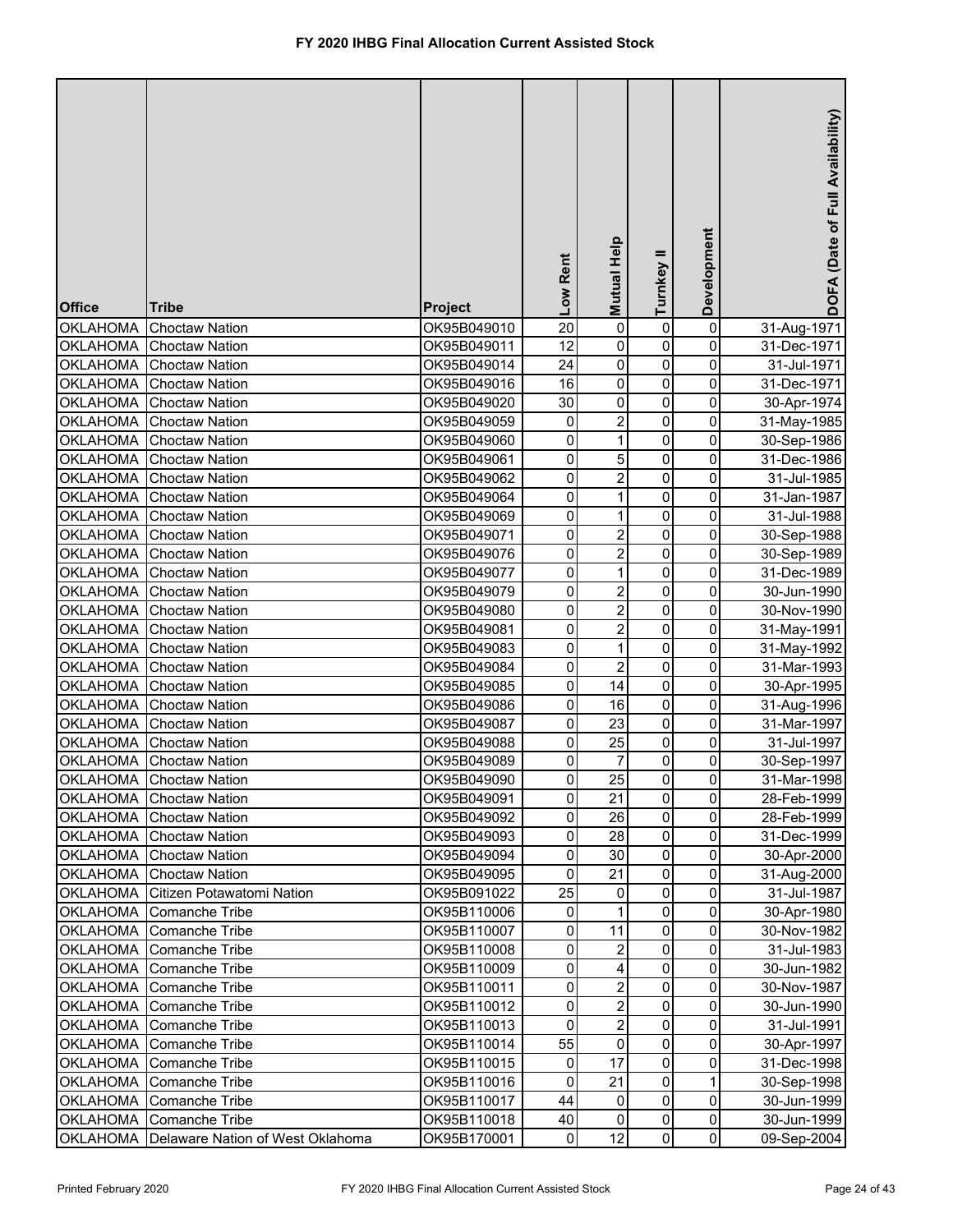| <b>Office</b>   | <b>Tribe</b>                        | <b>Project</b> | Low Rent       | Mutual Help             | Turnkey II  | Development         | DOFA (Date of Full Availability) |
|-----------------|-------------------------------------|----------------|----------------|-------------------------|-------------|---------------------|----------------------------------|
| <b>OKLAHOMA</b> | Delaware Tribe (eastern)            | OK95B144001    | 21             | $\pmb{0}$               | 0           | 0                   | 30-Sep-1980                      |
| <b>OKLAHOMA</b> | Delaware Tribe (eastern)            | OK95B144009    | 0              | 1                       | 0           | 0                   | 30-Sep-1995                      |
| <b>OKLAHOMA</b> | Delaware Tribe (eastern)            | OK95B144010    | 0              | $\overline{\mathbf{c}}$ | 0           | $\pmb{0}$           | 20-Jul-1997                      |
| <b>OKLAHOMA</b> | Delaware Tribe (eastern)            | OK95B144011    | $\overline{2}$ | $\pmb{0}$               | 0           | $\overline{0}$      | 20-Nov-1997                      |
| <b>OKLAHOMA</b> | Delaware Tribe (eastern)            | OK95B144012    | 32             | $\mathbf 0$             | $\mathbf 0$ | $\pmb{0}$           | 30-Sep-1998                      |
| <b>OKLAHOMA</b> | Eastern Shawnee Tribe               | OK95B167001    | 0              | 5                       | $\mathbf 0$ | $\pmb{0}$           | 30-Mar-2000                      |
| <b>OKLAHOMA</b> | Fort Sill Apache Tribe              | OK95B159001    | $\pmb{0}$      | $\overline{8}$          | $\mathbf 0$ | $\pmb{0}$           | 31-Aug-2000                      |
| <b>OKLAHOMA</b> | lowa Tribe of Kansas and Nebraska   | KS95B067003    | 46             | $\pmb{0}$               | $\mathbf 0$ | $\pmb{0}$           | 31-Mar-1980                      |
| <b>OKLAHOMA</b> | lowa Tribe of Kansas and Nebraska   | KS95B067006    | 0              | 10                      | 0           | $\pmb{0}$           | 29-Feb-2000                      |
| <b>OKLAHOMA</b> | lowa Tribe of Oklahoma              | OK95B161001    | $\pmb{0}$      | $\overline{2}$          | $\mathbf 0$ | $\pmb{0}$           | 15-Jul-1997                      |
| <b>OKLAHOMA</b> | <b>Kaw Nation</b>                   | OK95B145001    | $\pmb{0}$      | 11                      | $\mathbf 0$ | $\overline{0}$      | 31-Aug-1985                      |
| <b>OKLAHOMA</b> | <b>Kaw Nation</b>                   | OK95B145002    | 0              | 4                       | $\mathbf 0$ | $\pmb{0}$           | 30-Sep-1988                      |
| <b>OKLAHOMA</b> | <b>Kaw Nation</b>                   | OK95B145003    | 0              | 3                       | $\mathbf 0$ | 0                   | 30-Sep-1990                      |
| <b>OKLAHOMA</b> | <b>Kaw Nation</b>                   | OK95B145005    | $\pmb{0}$      | 1                       | $\mathbf 0$ | $\pmb{0}$           | 30-Jun-1993                      |
| <b>OKLAHOMA</b> | <b>Kaw Nation</b>                   | OK95B145006    | $\pmb{0}$      | 1                       | 0           | 0                   | 31-Mar-1995                      |
| <b>OKLAHOMA</b> | <b>Kaw Nation</b>                   | OK95B145007    | $\pmb{0}$      | 3                       | 0           | $\pmb{0}$           | 31-Mar-1999                      |
| <b>OKLAHOMA</b> | Kickapoo Traditional Tribe of Texas | TX95B558001    | 20             | $\mathbf 0$             | $\mathbf 0$ | $\pmb{0}$           | 31-Dec-1995                      |
| <b>OKLAHOMA</b> | Kickapoo Tribe of Kansas            | KS95B048003    | 19             | $\mathbf 0$             | $\mathbf 0$ | $\pmb{0}$           | 30-Jun-1980                      |
| <b>OKLAHOMA</b> | Kickapoo Tribe of Kansas            | KS95B048004    | 25             | $\mathbf 0$             | $\mathbf 0$ | $\mathbf 0$         | 30-Jun-1980                      |
| OKLAHOMA        | Kickapoo Tribe of Oklahoma          | OK95B158001    | 9              | $\mathbf 0$             | 0           | $\,6$               | 01-Sep-2004                      |
| <b>OKLAHOMA</b> | Kickapoo Tribe of Oklahoma          | OK95B158002    | 9              | 0                       | 0           | 0                   | 01-Sep-2004                      |
| <b>OKLAHOMA</b> | Kiowa Tribe                         | OK95B098011    | $\pmb{0}$      | 14                      | $\mathbf 0$ | $\pmb{0}$           | 30-Sep-1996                      |
| <b>OKLAHOMA</b> | Kiowa Tribe                         | OK95B098012    | 21             | 0                       | 0           | $\pmb{0}$           | 30-Apr-1997                      |
| <b>OKLAHOMA</b> | Modoc Tribe                         | OK95B165001    | 15             | 0                       | 0           | 0                   | 30-Sep-1998                      |
|                 | OKLAHOMA Muscogee (Creek) Nation    | OK56B051031    | $\overline{0}$ | 1                       | 0           | $\pmb{0}$           | 31-Mar-1981                      |
|                 | OKLAHOMA Muscogee (Creek) Nation    | OK56B051032    | 0              | 3                       | 0           | 0                   | 31-Jan-1981                      |
|                 | OKLAHOMA Muscogee (Creek) Nation    | OK56B051035    | 0              | 2                       | 0           | 0                   | 30-Sep-1981                      |
|                 | OKLAHOMA Muscogee (Creek) Nation    | OK56B051037    | 0              | 1                       | 0           | 0                   | 30-Jun-1982                      |
|                 | OKLAHOMA Muscogee (Creek) Nation    | OK95B051001    | 20             | 0                       | 0           | 0                   | 30-May-1969                      |
|                 | OKLAHOMA Muscogee (Creek) Nation    | OK95B051006    | 28             | $\pmb{0}$               | $\mathbf 0$ | 0                   | 30-Jun-1971                      |
|                 | OKLAHOMA Muscogee (Creek) Nation    | OK95B051007    | 30             | $\pmb{0}$               | 0           | 0                   | 30-Apr-1973                      |
|                 | OKLAHOMA Muscogee (Creek) Nation    | OK95B051008    | 69             | 0                       | 0           | 0                   | 30-Apr-1973                      |
| <b>OKLAHOMA</b> | Muscogee (Creek) Nation             | OK95B051012    | 70             | 0                       | 0           | 0                   | 31-Jul-1974                      |
| <b>OKLAHOMA</b> | Muscogee (Creek) Nation             | OK95B051019    | 50             | 0                       | $\mathbf 0$ | $\pmb{0}$           | 31-Jan-1980                      |
| <b>OKLAHOMA</b> | Muscogee (Creek) Nation             | OK95B051020    | 0              | 3                       | 0           | $\pmb{0}$           | 31-Jan-1980                      |
| <b>OKLAHOMA</b> | Muscogee (Creek) Nation             | OK95B051021    | $\pmb{0}$      | 3                       | 0           | 0                   | 31-Oct-1979                      |
| <b>OKLAHOMA</b> | Muscogee (Creek) Nation             | OK95B051022    | 0              | 4                       | 0           | $\pmb{0}$           | 29-Feb-1980                      |
| <b>OKLAHOMA</b> | Muscogee (Creek) Nation             | OK95B051023    | 50             | 0                       | 0           | $\pmb{0}$           | 30-Jun-1980                      |
| <b>OKLAHOMA</b> | Muscogee (Creek) Nation             | OK95B051024    | 0              | 1                       | 0           | $\pmb{0}$           | 31-Jul-1980                      |
| <b>OKLAHOMA</b> | Muscogee (Creek) Nation             | OK95B051025    | 0              | 1                       | 0           | $\pmb{0}$           | 30-Nov-1980                      |
|                 | OKLAHOMA Muscogee (Creek) Nation    | OK95B051026    | $\pmb{0}$      | $\overline{\mathbf{c}}$ | 0           | $\pmb{0}$           | 31-Oct-1980                      |
| <b>OKLAHOMA</b> | Muscogee (Creek) Nation             | OK95B051041    | $\pmb{0}$      | $\overline{c}$          | 0           | $\overline{0}$      | 31-Dec-1984                      |
| <b>OKLAHOMA</b> | Muscogee (Creek) Nation             | OK95B051042    | $\pmb{0}$      | 1                       | 0           | $\mathsf{O}\xspace$ | 31-Jan-1985                      |
| <b>OKLAHOMA</b> | Muscogee (Creek) Nation             | OK95B051043    | $\mathsf 0$    | 1                       | 0           | $\overline{0}$      | 30-Sep-1985                      |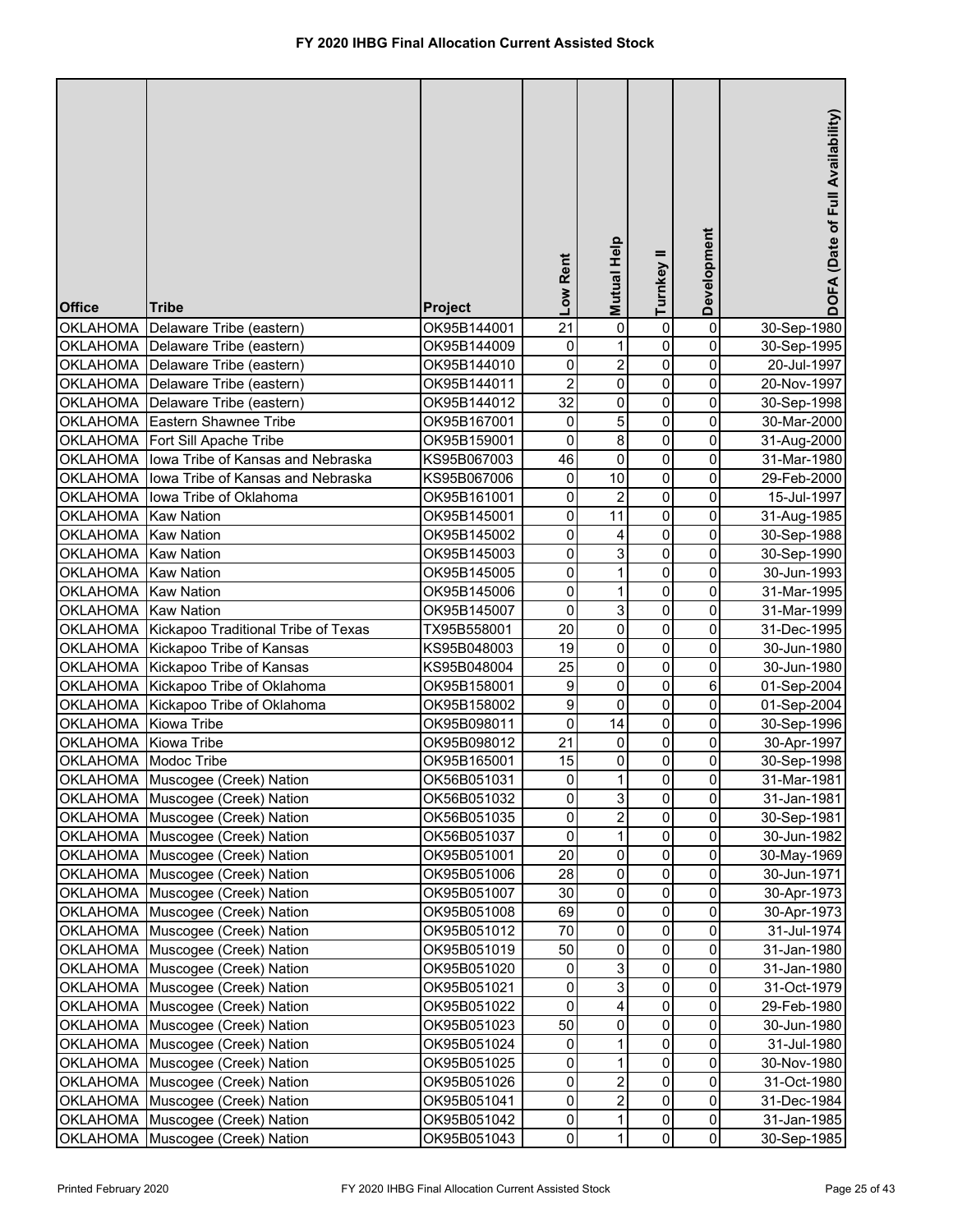| <b>Office</b>         | <b>Tribe</b>                   | <b>Project</b> | Low Rent | Mutual Help    | Turnkey II   | Development         | DOFA (Date of Full Availability) |
|-----------------------|--------------------------------|----------------|----------|----------------|--------------|---------------------|----------------------------------|
| <b>OKLAHOMA</b>       | Muscogee (Creek) Nation        | OK95B051044    | 0        | 1              | 0            | 0                   | 30-Sep-1985                      |
| <b>OKLAHOMA</b>       | Muscogee (Creek) Nation        | OK95B051045    | 0        | $\overline{2}$ | 0            | 0                   | 30-Jun-1986                      |
| <b>OKLAHOMA</b>       | Muscogee (Creek) Nation        | OK95B051046    | 0        | $\mathbf{1}$   | 0            | 0                   | 30-Sep-1986                      |
| <b>OKLAHOMA</b>       | Muscogee (Creek) Nation        | OK95B051047    | 0        | $\overline{2}$ | $\pmb{0}$    | 0                   | 31-Aug-1987                      |
| <b>OKLAHOMA</b>       | Muscogee (Creek) Nation        | OK95B051048    | 0        | $\mathbf{1}$   | $\pmb{0}$    | 0                   | 31-Aug-1987                      |
| <b>OKLAHOMA</b>       | Muscogee (Creek) Nation        | OK95B051049    | 0        | $\mathbf{1}$   | $\pmb{0}$    | 0                   | 31-Jan-1988                      |
| <b>OKLAHOMA</b>       | Muscogee (Creek) Nation        | OK95B051050    | 0        | 8              | 0            | 0                   | 31-Mar-1988                      |
| <b>OKLAHOMA</b>       | Muscogee (Creek) Nation        | OK95B051052    | 0        | $\overline{2}$ | $\pmb{0}$    | 0                   | 31-Aug-1988                      |
| <b>OKLAHOMA</b>       | Muscogee (Creek) Nation        | OK95B051053    | 0        | 3              | $\mathbf 0$  | 0                   | 31-Jul-1989                      |
| <b>OKLAHOMA</b>       | Muscogee (Creek) Nation        | OK95B051054    | 0        | $\overline{2}$ | 0            | $\mathsf{O}\xspace$ | 31-Jul-1989                      |
| <b>OKLAHOMA</b>       | Muscogee (Creek) Nation        | OK95B051055    | 0        | $\mathbf{1}$   | 0            | $\mathsf{O}\xspace$ | 31-Jan-1989                      |
| <b>OKLAHOMA</b>       | Muscogee (Creek) Nation        | OK95B051056    | 0        | 1              | 0            | 0                   | 31-Jan-1986                      |
| <b>OKLAHOMA</b>       | Muscogee (Creek) Nation        | OK95B051057    | 0        | 3              | $\mathbf 0$  | 0                   | 30-Sep-1986                      |
| <b>OKLAHOMA</b>       | Muscogee (Creek) Nation        | OK95B051058    | 0        | $\overline{2}$ | $\pmb{0}$    | 0                   | 31-Mar-1991                      |
| <b>OKLAHOMA</b>       | Muscogee (Creek) Nation        | OK95B051059    | 0        | 1              | $\mathbf 0$  | 0                   | 30-Sep-1989                      |
| <b>OKLAHOMA</b>       | Muscogee (Creek) Nation        | OK95B051063    | 0        | 3              | $\mathbf 0$  | 0                   | 31-Aug-1993                      |
| <b>OKLAHOMA</b>       | Muscogee (Creek) Nation        | OK95B051064    | 0        | $\overline{2}$ | $\mathbf 0$  | 0                   | 31-Jan-1991                      |
| <b>OKLAHOMA</b>       | Muscogee (Creek) Nation        | OK95B051065    | 0        | $\mathbf{1}$   | $\mathbf 0$  | 0                   | 30-Jun-1994                      |
| <b>OKLAHOMA</b>       | Muscogee (Creek) Nation        | OK95B051066    | 0        | 12             | $\mathbf 0$  | 0                   | 30-Jun-1995                      |
| <b>OKLAHOMA</b>       | Muscogee (Creek) Nation        | OK95B051067    | 0        | 24             | $\mathbf 0$  | 0                   | 31-Jul-1996                      |
| <b>OKLAHOMA</b>       | Muscogee (Creek) Nation        | OK95B051068    | 0        | 24             | $\mathbf 0$  | 0                   | 30-Sep-1997                      |
| <b>OKLAHOMA</b>       | Muscogee (Creek) Nation        | OK95B051069    | 0        | 5              | $\mathbf 0$  | 0                   | 31-Aug-1996                      |
| <b>OKLAHOMA</b>       | Muscogee (Creek) Nation        | OK95B051070    | 0        | 9              | 0            | 0                   | 30-Sep-1999                      |
| <b>OKLAHOMA</b>       | Otoe-Missouria Tribe           | OK95B114002    | 48       | 0              | 0            | 0                   | 30-Apr-1981                      |
|                       | OKLAHOMA Pawnee Nation         | OK56B094004    | 25       | $\mathbf{0}$   | 0            | $\pmb{0}$           | 30-Jun-1982                      |
| OKLAHOMA Peoria Tribe |                                | OK56B143004    | 0        | 3              | 0            | 0                   | 31-Mar-1984                      |
| OKLAHOMA Peoria Tribe |                                | OK95B143001    | 123      | 0              | 0            | 0                   | 29-Feb-1980                      |
| OKLAHOMA Peoria Tribe |                                | OK95B143002    | 0        | 8              | 0            | 0                   | 28-Feb-1981                      |
| OKLAHOMA Peoria Tribe |                                | OK95B143005    | 0        | 4              | 0            | 0                   | 30-Apr-1986                      |
| OKLAHOMA Peoria Tribe |                                | OK95B143006    | 0        | $\overline{2}$ | 0            | 0                   | 30-Jun-1987                      |
| <b>OKLAHOMA</b>       | Peoria Tribe                   | OK95B143007    | 0        | 3              | 0            | 0                   | 30-Sep-1987                      |
| <b>OKLAHOMA</b>       | Peoria Tribe                   | OK95B143008    | 0        | 4              | 0            | 0                   | 31-Mar-1989                      |
| <b>OKLAHOMA</b>       | Peoria Tribe                   | OK95B143009    | 0        | 4              | 0            | 0                   | 30-Apr-1990                      |
| <b>OKLAHOMA</b>       | Peoria Tribe                   | OK95B143010    | 0        | 3              | 0            | 0                   | 29-Feb-1992                      |
| <b>OKLAHOMA</b>       | Peoria Tribe                   | OK95B143011    | 0        | $\overline{2}$ | 0            | 0                   | 30-Apr-1990                      |
| <b>OKLAHOMA</b>       | Peoria Tribe                   | OK95B143012    | 0        | 5              | $\pmb{0}$    | $\mathsf{O}\xspace$ | 31-Jul-1993                      |
| <b>OKLAHOMA</b>       | Peoria Tribe                   | OK95B143014    | 0        | 4              | 0            | $\mathsf{O}\xspace$ | 30-Jun-1995                      |
| <b>OKLAHOMA</b>       | Peoria Tribe                   | OK95B143015    | 0        | 8              | 0            | 0                   | 28-Feb-1996                      |
| <b>OKLAHOMA</b>       | Peoria Tribe                   | OK95B143016    | 0        | 12             | 0            | 0                   | 30-Sep-1998                      |
| <b>OKLAHOMA</b>       | Peoria Tribe                   | OK95B143016    | 0        | $\overline{c}$ | 0            | 0                   | 28-Feb-1999                      |
| <b>OKLAHOMA</b>       | Ponca Tribe                    | OK95B054002    | 10       | 0              | 0            | 0                   | 30-Sep-1971                      |
| <b>OKLAHOMA</b>       | Ponca Tribe                    | OK95B054005    | 25       | 0              | 0            | 0                   | 31-Jul-1974                      |
| <b>OKLAHOMA</b>       | Prairie Band Potawatomi Nation | KS95B084003    | 17       | 0              | 0            | $\mathsf{O}\xspace$ | 31-Aug-1984                      |
| <b>OKLAHOMA</b>       | Sac and Fox Nation of Missouri | KS16B151001    | 17       | $\mathbf 0$    | $\mathbf{0}$ | $\mathsf{O}\xspace$ | 30-Jun-1986                      |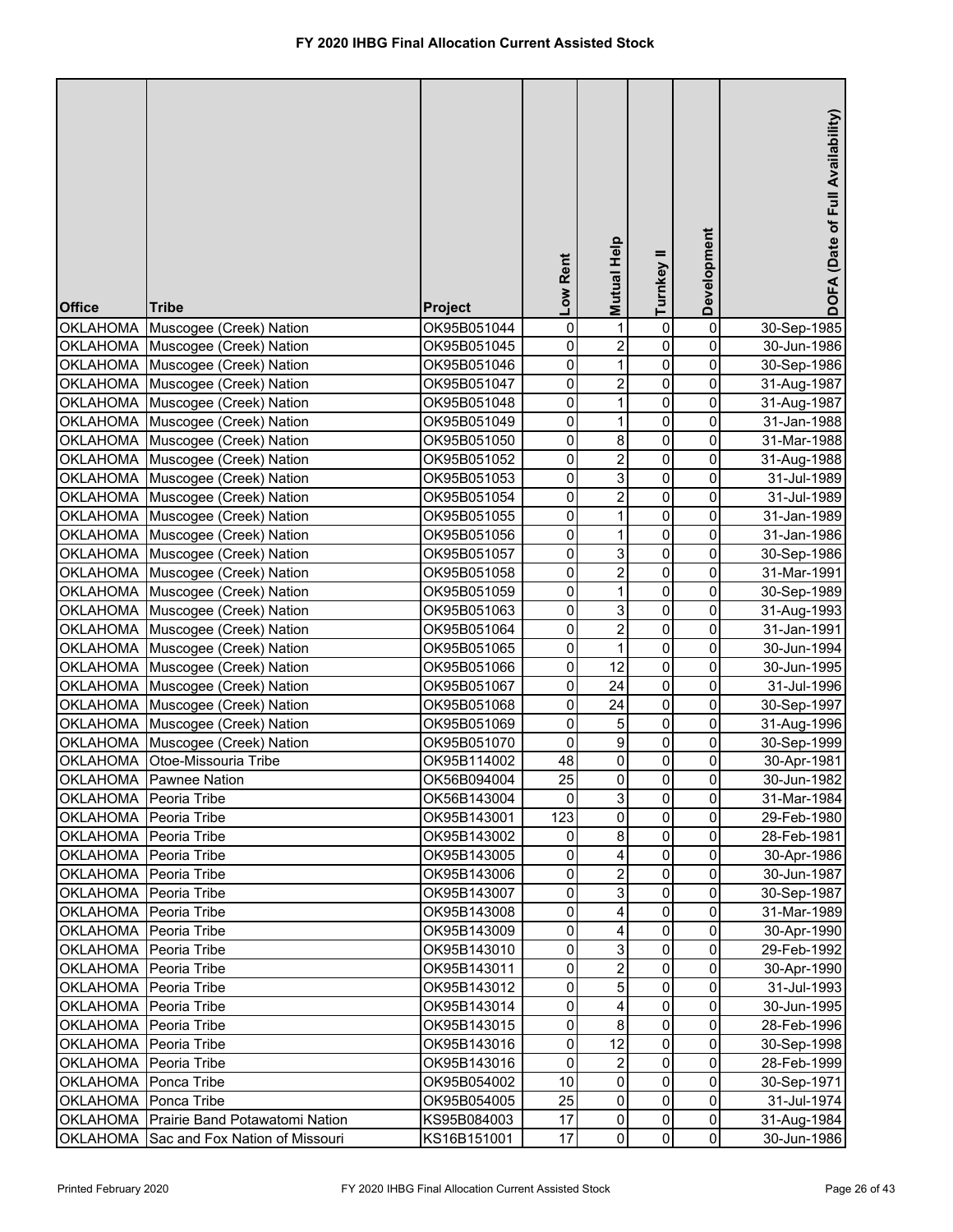| <b>Office</b>         | <b>Tribe</b>                   | <b>Project</b> | Low Rent       | Mutual Help    | Turnkey II     | Development     | DOFA (Date of Full Availability) |
|-----------------------|--------------------------------|----------------|----------------|----------------|----------------|-----------------|----------------------------------|
| <b>OKLAHOMA</b>       | Sac and Fox Nation of Missouri | KS95B151003    | $\overline{0}$ | 5              | 0              | $\mathbf 0$     | 31-Jul-1999                      |
| <b>OKLAHOMA</b>       | Sac and Fox Nation of Missouri | KS95B151004    | 5              | 0              | 0              | $\pmb{0}$       | 31-Jan-2007                      |
| <b>OKLAHOMA</b>       | Sac and Fox Nation, Oklahoma   | OK56B090012    | 0              | 4              | 0              | 0               | 31-Mar-1984                      |
| <b>OKLAHOMA</b>       | Sac and Fox Nation, Oklahoma   | OK95B090002    | 20             | $\mathbf 0$    | $\mathbf 0$    | 0               | 31-Jul-1975                      |
| <b>OKLAHOMA</b>       | Sac and Fox Nation, Oklahoma   | OK95B090011    | 21             | $\mathbf 0$    | $\overline{0}$ | $\mathbf 0$     | 31-Jul-1979                      |
| <b>OKLAHOMA</b>       | Sac and Fox Nation, Oklahoma   | OK95B090014    | 0              | 1              | 0              | 0               | 31-Aug-1986                      |
| <b>OKLAHOMA</b>       | Sac and Fox Nation, Oklahoma   | OK95B090015    | $\mathbf 0$    | 3              | 0              | 0               | 30-Sep-1988                      |
| <b>OKLAHOMA</b>       | Sac and Fox Nation, Oklahoma   | OK95B090017    | $\pmb{0}$      | $\overline{c}$ | 0              | 0               | 31-Jul-1990                      |
| <b>OKLAHOMA</b>       | Sac and Fox Nation, Oklahoma   | OK95B090018    | $\pmb{0}$      | $\overline{c}$ | $\mathbf 0$    | $\mathsf 0$     | 29-Feb-1992                      |
| <b>OKLAHOMA</b>       | Sac and Fox Nation, Oklahoma   | OK95B090019    | $\pmb{0}$      | 1              | 0              | 0               | 31-Dec-1991                      |
| <b>OKLAHOMA</b>       | Sac and Fox Nation, Oklahoma   | OK95B090020    | $\overline{0}$ | 3              | 0              | 0               | 30-Sep-1993                      |
| <b>OKLAHOMA</b>       | Sac and Fox Nation, Oklahoma   | OK95B090021    | $\pmb{0}$      | $\mathbf 1$    | $\mathbf 0$    | $\mathsf 0$     | 31-Jan-1995                      |
| <b>OKLAHOMA</b>       | Sac and Fox Nation, Oklahoma   | OK95B090022    | 22             | $\pmb{0}$      | 0              | 0               | 31-Dec-1997                      |
| <b>OKLAHOMA</b>       | Seminole Nation                | OK95B093005    | 24             | 0              | 0              | $\pmb{0}$       | 31-May-1981                      |
| <b>OKLAHOMA</b>       | Seminole Nation                | OK95B093010    | $\pmb{0}$      | 10             | $\mathbf 0$    | 0               | 31-Mar-1996                      |
| <b>OKLAHOMA</b>       | Seminole Nation                | OK95B093011    | 8              | $\mathbf 0$    | $\mathbf 0$    | 0               | 31-Oct-1997                      |
| <b>OKLAHOMA</b>       | Seminole Nation                | OK95B093013    | $\overline{0}$ | $\overline{2}$ | $\mathbf 0$    | 0               | 30-Dec-1998                      |
| <b>OKLAHOMA</b>       | Tonkawa Tribe                  | OK56B141002    | $\mathbf 0$    | $6\phantom{a}$ | 0              | $\mathbf 0$     | 29-Feb-1984                      |
| <b>OKLAHOMA</b>       | Tonkawa Tribe                  | OK95B141001    | 50             | $\pmb{0}$      | 0              | 0               | 31-Mar-1980                      |
| <b>OKLAHOMA</b>       | <b>Tonkawa Tribe</b>           | OK95B141003    | 0              | $\overline{7}$ | 0              | 0               | 31-Mar-1987                      |
| <b>OKLAHOMA</b>       | Tonkawa Tribe                  | OK95B141004    | $\mathbf 0$    | 12             | $\mathbf 0$    | $\mathbf 0$     | 30-Jul-2002                      |
| <b>OKLAHOMA</b>       | <b>Wichita Tribe</b>           | OK95B157001    | $\pmb{0}$      | 10             | $\mathbf 0$    | 0               | 30-Jun-1997                      |
| <b>OKLAHOMA</b>       | Wichita Tribe                  | OK95B157002    | $\mathbf 0$    | 25             | 0              | 0               | 30-Jul-1998                      |
| <b>OKLAHOMA</b>       | Wichita Tribe                  | OK95B157003    | 40             | $\mathbf 0$    | 0              | 0               | 31-Mar-1998                      |
| <b>OKLAHOMA</b>       | <b>Wyandotte Tribe</b>         | OK95B162001    | $\mathbf{0}$   | 15             | 0              | 0               | 31-Jul-2000                      |
| <b>OKLAHOMA TOTAL</b> |                                |                | 3,070          | 1,373          | 4              | $\overline{16}$ |                                  |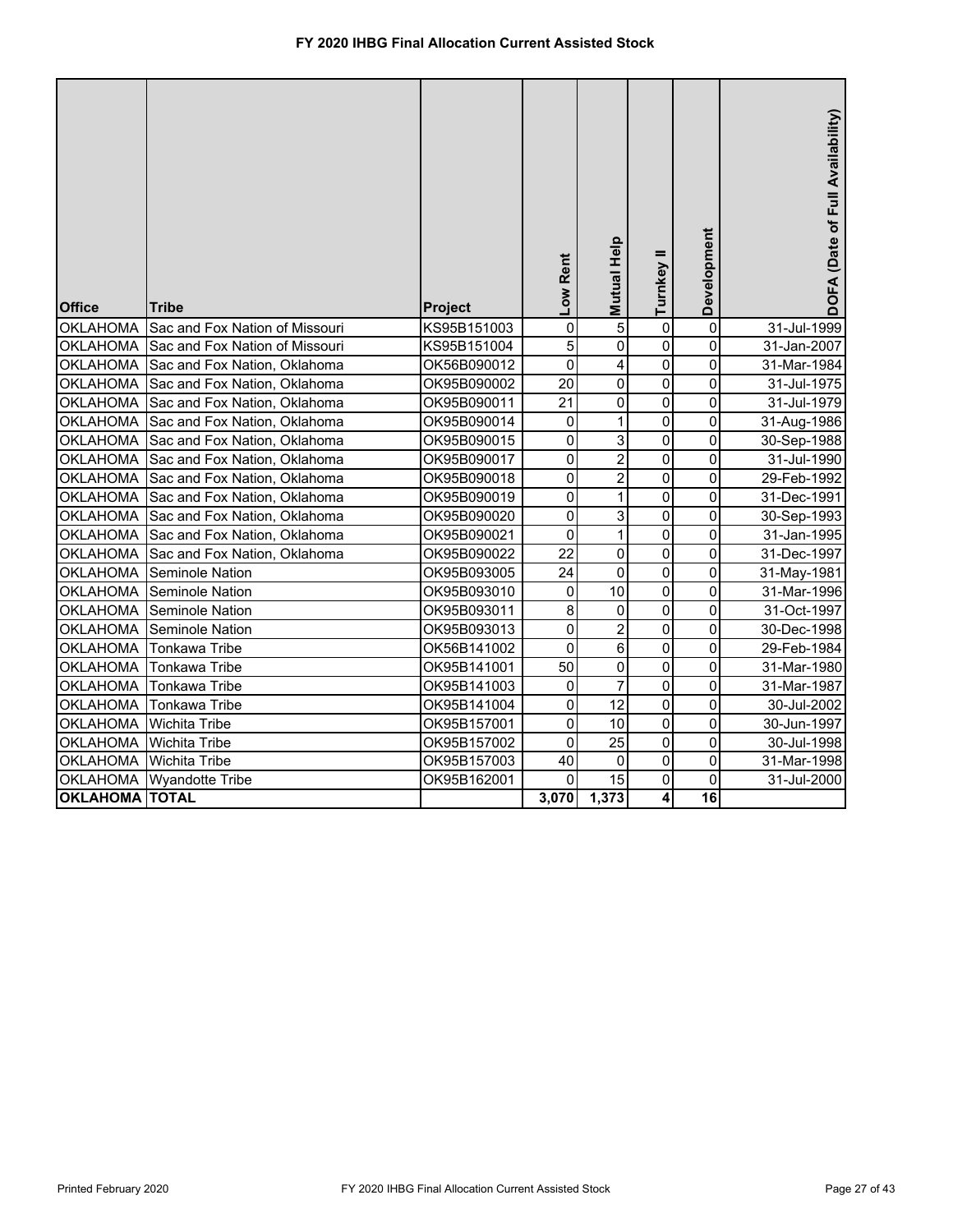| $\overline{19}$<br>0<br>0<br>31-Oct-1999<br>Acoma Pueblo<br>NM99B079007<br>0<br>0<br>14<br>0<br>0<br>Acoma Pueblo<br>NM99B079008<br>30-Apr-2002<br>0<br>1<br>0<br>0<br>Acoma Pueblo<br>NM99B079009<br>30-Nov-2002<br>0<br>0<br>3<br>0<br>Acoma Pueblo<br>NM99B079010<br>30-Apr-2002<br>0<br>0<br>4<br>0<br>Acoma Pueblo<br>NM99B079011<br>30-Apr-2002<br>0<br>0<br>20<br>0<br>Acoma Pueblo<br>NM99B079012<br>30-Apr-2002<br>$\overline{20}$<br>0<br>0<br>0<br>Acoma Pueblo<br>NM99B079013<br>30-Apr-2002<br>$\mathsf 0$<br>19<br>0<br>0<br>Ak-Chin<br>AZ99B042001<br>29-Feb-1992<br>12<br>0<br>0<br>Ak-Chin<br>0<br>AZ99B042002<br>30-Jun-1992<br>$\mathsf 0$<br>0<br>9<br>$\pmb{0}$<br>Berry Creek Rancheria<br>CA99B130017<br>31-Oct-1992<br>4<br>0<br>0<br>0<br>CA99B130018<br>31-Oct-1992<br>Berry Creek Rancheria<br>1<br>0<br>1<br>0<br>Berry Creek Rancheria<br>CA99B130021<br>31-Dec-1995<br>5<br>0<br>0<br>0<br>Berry Creek Rancheria<br>CA99B130023<br>31-Dec-1995<br>4<br>0<br>$\pmb{0}$<br>0<br><b>Big Pine Paiute Tribe</b><br>CA99B098004<br>31-Mar-1982<br>0<br>0<br>0<br><b>Big Pine Paiute Tribe</b><br>CA99B098005<br>4<br>31-Mar-1979<br>$\overline{\mathbf{c}}$<br>0<br>0<br>0<br><b>Big Pine Paiute Tribe</b><br>CA99B098008<br>29-Feb-1984<br>$\overline{\mathbf{c}}$<br>0<br>$\pmb{0}$<br>0<br><b>Big Pine Paiute Tribe</b><br>CA99B098010<br>30-Nov-1987<br>0<br>$\mathbf 0$<br>0<br><b>Big Pine Paiute Tribe</b><br>1<br>CA99B098013<br>30-Apr-1993<br>0<br>12<br>0<br>0<br><b>Big Pine Paiute Tribe</b><br>CA99B098014<br>31-May-2001<br>9<br>$\mathbf 0$<br>0<br>0<br><b>Bishop Paiute Tribe</b><br>CA99B098004<br>31-Mar-1982<br>6<br>$\mathbf 0$<br>$\mathbf 0$<br>0<br><b>Bishop Paiute Tribe</b><br>CA99B098005<br>31-Mar-1979<br>3<br>$\mathbf 0$<br>0<br>0<br><b>Bishop Paiute Tribe</b><br>CA99B098008<br>29-Feb-1984<br>0<br>0<br>0<br><b>PHOENIX</b><br><b>Bishop Paiute Tribe</b><br>1<br>30-Nov-1987<br>CA99B098009<br>3<br>$\mathbf 0$<br>0<br>0<br>PHOENIX<br><b>Bishop Paiute Tribe</b><br>CA99B098010<br>30-Nov-1987<br>PHOENIX<br><b>Bishop Paiute Tribe</b><br>CA99B098011<br>$\overline{\mathbf{4}}$<br>0<br>30-Sep-1991<br>$\mathbf{0}$<br>$\mathbf{0}$<br>0<br>0<br>0<br><b>PHOENIX</b><br><b>Bishop Paiute Tribe</b><br>CA99B098013<br>1<br>30-Apr-1993<br>0<br>0<br><b>PHOENIX</b><br><b>Bishop Paiute Tribe</b><br>CA99B605001<br>0<br>4<br>30-Sep-2002<br>6<br>0<br>0<br>0<br><b>PHOENIX</b><br><b>Bishop Paiute Tribe</b><br>CA99B605001<br>30-Apr-2005<br><b>Bridgeport Paiute Indian Colony</b><br>21<br>0<br>0<br><b>PHOENIX</b><br>CA99B098006<br>0<br>31-Oct-1980<br>33<br>0<br>0<br><b>PHOENIX</b><br>Cahto Tribe (Laytonville)<br>CA99B130001<br>0<br>31-Jul-1985<br>$\pmb{0}$<br>0<br>15<br>0<br><b>PHOENIX</b><br>Campo Band<br>CA99B150001<br>30-Sep-1991<br>$\pmb{0}$<br>25<br>$\pmb{0}$<br>0<br><b>PHOENIX</b><br>Chemehuevi<br>CA99B133001<br>30-Nov-1988<br>$\pmb{0}$<br>0<br>10<br>$\pmb{0}$<br><b>PHOENIX</b><br>Chemehuevi<br>CA99B133003<br>30-Sep-1980<br>0<br>0<br>10<br>$\pmb{0}$<br><b>PHOENIX</b><br>Chemehuevi<br>CA99B133005<br>31-Oct-1988<br>0<br>10<br>10<br>0<br><b>PHOENIX</b><br>Chemehuevi<br>CA99B133008<br>31-May-2002<br>$\pmb{0}$<br>14<br>0<br><b>PHOENIX</b><br>Cochiti Pueblo<br>0<br>NM99B084004<br>31-May-1998<br>10<br>0<br>0<br>PHOENIX<br>Cochiti Pueblo<br>NM99B084005<br>0<br>31-May-1998<br>3<br>0<br>0<br><b>PHOENIX</b><br>Cochiti Pueblo<br>0<br>NM99B084006<br>31-May-1998<br>0<br>0<br>$\mathbf{1}$<br>0<br>PHOENIX<br>Cochiti Pueblo<br>NM99B084007<br>31-May-1998<br>0<br>32<br>0<br>0<br><b>PHOENIX</b><br>AZ99B020003<br>Cocopah Tribe<br>31-Oct-1980<br>0<br>0<br><b>PHOENIX</b><br>Cocopah Tribe<br>AZ99B020004<br>15<br>0<br>31-Jul-1992<br>0<br>28<br>0<br><b>PHOENIX</b><br>Cocopah Tribe<br>AZ99B020005<br>0<br>31-Oct-1998<br>$\mathsf{O}\xspace$<br>Cold Springs Rancheria<br>0<br>$\pmb{0}$<br><b>PHOENIX</b><br>CA99B129004<br>11<br>30-Sep-1982<br>$\mathbf 0$<br>$\overline{0}$<br>Cold Springs Rancheria<br>$\bf 8$<br>$\mathbf{0}$<br><b>PHOENIX</b><br>CA99B129009<br>31-Dec-1987 | <b>Office</b>  | <b>Tribe</b> | <b>Project</b> | Low Rent | <b>Mutual Help</b> | Turnkey II | Development | DOFA (Date of Full Availability) |
|--------------------------------------------------------------------------------------------------------------------------------------------------------------------------------------------------------------------------------------------------------------------------------------------------------------------------------------------------------------------------------------------------------------------------------------------------------------------------------------------------------------------------------------------------------------------------------------------------------------------------------------------------------------------------------------------------------------------------------------------------------------------------------------------------------------------------------------------------------------------------------------------------------------------------------------------------------------------------------------------------------------------------------------------------------------------------------------------------------------------------------------------------------------------------------------------------------------------------------------------------------------------------------------------------------------------------------------------------------------------------------------------------------------------------------------------------------------------------------------------------------------------------------------------------------------------------------------------------------------------------------------------------------------------------------------------------------------------------------------------------------------------------------------------------------------------------------------------------------------------------------------------------------------------------------------------------------------------------------------------------------------------------------------------------------------------------------------------------------------------------------------------------------------------------------------------------------------------------------------------------------------------------------------------------------------------------------------------------------------------------------------------------------------------------------------------------------------------------------------------------------------------------------------------------------------------------------------------------------------------------------------------------------------------------------------------------------------------------------------------------------------------------------------------------------------------------------------------------------------------------------------------------------------------------------------------------------------------------------------------------------------------------------------------------------------------------------------------------------------------------------------------------------------------------------------------------------------------------------------------------------------------------------------------------------------------------------------------------------------------------------------------------------------------------------------------------------------------------------------------------------------------------------------------------------------------------------------------------------------------------------------------------------------------------------------------------------------------------------------------------------------------------------------------------------------------------------------------------------------------------------------------------------------------------------------------------------------------------------------------------------------------------------------------------------------------------------------------------------------|----------------|--------------|----------------|----------|--------------------|------------|-------------|----------------------------------|
|                                                                                                                                                                                                                                                                                                                                                                                                                                                                                                                                                                                                                                                                                                                                                                                                                                                                                                                                                                                                                                                                                                                                                                                                                                                                                                                                                                                                                                                                                                                                                                                                                                                                                                                                                                                                                                                                                                                                                                                                                                                                                                                                                                                                                                                                                                                                                                                                                                                                                                                                                                                                                                                                                                                                                                                                                                                                                                                                                                                                                                                                                                                                                                                                                                                                                                                                                                                                                                                                                                                                                                                                                                                                                                                                                                                                                                                                                                                                                                                                                                                                                                              | <b>PHOENIX</b> |              |                |          |                    |            |             |                                  |
|                                                                                                                                                                                                                                                                                                                                                                                                                                                                                                                                                                                                                                                                                                                                                                                                                                                                                                                                                                                                                                                                                                                                                                                                                                                                                                                                                                                                                                                                                                                                                                                                                                                                                                                                                                                                                                                                                                                                                                                                                                                                                                                                                                                                                                                                                                                                                                                                                                                                                                                                                                                                                                                                                                                                                                                                                                                                                                                                                                                                                                                                                                                                                                                                                                                                                                                                                                                                                                                                                                                                                                                                                                                                                                                                                                                                                                                                                                                                                                                                                                                                                                              | <b>PHOENIX</b> |              |                |          |                    |            |             |                                  |
|                                                                                                                                                                                                                                                                                                                                                                                                                                                                                                                                                                                                                                                                                                                                                                                                                                                                                                                                                                                                                                                                                                                                                                                                                                                                                                                                                                                                                                                                                                                                                                                                                                                                                                                                                                                                                                                                                                                                                                                                                                                                                                                                                                                                                                                                                                                                                                                                                                                                                                                                                                                                                                                                                                                                                                                                                                                                                                                                                                                                                                                                                                                                                                                                                                                                                                                                                                                                                                                                                                                                                                                                                                                                                                                                                                                                                                                                                                                                                                                                                                                                                                              | <b>PHOENIX</b> |              |                |          |                    |            |             |                                  |
|                                                                                                                                                                                                                                                                                                                                                                                                                                                                                                                                                                                                                                                                                                                                                                                                                                                                                                                                                                                                                                                                                                                                                                                                                                                                                                                                                                                                                                                                                                                                                                                                                                                                                                                                                                                                                                                                                                                                                                                                                                                                                                                                                                                                                                                                                                                                                                                                                                                                                                                                                                                                                                                                                                                                                                                                                                                                                                                                                                                                                                                                                                                                                                                                                                                                                                                                                                                                                                                                                                                                                                                                                                                                                                                                                                                                                                                                                                                                                                                                                                                                                                              | PHOENIX        |              |                |          |                    |            |             |                                  |
|                                                                                                                                                                                                                                                                                                                                                                                                                                                                                                                                                                                                                                                                                                                                                                                                                                                                                                                                                                                                                                                                                                                                                                                                                                                                                                                                                                                                                                                                                                                                                                                                                                                                                                                                                                                                                                                                                                                                                                                                                                                                                                                                                                                                                                                                                                                                                                                                                                                                                                                                                                                                                                                                                                                                                                                                                                                                                                                                                                                                                                                                                                                                                                                                                                                                                                                                                                                                                                                                                                                                                                                                                                                                                                                                                                                                                                                                                                                                                                                                                                                                                                              | <b>PHOENIX</b> |              |                |          |                    |            |             |                                  |
|                                                                                                                                                                                                                                                                                                                                                                                                                                                                                                                                                                                                                                                                                                                                                                                                                                                                                                                                                                                                                                                                                                                                                                                                                                                                                                                                                                                                                                                                                                                                                                                                                                                                                                                                                                                                                                                                                                                                                                                                                                                                                                                                                                                                                                                                                                                                                                                                                                                                                                                                                                                                                                                                                                                                                                                                                                                                                                                                                                                                                                                                                                                                                                                                                                                                                                                                                                                                                                                                                                                                                                                                                                                                                                                                                                                                                                                                                                                                                                                                                                                                                                              | <b>PHOENIX</b> |              |                |          |                    |            |             |                                  |
|                                                                                                                                                                                                                                                                                                                                                                                                                                                                                                                                                                                                                                                                                                                                                                                                                                                                                                                                                                                                                                                                                                                                                                                                                                                                                                                                                                                                                                                                                                                                                                                                                                                                                                                                                                                                                                                                                                                                                                                                                                                                                                                                                                                                                                                                                                                                                                                                                                                                                                                                                                                                                                                                                                                                                                                                                                                                                                                                                                                                                                                                                                                                                                                                                                                                                                                                                                                                                                                                                                                                                                                                                                                                                                                                                                                                                                                                                                                                                                                                                                                                                                              | <b>PHOENIX</b> |              |                |          |                    |            |             |                                  |
|                                                                                                                                                                                                                                                                                                                                                                                                                                                                                                                                                                                                                                                                                                                                                                                                                                                                                                                                                                                                                                                                                                                                                                                                                                                                                                                                                                                                                                                                                                                                                                                                                                                                                                                                                                                                                                                                                                                                                                                                                                                                                                                                                                                                                                                                                                                                                                                                                                                                                                                                                                                                                                                                                                                                                                                                                                                                                                                                                                                                                                                                                                                                                                                                                                                                                                                                                                                                                                                                                                                                                                                                                                                                                                                                                                                                                                                                                                                                                                                                                                                                                                              | PHOENIX        |              |                |          |                    |            |             |                                  |
|                                                                                                                                                                                                                                                                                                                                                                                                                                                                                                                                                                                                                                                                                                                                                                                                                                                                                                                                                                                                                                                                                                                                                                                                                                                                                                                                                                                                                                                                                                                                                                                                                                                                                                                                                                                                                                                                                                                                                                                                                                                                                                                                                                                                                                                                                                                                                                                                                                                                                                                                                                                                                                                                                                                                                                                                                                                                                                                                                                                                                                                                                                                                                                                                                                                                                                                                                                                                                                                                                                                                                                                                                                                                                                                                                                                                                                                                                                                                                                                                                                                                                                              | PHOENIX        |              |                |          |                    |            |             |                                  |
|                                                                                                                                                                                                                                                                                                                                                                                                                                                                                                                                                                                                                                                                                                                                                                                                                                                                                                                                                                                                                                                                                                                                                                                                                                                                                                                                                                                                                                                                                                                                                                                                                                                                                                                                                                                                                                                                                                                                                                                                                                                                                                                                                                                                                                                                                                                                                                                                                                                                                                                                                                                                                                                                                                                                                                                                                                                                                                                                                                                                                                                                                                                                                                                                                                                                                                                                                                                                                                                                                                                                                                                                                                                                                                                                                                                                                                                                                                                                                                                                                                                                                                              | <b>PHOENIX</b> |              |                |          |                    |            |             |                                  |
|                                                                                                                                                                                                                                                                                                                                                                                                                                                                                                                                                                                                                                                                                                                                                                                                                                                                                                                                                                                                                                                                                                                                                                                                                                                                                                                                                                                                                                                                                                                                                                                                                                                                                                                                                                                                                                                                                                                                                                                                                                                                                                                                                                                                                                                                                                                                                                                                                                                                                                                                                                                                                                                                                                                                                                                                                                                                                                                                                                                                                                                                                                                                                                                                                                                                                                                                                                                                                                                                                                                                                                                                                                                                                                                                                                                                                                                                                                                                                                                                                                                                                                              | PHOENIX        |              |                |          |                    |            |             |                                  |
|                                                                                                                                                                                                                                                                                                                                                                                                                                                                                                                                                                                                                                                                                                                                                                                                                                                                                                                                                                                                                                                                                                                                                                                                                                                                                                                                                                                                                                                                                                                                                                                                                                                                                                                                                                                                                                                                                                                                                                                                                                                                                                                                                                                                                                                                                                                                                                                                                                                                                                                                                                                                                                                                                                                                                                                                                                                                                                                                                                                                                                                                                                                                                                                                                                                                                                                                                                                                                                                                                                                                                                                                                                                                                                                                                                                                                                                                                                                                                                                                                                                                                                              | <b>PHOENIX</b> |              |                |          |                    |            |             |                                  |
|                                                                                                                                                                                                                                                                                                                                                                                                                                                                                                                                                                                                                                                                                                                                                                                                                                                                                                                                                                                                                                                                                                                                                                                                                                                                                                                                                                                                                                                                                                                                                                                                                                                                                                                                                                                                                                                                                                                                                                                                                                                                                                                                                                                                                                                                                                                                                                                                                                                                                                                                                                                                                                                                                                                                                                                                                                                                                                                                                                                                                                                                                                                                                                                                                                                                                                                                                                                                                                                                                                                                                                                                                                                                                                                                                                                                                                                                                                                                                                                                                                                                                                              | <b>PHOENIX</b> |              |                |          |                    |            |             |                                  |
|                                                                                                                                                                                                                                                                                                                                                                                                                                                                                                                                                                                                                                                                                                                                                                                                                                                                                                                                                                                                                                                                                                                                                                                                                                                                                                                                                                                                                                                                                                                                                                                                                                                                                                                                                                                                                                                                                                                                                                                                                                                                                                                                                                                                                                                                                                                                                                                                                                                                                                                                                                                                                                                                                                                                                                                                                                                                                                                                                                                                                                                                                                                                                                                                                                                                                                                                                                                                                                                                                                                                                                                                                                                                                                                                                                                                                                                                                                                                                                                                                                                                                                              | <b>PHOENIX</b> |              |                |          |                    |            |             |                                  |
|                                                                                                                                                                                                                                                                                                                                                                                                                                                                                                                                                                                                                                                                                                                                                                                                                                                                                                                                                                                                                                                                                                                                                                                                                                                                                                                                                                                                                                                                                                                                                                                                                                                                                                                                                                                                                                                                                                                                                                                                                                                                                                                                                                                                                                                                                                                                                                                                                                                                                                                                                                                                                                                                                                                                                                                                                                                                                                                                                                                                                                                                                                                                                                                                                                                                                                                                                                                                                                                                                                                                                                                                                                                                                                                                                                                                                                                                                                                                                                                                                                                                                                              | <b>PHOENIX</b> |              |                |          |                    |            |             |                                  |
|                                                                                                                                                                                                                                                                                                                                                                                                                                                                                                                                                                                                                                                                                                                                                                                                                                                                                                                                                                                                                                                                                                                                                                                                                                                                                                                                                                                                                                                                                                                                                                                                                                                                                                                                                                                                                                                                                                                                                                                                                                                                                                                                                                                                                                                                                                                                                                                                                                                                                                                                                                                                                                                                                                                                                                                                                                                                                                                                                                                                                                                                                                                                                                                                                                                                                                                                                                                                                                                                                                                                                                                                                                                                                                                                                                                                                                                                                                                                                                                                                                                                                                              | <b>PHOENIX</b> |              |                |          |                    |            |             |                                  |
|                                                                                                                                                                                                                                                                                                                                                                                                                                                                                                                                                                                                                                                                                                                                                                                                                                                                                                                                                                                                                                                                                                                                                                                                                                                                                                                                                                                                                                                                                                                                                                                                                                                                                                                                                                                                                                                                                                                                                                                                                                                                                                                                                                                                                                                                                                                                                                                                                                                                                                                                                                                                                                                                                                                                                                                                                                                                                                                                                                                                                                                                                                                                                                                                                                                                                                                                                                                                                                                                                                                                                                                                                                                                                                                                                                                                                                                                                                                                                                                                                                                                                                              | <b>PHOENIX</b> |              |                |          |                    |            |             |                                  |
|                                                                                                                                                                                                                                                                                                                                                                                                                                                                                                                                                                                                                                                                                                                                                                                                                                                                                                                                                                                                                                                                                                                                                                                                                                                                                                                                                                                                                                                                                                                                                                                                                                                                                                                                                                                                                                                                                                                                                                                                                                                                                                                                                                                                                                                                                                                                                                                                                                                                                                                                                                                                                                                                                                                                                                                                                                                                                                                                                                                                                                                                                                                                                                                                                                                                                                                                                                                                                                                                                                                                                                                                                                                                                                                                                                                                                                                                                                                                                                                                                                                                                                              | <b>PHOENIX</b> |              |                |          |                    |            |             |                                  |
|                                                                                                                                                                                                                                                                                                                                                                                                                                                                                                                                                                                                                                                                                                                                                                                                                                                                                                                                                                                                                                                                                                                                                                                                                                                                                                                                                                                                                                                                                                                                                                                                                                                                                                                                                                                                                                                                                                                                                                                                                                                                                                                                                                                                                                                                                                                                                                                                                                                                                                                                                                                                                                                                                                                                                                                                                                                                                                                                                                                                                                                                                                                                                                                                                                                                                                                                                                                                                                                                                                                                                                                                                                                                                                                                                                                                                                                                                                                                                                                                                                                                                                              | <b>PHOENIX</b> |              |                |          |                    |            |             |                                  |
|                                                                                                                                                                                                                                                                                                                                                                                                                                                                                                                                                                                                                                                                                                                                                                                                                                                                                                                                                                                                                                                                                                                                                                                                                                                                                                                                                                                                                                                                                                                                                                                                                                                                                                                                                                                                                                                                                                                                                                                                                                                                                                                                                                                                                                                                                                                                                                                                                                                                                                                                                                                                                                                                                                                                                                                                                                                                                                                                                                                                                                                                                                                                                                                                                                                                                                                                                                                                                                                                                                                                                                                                                                                                                                                                                                                                                                                                                                                                                                                                                                                                                                              | <b>PHOENIX</b> |              |                |          |                    |            |             |                                  |
|                                                                                                                                                                                                                                                                                                                                                                                                                                                                                                                                                                                                                                                                                                                                                                                                                                                                                                                                                                                                                                                                                                                                                                                                                                                                                                                                                                                                                                                                                                                                                                                                                                                                                                                                                                                                                                                                                                                                                                                                                                                                                                                                                                                                                                                                                                                                                                                                                                                                                                                                                                                                                                                                                                                                                                                                                                                                                                                                                                                                                                                                                                                                                                                                                                                                                                                                                                                                                                                                                                                                                                                                                                                                                                                                                                                                                                                                                                                                                                                                                                                                                                              | <b>PHOENIX</b> |              |                |          |                    |            |             |                                  |
|                                                                                                                                                                                                                                                                                                                                                                                                                                                                                                                                                                                                                                                                                                                                                                                                                                                                                                                                                                                                                                                                                                                                                                                                                                                                                                                                                                                                                                                                                                                                                                                                                                                                                                                                                                                                                                                                                                                                                                                                                                                                                                                                                                                                                                                                                                                                                                                                                                                                                                                                                                                                                                                                                                                                                                                                                                                                                                                                                                                                                                                                                                                                                                                                                                                                                                                                                                                                                                                                                                                                                                                                                                                                                                                                                                                                                                                                                                                                                                                                                                                                                                              | <b>PHOENIX</b> |              |                |          |                    |            |             |                                  |
|                                                                                                                                                                                                                                                                                                                                                                                                                                                                                                                                                                                                                                                                                                                                                                                                                                                                                                                                                                                                                                                                                                                                                                                                                                                                                                                                                                                                                                                                                                                                                                                                                                                                                                                                                                                                                                                                                                                                                                                                                                                                                                                                                                                                                                                                                                                                                                                                                                                                                                                                                                                                                                                                                                                                                                                                                                                                                                                                                                                                                                                                                                                                                                                                                                                                                                                                                                                                                                                                                                                                                                                                                                                                                                                                                                                                                                                                                                                                                                                                                                                                                                              |                |              |                |          |                    |            |             |                                  |
|                                                                                                                                                                                                                                                                                                                                                                                                                                                                                                                                                                                                                                                                                                                                                                                                                                                                                                                                                                                                                                                                                                                                                                                                                                                                                                                                                                                                                                                                                                                                                                                                                                                                                                                                                                                                                                                                                                                                                                                                                                                                                                                                                                                                                                                                                                                                                                                                                                                                                                                                                                                                                                                                                                                                                                                                                                                                                                                                                                                                                                                                                                                                                                                                                                                                                                                                                                                                                                                                                                                                                                                                                                                                                                                                                                                                                                                                                                                                                                                                                                                                                                              |                |              |                |          |                    |            |             |                                  |
|                                                                                                                                                                                                                                                                                                                                                                                                                                                                                                                                                                                                                                                                                                                                                                                                                                                                                                                                                                                                                                                                                                                                                                                                                                                                                                                                                                                                                                                                                                                                                                                                                                                                                                                                                                                                                                                                                                                                                                                                                                                                                                                                                                                                                                                                                                                                                                                                                                                                                                                                                                                                                                                                                                                                                                                                                                                                                                                                                                                                                                                                                                                                                                                                                                                                                                                                                                                                                                                                                                                                                                                                                                                                                                                                                                                                                                                                                                                                                                                                                                                                                                              |                |              |                |          |                    |            |             |                                  |
|                                                                                                                                                                                                                                                                                                                                                                                                                                                                                                                                                                                                                                                                                                                                                                                                                                                                                                                                                                                                                                                                                                                                                                                                                                                                                                                                                                                                                                                                                                                                                                                                                                                                                                                                                                                                                                                                                                                                                                                                                                                                                                                                                                                                                                                                                                                                                                                                                                                                                                                                                                                                                                                                                                                                                                                                                                                                                                                                                                                                                                                                                                                                                                                                                                                                                                                                                                                                                                                                                                                                                                                                                                                                                                                                                                                                                                                                                                                                                                                                                                                                                                              |                |              |                |          |                    |            |             |                                  |
|                                                                                                                                                                                                                                                                                                                                                                                                                                                                                                                                                                                                                                                                                                                                                                                                                                                                                                                                                                                                                                                                                                                                                                                                                                                                                                                                                                                                                                                                                                                                                                                                                                                                                                                                                                                                                                                                                                                                                                                                                                                                                                                                                                                                                                                                                                                                                                                                                                                                                                                                                                                                                                                                                                                                                                                                                                                                                                                                                                                                                                                                                                                                                                                                                                                                                                                                                                                                                                                                                                                                                                                                                                                                                                                                                                                                                                                                                                                                                                                                                                                                                                              |                |              |                |          |                    |            |             |                                  |
|                                                                                                                                                                                                                                                                                                                                                                                                                                                                                                                                                                                                                                                                                                                                                                                                                                                                                                                                                                                                                                                                                                                                                                                                                                                                                                                                                                                                                                                                                                                                                                                                                                                                                                                                                                                                                                                                                                                                                                                                                                                                                                                                                                                                                                                                                                                                                                                                                                                                                                                                                                                                                                                                                                                                                                                                                                                                                                                                                                                                                                                                                                                                                                                                                                                                                                                                                                                                                                                                                                                                                                                                                                                                                                                                                                                                                                                                                                                                                                                                                                                                                                              |                |              |                |          |                    |            |             |                                  |
|                                                                                                                                                                                                                                                                                                                                                                                                                                                                                                                                                                                                                                                                                                                                                                                                                                                                                                                                                                                                                                                                                                                                                                                                                                                                                                                                                                                                                                                                                                                                                                                                                                                                                                                                                                                                                                                                                                                                                                                                                                                                                                                                                                                                                                                                                                                                                                                                                                                                                                                                                                                                                                                                                                                                                                                                                                                                                                                                                                                                                                                                                                                                                                                                                                                                                                                                                                                                                                                                                                                                                                                                                                                                                                                                                                                                                                                                                                                                                                                                                                                                                                              |                |              |                |          |                    |            |             |                                  |
|                                                                                                                                                                                                                                                                                                                                                                                                                                                                                                                                                                                                                                                                                                                                                                                                                                                                                                                                                                                                                                                                                                                                                                                                                                                                                                                                                                                                                                                                                                                                                                                                                                                                                                                                                                                                                                                                                                                                                                                                                                                                                                                                                                                                                                                                                                                                                                                                                                                                                                                                                                                                                                                                                                                                                                                                                                                                                                                                                                                                                                                                                                                                                                                                                                                                                                                                                                                                                                                                                                                                                                                                                                                                                                                                                                                                                                                                                                                                                                                                                                                                                                              |                |              |                |          |                    |            |             |                                  |
|                                                                                                                                                                                                                                                                                                                                                                                                                                                                                                                                                                                                                                                                                                                                                                                                                                                                                                                                                                                                                                                                                                                                                                                                                                                                                                                                                                                                                                                                                                                                                                                                                                                                                                                                                                                                                                                                                                                                                                                                                                                                                                                                                                                                                                                                                                                                                                                                                                                                                                                                                                                                                                                                                                                                                                                                                                                                                                                                                                                                                                                                                                                                                                                                                                                                                                                                                                                                                                                                                                                                                                                                                                                                                                                                                                                                                                                                                                                                                                                                                                                                                                              |                |              |                |          |                    |            |             |                                  |
|                                                                                                                                                                                                                                                                                                                                                                                                                                                                                                                                                                                                                                                                                                                                                                                                                                                                                                                                                                                                                                                                                                                                                                                                                                                                                                                                                                                                                                                                                                                                                                                                                                                                                                                                                                                                                                                                                                                                                                                                                                                                                                                                                                                                                                                                                                                                                                                                                                                                                                                                                                                                                                                                                                                                                                                                                                                                                                                                                                                                                                                                                                                                                                                                                                                                                                                                                                                                                                                                                                                                                                                                                                                                                                                                                                                                                                                                                                                                                                                                                                                                                                              |                |              |                |          |                    |            |             |                                  |
|                                                                                                                                                                                                                                                                                                                                                                                                                                                                                                                                                                                                                                                                                                                                                                                                                                                                                                                                                                                                                                                                                                                                                                                                                                                                                                                                                                                                                                                                                                                                                                                                                                                                                                                                                                                                                                                                                                                                                                                                                                                                                                                                                                                                                                                                                                                                                                                                                                                                                                                                                                                                                                                                                                                                                                                                                                                                                                                                                                                                                                                                                                                                                                                                                                                                                                                                                                                                                                                                                                                                                                                                                                                                                                                                                                                                                                                                                                                                                                                                                                                                                                              |                |              |                |          |                    |            |             |                                  |
|                                                                                                                                                                                                                                                                                                                                                                                                                                                                                                                                                                                                                                                                                                                                                                                                                                                                                                                                                                                                                                                                                                                                                                                                                                                                                                                                                                                                                                                                                                                                                                                                                                                                                                                                                                                                                                                                                                                                                                                                                                                                                                                                                                                                                                                                                                                                                                                                                                                                                                                                                                                                                                                                                                                                                                                                                                                                                                                                                                                                                                                                                                                                                                                                                                                                                                                                                                                                                                                                                                                                                                                                                                                                                                                                                                                                                                                                                                                                                                                                                                                                                                              |                |              |                |          |                    |            |             |                                  |
|                                                                                                                                                                                                                                                                                                                                                                                                                                                                                                                                                                                                                                                                                                                                                                                                                                                                                                                                                                                                                                                                                                                                                                                                                                                                                                                                                                                                                                                                                                                                                                                                                                                                                                                                                                                                                                                                                                                                                                                                                                                                                                                                                                                                                                                                                                                                                                                                                                                                                                                                                                                                                                                                                                                                                                                                                                                                                                                                                                                                                                                                                                                                                                                                                                                                                                                                                                                                                                                                                                                                                                                                                                                                                                                                                                                                                                                                                                                                                                                                                                                                                                              |                |              |                |          |                    |            |             |                                  |
|                                                                                                                                                                                                                                                                                                                                                                                                                                                                                                                                                                                                                                                                                                                                                                                                                                                                                                                                                                                                                                                                                                                                                                                                                                                                                                                                                                                                                                                                                                                                                                                                                                                                                                                                                                                                                                                                                                                                                                                                                                                                                                                                                                                                                                                                                                                                                                                                                                                                                                                                                                                                                                                                                                                                                                                                                                                                                                                                                                                                                                                                                                                                                                                                                                                                                                                                                                                                                                                                                                                                                                                                                                                                                                                                                                                                                                                                                                                                                                                                                                                                                                              |                |              |                |          |                    |            |             |                                  |
|                                                                                                                                                                                                                                                                                                                                                                                                                                                                                                                                                                                                                                                                                                                                                                                                                                                                                                                                                                                                                                                                                                                                                                                                                                                                                                                                                                                                                                                                                                                                                                                                                                                                                                                                                                                                                                                                                                                                                                                                                                                                                                                                                                                                                                                                                                                                                                                                                                                                                                                                                                                                                                                                                                                                                                                                                                                                                                                                                                                                                                                                                                                                                                                                                                                                                                                                                                                                                                                                                                                                                                                                                                                                                                                                                                                                                                                                                                                                                                                                                                                                                                              |                |              |                |          |                    |            |             |                                  |
|                                                                                                                                                                                                                                                                                                                                                                                                                                                                                                                                                                                                                                                                                                                                                                                                                                                                                                                                                                                                                                                                                                                                                                                                                                                                                                                                                                                                                                                                                                                                                                                                                                                                                                                                                                                                                                                                                                                                                                                                                                                                                                                                                                                                                                                                                                                                                                                                                                                                                                                                                                                                                                                                                                                                                                                                                                                                                                                                                                                                                                                                                                                                                                                                                                                                                                                                                                                                                                                                                                                                                                                                                                                                                                                                                                                                                                                                                                                                                                                                                                                                                                              |                |              |                |          |                    |            |             |                                  |
|                                                                                                                                                                                                                                                                                                                                                                                                                                                                                                                                                                                                                                                                                                                                                                                                                                                                                                                                                                                                                                                                                                                                                                                                                                                                                                                                                                                                                                                                                                                                                                                                                                                                                                                                                                                                                                                                                                                                                                                                                                                                                                                                                                                                                                                                                                                                                                                                                                                                                                                                                                                                                                                                                                                                                                                                                                                                                                                                                                                                                                                                                                                                                                                                                                                                                                                                                                                                                                                                                                                                                                                                                                                                                                                                                                                                                                                                                                                                                                                                                                                                                                              |                |              |                |          |                    |            |             |                                  |
|                                                                                                                                                                                                                                                                                                                                                                                                                                                                                                                                                                                                                                                                                                                                                                                                                                                                                                                                                                                                                                                                                                                                                                                                                                                                                                                                                                                                                                                                                                                                                                                                                                                                                                                                                                                                                                                                                                                                                                                                                                                                                                                                                                                                                                                                                                                                                                                                                                                                                                                                                                                                                                                                                                                                                                                                                                                                                                                                                                                                                                                                                                                                                                                                                                                                                                                                                                                                                                                                                                                                                                                                                                                                                                                                                                                                                                                                                                                                                                                                                                                                                                              |                |              |                |          |                    |            |             |                                  |
|                                                                                                                                                                                                                                                                                                                                                                                                                                                                                                                                                                                                                                                                                                                                                                                                                                                                                                                                                                                                                                                                                                                                                                                                                                                                                                                                                                                                                                                                                                                                                                                                                                                                                                                                                                                                                                                                                                                                                                                                                                                                                                                                                                                                                                                                                                                                                                                                                                                                                                                                                                                                                                                                                                                                                                                                                                                                                                                                                                                                                                                                                                                                                                                                                                                                                                                                                                                                                                                                                                                                                                                                                                                                                                                                                                                                                                                                                                                                                                                                                                                                                                              |                |              |                |          |                    |            |             |                                  |
|                                                                                                                                                                                                                                                                                                                                                                                                                                                                                                                                                                                                                                                                                                                                                                                                                                                                                                                                                                                                                                                                                                                                                                                                                                                                                                                                                                                                                                                                                                                                                                                                                                                                                                                                                                                                                                                                                                                                                                                                                                                                                                                                                                                                                                                                                                                                                                                                                                                                                                                                                                                                                                                                                                                                                                                                                                                                                                                                                                                                                                                                                                                                                                                                                                                                                                                                                                                                                                                                                                                                                                                                                                                                                                                                                                                                                                                                                                                                                                                                                                                                                                              |                |              |                |          |                    |            |             |                                  |
|                                                                                                                                                                                                                                                                                                                                                                                                                                                                                                                                                                                                                                                                                                                                                                                                                                                                                                                                                                                                                                                                                                                                                                                                                                                                                                                                                                                                                                                                                                                                                                                                                                                                                                                                                                                                                                                                                                                                                                                                                                                                                                                                                                                                                                                                                                                                                                                                                                                                                                                                                                                                                                                                                                                                                                                                                                                                                                                                                                                                                                                                                                                                                                                                                                                                                                                                                                                                                                                                                                                                                                                                                                                                                                                                                                                                                                                                                                                                                                                                                                                                                                              |                |              |                |          |                    |            |             |                                  |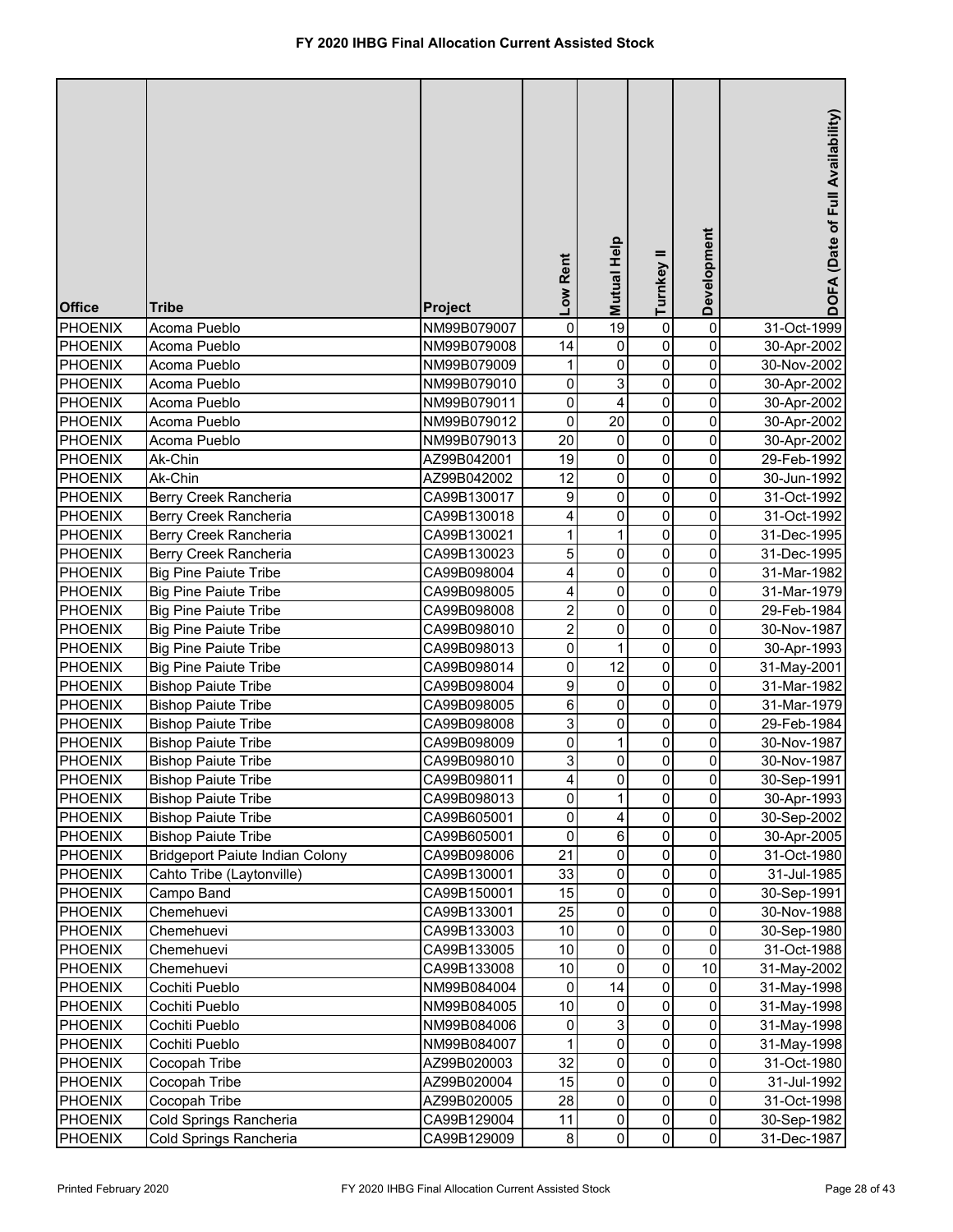| <b>Office</b>  | <b>Tribe</b>                 | <b>Project</b> | Low Rent                | Mutual Help    | Turnkey II  | Development         | DOFA (Date of Full Availability) |
|----------------|------------------------------|----------------|-------------------------|----------------|-------------|---------------------|----------------------------------|
| <b>PHOENIX</b> | Cold Springs Rancheria       | CA99B129011    | 10                      | 0              | 0           | 0                   | 31-Dec-1987                      |
| <b>PHOENIX</b> | Cold Springs Rancheria       | CA99B129019    | 1                       | 0              | 0           | 0                   | 30-Sep-1982                      |
| <b>PHOENIX</b> | Cold Springs Rancheria       | CA99B129021    | 0                       | 12             | 0           | $\pmb{0}$           | 30-Nov-2001                      |
| PHOENIX        | Cold Springs Rancheria       | CA99B129022    | $\overline{c}$          | 0              | $\pmb{0}$   | $\overline{18}$     | 22-Apr-2005                      |
| <b>PHOENIX</b> | Colorado River Indian Tribes | AZ99B018005    | 50                      | $\mathsf 0$    | $\pmb{0}$   | $\pmb{0}$           | 31-Aug-1972                      |
| <b>PHOENIX</b> | Colorado River Indian Tribes | AZ99B018006    | 99                      | $\mathsf 0$    | $\mathbf 0$ | 0                   | 30-Nov-1973                      |
| <b>PHOENIX</b> | Colorado River Indian Tribes | AZ99B018007    | 25                      | 0              | 0           | 0                   | 31-Oct-1975                      |
| PHOENIX        | Colorado River Indian Tribes | AZ99B018009    | 0                       | $\overline{2}$ | 0           | 0                   | 30-Jun-1980                      |
| PHOENIX        | Colorado River Indian Tribes | AZ99B018010    | 50                      | $\mathsf 0$    | 0           | 0                   | 31-Oct-1982                      |
| <b>PHOENIX</b> | Colorado River Indian Tribes | AZ99B018011    | 0                       | 3              | 0           | 0                   | 28-Feb-1982                      |
| <b>PHOENIX</b> | Colorado River Indian Tribes | AZ99B018013    | 0                       | 13             | 0           | 0                   | 31-Dec-1986                      |
| <b>PHOENIX</b> | Colorado River Indian Tribes | AZ99B018014    | 0                       | 5              | $\pmb{0}$   | 0                   | 31-Mar-1990                      |
| <b>PHOENIX</b> | Colorado River Indian Tribes | AZ99B018015    | 0                       | 6              | $\mathbf 0$ | 0                   | 31-Jan-1992                      |
| <b>PHOENIX</b> | Colorado River Indian Tribes | AZ99B018016    | 0                       | 1              | $\mathbf 0$ | 0                   | 30-Apr-1993                      |
| <b>PHOENIX</b> | Coyote Valley Band           | CA99B097007    | 15                      | 0              | $\mathbf 0$ | 0                   | 28-Feb-1987                      |
| <b>PHOENIX</b> | Coyote Valley Band           | CA99B097009    | 15                      | 0              | $\mathbf 0$ | 0                   | 28-Feb-1987                      |
| <b>PHOENIX</b> | Duck Valley Shoshone-Paiute  | NV99B006005    | 0                       | $\mathbf{1}$   | $\mathbf 0$ | 0                   | 28-Feb-1979                      |
| <b>PHOENIX</b> | Duck Valley Shoshone-Paiute  | NV99B006008    | 20                      | $\mathsf 0$    | $\mathbf 0$ | 0                   | 30-Sep-1982                      |
| <b>PHOENIX</b> | Duck Valley Shoshone-Paiute  | NV99B006011    | 19                      | $\mathsf 0$    | $\mathbf 0$ | 0                   | 01-Jul-1986                      |
| <b>PHOENIX</b> | Duck Valley Shoshone-Paiute  | NV99B006012    | 0                       | 4              | $\mathbf 0$ | 0                   | 01-Jul-1986                      |
| <b>PHOENIX</b> | Duck Valley Shoshone-Paiute  | NV99B006013    | 25                      | 0              | 0           | 0                   | 18-Mar-1996                      |
| <b>PHOENIX</b> | Duck Valley Shoshone-Paiute  | NV99B006014    | 0                       | $\overline{2}$ | $\mathbf 0$ | 0                   | 09-Jun-1997                      |
| <b>PHOENIX</b> | Duck Valley Shoshone-Paiute  | NV99B006015    | 12                      | 0              | 0           | 0                   | 02-Dec-1998                      |
| <b>PHOENIX</b> | Duckwater Shoshone           | NV99B015010    | 8                       | 0              | 0           | 0                   | 31-Dec-1985                      |
| PHOENIX        | Duckwater Shoshone           | NV99B015015    | 9                       | $\overline{0}$ | 0           | $\pmb{0}$           | 31-Dec-1986                      |
| <b>PHOENIX</b> | <b>Ely Shoshone</b>          | NV99B015008    | 10                      | $\mathbf 0$    | 0           | 0                   | 31-Oct-1985                      |
| <b>PHOENIX</b> | <b>Ely Shoshone</b>          | NV99B015014    | 18                      | $\pmb{0}$      | 0           | 0                   | 31-Oct-1985                      |
| <b>PHOENIX</b> | Ely Shoshone                 | NV99B015016    | 1                       | 0              | 0           | 0                   | 30-Sep-2000                      |
| PHOENIX        | Enterprise Rancheria         | CA99B160001    | 0                       | 16             | 0           | 0                   | 09-Oct-2009                      |
| <b>PHOENIX</b> | Fallon Paiute-Shoshone       | NV99B011003    | 0                       | 1              | 0           | 0                   | 31-Jul-1980                      |
| <b>PHOENIX</b> | Fallon Paiute-Shoshone       | NV99B011006    | 18                      | 0              | 0           | 0                   | 30-Apr-1989                      |
| PHOENIX        | Fallon Paiute-Shoshone       | NV99B011007    | $\pmb{0}$               | 1              | 0           | 0                   | 30-Sep-1989                      |
| PHOENIX        | Fallon Paiute-Shoshone       | NV99B011009    | 15                      | 0              | 0           | 0                   | 31-May-1992                      |
| <b>PHOENIX</b> | Fallon Paiute-Shoshone       | NV99B011010    | 0                       | 3              | 0           | 0                   | 31-May-1992                      |
| <b>PHOENIX</b> | Fallon Paiute-Shoshone       | NV99B011011    | 18                      | 0              | 0           | 0                   | 31-Jan-1995                      |
| PHOENIX        | Fallon Paiute-Shoshone       | NV99B011012    | 0                       | 5              | 0           | $\mathsf{O}\xspace$ | 31-Jan-1995                      |
| <b>PHOENIX</b> | Fort Bidwell                 | CA99B083001    | $\overline{\mathbf{c}}$ | 0              | 0           | 0                   | 31-Oct-1975                      |
| <b>PHOENIX</b> | Fort Bidwell                 | CA99B083005    | 6                       | 0              | 0           | 0                   | 31-Oct-1982                      |
| <b>PHOENIX</b> | Fort Bidwell                 | CA99B603004    | 10                      | 0              | 0           | 0                   | 28-Oct-1999                      |
| <b>PHOENIX</b> | Fort Mojave Tribe            | CA99B100003    | 10                      | 0              | 0           | 0                   | 30-Apr-1982                      |
| <b>PHOENIX</b> | Fort Mojave Tribe            | CA99B100004    | 49                      | 0              | 0           | 0                   | 31-May-1987                      |
| <b>PHOENIX</b> | Fort Mojave Tribe            | CA99B100006    | $\boldsymbol{2}$        | 0              | 0           | 0                   | 30-Jun-1985                      |
| <b>PHOENIX</b> | Fort Mojave Tribe            | CA99B100007    | 19                      | 0              | 0           | $\mathsf{O}\xspace$ | 31-Jul-1987                      |
| <b>PHOENIX</b> | Fort Mojave Tribe            | CA99B100008    | 25                      | $\mathbf 0$    | $\pmb{0}$   | $\overline{0}$      | 30-Apr-1987                      |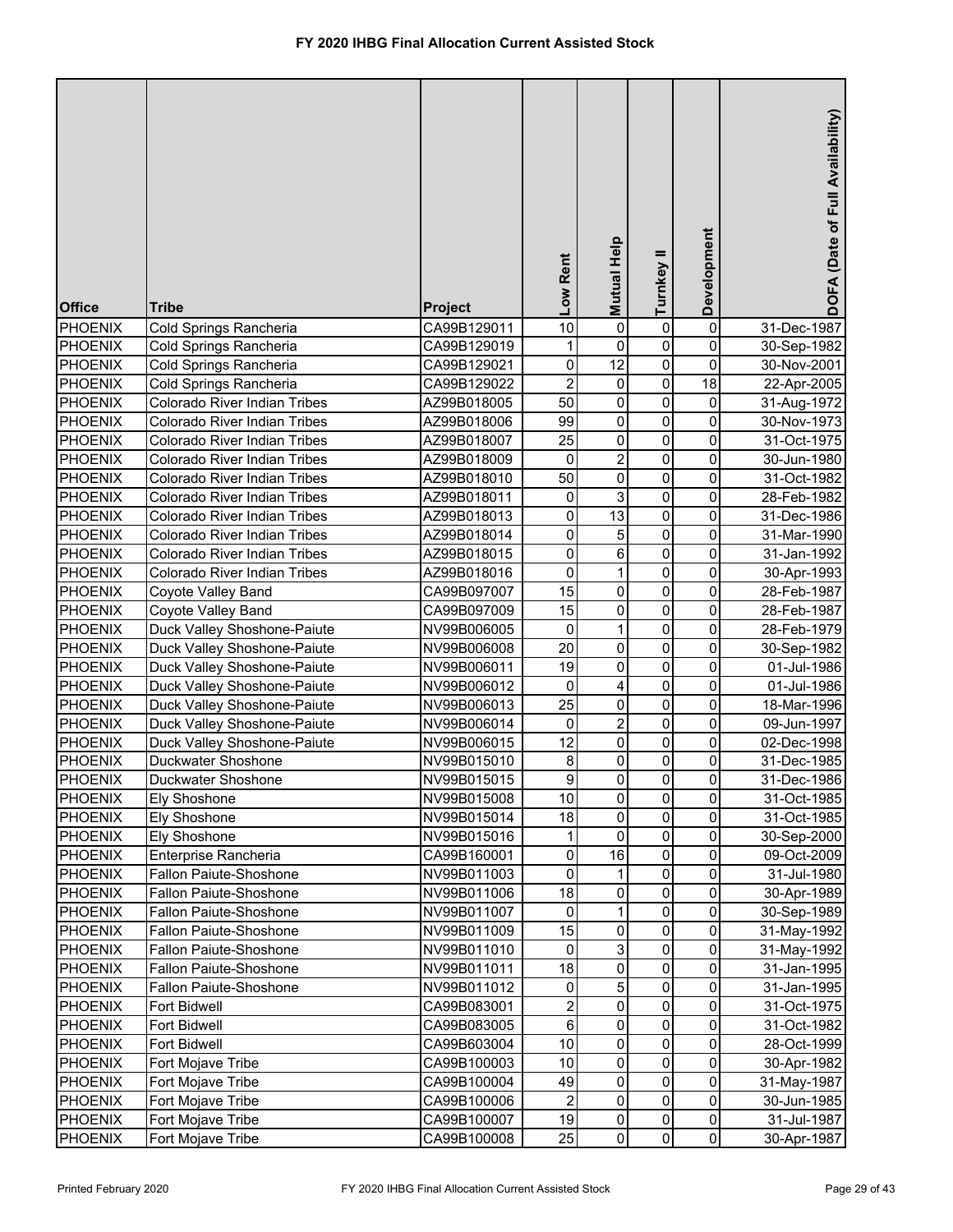| <b>Office</b>  | <b>Tribe</b>                 | <b>Project</b> | Low Rent       | <b>Mutual Help</b>        | Turnkey II     | Development         | DOFA (Date of Full Availability) |
|----------------|------------------------------|----------------|----------------|---------------------------|----------------|---------------------|----------------------------------|
| <b>PHOENIX</b> | Fort Mojave Tribe            | CA99B100009    | 4              | $\pmb{0}$                 | 0              | 0                   | 31-Aug-1978                      |
| <b>PHOENIX</b> | Gila River                   | AZ99B015005    | 10             | $\pmb{0}$                 | 0              | 0                   | 30-Jun-1973                      |
| <b>PHOENIX</b> | Gila River                   | AZ99B015006    | 80             | $\pmb{0}$                 | 0              | 0                   | 28-Feb-1974                      |
| <b>PHOENIX</b> | Gila River                   | AZ99B015007    | 10             | $\pmb{0}$                 | 0              | 0                   | 02-Oct-1973                      |
| <b>PHOENIX</b> | Gila River                   | AZ99B015010    | 20             | $\pmb{0}$                 | 0              | 0                   | 31-Jul-1980                      |
| <b>PHOENIX</b> | Gila River                   | AZ99B015011    | 30             | $\pmb{0}$                 | 0              | 0                   | 30-Sep-1978                      |
| <b>PHOENIX</b> | Gila River                   | AZ99B015013    | 20             | $\pmb{0}$                 | 0              | 0                   | 31-Jan-1981                      |
| <b>PHOENIX</b> | Gila River                   | AZ99B015014    | 30             | $\pmb{0}$                 | 0              | 0                   | 31-Jul-1979                      |
| <b>PHOENIX</b> | Gila River                   | AZ99B015015    | 50             | $\mathsf 0$               | 0              | $\mathsf{O}\xspace$ | 30-Jun-1980                      |
| <b>PHOENIX</b> | Gila River                   | AZ99B015016    | 30             | $\pmb{0}$                 | $\mathbf 0$    | 0                   | 31-Aug-1980                      |
| <b>PHOENIX</b> | Gila River                   | AZ99B015017    | 20             | $\pmb{0}$                 | 0              | 0                   | 31-Jan-1980                      |
| <b>PHOENIX</b> | Gila River                   | AZ99B015019    | 20             | $\pmb{0}$                 | 0              | 0                   | 31-Aug-1982                      |
| <b>PHOENIX</b> | Gila River                   | AZ99B015020    | 71             | $\pmb{0}$                 | 0              | 0                   | 31-Oct-1986                      |
| <b>PHOENIX</b> | Gila River                   | AZ99B015021    | 35             | $\pmb{0}$                 | 0              | $\pmb{0}$           | 30-Apr-1987                      |
| <b>PHOENIX</b> | Gila River                   | AZ99B015023    | 9              | 0                         | 0              | 0                   | 31-Jan-1987                      |
| <b>PHOENIX</b> | Gila River                   | AZ99B015024    | 64             | 0                         | 0              | 0                   | 31-Dec-1987                      |
| <b>PHOENIX</b> | Gila River                   | AZ99B015030    | 38             | 0                         | 0              | 0                   | 31-Mar-1988                      |
| <b>PHOENIX</b> | Gila River                   | AZ99B015032    | 20             | 0                         | 0              | 0                   | 31-Jul-1993                      |
| <b>PHOENIX</b> | Gila River                   | AZ99B015033    | 94             | 0                         | 0              | 0                   | 31-Jan-1991                      |
| <b>PHOENIX</b> | Gila River                   | AZ99B015034    | 10             | $\mathsf 0$               | $\mathbf 0$    | 0                   | 31-Jul-1993                      |
| <b>PHOENIX</b> | Grindstone Rancheria         | CA99B083009    | 12             | 0                         | $\mathbf 0$    | 0                   | 30-Jun-1995                      |
| <b>PHOENIX</b> | Grindstone Rancheria         | CA99B083013    | 16             | 0                         | $\mathbf 0$    | 0                   | 31-Mar-1997                      |
| <b>PHOENIX</b> | Grindstone Rancheria         | CA99B083015    | 3              | 0                         | 0              | 0                   | 31-Mar-1997                      |
| <b>PHOENIX</b> | Guidiville Rancheria         | CA99B130026    | 14             | 0                         | 0              | 0                   | 01-Jan-2001                      |
| <b>PHOENIX</b> | Guidiville Rancheria         | CA99B130026    | 3 <sup>1</sup> | <sub>0</sub>              | $\overline{0}$ | $\pmb{0}$           | 01-Jul-2011                      |
| <b>PHOENIX</b> | Hoopa Valley                 | CA99B090002    | 30             | 0                         | 0              | 0                   | 31-May-1980                      |
| <b>PHOENIX</b> | Hoopa Valley                 | CA99B090004    | 0              | 2                         | 0              | 0                   | 31-Oct-1985                      |
| <b>PHOENIX</b> | Hoopa Valley                 | CA99B090008    | 0              | 2                         | 0              | 0                   | 31-May-1992                      |
| <b>PHOENIX</b> | Hoopa Valley                 | CA99B090009    | 0              | 1                         | 0              | 0                   | 28-Feb-1993                      |
| <b>PHOENIX</b> | Hoopa Valley                 | CA99B090011    | 0              | 27                        | 0              | 0                   | 01-Apr-1998                      |
| <b>PHOENIX</b> | Hoopa Valley                 | CA99B090012    | 21             | 0                         | 0              | 0                   | 30-Sep-1997                      |
| <b>PHOENIX</b> | Hoopa Valley                 | CA99B090013    | 0              | 20                        | 0              | 0                   | 30-Sep-1997                      |
| <b>PHOENIX</b> | Hopi                         | AZ99B027015    | $\pmb{0}$      | $\ensuremath{\mathsf{3}}$ | 0              | 0                   | 30-Nov-1991                      |
| <b>PHOENIX</b> | Hopi                         | AZ99B027016    | 20             | $\pmb{0}$                 | 0              | 0                   | 31-Mar-1993                      |
| <b>PHOENIX</b> | Hopi                         | AZ99B027017    | 0              | 8                         | 0              | 0                   | 31-Mar-1997                      |
| <b>PHOENIX</b> | Hopi                         | AZ99B027018    | 13             | $\pmb{0}$                 | 0              | 0                   | 31-Dec-1997                      |
| <b>PHOENIX</b> | Hopland Band of Pomo Indians | CA99B130008    | 10             | 0                         | 0              | 0                   | 31-Mar-1988                      |
| <b>PHOENIX</b> | Hopland Band of Pomo Indians | CA99B130010    | 10             | $\pmb{0}$                 | 0              | $\pmb{0}$           | 29-Feb-1988                      |
| <b>PHOENIX</b> | Hualapai                     | AZ99B017002    | $\pmb{0}$      | 1                         | 0              | $\pmb{0}$           | 30-Sep-1973                      |
| <b>PHOENIX</b> | Hualapai                     | AZ99B017004    | 30             | $\pmb{0}$                 | 0              | $\pmb{0}$           | 31-Jul-1981                      |
| <b>PHOENIX</b> | Hualapai                     | AZ99B017007    | 20             | 0                         | 0              | $\mathsf{O}\xspace$ | 30-Apr-1987                      |
| <b>PHOENIX</b> | Hualapai                     | AZ99B017008    | 10             | $\pmb{0}$                 | 0              | $\mathsf{O}\xspace$ | 31-Mar-1988                      |
| <b>PHOENIX</b> | Hualapai                     | AZ99B017010    | 20             | $\pmb{0}$                 | 0              | $\mathsf{O}\xspace$ | 31-Jul-1989                      |
| <b>PHOENIX</b> | Hualapai                     | AZ99B017012    | 25             | $\pmb{0}$                 | 0              | $\overline{0}$      | 30-Aug-1991                      |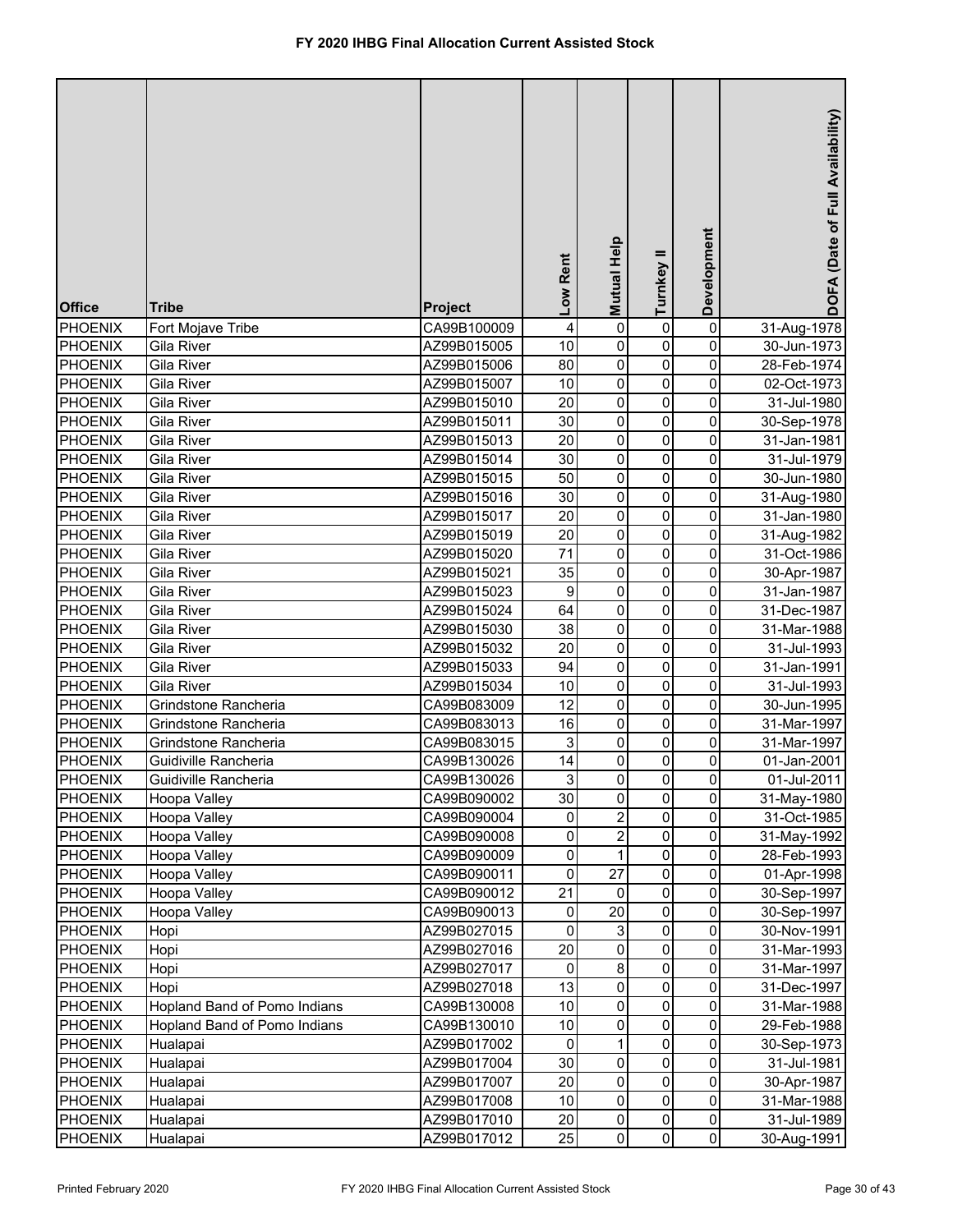| <b>Office</b>  | <b>Tribe</b>                     | Project     | Low Rent                | Mutual Help             | Turnkey II  | Development         | DOFA (Date of Full Availability) |
|----------------|----------------------------------|-------------|-------------------------|-------------------------|-------------|---------------------|----------------------------------|
| <b>PHOENIX</b> | Hualapai                         | AZ99B017013 | 30                      | 0                       | 0           | 0                   | 30-Sep-1994                      |
| <b>PHOENIX</b> | Hualapai                         | AZ99B017014 | 0                       | 8                       | 0           | 0                   | 31-Dec-1995                      |
| PHOENIX        | Isleta Pueblo                    | NM99B081008 | 3                       | 23                      | 0           | 0                   | 30-Nov-1998                      |
| PHOENIX        | Isleta Pueblo                    | NM99B081009 | 24                      | 0                       | 0           | 0                   | 30-Nov-1998                      |
| PHOENIX        | Isleta Pueblo                    | NM99B081010 | $\overline{\mathbf{c}}$ | 0                       | 0           | 0                   | 30-Nov-1998                      |
| PHOENIX        | Isleta Pueblo                    | NM99B081011 | 0                       | $\overline{c}$          | 0           | 0                   | 30-Nov-1998                      |
| <b>PHOENIX</b> | Jemez Pueblo                     | NM99B080003 | $\pmb{0}$               | $\overline{23}$         | 0           | 0                   | 31-Oct-1996                      |
| <b>PHOENIX</b> | Jemez Pueblo                     | NM99B080004 | $\mathbf 0$             | $\overline{\mathbf{c}}$ | 0           | 0                   | 31-Dec-1998                      |
| <b>PHOENIX</b> | Jicarilla Apache Nation          | NM99B014001 | 22                      | $\overline{3}$          | 0           | 0                   | 31-Jul-1966                      |
| <b>PHOENIX</b> | Jicarilla Apache Nation          | NM99B014008 | 30                      | $\pmb{0}$               | $\mathbf 0$ | 0                   | 30-Sep-1981                      |
| PHOENIX        | Jicarilla Apache Nation          | NM99B014009 | 55                      | $\mathbf{1}$            | 0           | 0                   | 30-Nov-1981                      |
| <b>PHOENIX</b> | Jicarilla Apache Nation          | NM99B014015 | 32                      | 0                       | 0           | 0                   | 31-Oct-1996                      |
| <b>PHOENIX</b> | Jicarilla Apache Nation          | NM99B014016 | 0                       | $\mathbf 1$             | 0           | 0                   | 30-Nov-1986                      |
| <b>PHOENIX</b> | Kaibab Band of Paiute            | AZ99B024003 | 13                      | $\pmb{0}$               | 0           | 0                   | 30-Sep-1982                      |
| <b>PHOENIX</b> | Kaibab Band of Paiute            | AZ99B024004 | 8                       | 0                       | 0           | 0                   | 31-Jan-1987                      |
| <b>PHOENIX</b> | Kaibab Band of Paiute            | AZ99B024006 | 4                       | 0                       | 0           | 0                   | 31-Dec-1986                      |
| <b>PHOENIX</b> | Kaibab Band of Paiute            | AZ99B024008 | 13                      | 0                       | 0           | 0                   | 30-Sep-1997                      |
| <b>PHOENIX</b> | Karuk                            | CA99B134003 | 63                      | $\mathsf 0$             | $\mathbf 0$ | 0                   | 31-May-1992                      |
| <b>PHOENIX</b> | Karuk                            | CA99B134004 | 17                      | 0                       | 0           | 0                   | 31-May-1993                      |
| <b>PHOENIX</b> | Karuk                            | CA99B134005 | 15                      | $\mathsf 0$             | $\mathbf 0$ | 0                   | 31-Mar-1997                      |
| PHOENIX        | Karuk                            | CA99B134006 | 0                       | 5                       | $\mathbf 0$ | 0                   | 31-Mar-1997                      |
| <b>PHOENIX</b> | Karuk                            | CA99B134007 | $\pmb{0}$               | 16                      | $\mathbf 0$ | 0                   | 31-May-2001                      |
| <b>PHOENIX</b> | Karuk                            | CA99B134008 | $\overline{7}$          | 0                       | $\mathbf 0$ | 0                   | 30-Sep-2003                      |
| <b>PHOENIX</b> | Karuk                            | CA99B134009 | 18                      | 0                       | 0           | 0                   | 31-May-2001                      |
| <b>PHOENIX</b> | Karuk                            | CA99B134010 | 10 <sub>l</sub>         | $\mathbf{0}$            | 0           | $\overline{0}$      | 01-Aug-2004                      |
| <b>PHOENIX</b> | Karuk                            | CA99B134010 | 14                      | $\mathbf 0$             | 0           | 0                   | 01-Sep-2005                      |
| <b>PHOENIX</b> | La Jolla Band                    | CA99B080057 | $\boldsymbol{2}$        | $\pmb{0}$               | 0           | 0                   | 31-Oct-1995                      |
| <b>PHOENIX</b> | La Jolla Band                    | CA99B080062 | 0                       | 7                       | 0           | 0                   | 31-Oct-1995                      |
| <b>PHOENIX</b> | La Jolla Band                    | CA99B080071 | 11                      | $\pmb{0}$               | 0           | 0                   | 17-Mar-1999                      |
| <b>PHOENIX</b> | Laguna Pueblo                    | NM99B012001 | 10                      | $\pmb{0}$               | 0           | 0                   | 28-Feb-1967                      |
| <b>PHOENIX</b> | Laguna Pueblo                    | NM99B012002 | 29                      | $\pmb{0}$               | 0           | 0                   | 28-Feb-1967                      |
| <b>PHOENIX</b> | Laguna Pueblo                    | NM99B012009 | 10                      | $\pmb{0}$               | 0           | 0                   | 31-Dec-2004                      |
| <b>PHOENIX</b> | Laguna Pueblo                    | NM99B012010 | 0                       | 4                       | 0           | 0                   | 30-Sep-1999                      |
| <b>PHOENIX</b> | Laguna Pueblo                    | NM99B012011 | 30                      | $\pmb{0}$               | 0           | 0                   | 31-Dec-2004                      |
| <b>PHOENIX</b> | Lone Pine Paiute-Shoshone        | CA99B098003 | $\mathbf 5$             | $\pmb{0}$               | 0           | 0                   | 30-Sep-1997                      |
| <b>PHOENIX</b> | Lone Pine Paiute-Shoshone        | CA99B098004 | 5                       | $\pmb{0}$               | 0           | 0                   | 31-Mar-1982                      |
| <b>PHOENIX</b> | Lone Pine Paiute-Shoshone        | CA99B098005 | 3                       | $\mathbf 0$             | 0           | 0                   | 31-Mar-1979                      |
| <b>PHOENIX</b> | Lone Pine Paiute-Shoshone        | CA99B098010 | $\overline{c}$          | $\pmb{0}$               | 0           | $\pmb{0}$           | 30-Nov-1987                      |
| <b>PHOENIX</b> | Manchester Point Arena Rancheria | CA99B130004 | 29                      | $\pmb{0}$               | 0           | $\pmb{0}$           | 29-Feb-1988                      |
| <b>PHOENIX</b> | Manchester Point Arena Rancheria | CA99B130016 | 7                       | $\pmb{0}$               | 0           | $\pmb{0}$           | 30-Jun-1992                      |
| <b>PHOENIX</b> | Mesa Grande Band                 | CA99B148001 | 14                      | $\mathbf 0$             | 0           | $\pmb{0}$           | 01-Mar-1996                      |
| <b>PHOENIX</b> | Mesa Grande Band                 | CA99B148002 | 8                       | $\pmb{0}$               | 0           | $\pmb{0}$           | 31-Aug-1999                      |
| <b>PHOENIX</b> | Mescalero Apache Tribe           | NM99B013003 | 35                      | $\pmb{0}$               | 0           | $\mathsf{O}\xspace$ | 31-Mar-1977                      |
| <b>PHOENIX</b> | Mescalero Apache Tribe           | NM99B013004 | 55                      | $\pmb{0}$               | $\Omega$    | $\overline{0}$      | 31-Mar-1979                      |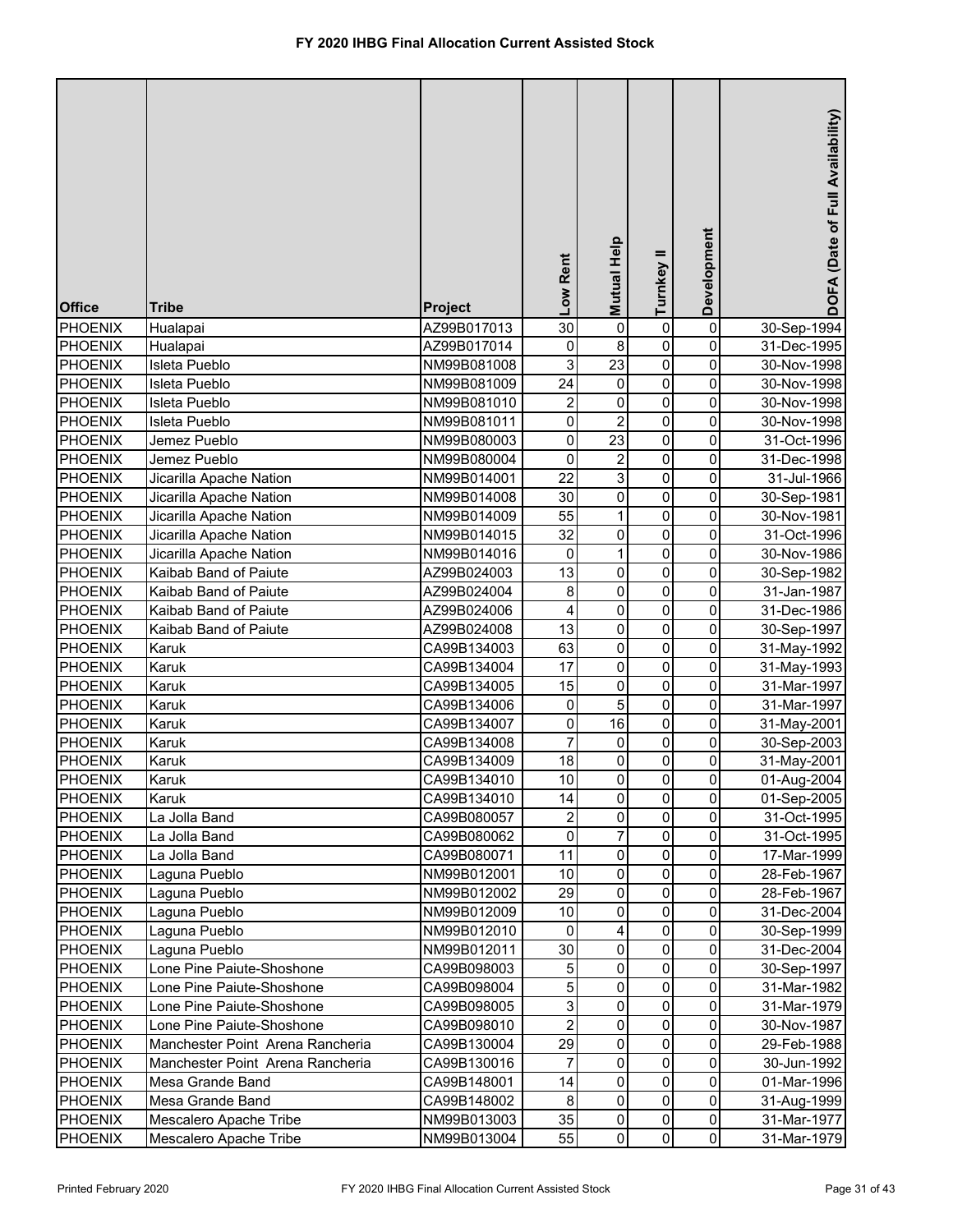| <b>Office</b>                    | <b>Tribe</b>                   | Project                    | Low Rent        | Mutual Help            | Turnkey II     | Development              | DOFA (Date of Full Availability) |
|----------------------------------|--------------------------------|----------------------------|-----------------|------------------------|----------------|--------------------------|----------------------------------|
| <b>PHOENIX</b>                   | Mescalero Apache Tribe         | NM99B013005                | 1               | $\pmb{0}$              | 0              | 0                        | 30-Apr-1979                      |
| <b>PHOENIX</b>                   | Mescalero Apache Tribe         | NM99B013007                | 25              | $\pmb{0}$              | 0              | 0                        | 30-Nov-1981                      |
| <b>PHOENIX</b>                   | Mescalero Apache Tribe         | NM99B013008                | 25              | $\pmb{0}$              | 0              | 0                        | 31-Mar-1984                      |
| PHOENIX                          | Mescalero Apache Tribe         | NM99B013011                | $\overline{25}$ | $\overline{0}$         | 0              | $\overline{0}$           | 31-May-1988                      |
| <b>PHOENIX</b>                   | Mescalero Apache Tribe         | NM99B013012                | 25              | $\pmb{0}$              | $\pmb{0}$      | 0                        | 31-May-1988                      |
| PHOENIX                          | Mescalero Apache Tribe         | NM99B013014                | 40              | $\pmb{0}$              | $\pmb{0}$      | 0                        | 31-May-1993                      |
| <b>PHOENIX</b>                   | Moapa Band of Paiute           | NV99B014004                | 39              | $\overline{0}$         | $\pmb{0}$      | 0                        | 31-May-1982                      |
| PHOENIX                          | Mooretown Rancheria            | CA99B130019                | 12              | $\overline{0}$         | 0              | 0                        | 31-Aug-1996                      |
| PHOENIX                          | Mooretown Rancheria            | CA99B130020                | 3               | $\pmb{0}$              | 0              | 0                        | 31-Aug-1996                      |
| <b>PHOENIX</b>                   | Mooretown Rancheria            | CA99B130022                | 6               | $\mathsf 0$            | 0              | 0                        | 31-Aug-1996                      |
| <b>PHOENIX</b>                   | Nambe Pueblo                   | NM99B040027                | $\mathsf 0$     | $\overline{11}$        | 0              | 0                        | 28-Feb-1995                      |
| <b>PHOENIX</b>                   | Nambe Pueblo                   | NM99B040030                | 20              | 0                      | 0              | 0                        | 31-Jul-1999                      |
| <b>PHOENIX</b>                   | Navajo Nation                  | AZ99B012001                | 60              | $\mathsf 0$            | 0              | 0                        | 31-Dec-1968                      |
| <b>PHOENIX</b>                   | Navajo Nation                  | AZ99B012002                | 49              | $\mathsf 0$            | $\pmb{0}$      | 0                        | 30-Apr-1968                      |
| <b>PHOENIX</b>                   | Navajo Nation                  | AZ99B012003                | 107             | $\mathsf 0$            | $\mathbf 0$    | 0                        | 30-Apr-1968                      |
| <b>PHOENIX</b>                   | Navajo Nation                  | AZ99B012004                | 40              | 0                      | $\pmb{0}$      | 0                        | 30-Nov-1967                      |
| <b>PHOENIX</b>                   | Navajo Nation                  | AZ99B012005                | 50              | 0                      | $\pmb{0}$      | 0                        | 31-Jan-1967                      |
| <b>PHOENIX</b>                   | Navajo Nation                  | AZ99B012012                | 50              | 0                      | $\overline{0}$ | 0                        | 31-Jan-1971                      |
| <b>PHOENIX</b>                   | Navajo Nation                  | AZ99B012038                | 10              | $\mathsf 0$            | $\mathbf 0$    | 0                        | 30-Dec-1974                      |
| <b>PHOENIX</b>                   | Navajo Nation                  | AZ99B012039                | 10              | 0                      | $\mathbf 0$    | 0                        | 31-Dec-1975                      |
| <b>PHOENIX</b>                   | Navajo Nation                  | AZ99B012040                | 10              | 0                      | $\mathbf 0$    | 0                        | 30-Jun-1976                      |
| <b>PHOENIX</b>                   | Navajo Nation                  | AZ99B012043                | 45              | 0                      | $\mathbf 0$    | 0                        | 30-Apr-1979                      |
| <b>PHOENIX</b>                   | Navajo Nation                  | AZ99B012048                | 10              | 0                      | 0              | 0                        | 31-Oct-1978                      |
| <b>PHOENIX</b>                   | Navajo Nation                  | AZ99B012050                | 40              | 0                      | 0              | 0                        | 31-Aug-1983                      |
| <b>PHOENIX</b>                   | Navajo Nation                  | AZ99B012057                | 150             | $\mathbf{0}$           | $\Omega$       | $\pmb{0}$                | 30-Apr-1987                      |
| <b>PHOENIX</b>                   | Navajo Nation                  | AZ99B012058                | 37              | $\pmb{0}$              | 0              | 0                        | 31-May-1983                      |
| <b>PHOENIX</b>                   | Navajo Nation                  | AZ99B012059                | 30              | $\pmb{0}$              | 0              | 0                        | 31-Dec-1982                      |
| <b>PHOENIX</b>                   | Navajo Nation                  | AZ99B012060                | 10              | $\pmb{0}$              | 0              | 0                        | 30-Nov-1982                      |
| <b>PHOENIX</b>                   | Navajo Nation                  | AZ99B012061                | 6               | $\pmb{0}$              | 0              | 0                        | 31-Aug-1982                      |
| <b>PHOENIX</b>                   | Navajo Nation                  | AZ99B012062                | 119             | $\pmb{0}$              | 0              | 0                        | 30-Nov-1983                      |
| <b>PHOENIX</b>                   | Navajo Nation                  | AZ99B012063                | 88              | $\pmb{0}$              | 0              | 0                        | 31-Mar-1984                      |
| <b>PHOENIX</b>                   | Navajo Nation                  | AZ99B012067                | 65              | $\pmb{0}$              | 0              | 0                        | 30-Nov-1982                      |
| <b>PHOENIX</b>                   | Navajo Nation                  | AZ99B012073                | 15              | $\pmb{0}$              | 0              | 0                        | 31-Oct-1983                      |
| <b>PHOENIX</b>                   | Navajo Nation                  | AZ99B012082                | 50              | $\pmb{0}$<br>$\pmb{0}$ | 0              | 0<br>$\mathsf{O}\xspace$ | 30-Sep-1986                      |
| <b>PHOENIX</b>                   | Navajo Nation                  | AZ99B012083                | 70<br>0         | 1                      | 0<br>0         | $\mathsf{O}\xspace$      | 31-Aug-1985                      |
| <b>PHOENIX</b>                   | Navajo Nation                  | AZ99B012084                | 50              | $\pmb{0}$              |                | $\mathsf{O}\xspace$      | 31-May-1985                      |
| <b>PHOENIX</b><br><b>PHOENIX</b> | Navajo Nation<br>Navajo Nation | AZ99B012085<br>AZ99B012086 | 50              | $\pmb{0}$              | 0<br>0         | $\mathsf{O}\xspace$      | 31-Aug-1986<br>31-Aug-1986       |
| <b>PHOENIX</b>                   | Navajo Nation                  | AZ99B012087                | 50              | $\pmb{0}$              | 0              | 0                        | 30-Sep-1986                      |
| <b>PHOENIX</b>                   | Navajo Nation                  | AZ99B012093                | 40              | 0                      | 0              | 0                        | 31-Aug-1985                      |
| <b>PHOENIX</b>                   | Navajo Nation                  | AZ99B012098                | 33              | $\pmb{0}$              | 0              | $\mathsf{O}\xspace$      | 31-Oct-1987                      |
| <b>PHOENIX</b>                   | Navajo Nation                  | AZ99B012103                | 65              | $\pmb{0}$              | 0              | $\overline{\mathsf{o}}$  | 31-May-1991                      |
| <b>PHOENIX</b>                   | Navajo Nation                  | AZ99B012107                | 0               | 1                      | $\pmb{0}$      | $\mathbf 0$              | 31-May-1991                      |
| <b>PHOENIX</b>                   | Navajo Nation                  | AZ99B012113                | 25              | $\pmb{0}$              | 0              | $\overline{0}$           | 31-May-1992                      |
|                                  |                                |                            |                 |                        |                |                          |                                  |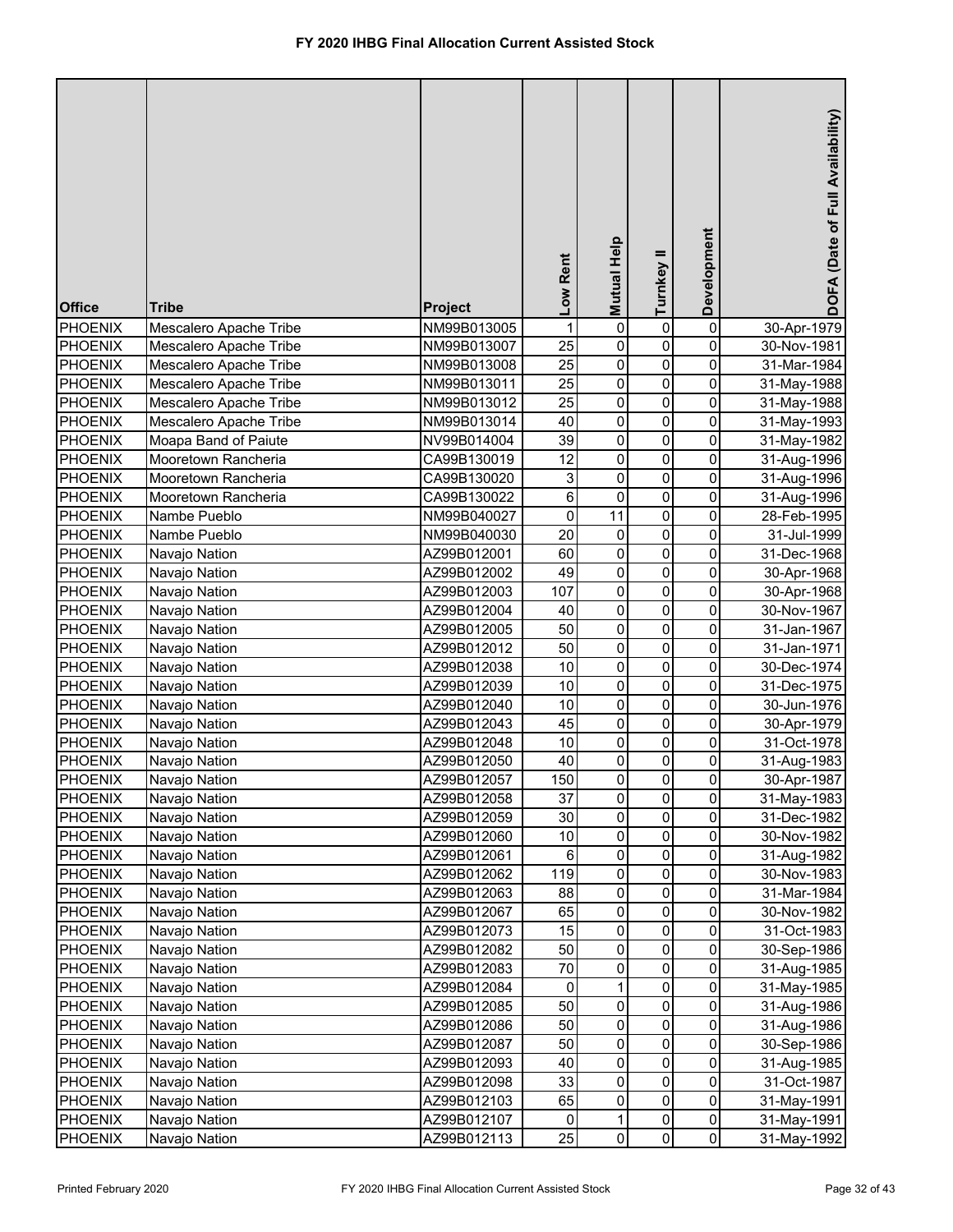| <b>Office</b>  | <b>Tribe</b>  | <b>Project</b> | Low Rent        | Mutual Help      | Turnkey II  | Development         | DOFA (Date of Full Availability) |
|----------------|---------------|----------------|-----------------|------------------|-------------|---------------------|----------------------------------|
| <b>PHOENIX</b> | Navajo Nation | AZ99B012118    | $\overline{15}$ | $\mathsf 0$      | 0           | $\pmb{0}$           | 30-Nov-1991                      |
| <b>PHOENIX</b> | Navajo Nation | AZ99B012122    | 10              | 0                | 0           | 0                   | 31-Mar-1992                      |
| <b>PHOENIX</b> | Navajo Nation | AZ99B012124    | 10              | $\mathsf 0$      | 0           | 0                   | 31-Dec-1991                      |
| PHOENIX        | Navajo Nation | AZ99B012126    | 29              | $\overline{0}$   | $\pmb{0}$   | 0                   | 30-Nov-1992                      |
| PHOENIX        | Navajo Nation | AZ99B012130    | $\pmb{0}$       | $\mathbf{1}$     | $\pmb{0}$   | 0                   | 31-May-1995                      |
| <b>PHOENIX</b> | Navajo Nation | AZ99B012132    | 20              | $\pmb{0}$        | $\pmb{0}$   | 0                   | 31-May-1995                      |
| PHOENIX        | Navajo Nation | AZ99B012133    | 19              | $\overline{0}$   | 0           | 0                   | 31-Oct-1994                      |
| <b>PHOENIX</b> | Navajo Nation | AZ99B012134    | 19              | $\mathsf 0$      | 0           | 0                   | 31-Jul-1994                      |
| PHOENIX        | Navajo Nation | AZ99B012135    | 19              | $\mathsf 0$      | $\mathbf 0$ | 0                   | 31-Jul-1994                      |
| <b>PHOENIX</b> | Navajo Nation | AZ99B012137    | $\mathbf 0$     | $\mathbf{1}$     | 0           | 0                   | 31-Oct-1996                      |
| <b>PHOENIX</b> | Navajo Nation | AZ99B012138    | 16              | 0                | 0           | $\mathsf{O}\xspace$ | 31-Oct-1996                      |
| <b>PHOENIX</b> | Navajo Nation | AZ99B012140    | 0               | $\mathbf{1}$     | $\pmb{0}$   | 0                   | 30-Sep-1996                      |
| <b>PHOENIX</b> | Navajo Nation | AZ99B012141    | 0               | 10               | $\pmb{0}$   | 0                   | 31-May-1997                      |
| <b>PHOENIX</b> | Navajo Nation | AZ99B012142    | 0               | 5                | $\pmb{0}$   | 0                   | 30-Nov-1998                      |
| <b>PHOENIX</b> | Navajo Nation | AZ99B012144    | 15              | 0                | $\mathbf 0$ | 0                   | 31-May-1997                      |
| <b>PHOENIX</b> | Navajo Nation | AZ99B012145    | 6               | 0                | $\mathbf 0$ | 0                   | 30-Nov-1998                      |
| <b>PHOENIX</b> | Navajo Nation | AZ99B012147    | 15              | 0                | $\pmb{0}$   | 0                   | 31-May-1997                      |
| <b>PHOENIX</b> | Navajo Nation | AZ99B012148    | $\pmb{0}$       | 6                | $\mathbf 0$ | 0                   | 31-May-1998                      |
| <b>PHOENIX</b> | Navajo Nation | AZ99B012149    | 20              | $\mathsf 0$      | $\mathbf 0$ | 0                   | 31-May-1998                      |
| <b>PHOENIX</b> | Navajo Nation | AZ99B012150    | 40              | 0                | $\mathbf 0$ | 0                   | 31-May-1998                      |
| <b>PHOENIX</b> | Navajo Nation | AZ99B012151    | 40              | 0                | 0           | 0                   | 30-Sep-1997                      |
| <b>PHOENIX</b> | Navajo Nation | AZ99B012152    | 0               | 4                | $\mathbf 0$ | 0                   | 30-Apr-1999                      |
| <b>PHOENIX</b> | Navajo Nation | AZ99B012153    | 0               | 5                | 0           | 0                   | 31-Jan-1999                      |
| <b>PHOENIX</b> | Navajo Nation | AZ99B012154    | 0               | 30               | $\pmb{0}$   | 0                   | 31-Mar-1999                      |
| PHOENIX        | Navajo Nation | AZ99B012155    | 0               | 8                | 0           | $\pmb{0}$           | 28-Feb-2000                      |
| <b>PHOENIX</b> | Navajo Nation | AZ99B012156    | 0               | $\overline{15}$  | 0           | 0                   | 28-Feb-2000                      |
| <b>PHOENIX</b> | Navajo Nation | AZ99B012158    | 0               | 5                | 0           | 0                   | 28-Feb-2000                      |
| <b>PHOENIX</b> | Navajo Nation | AZ99B012160    | 10              | $\pmb{0}$        | 0           | 0                   | 31-Mar-2001                      |
| PHOENIX        | Navajo Nation | AZ99B012161    | 54              | 0                | 0           | 0                   | 31-Mar-1997                      |
| PHOENIX        | Navajo Nation | AZ99B012162    | 0               | $\overline{2}$   | 0           | 0                   | 31-Oct-2001                      |
| <b>PHOENIX</b> | Navajo Nation | AZ99B012163    | 0               | 9                | 0           | 2                   | 30-Jun-2001                      |
| PHOENIX        | Navajo Nation | AZ99B012164    | 0               | 19               | 0           | 0                   | 30-Jun-2001                      |
| <b>PHOENIX</b> | Navajo Nation | AZ99B012165    | 0               | 8                | 0           | 0                   | 30-Jun-2001                      |
| <b>PHOENIX</b> | Navajo Nation | AZ99B012166    | 0               | 10               | 0           | 0                   | 30-Nov-1998                      |
| <b>PHOENIX</b> | Navajo Nation | NM99B015001    | 60              | 0                | 0           | 0                   | 30-Nov-1965                      |
| <b>PHOENIX</b> | Navajo Nation | NM99B015002    | 59              | $\pmb{0}$        | 0           | $\mathsf{O}\xspace$ | 30-Sep-1976                      |
| <b>PHOENIX</b> | Navajo Nation | NM99B015003    | 19              | 0                | 0           | $\mathsf{O}\xspace$ | 31-Oct-1966                      |
| <b>PHOENIX</b> | Navajo Nation | NM99B015004    | 30              | 0                | 0           | 0                   | 31-Oct-1966                      |
| <b>PHOENIX</b> | Navajo Nation | NM99B015005    | 19              | 0                | 0           | 0                   | 31-Jan-1967                      |
| <b>PHOENIX</b> | Navajo Nation | NM99B015006    | 100             | 0                | 0           | 0                   | 30-Apr-1968                      |
| <b>PHOENIX</b> | Navajo Nation | NM99B015012    | 50              | 0                | 0           | 0                   | 30-Apr-1971                      |
| <b>PHOENIX</b> | Navajo Nation | NM99B015013    | 60              | 0                | 0           | 0                   | 30-Jun-1973                      |
| <b>PHOENIX</b> | Navajo Nation | NM99B015014    | 20              | 0<br>$\mathbf 0$ | 0           | $\mathsf{O}\xspace$ | 31-Oct-1972                      |
| <b>PHOENIX</b> | Navajo Nation | NM99B015024    | 10              |                  | $\pmb{0}$   | $\overline{0}$      | 28-Feb-1975                      |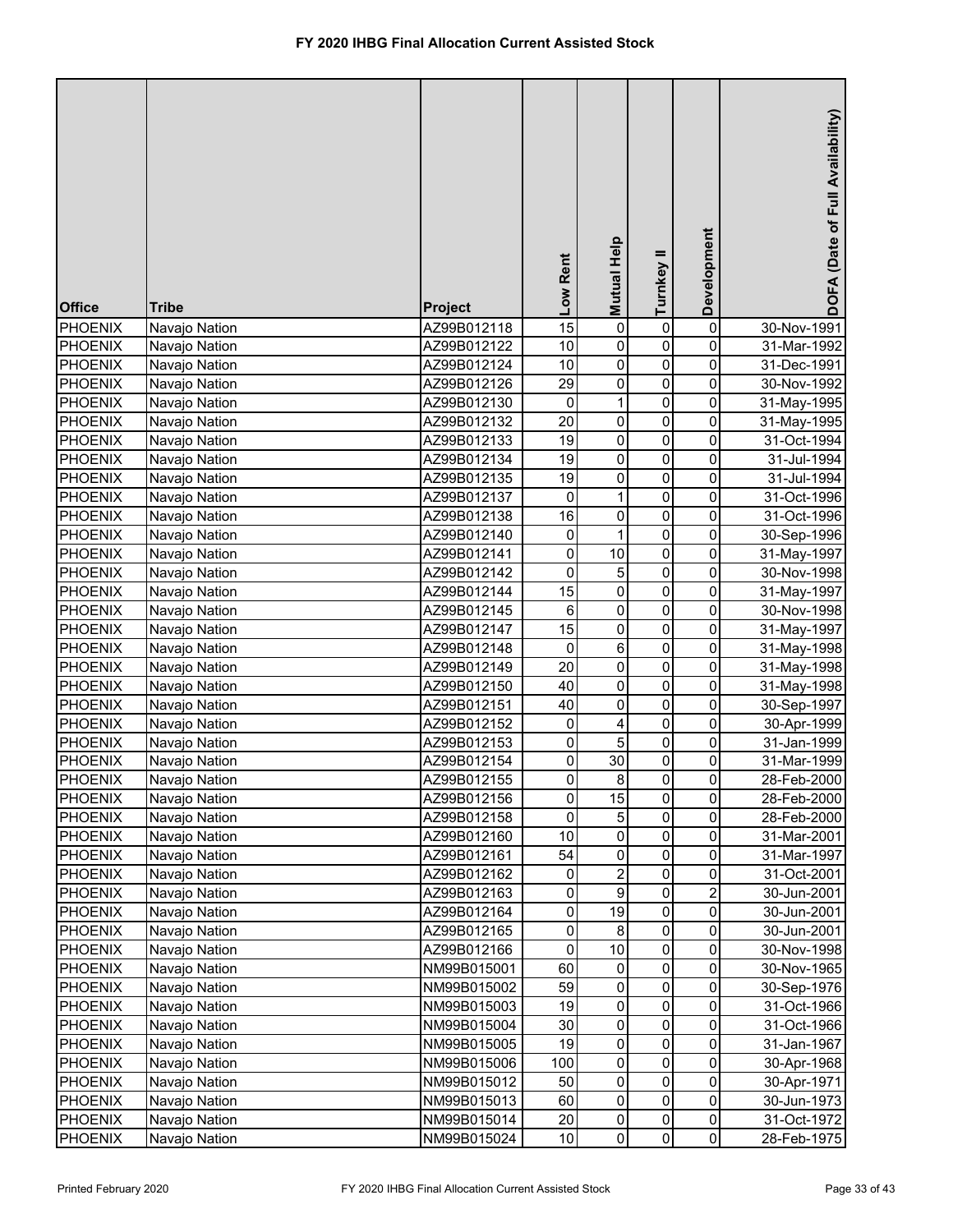| <b>Office</b>  | <b>Tribe</b>  | Project     | Low Rent  | <b>Mutual Help</b> | Turnkey II                  | Development         | DOFA (Date of Full Availability) |
|----------------|---------------|-------------|-----------|--------------------|-----------------------------|---------------------|----------------------------------|
| <b>PHOENIX</b> | Navajo Nation | NM99B015028 | 20        | 0                  | 0                           | 0                   | 30-Sep-1975                      |
| <b>PHOENIX</b> | Navajo Nation | NM99B015030 | 30        | 0                  | 0                           | 0                   | 30-Jun-1975                      |
| PHOENIX        | Navajo Nation | NM99B015032 | 150       | 0                  | 0                           | 0                   | 31-Jul-1979                      |
| PHOENIX        | Navajo Nation | NM99B015036 | 105       | 0                  | 0                           | 0                   | 31-Aug-1979                      |
| <b>PHOENIX</b> | Navajo Nation | NM99B015039 | 90        | $\mathsf 0$        | 0                           | 0                   | 30-Sep-1980                      |
| <b>PHOENIX</b> | Navajo Nation | NM99B015040 | 74        | $\mathsf 0$        | 0                           | 0                   | 30-Apr-1983                      |
| <b>PHOENIX</b> | Navajo Nation | NM99B015041 | 100       | 0                  | 0                           | 0                   | 30-Apr-1984                      |
| <b>PHOENIX</b> | Navajo Nation | NM99B015042 | 20        | $\mathsf 0$        | 0                           | 0                   | 28-Feb-1983                      |
| PHOENIX        | Navajo Nation | NM99B015044 | 20        | $\pmb{0}$          | $\pmb{0}$                   | 0                   | 30-Jun-1983                      |
| <b>PHOENIX</b> | Navajo Nation | NM99B015045 | 10        | $\pmb{0}$          | $\pmb{0}$                   | 0                   | 30-Nov-1983                      |
| <b>PHOENIX</b> | Navajo Nation | NM99B015046 | 25        | $\overline{0}$     | $\pmb{0}$                   | 0                   | 31-Jan-1983                      |
| PHOENIX        | Navajo Nation | NM99B015047 | 50        | $\mathsf 0$        | 0                           | 0                   | 31-Dec-1983                      |
| <b>PHOENIX</b> | Navajo Nation | NM99B015048 | 100       | $\mathsf 0$        | $\pmb{0}$                   | 0                   | 31-Jan-1984                      |
| <b>PHOENIX</b> | Navajo Nation | NM99B015049 | 51        | $\mathsf 0$        | $\pmb{0}$                   | 0                   | 29-Feb-1984                      |
| <b>PHOENIX</b> | Navajo Nation | NM99B015052 | 4         | 0                  | $\pmb{0}$                   | 0                   | 30-Apr-1984                      |
| <b>PHOENIX</b> | Navajo Nation | NM99B015053 | $\pmb{0}$ | 4                  | 0                           | 0                   | 31-Mar-1986                      |
| <b>PHOENIX</b> | Navajo Nation | NM99B015055 | 59        | 0                  | $\pmb{0}$                   | 0                   | 31-Jan-1986                      |
| <b>PHOENIX</b> | Navajo Nation | NM99B015071 | 0         | $\overline{c}$     | $\mathbf 0$                 | 0                   | 31-Oct-1990                      |
| <b>PHOENIX</b> | Navajo Nation | NM99B015073 | 10        | 0                  | $\pmb{0}$                   | 0                   | 31-Dec-1991                      |
| <b>PHOENIX</b> | Navajo Nation | NM99B015075 | 10        | 0                  | $\mathbf 0$                 | 0                   | 30-Nov-1991                      |
| <b>PHOENIX</b> | Navajo Nation | NM99B015077 | 35        | $\mathsf 0$        | $\mathbf 0$                 | 0                   | 31-Dec-1991                      |
| <b>PHOENIX</b> | Navajo Nation | NM99B015079 | 20        | 0                  | $\mathbf 0$                 | 0                   | 31-Mar-1992                      |
| <b>PHOENIX</b> | Navajo Nation | NM99B015080 | 20        | 0                  | $\mathbf 0$                 | 0                   | 31-Aug-1991                      |
| <b>PHOENIX</b> | Navajo Nation | NM99B015082 | 10        | 0                  | 0                           | 0                   | 30-Nov-1991                      |
| PHOENIX        | Navajo Nation | NM99B015085 | 10        | $\mathbf{0}$       | <sub>0</sub>                | 0                   | 30-Nov-1991                      |
| PHOENIX        | Navajo Nation | NM99B015087 | 20        | 0                  | 0                           | 0                   | 31-Dec-1993                      |
| <b>PHOENIX</b> | Navajo Nation | NM99B015089 | 18        | 0                  | 0                           | 0                   | 31-Aug-1992                      |
| <b>PHOENIX</b> | Navajo Nation | NM99B015094 | 18        | 0                  | 0                           | 0                   | 31-Jan-1994                      |
| <b>PHOENIX</b> | Navajo Nation | NM99B015095 | 17        | 0                  | 0                           | 0                   | 31-Mar-1994                      |
| <b>PHOENIX</b> | Navajo Nation | NM99B015096 | 20        | 0                  | 0                           | 0                   | 31-Dec-1993                      |
| <b>PHOENIX</b> | Navajo Nation | NM99B015099 | 0         | 2                  | 0                           | 0                   | 28-Feb-1997                      |
| PHOENIX        | Navajo Nation | NM99B015100 | 0         | 2                  | $\pmb{0}$                   | 0                   | 31-Oct-1996                      |
| <b>PHOENIX</b> | Navajo Nation | NM99B015102 | 0         | $\overline{c}$     | $\pmb{0}$                   | 0                   | 31-May-1996                      |
| <b>PHOENIX</b> | Navajo Nation | NM99B015103 | 0         | 5                  | $\pmb{0}$                   | 0                   | 30-Sep-1996                      |
| <b>PHOENIX</b> | Navajo Nation | NM99B015104 | 11        | 0                  | 0                           | 0                   | 31-Oct-1996                      |
| <b>PHOENIX</b> | Navajo Nation | NM99B015105 | 9         | 0                  | 0                           | 0                   | 31-Oct-1996                      |
| PHOENIX        | Navajo Nation | NM99B015106 | 20        | 0                  | 0                           | 0                   | 31-May-1996                      |
| PHOENIX        | Navajo Nation | NM99B015107 | 14        | $\pmb{0}$          | 0                           | 0                   | 30-Sep-1996                      |
| PHOENIX        | Navajo Nation | NM99B015108 | 0         | 3                  | 0                           | 0                   | 30-Sep-1996                      |
| <b>PHOENIX</b> | Navajo Nation | NM99B015109 | 14        | 0                  | 0                           | 0                   | 30-Jun-1996                      |
| <b>PHOENIX</b> | Navajo Nation | NM99B015110 | 10        | 0<br>7             | 0                           | 0                   | 30-Apr-1996                      |
| <b>PHOENIX</b> | Navajo Nation | NM99B015112 | 0         |                    | 0                           | 0                   | 31-May-1998                      |
| <b>PHOENIX</b> | Navajo Nation | NM99B015113 | 0         | 30<br>0            | $\pmb{0}$<br>$\overline{0}$ | $\mathsf{O}\xspace$ | 30-Sep-1998                      |
| PHOENIX        | Navajo Nation | NM99B015114 | 17        |                    |                             | $\overline{0}$      | 30-Sep-1980                      |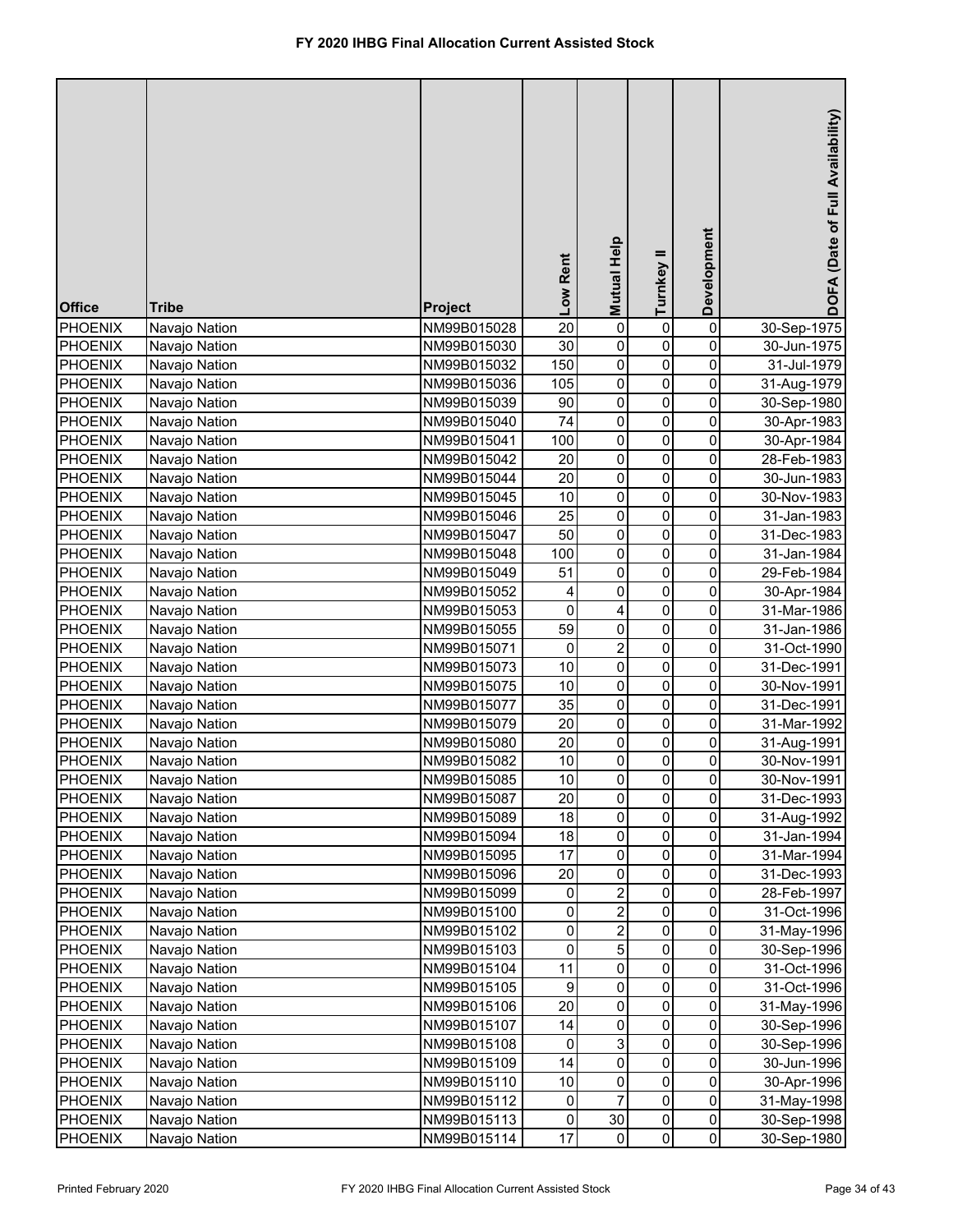| <b>Office</b>                    | <b>Tribe</b>                    | Project                    | Low Rent        | <b>Mutual Help</b> | Turnkey II   | Development         | DOFA (Date of Full Availability) |
|----------------------------------|---------------------------------|----------------------------|-----------------|--------------------|--------------|---------------------|----------------------------------|
| <b>PHOENIX</b>                   | Navajo Nation                   | NM99B015115                | 0               | 8                  | 0            | 0                   | 31-Dec-1999                      |
| <b>PHOENIX</b>                   | Navajo Nation                   | NM99B015116                | 0               | 6                  | 0            | 0                   | 30-Nov-1999                      |
| PHOENIX                          | Navajo Nation                   | NM99B015117                | 0               | 3                  | 0            | 0                   | 30-Nov-1999                      |
| PHOENIX                          | Navajo Nation                   | NM99B015118                | 0               | 5                  | 0            | 0                   | 28-Feb-1999                      |
| <b>PHOENIX</b>                   | Navajo Nation                   | NM99B015119                | 0               | 5                  | 0            | 0                   | 28-Feb-1999                      |
| <b>PHOENIX</b>                   | Navajo Nation                   | NM99B015120                | 0               | 3                  | 0            | 0                   | 30-Sep-2000                      |
| PHOENIX                          | Navajo Nation                   | NM99B015121                | 0               | $\overline{5}$     | 0            | 0                   | 31-Dec-1999                      |
| PHOENIX                          | Navajo Nation                   | NM99B015122                | 0               | 14                 | 0            | 0                   | 30-Nov-2000                      |
| PHOENIX                          | Navajo Nation                   | NM99B015123                | 0               | 16                 | $\pmb{0}$    | 0                   | 31-Dec-2000                      |
| <b>PHOENIX</b>                   | Navajo Nation                   | NM99B015124                | 0               | 9                  | $\pmb{0}$    | 0                   | 30-Nov-2000                      |
| PHOENIX                          | Navajo Nation                   | NM99B015125                | $\overline{20}$ | $\mathsf 0$        | $\pmb{0}$    | 0                   | 31-Mar-2002                      |
| <b>PHOENIX</b>                   | Navajo Nation                   | NM99B015127                | 18              | 0                  | 0            | 0                   | 30-Jun-2001                      |
| <b>PHOENIX</b>                   | Navajo Nation                   | NM99B015128                | 0               | 18                 | $\pmb{0}$    | 0                   | 30-Jun-2001                      |
| <b>PHOENIX</b>                   | Ohkay Owingeh (San Juan Pueblo) | NM99B083008                | 0               | $\mathbf{1}$       | $\pmb{0}$    | 0                   | 31-Jul-1996                      |
| <b>PHOENIX</b>                   | Ohkay Owingeh (San Juan Pueblo) | NM99B083009                | 22              | 0                  | $\pmb{0}$    | 0                   | 31-Dec-1997                      |
| <b>PHOENIX</b>                   | Ohkay Owingeh (San Juan Pueblo) | NM99B083010                | 3               | 0                  | 0            | 0                   | 30-Nov-2005                      |
| <b>PHOENIX</b>                   | Pala Band                       | CA99B080053                | 9               | $\mathsf 0$        | $\pmb{0}$    | 0                   | 30-Nov-1994                      |
| <b>PHOENIX</b>                   | Pascua Yaqui Tribe              | AZ99B040001                | 48              | $\mathsf 0$        | $\mathbf 0$  | 0                   | 31-Oct-1981                      |
| <b>PHOENIX</b>                   | Pascua Yaqui Tribe              | AZ99B040003                | 40              | 0                  | $\mathbf 0$  | 0                   | 30-Apr-1986                      |
| <b>PHOENIX</b>                   | Pascua Yaqui Tribe              | AZ99B040004                | 50              | $\mathsf 0$        | $\mathbf 0$  | 0                   | 31-Dec-1986                      |
| <b>PHOENIX</b>                   | Pascua Yaqui Tribe              | AZ99B040006                | 50              | $\mathsf 0$        | $\mathbf 0$  | 0                   | 30-Jun-1987                      |
| <b>PHOENIX</b>                   | Pascua Yaqui Tribe              | AZ99B040007                | 80              | 0                  | $\mathbf 0$  | 0                   | 31-Dec-1987                      |
| <b>PHOENIX</b>                   | Pascua Yaqui Tribe              | AZ99B040011                | 43              | 0                  | $\mathbf 0$  | 0                   | 30-Apr-1992                      |
| <b>PHOENIX</b>                   | Pascua Yaqui Tribe              | AZ99B040013                | 20              | 0                  | 0            | 0                   | 31-Mar-1995                      |
| PHOENIX                          | Pascua Yaqui Tribe              | AZ99B040015                | 40              | $\mathbf{0}$       | $\mathbf{0}$ | 0                   | 28-Feb-1998                      |
| <b>PHOENIX</b>                   | Pauma Band                      | CA99B080063                | 0               | 1                  | 0            | 0                   | 30-Apr-1995                      |
| <b>PHOENIX</b>                   | Picayune Rancheria              | CA99B159001                | 12              | 0                  | 0            | 0                   | 31-Dec-1999                      |
| <b>PHOENIX</b>                   | Picayune Rancheria              | CA99B159001                | 3               | 0                  | 0            | 0                   | 08-Feb-2003                      |
| PHOENIX                          | Picayune Rancheria              | CA99B159001                | 5               | 0                  | 0            | 0                   | 26-Mar-2013                      |
| <b>PHOENIX</b>                   | Picayune Rancheria              | CA99B159002                | 0               | 4                  | 0            | 0                   | 01-May-2011                      |
| <b>PHOENIX</b>                   | Pinoleville Rancheria           | CA99B130024                | 5               | $\pmb{0}$          | 0            | 14                  | 01-Sep-2006                      |
| <b>PHOENIX</b>                   | <b>Pyramid Lake Paiute</b>      | NV99B004005                | 12              | $\pmb{0}$          | $\pmb{0}$    | 0                   | 31-Aug-1980                      |
| <b>PHOENIX</b>                   | <b>Pyramid Lake Paiute</b>      | NV99B004006                | 36              | $\mathsf 0$        | $\pmb{0}$    | 0                   | 31-Jul-1981                      |
| <b>PHOENIX</b>                   | <b>Pyramid Lake Paiute</b>      | NV99B004010                | 0               | 16                 | $\pmb{0}$    | 0                   | 31-May-1995                      |
| <b>PHOENIX</b>                   | <b>Pyramid Lake Paiute</b>      | NV99B004011                | 0               | 17                 | $\pmb{0}$    | 0                   | 30-Apr-1997                      |
| <b>PHOENIX</b>                   | <b>Pyramid Lake Paiute</b>      | NV99B004013                | 0               | 1                  | 0            | 0                   | 31-Mar-1998                      |
| PHOENIX                          | Quartz Valley Rancheria         | CA99B083011                | 10              | 0                  | 0            | 0                   | 04-May-2004                      |
| <b>PHOENIX</b>                   | Quartz Valley Rancheria         | CA99B083012                | 0               | 5<br>0             | 0            | 0                   | 04-May-2004                      |
| PHOENIX                          | Quartz Valley Rancheria         | CA99B083014                | 1               |                    | 0            | 0                   | 31-Dec-1997                      |
| <b>PHOENIX</b>                   | Quartz Valley Rancheria         | CA99B083017                | 10              | 0                  | 0            | 0                   | 30-Nov-2000                      |
| <b>PHOENIX</b>                   | Quechan Tribe                   | CA99B054005                | 0<br>39         | 4<br>0             | 0<br>0       | 0<br>0              | 31-Oct-1979                      |
| <b>PHOENIX</b><br><b>PHOENIX</b> | Quechan Tribe<br>Quechan Tribe  | CA99B054006<br>CA99B054007 | 0               | 4                  | 0            | $\mathsf{O}\xspace$ | 31-Jul-1982                      |
| PHOENIX                          | Quechan Tribe                   | CA99B054012                | $\mathbf 0$     | 8                  | $\pmb{0}$    | $\overline{0}$      | 31-Aug-1982<br>31-Jul-1990       |
|                                  |                                 |                            |                 |                    |              |                     |                                  |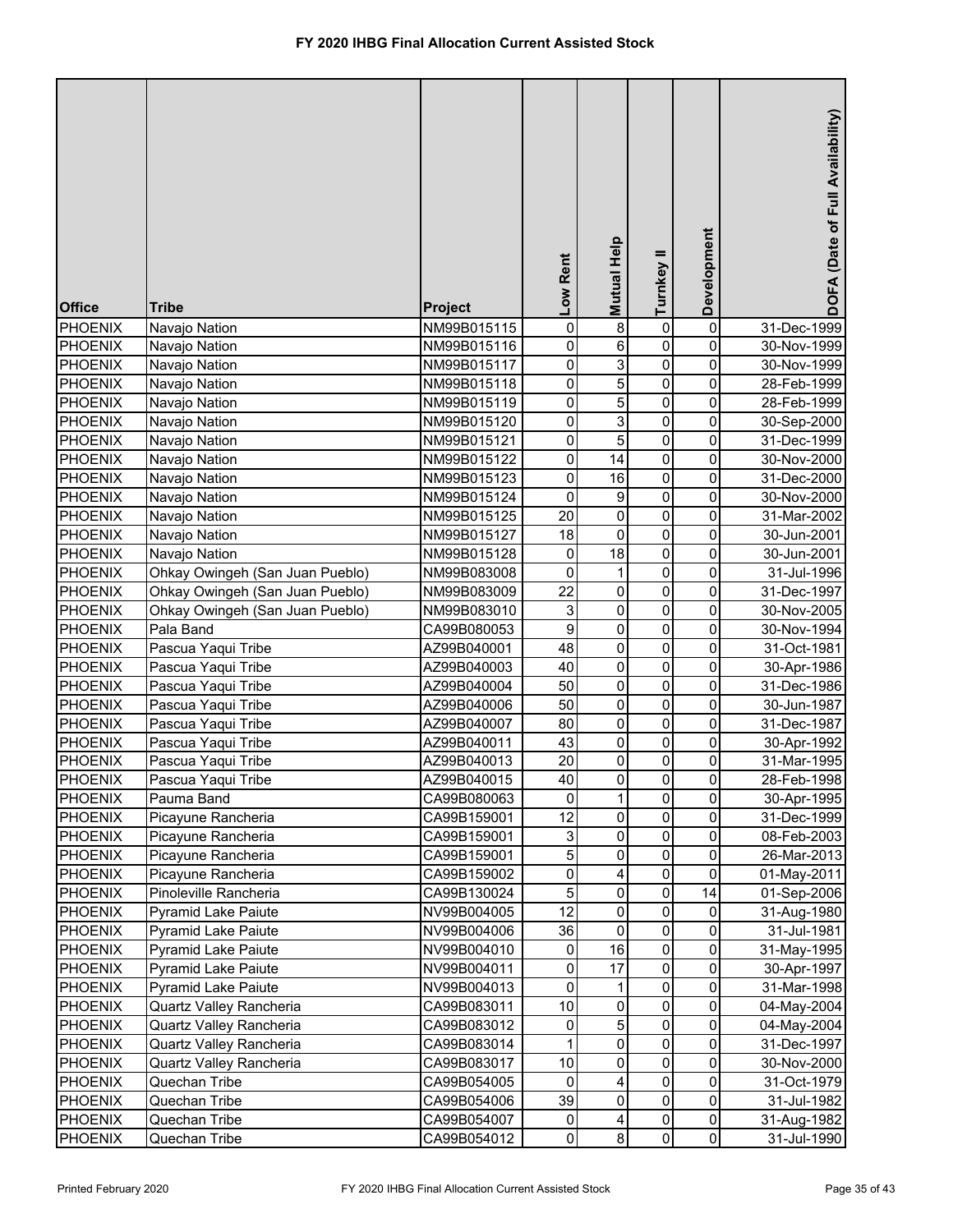| <b>Office</b>  | <b>Tribe</b>              | Project     | Low Rent                | Mutual Help             | Turnkey II  | Development         | DOFA (Date of Full Availability) |
|----------------|---------------------------|-------------|-------------------------|-------------------------|-------------|---------------------|----------------------------------|
| PHOENIX        | Quechan Tribe             | CA99B054013 | $\pmb{0}$               | 8                       | 0           | $\pmb{0}$           | 31-Aug-1993                      |
| <b>PHOENIX</b> | Quechan Tribe             | CA99B054014 | 20                      | 0                       | 0           | 0                   | 30-Nov-1994                      |
| PHOENIX        | Quechan Tribe             | CA99B054015 | 20                      | 0                       | 0           | 0                   | 12-Jun-1997                      |
| PHOENIX        | Quechan Tribe             | CA99B054017 | 22                      | 0                       | $\pmb{0}$   | 0                   | 30-Jun-1999                      |
| PHOENIX        | Redwood Valley Rancheria  | CA99B130011 | $\boldsymbol{9}$        | 0                       | $\pmb{0}$   | 0                   | 31-May-1990                      |
| PHOENIX        | Reno-Sparks Colony        | NV99B012003 | 29                      | $\pmb{0}$               | $\pmb{0}$   | 0                   | 30-Sep-1974                      |
| <b>PHOENIX</b> | Reno-Sparks Colony        | NV99B012007 | 20                      | 0                       | 0           | 0                   | 31-Jul-1991                      |
| PHOENIX        | Reno-Sparks Colony        | NV99B012008 | 0                       | 8                       | 0           | 0                   | 30-Sep-1991                      |
| PHOENIX        | Reno-Sparks Colony        | NV99B012009 | 0                       | $\overline{\mathbf{c}}$ | 0           | 0                   | 30-Sep-1991                      |
| <b>PHOENIX</b> | Reno-Sparks Colony        | NV99B012010 | 0                       | 12                      | 0           | 0                   | 14-Jun-1995                      |
| <b>PHOENIX</b> | Reno-Sparks Colony        | NV99B012012 | 29                      | 0                       | $\pmb{0}$   | 0                   | 30-Apr-1997                      |
| <b>PHOENIX</b> | Rincon Band               | CA99B080010 | 0                       | $\mathbf{1}$            | 0           | 0                   | 30-Jun-1981                      |
| <b>PHOENIX</b> | Rincon Band               | CA99B080054 | $\overline{7}$          | $\mathsf 0$             | 0           | 0                   | 30-Apr-1994                      |
| <b>PHOENIX</b> | Rincon Band               | CA99B080065 | 0                       | 9                       | $\mathbf 0$ | 0                   | 31-Jan-1996                      |
| <b>PHOENIX</b> | Rincon Band               | CA99B080066 | 6                       | 0                       | $\mathbf 0$ | 0                   | 31-Jan-1996                      |
| <b>PHOENIX</b> | Robinson Rancheria        | CA99B130005 | 11                      | 0                       | $\mathbf 0$ | 0                   | 30-Apr-1988                      |
| <b>PHOENIX</b> | Round Valley Indian Tribe | CA99B097002 | 27                      | $\mathsf 0$             | $\mathbf 0$ | 0                   | 31-Aug-1978                      |
| <b>PHOENIX</b> | Round Valley Indian Tribe | CA99B097005 | 22                      | $\mathbf 0$             | $\mathbf 0$ | 0                   | 31-Aug-1981                      |
| <b>PHOENIX</b> | Salt River Plma-Maricopa  | AZ99B014007 | 25                      | $\mathbf 0$             | $\mathbf 0$ | 0                   | 30-Jun-1980                      |
| <b>PHOENIX</b> | Salt River PIma-Maricopa  | AZ99B014009 | 59                      | $\mathbf 0$             | $\mathbf 0$ | 0                   | 30-Sep-1980                      |
| <b>PHOENIX</b> | Salt River PIma-Maricopa  | AZ99B014011 | 28                      | 0                       | 0           | 0                   | 31-Jan-1986                      |
| <b>PHOENIX</b> | Salt River Plma-Maricopa  | AZ99B014017 | 40                      | 0                       | $\mathbf 0$ | 0                   | 31-Oct-1995                      |
| <b>PHOENIX</b> | Salt River Plma-Maricopa  | AZ99B014018 | 20                      | 0                       | 0           | 0                   | 09-Feb-1999                      |
| <b>PHOENIX</b> | San Carlos Apache         | AZ99B011016 | 99                      | 0                       | 0           | 0                   | 30-Jul-1980                      |
| PHOENIX        | San Carlos Apache         | AZ99B011017 | 20                      | $\mathbf{0}$            | 0           | $\pmb{0}$           | 31-Dec-1981                      |
| <b>PHOENIX</b> | San Carlos Apache         | AZ99B011020 | 50                      | $\mathbf 0$             | 0           | 0                   | 30-Nov-1987                      |
| <b>PHOENIX</b> | San Carlos Apache         | AZ99B011021 | 50                      | $\pmb{0}$               | 0           | 0                   | 30-Nov-1987                      |
| <b>PHOENIX</b> | San Carlos Apache         | AZ99B011022 | 60                      | $\pmb{0}$               | 0           | 0                   | 30-Nov-1987                      |
| PHOENIX        | San Carlos Apache         | AZ99B011023 | 20                      | 0                       | 0           | 0                   | 30-Nov-1987                      |
| <b>PHOENIX</b> | San Carlos Apache         | AZ99B011025 | 73                      | 0                       | 0           | 0                   | 30-Nov-1992                      |
| <b>PHOENIX</b> | San Carlos Apache         | AZ99B011027 | 38                      | 0                       | 0           | 0                   | 30-Nov-1994                      |
| <b>PHOENIX</b> | San Carlos Apache         | AZ99B011029 | 0                       | 3                       | 0           | 0                   | 01-Jan-2000                      |
| PHOENIX        | San Carlos Apache         | AZ99B011030 | $\overline{\mathbf{c}}$ | 0                       | 0           | 0                   | 01-Jan-2000                      |
| <b>PHOENIX</b> | San Ildefonso Pueblo      | NM99B040022 | 0                       | 8                       | 0           | 0                   | 20-Dec-1994                      |
| <b>PHOENIX</b> | San Ildefonso Pueblo      | NM99B040026 | 0                       | 18                      | 0           | 0                   | 31-Dec-1994                      |
| <b>PHOENIX</b> | San Ildefonso Pueblo      | NM99B040029 | 20                      | 0                       | 0           | $\mathsf{O}\xspace$ | 31-Jan-2000                      |
| <b>PHOENIX</b> | San Pasqual Band          | CA99B080055 | 10                      | 0                       | 0           | 0                   | 31-May-1993                      |
| <b>PHOENIX</b> | San Pasqual Band          | CA99B080059 | 0                       | $\overline{2}$          | 0           | 0                   | 31-Oct-1995                      |
| <b>PHOENIX</b> | San Pasqual Band          | CA99B080072 | 10                      | 0                       | 0           | 0                   | 28-Nov-1995                      |
| <b>PHOENIX</b> | Sandia Pueblo             | NM99B031067 | 0                       | 9                       | 0           | 0                   | 30-Sep-1995                      |
| <b>PHOENIX</b> | Santa Ana Pueblo          | NM99B087013 | 5                       | 0                       | 0           | 0                   | 30-Nov-1999                      |
| <b>PHOENIX</b> | Santa Clara Pueblo        | NM99B082007 | 0                       | 9                       | 0           | 0                   | 31-Mar-1992                      |
| <b>PHOENIX</b> | Santa Clara Pueblo        | NM99B082008 | $\mathbf 0$             | 13                      | 0           | $\mathsf{O}\xspace$ | 31-Dec-2004                      |
| <b>PHOENIX</b> | Santa Clara Pueblo        | NM99B082009 | 22                      | 0                       | $\pmb{0}$   | $\overline{0}$      | 31-Dec-2004                      |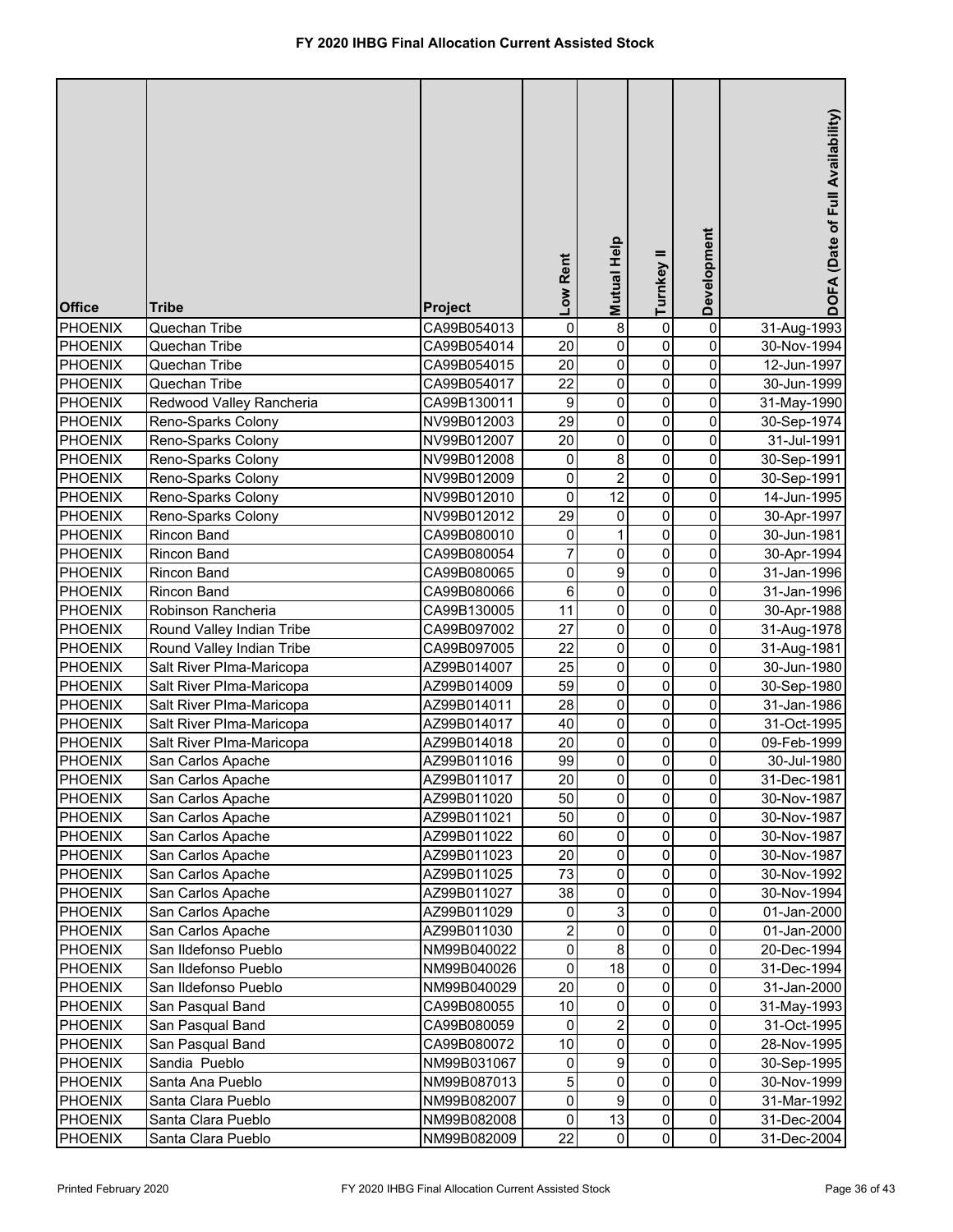| $\mathsf 0$<br>0<br><b>PHOENIX</b><br>Santa Rosa Band of Cahuilla<br>$\mathbf{1}$<br>CA99B080069<br>0<br>30-May-1995<br>0<br>0<br><b>PHOENIX</b><br>1<br>0<br>CA99B080070<br>Santa Rosa Band of Cahuilla<br>18-May-1998<br>23<br>0<br>$\pmb{0}$<br><b>PHOENIX</b><br>0<br>Santa Rosa Rancheria<br>CA99B129001<br>31-Jul-1982<br>$\mathsf 0$<br>0<br>20<br>0<br><b>PHOENIX</b><br>Santa Rosa Rancheria<br>31-Dec-1987<br>CA99B129007<br>$\pmb{0}$<br>29<br>$\pmb{0}$<br>$\pmb{0}$<br>PHOENIX<br>Santo Domingo Pueblo<br>NM99B078001<br>30-Sep-1998<br>6<br>10<br>$\mathbf 0$<br>PHOENIX<br>0<br>Santo Domingo Pueblo<br>NM99B078002<br>30-Sep-1998<br>$\overline{2}$<br>$\mathsf 0$<br>$\mathbf 0$<br>0<br>PHOENIX<br>Santo Domingo Pueblo<br>NM99B078003<br>30-Nov-2004<br>9<br>$\overline{0}$<br>0<br>0<br>PHOENIX<br>Sherwood Valley Rancheria<br>CA99B130014<br>30-Apr-1993<br>0<br>0<br>0<br>PHOENIX<br>4<br>Sherwood Valley Rancheria<br>CA99B130015<br>30-Apr-1993<br>3<br>12<br>0<br>0<br><b>PHOENIX</b><br>Sherwood Valley Rancheria<br>CA99B130027<br>28-Sep-2012<br>0<br>$\overline{\mathbf{c}}$<br>0<br>0<br><b>PHOENIX</b><br>Soboba Band<br>CA99B080068<br>30-May-1995<br>$\overline{c}$<br>$\mathsf 0$<br>0<br>0<br><b>PHOENIX</b><br>Soboba Band<br>CA99B080073<br>30-Jun-1998<br>25<br>0<br>0<br><b>PHOENIX</b><br>Susanville Rancheria<br>0<br>CA99B083008<br>30-Sep-1993<br>0<br>0<br>6<br>0<br><b>PHOENIX</b><br>Susanville Rancheria<br>CA99B083010<br>31-Dec-1995<br>$\overline{2}$<br>$\mathbf 0$<br>0<br>0<br><b>PHOENIX</b><br>Te-Moak<br>NV99B016003<br>31-Dec-1980 |
|----------------------------------------------------------------------------------------------------------------------------------------------------------------------------------------------------------------------------------------------------------------------------------------------------------------------------------------------------------------------------------------------------------------------------------------------------------------------------------------------------------------------------------------------------------------------------------------------------------------------------------------------------------------------------------------------------------------------------------------------------------------------------------------------------------------------------------------------------------------------------------------------------------------------------------------------------------------------------------------------------------------------------------------------------------------------------------------------------------------------------------------------------------------------------------------------------------------------------------------------------------------------------------------------------------------------------------------------------------------------------------------------------------------------------------------------------------------------------------------------------------------------------------------------------------------------------------------------|
|                                                                                                                                                                                                                                                                                                                                                                                                                                                                                                                                                                                                                                                                                                                                                                                                                                                                                                                                                                                                                                                                                                                                                                                                                                                                                                                                                                                                                                                                                                                                                                                              |
|                                                                                                                                                                                                                                                                                                                                                                                                                                                                                                                                                                                                                                                                                                                                                                                                                                                                                                                                                                                                                                                                                                                                                                                                                                                                                                                                                                                                                                                                                                                                                                                              |
|                                                                                                                                                                                                                                                                                                                                                                                                                                                                                                                                                                                                                                                                                                                                                                                                                                                                                                                                                                                                                                                                                                                                                                                                                                                                                                                                                                                                                                                                                                                                                                                              |
|                                                                                                                                                                                                                                                                                                                                                                                                                                                                                                                                                                                                                                                                                                                                                                                                                                                                                                                                                                                                                                                                                                                                                                                                                                                                                                                                                                                                                                                                                                                                                                                              |
|                                                                                                                                                                                                                                                                                                                                                                                                                                                                                                                                                                                                                                                                                                                                                                                                                                                                                                                                                                                                                                                                                                                                                                                                                                                                                                                                                                                                                                                                                                                                                                                              |
|                                                                                                                                                                                                                                                                                                                                                                                                                                                                                                                                                                                                                                                                                                                                                                                                                                                                                                                                                                                                                                                                                                                                                                                                                                                                                                                                                                                                                                                                                                                                                                                              |
|                                                                                                                                                                                                                                                                                                                                                                                                                                                                                                                                                                                                                                                                                                                                                                                                                                                                                                                                                                                                                                                                                                                                                                                                                                                                                                                                                                                                                                                                                                                                                                                              |
|                                                                                                                                                                                                                                                                                                                                                                                                                                                                                                                                                                                                                                                                                                                                                                                                                                                                                                                                                                                                                                                                                                                                                                                                                                                                                                                                                                                                                                                                                                                                                                                              |
|                                                                                                                                                                                                                                                                                                                                                                                                                                                                                                                                                                                                                                                                                                                                                                                                                                                                                                                                                                                                                                                                                                                                                                                                                                                                                                                                                                                                                                                                                                                                                                                              |
|                                                                                                                                                                                                                                                                                                                                                                                                                                                                                                                                                                                                                                                                                                                                                                                                                                                                                                                                                                                                                                                                                                                                                                                                                                                                                                                                                                                                                                                                                                                                                                                              |
|                                                                                                                                                                                                                                                                                                                                                                                                                                                                                                                                                                                                                                                                                                                                                                                                                                                                                                                                                                                                                                                                                                                                                                                                                                                                                                                                                                                                                                                                                                                                                                                              |
|                                                                                                                                                                                                                                                                                                                                                                                                                                                                                                                                                                                                                                                                                                                                                                                                                                                                                                                                                                                                                                                                                                                                                                                                                                                                                                                                                                                                                                                                                                                                                                                              |
|                                                                                                                                                                                                                                                                                                                                                                                                                                                                                                                                                                                                                                                                                                                                                                                                                                                                                                                                                                                                                                                                                                                                                                                                                                                                                                                                                                                                                                                                                                                                                                                              |
|                                                                                                                                                                                                                                                                                                                                                                                                                                                                                                                                                                                                                                                                                                                                                                                                                                                                                                                                                                                                                                                                                                                                                                                                                                                                                                                                                                                                                                                                                                                                                                                              |
|                                                                                                                                                                                                                                                                                                                                                                                                                                                                                                                                                                                                                                                                                                                                                                                                                                                                                                                                                                                                                                                                                                                                                                                                                                                                                                                                                                                                                                                                                                                                                                                              |
| $\mathsf 0$<br>10<br>$\mathbf 0$<br>0<br><b>PHOENIX</b><br>Te-Moak<br>NV99B016004<br>30-Nov-1980                                                                                                                                                                                                                                                                                                                                                                                                                                                                                                                                                                                                                                                                                                                                                                                                                                                                                                                                                                                                                                                                                                                                                                                                                                                                                                                                                                                                                                                                                             |
| 5<br>23<br>$\mathbf 0$<br>0<br><b>PHOENIX</b><br>Te-Moak<br>NV99B016005<br>28-Feb-1982                                                                                                                                                                                                                                                                                                                                                                                                                                                                                                                                                                                                                                                                                                                                                                                                                                                                                                                                                                                                                                                                                                                                                                                                                                                                                                                                                                                                                                                                                                       |
| 3<br>$\pmb{0}$<br>0<br>$\ensuremath{\mathsf{3}}$<br><b>PHOENIX</b><br>Te-Moak<br>NV99B016006<br>28-Feb-1982                                                                                                                                                                                                                                                                                                                                                                                                                                                                                                                                                                                                                                                                                                                                                                                                                                                                                                                                                                                                                                                                                                                                                                                                                                                                                                                                                                                                                                                                                  |
| 5<br>$\mathbf 0$<br>$\mathbf 0$<br>0<br><b>PHOENIX</b><br>Te-Moak<br>NV99B016008<br>31-Aug-1986                                                                                                                                                                                                                                                                                                                                                                                                                                                                                                                                                                                                                                                                                                                                                                                                                                                                                                                                                                                                                                                                                                                                                                                                                                                                                                                                                                                                                                                                                              |
| 3<br>$\mathbf 0$<br>0<br>0<br><b>PHOENIX</b><br>Te-Moak<br>NV99B016009<br>31-Aug-1988                                                                                                                                                                                                                                                                                                                                                                                                                                                                                                                                                                                                                                                                                                                                                                                                                                                                                                                                                                                                                                                                                                                                                                                                                                                                                                                                                                                                                                                                                                        |
| 33<br>0<br>0<br>0<br><b>PHOENIX</b><br>Te-Moak<br>NV99B016010<br>28-Feb-1989                                                                                                                                                                                                                                                                                                                                                                                                                                                                                                                                                                                                                                                                                                                                                                                                                                                                                                                                                                                                                                                                                                                                                                                                                                                                                                                                                                                                                                                                                                                 |
| 9<br>0<br>1<br>0<br><b>PHOENIX</b><br>Te-Moak<br>NV99B016011<br>28-Feb-1998                                                                                                                                                                                                                                                                                                                                                                                                                                                                                                                                                                                                                                                                                                                                                                                                                                                                                                                                                                                                                                                                                                                                                                                                                                                                                                                                                                                                                                                                                                                  |
| 0<br>9<br>0<br>0<br><b>PHOENIX</b><br>Tesuque Pueblo<br>NM99B040028<br>28-Feb-1995                                                                                                                                                                                                                                                                                                                                                                                                                                                                                                                                                                                                                                                                                                                                                                                                                                                                                                                                                                                                                                                                                                                                                                                                                                                                                                                                                                                                                                                                                                           |
| 10<br>0<br>0<br>0<br><b>PHOENIX</b><br>Tohono O'Odham Nation<br>AZ99B026008<br>30-Sep-1978                                                                                                                                                                                                                                                                                                                                                                                                                                                                                                                                                                                                                                                                                                                                                                                                                                                                                                                                                                                                                                                                                                                                                                                                                                                                                                                                                                                                                                                                                                   |
| <b>PHOENIX</b><br>Tohono O'Odham Nation<br>AZ99B026012<br>50<br>$\pmb{0}$<br>31-May-1974<br>$\mathbf{0}$<br>0                                                                                                                                                                                                                                                                                                                                                                                                                                                                                                                                                                                                                                                                                                                                                                                                                                                                                                                                                                                                                                                                                                                                                                                                                                                                                                                                                                                                                                                                                |
| $\overline{3}$<br>0<br>0<br><b>PHOENIX</b><br>Tohono O'Odham Nation<br>0<br>AZ99B026019<br>30-Jun-1981                                                                                                                                                                                                                                                                                                                                                                                                                                                                                                                                                                                                                                                                                                                                                                                                                                                                                                                                                                                                                                                                                                                                                                                                                                                                                                                                                                                                                                                                                       |
| 12<br>$\pmb{0}$<br>0<br>0<br><b>PHOENIX</b><br>Tohono O'Odham Nation<br>AZ99B026020<br>28-Feb-1983                                                                                                                                                                                                                                                                                                                                                                                                                                                                                                                                                                                                                                                                                                                                                                                                                                                                                                                                                                                                                                                                                                                                                                                                                                                                                                                                                                                                                                                                                           |
| 3<br>0<br>0<br><b>PHOENIX</b><br>Tohono O'Odham Nation<br>AZ99B026021<br>0<br>31-May-1983                                                                                                                                                                                                                                                                                                                                                                                                                                                                                                                                                                                                                                                                                                                                                                                                                                                                                                                                                                                                                                                                                                                                                                                                                                                                                                                                                                                                                                                                                                    |
| 50<br>$\pmb{0}$<br>0<br>0<br><b>PHOENIX</b><br>Tohono O'Odham Nation<br>AZ99B026022<br>30-Jun-1986                                                                                                                                                                                                                                                                                                                                                                                                                                                                                                                                                                                                                                                                                                                                                                                                                                                                                                                                                                                                                                                                                                                                                                                                                                                                                                                                                                                                                                                                                           |
| 0<br>0<br><b>PHOENIX</b><br>Tohono O'Odham Nation<br>AZ99B026023<br>0<br>30-Jun-1986                                                                                                                                                                                                                                                                                                                                                                                                                                                                                                                                                                                                                                                                                                                                                                                                                                                                                                                                                                                                                                                                                                                                                                                                                                                                                                                                                                                                                                                                                                         |
| 0<br>0<br>0<br><b>PHOENIX</b><br>Tohono O'Odham Nation<br>AZ99B026029<br>31-Dec-1991                                                                                                                                                                                                                                                                                                                                                                                                                                                                                                                                                                                                                                                                                                                                                                                                                                                                                                                                                                                                                                                                                                                                                                                                                                                                                                                                                                                                                                                                                                         |
| 0<br>Tohono O'Odham Nation<br>$\pmb{0}$<br>0<br><b>PHOENIX</b><br>AZ99B026030<br>1<br>30-Apr-1992                                                                                                                                                                                                                                                                                                                                                                                                                                                                                                                                                                                                                                                                                                                                                                                                                                                                                                                                                                                                                                                                                                                                                                                                                                                                                                                                                                                                                                                                                            |
| 0<br>72<br>0<br><b>PHOENIX</b><br>Tohono O'Odham Nation<br>0<br>AZ99B026032<br>30-Jan-1999                                                                                                                                                                                                                                                                                                                                                                                                                                                                                                                                                                                                                                                                                                                                                                                                                                                                                                                                                                                                                                                                                                                                                                                                                                                                                                                                                                                                                                                                                                   |
| 0<br>9<br>$\pmb{0}$<br>0<br><b>PHOENIX</b><br>Torres-Martinez Band of Cahuilla<br>CA99B080035<br>29-Feb-1988<br>$\pmb{0}$<br>$\mathbf 0$<br>0<br>Torres-Martinez Band of Cahuilla<br>1                                                                                                                                                                                                                                                                                                                                                                                                                                                                                                                                                                                                                                                                                                                                                                                                                                                                                                                                                                                                                                                                                                                                                                                                                                                                                                                                                                                                       |
| <b>PHOENIX</b><br>CA99B080045<br>30-Apr-1989<br>$\overline{7}$<br>$\pmb{0}$<br>$\mathbf 0$<br>0<br>Tule River Indian Tribe<br><b>PHOENIX</b><br>CA99B099003                                                                                                                                                                                                                                                                                                                                                                                                                                                                                                                                                                                                                                                                                                                                                                                                                                                                                                                                                                                                                                                                                                                                                                                                                                                                                                                                                                                                                                  |
| 30-Jun-1988<br>$\pmb{0}$<br>18<br>$\mathbf 0$<br><b>PHOENIX</b><br>Tule River Indian Tribe<br>CA99B099006<br>0<br>29-Mar-1996                                                                                                                                                                                                                                                                                                                                                                                                                                                                                                                                                                                                                                                                                                                                                                                                                                                                                                                                                                                                                                                                                                                                                                                                                                                                                                                                                                                                                                                                |
| 0<br><b>PHOENIX</b><br>Tule River Indian Tribe<br>0<br>4<br>0<br>CA99B099007<br>29-Mar-1996                                                                                                                                                                                                                                                                                                                                                                                                                                                                                                                                                                                                                                                                                                                                                                                                                                                                                                                                                                                                                                                                                                                                                                                                                                                                                                                                                                                                                                                                                                  |
| 0<br>$\mathbf 0$<br><b>PHOENIX</b><br>Tule River Indian Tribe<br>35<br>0<br>CA99B099009<br>10-Feb-2004                                                                                                                                                                                                                                                                                                                                                                                                                                                                                                                                                                                                                                                                                                                                                                                                                                                                                                                                                                                                                                                                                                                                                                                                                                                                                                                                                                                                                                                                                       |
| 0<br>0<br><b>PHOENIX</b><br>Tuolumne Band of Me-Wuk Indians<br>5<br>0<br>CA99B129006<br>31-Jul-1982                                                                                                                                                                                                                                                                                                                                                                                                                                                                                                                                                                                                                                                                                                                                                                                                                                                                                                                                                                                                                                                                                                                                                                                                                                                                                                                                                                                                                                                                                          |
| $\mathsf{O}\xspace$<br>3<br>0<br>0<br>Tuolumne Band of Me-Wuk Indians<br><b>PHOENIX</b><br>CA99B129012<br>31-May-1999                                                                                                                                                                                                                                                                                                                                                                                                                                                                                                                                                                                                                                                                                                                                                                                                                                                                                                                                                                                                                                                                                                                                                                                                                                                                                                                                                                                                                                                                        |
| 10<br>$\mathsf{O}\xspace$<br>$\pmb{0}$<br>0<br>Tuolumne Band of Me-Wuk Indians<br><b>PHOENIX</b><br>CA99B129013<br>31-May-1999                                                                                                                                                                                                                                                                                                                                                                                                                                                                                                                                                                                                                                                                                                                                                                                                                                                                                                                                                                                                                                                                                                                                                                                                                                                                                                                                                                                                                                                               |
| $\mathbf 0$<br>Viejas Group of Capitan Grande<br>1<br>$\pmb{0}$<br>0<br><b>PHOENIX</b><br>CA99B080056<br>30-Nov-1993                                                                                                                                                                                                                                                                                                                                                                                                                                                                                                                                                                                                                                                                                                                                                                                                                                                                                                                                                                                                                                                                                                                                                                                                                                                                                                                                                                                                                                                                         |
| $\pmb{0}$<br>$\overline{0}$<br>10<br>0<br><b>PHOENIX</b><br><b>Walker River Paiute Tribe</b><br>NV99B008006<br>31-Mar-1982                                                                                                                                                                                                                                                                                                                                                                                                                                                                                                                                                                                                                                                                                                                                                                                                                                                                                                                                                                                                                                                                                                                                                                                                                                                                                                                                                                                                                                                                   |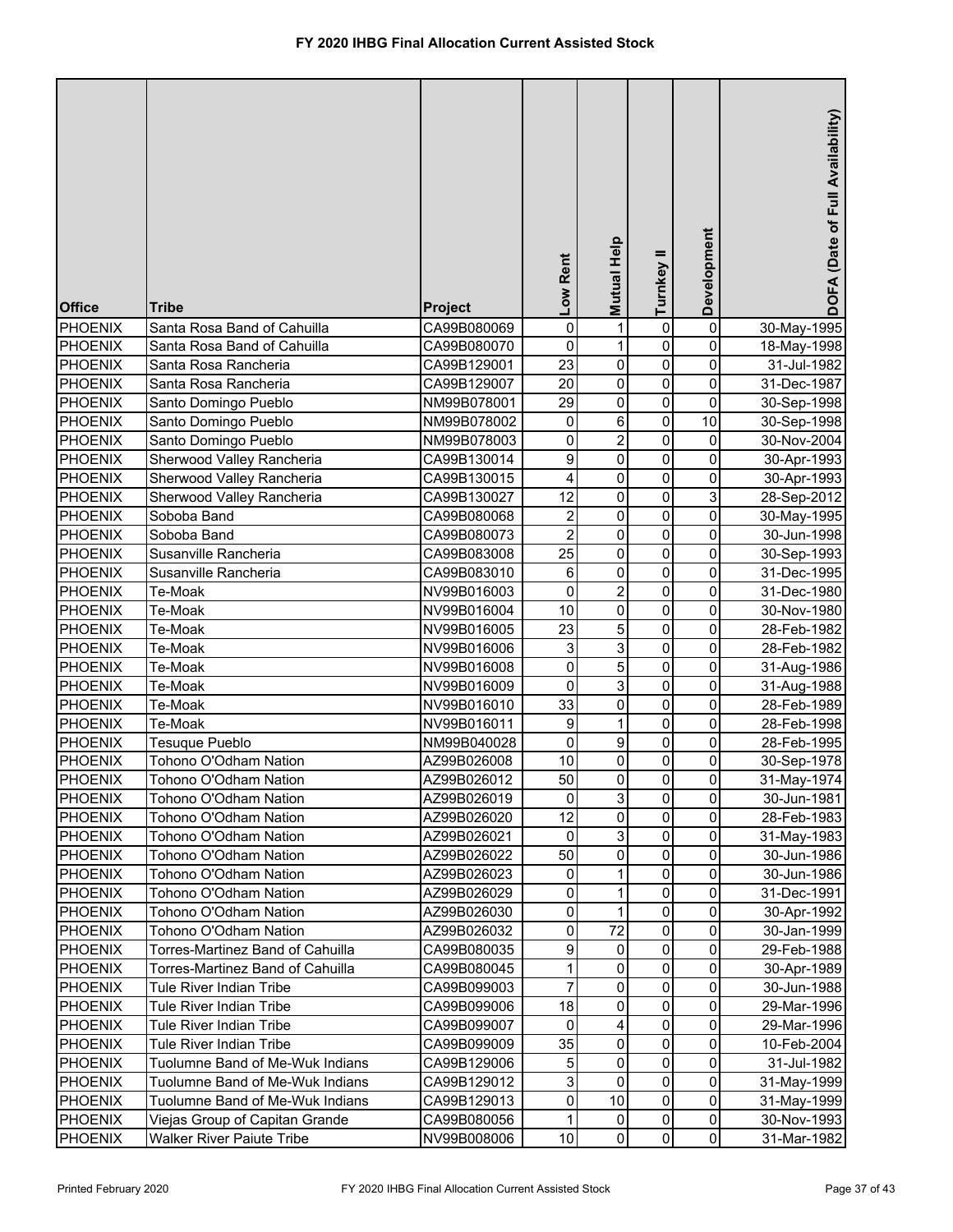| <b>Office</b>  | <b>Tribe</b>                        | Project     | Low Rent        | Mutual Help            | Turnkey II  | Development                   | DOFA (Date of Full Availability) |
|----------------|-------------------------------------|-------------|-----------------|------------------------|-------------|-------------------------------|----------------------------------|
| <b>PHOENIX</b> | <b>Walker River Paiute Tribe</b>    | NV99B008009 | 10              | $\pmb{0}$              | 0           | 0                             | 31-Oct-1986                      |
| PHOENIX        | <b>Walker River Paiute Tribe</b>    | NV99B008011 | 0               | 8                      | 0           | 0                             | 31-Dec-1992                      |
| <b>PHOENIX</b> | <b>Walker River Paiute Tribe</b>    | NV99B008012 | $\mathbf 0$     | 4                      | 0           | 0                             | 31-Dec-1992                      |
| <b>PHOENIX</b> | <b>Walker River Paiute Tribe</b>    | NV99B008013 | $\overline{13}$ | $\pmb{0}$              | 0           | 0                             | 30-Sep-1994                      |
| PHOENIX        | <b>Walker River Paiute Tribe</b>    | NV99B008014 | 13              | $\pmb{0}$              | $\pmb{0}$   | 0                             | 30-Sep-1994                      |
| PHOENIX        | <b>Walker River Paiute Tribe</b>    | NV99B008015 | 22              | $\pmb{0}$              | $\pmb{0}$   | 0                             | 30-Nov-2001                      |
| <b>PHOENIX</b> | <b>Washoe Tribe</b>                 | NV99B003007 | 15              | $\overline{0}$         | $\pmb{0}$   | 0                             | 31-Jul-1980                      |
| <b>PHOENIX</b> | <b>Washoe Tribe</b>                 | NV99B003009 | 25              | $\overline{0}$         | $\pmb{0}$   | 0                             | 30-Jun-1984                      |
| <b>PHOENIX</b> | Washoe Tribe                        | NV99B003010 | 40              | $\pmb{0}$              | 0           | 0                             | 31-Jul-1989                      |
| PHOENIX        | <b>Washoe Tribe</b>                 | NV99B003013 | 0               | 19                     | 0           | 0                             | 30-Sep-1995                      |
| <b>PHOENIX</b> | White Mountain Apache (Fort Apache) | AZ99B016007 | 35              | $\pmb{0}$              | $\pmb{0}$   | 0                             | 30-Jun-1971                      |
| <b>PHOENIX</b> | White Mountain Apache (Fort Apache) | AZ99B016017 | 65              | $\mathsf 0$            | $\pmb{0}$   | 0                             | 31-Dec-1972                      |
| <b>PHOENIX</b> | White Mountain Apache (Fort Apache) | AZ99B016026 | 45              | 0                      | 0           | 0                             | 31-Dec-1979                      |
| <b>PHOENIX</b> | White Mountain Apache (Fort Apache) | AZ99B016027 | 48              | $\mathsf 0$            | $\mathbf 0$ | 0                             | 31-Aug-1980                      |
| <b>PHOENIX</b> | White Mountain Apache (Fort Apache) | AZ99B016029 | 50              | $\mathsf 0$            | $\mathbf 0$ | 0                             | 28-Feb-1981                      |
| <b>PHOENIX</b> | White Mountain Apache (Fort Apache) | AZ99B016030 | 0               | $\overline{c}$         | $\pmb{0}$   | 0                             | 31-Jul-1986                      |
| <b>PHOENIX</b> | White Mountain Apache (Fort Apache) | AZ99B016031 | 5               | $\overline{0}$         | $\pmb{0}$   | 0                             | 31-May-1986                      |
| <b>PHOENIX</b> | White Mountain Apache (Fort Apache) | AZ99B016034 | 40              | 0                      | $\pmb{0}$   | 0                             | 31-Oct-1987                      |
| <b>PHOENIX</b> | White Mountain Apache (Fort Apache) | AZ99B016036 | 50              | 0                      | $\mathbf 0$ | 0                             | 31-Jan-1988                      |
| <b>PHOENIX</b> | White Mountain Apache (Fort Apache) | AZ99B016037 | 0               | $\overline{2}$         | $\mathbf 0$ | 0                             | 31-Oct-1987                      |
| <b>PHOENIX</b> | White Mountain Apache (Fort Apache) | AZ99B016038 | 50              | 0                      | $\mathbf 0$ | 0                             | 31-Jan-1988                      |
| <b>PHOENIX</b> | White Mountain Apache (Fort Apache) | AZ99B016039 | 0               | 1                      | $\mathbf 0$ | 0                             | 30-Jun-1988                      |
| <b>PHOENIX</b> | White Mountain Apache (Fort Apache) | AZ99B016040 | 0               | 1                      | 0           | 0                             | 31-Oct-1988                      |
| <b>PHOENIX</b> | White Mountain Apache (Fort Apache) | AZ99B016042 | 0               | 3                      | 0           | 0                             | 31-Oct-1988                      |
| <b>PHOENIX</b> | White Mountain Apache (Fort Apache) | AZ99B016043 | $\overline{0}$  | $\overline{a}$         | 0           | $\pmb{0}$                     | 31-Oct-1991                      |
| <b>PHOENIX</b> | White Mountain Apache (Fort Apache) | AZ99B016045 | $\mathbf 0$     | 1                      | 0           | 0                             | 31-Oct-1991                      |
| <b>PHOENIX</b> | White Mountain Apache (Fort Apache) | AZ99B016046 | 20              | $\pmb{0}$              | 0           | 0                             | 30-Apr-1993                      |
| <b>PHOENIX</b> | White Mountain Apache (Fort Apache) | AZ99B016048 | 75              | $\pmb{0}$              | 0           | 0                             | 31-Jul-1994                      |
| <b>PHOENIX</b> | White Mountain Apache (Fort Apache) | AZ99B016049 | 0               | 3                      | 0           | 0                             | 31-Jul-1994                      |
| <b>PHOENIX</b> | White Mountain Apache (Fort Apache) | AZ99B016050 | 75              | $\pmb{0}$              | 0           | 0                             | 31-May-1997                      |
| <b>PHOENIX</b> | White Mountain Apache (Fort Apache) | AZ99B016051 | 0               | 37                     | 0           | 0                             | 30-Apr-1998                      |
| <b>PHOENIX</b> | Yavapai-Apache (Camp Verde)         | AZ99B022004 | 1               | 0                      | 0           | 0                             | 28-Feb-1983                      |
| <b>PHOENIX</b> | Yavapai-Apache (Camp Verde)         | AZ99B022006 | 10              | $\pmb{0}$              | 0           | 0                             | 31-Jul-1986                      |
| <b>PHOENIX</b> | Yavapai-Apache (Camp Verde)         | AZ99B022007 | 13              | $\pmb{0}$              | 0           | 0                             | 30-Jun-1986                      |
| <b>PHOENIX</b> | Yavapai-Apache (Camp Verde)         | AZ99B022010 | 14              | $\pmb{0}$              | 0           | $\mathsf{O}\xspace$           | 31-May-1991                      |
| <b>PHOENIX</b> | Yavapai-Apache (Camp Verde)         | AZ99B022012 | $\overline{7}$  | $\mathsf 0$            | 0           | $\mathsf{O}\xspace$           | 30-Sep-1997                      |
| <b>PHOENIX</b> | Yavapai-Apache (Camp Verde)         | AZ99B022013 | 1               | 0                      | 0           | 0                             | 31-May-1997                      |
| <b>PHOENIX</b> | Yerington Paiute Tribe              | NV99B010005 | 14              | 0                      | 0           | 0                             | 30-Jun-1980                      |
| <b>PHOENIX</b> | Yomba Shoshone Tribe                | NV99B020001 | 22              | 0                      | 0           | 0                             | 30-Jun-1981                      |
| <b>PHOENIX</b> | Ysleta Del Sur                      | TX99B429003 | 0               | 13                     | 0           | 0                             | 04-Jan-1999                      |
| <b>PHOENIX</b> | <b>Yurok Tribe</b>                  | CA99B158001 | 11              | 0                      | 0           | $\mathsf 3$                   | 31-Dec-2001                      |
| <b>PHOENIX</b> | <b>Yurok Tribe</b>                  | CA99B158001 | 1               | 0                      | 0           | $\mathsf{O}\xspace$           | 05-Jul-2007                      |
| <b>PHOENIX</b> | <b>Yurok Tribe</b>                  | CA99B158002 | 7               | $\pmb{0}$<br>$\pmb{0}$ | 0<br>0      | $\mathbf 0$<br>$\overline{0}$ | 30-Sep-2004                      |
| <b>PHOENIX</b> | Yurok Tribe                         | CA99B158002 | 25              |                        |             |                               | 19-Jun-2009                      |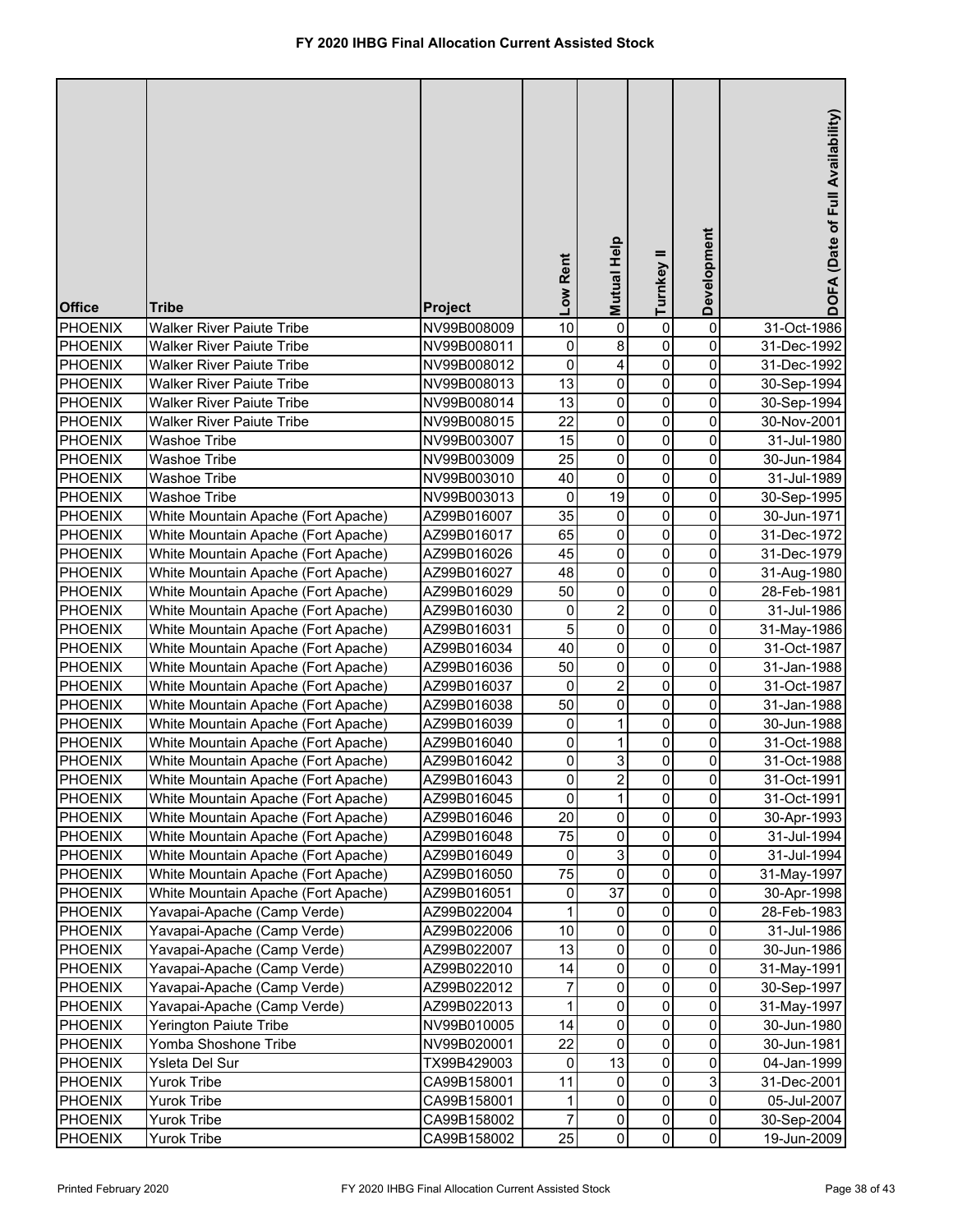| <b>Office</b>  | <b>Tribe</b>       | Project     | Low Rent       | <b>Help</b><br>Mutual I | =<br>Turnkey | Development | DOFA (Date of Full Availability) |
|----------------|--------------------|-------------|----------------|-------------------------|--------------|-------------|----------------------------------|
| <b>PHOENIX</b> | <b>Yurok Tribe</b> | CA99B158003 | $\pmb{0}$      | 1                       | $\mathbf 0$  | 0           | 16-Apr-2001                      |
| PHOENIX        | Yurok Tribe        | CA99B158003 | 0              | $\overline{2}$          | 0            | 0           | 12-Jun-2001                      |
| PHOENIX        | <b>Yurok Tribe</b> | CA99B158003 | $\pmb{0}$      | 1                       | $\mathbf 0$  | $\pmb{0}$   | 10-Jul-2001                      |
| PHOENIX        | Yurok Tribe        | CA99B158003 | 0              |                         | 0            | 0           | 31-Dec-2001                      |
| PHOENIX        | Yurok Tribe        | CA99B158003 | 0              |                         | 0            | 0           | 31-Aug-2002                      |
| <b>PHOENIX</b> | <b>Yurok Tribe</b> | CA99B158003 | 0              |                         | $\mathbf 0$  | $\pmb{0}$   | 18-Mar-2004                      |
| PHOENIX        | Yurok Tribe        | CA99B158003 | 0              |                         | $\mathbf 0$  | 0           | 04-May-2004                      |
| PHOENIX        | <b>Yurok Tribe</b> | CA99B158003 | 0              | $\overline{2}$          | $\mathbf 0$  | 0           | 30-Sep-2005                      |
| PHOENIX        | <b>Yurok Tribe</b> | CA99B158003 | 0              | 19                      | $\mathbf 0$  | $\pmb{0}$   | 30-Sep-2009                      |
| PHOENIX        | Zia Pueblo         | NM99B031068 | 0              | 18                      | 0            | 0           | 30-Jun-1996                      |
| PHOENIX        | Zuni Tribe         | NM99B019005 | $\overline{2}$ | $\mathbf 0$             | $\mathbf 0$  | $\mathbf 0$ | 31-Oct-1972                      |
| PHOENIX        | Zuni Tribe         | NM99B019008 | 50             | $\pmb{0}$               | $\mathbf 0$  | $\pmb{0}$   | 31-Mar-1977                      |
| PHOENIX        | Zuni Tribe         | NM99B019009 | 74             | 0                       | 0            | 0           | 28-Feb-1982                      |
| PHOENIX        | Zuni Tribe         | NM99B019011 | $\mathbf{1}$   | $\mathbf 0$             | $\mathbf 0$  | $\mathbf 0$ | 30-Sep-1982                      |
| <b>PHOENIX</b> | Zuni Tribe         | NM99B019013 | 40             | $\pmb{0}$               | $\mathbf 0$  | $\pmb{0}$   | 31-Jul-1986                      |
| <b>PHOENIX</b> | Zuni Tribe         | NM99B019015 | 22             | 0                       | 0            | 0           | 31-Dec-1997                      |
| PHOENIX        | Zuni Tribe         | NM99B019016 | 0              | 5                       | $\mathbf 0$  | 0           | 30-Apr-2007                      |
| PHOENIX        | Zuni Tribe         | NM99B019017 | 5              | 0                       | $\mathbf 0$  | $\mathbf 0$ | 30-Apr-2007                      |
| <b>PHOENIX</b> | <b>TOTAL</b>       |             | 9,007          | 1,068                   | $\mathbf{0}$ | 60          |                                  |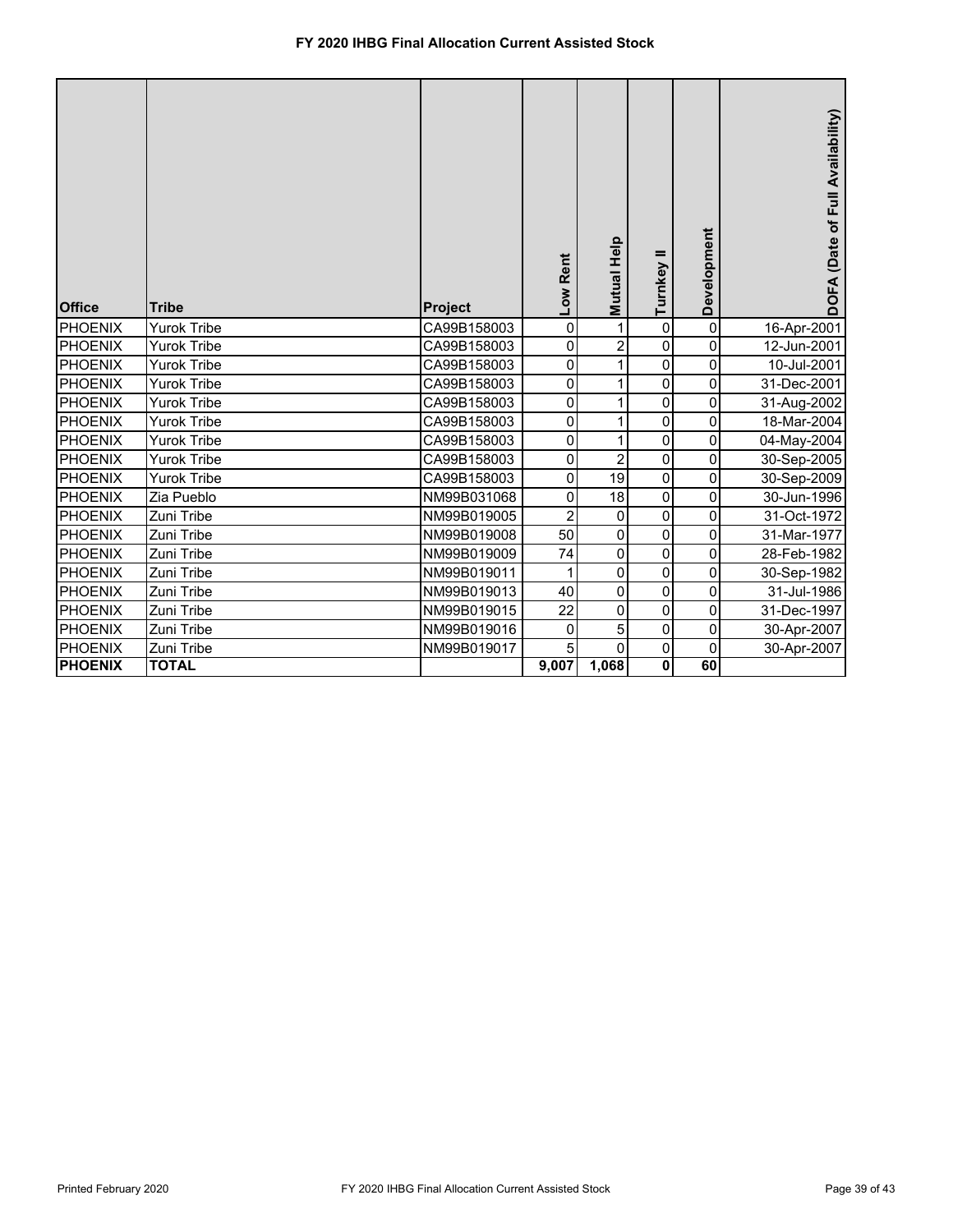| <b>Office</b>                    | <b>Tribe</b>                          | Project                    | Low Rent    | Mutual Help    | Turnkey II  | Development         | DOFA (Date of Full Availability) |
|----------------------------------|---------------------------------------|----------------------------|-------------|----------------|-------------|---------------------|----------------------------------|
| <b>SEATTLE</b>                   | <b>Burns-Paiute Tribe</b>             | OR97B039001                | 0           | 16             | 0           | 0                   | 31-Mar-1999                      |
| <b>SEATTLE</b>                   | <b>Chehalis Confederated Tribes</b>   | WA19B048002                | 29          | 0              | 0           | 0                   | 30-Nov-1983                      |
| <b>SEATTLE</b>                   | <b>Chehalis Confederated Tribes</b>   | WA97B048003                | 21          | 0              | 0           | 0                   | 30-Jun-1987                      |
| <b>SEATTLE</b>                   | <b>Chehalis Confederated Tribes</b>   | WA97B048005                | $\pmb{0}$   | 3              | 0           | 0                   | 25-Nov-1997                      |
| <b>SEATTLE</b>                   | <b>Chehalis Confederated Tribes</b>   | WA97B048007                | 0           | $\mathbf{1}$   | $\pmb{0}$   | 0                   | 31-Jan-2000                      |
| <b>SEATTLE</b>                   | <b>Chehalis Confederated Tribes</b>   | WA97B048008                | 5           | 0              | $\pmb{0}$   | 0                   | 29-Feb-2008                      |
| <b>SEATTLE</b>                   | Coeur D'Alene Tribe                   | ID16B007009                | 16          | 0              | 0           | 0                   | 30-Apr-1984                      |
| <b>SEATTLE</b>                   | Coeur D'Alene Tribe                   | ID16B007010                | 0           | $\overline{2}$ | 0           | 0                   | 31-Aug-1984                      |
| <b>SEATTLE</b>                   | Coeur D'Alene Tribe                   | ID97B007006                | 45          | 0              | 0           | 0                   | 30-Sep-1981                      |
| <b>SEATTLE</b>                   | Coeur D'Alene Tribe                   | ID97B007013                | $\pmb{0}$   | $\mathbf{1}$   | 0           | 0                   | 31-Aug-1984                      |
| <b>SEATTLE</b>                   | Coeur D'Alene Tribe                   | ID97B007015                | 11          | 0              | 0           | 0                   | 31-Mar-1990                      |
| <b>SEATTLE</b>                   | Coeur D'Alene Tribe                   | ID97B007018                | 0           | $\overline{2}$ | 0           | 0                   | 31-Aug-1994                      |
| <b>SEATTLE</b>                   | Coeur D'Alene Tribe                   | ID97B007021                | 9           | 0              | 0           | 1                   | 31-Dec-1998                      |
| <b>SEATTLE</b>                   | Coeur D'Alene Tribe                   | ID97B007022                | 0           | 5              | 0           | 1                   | 31-Dec-1998                      |
| <b>SEATTLE</b>                   | Coeur D'Alene Tribe                   | ID97B007025                | 5           | 0              | $\mathbf 0$ | 0                   | 31-Dec-1998                      |
| <b>SEATTLE</b>                   | <b>Colville Confederated Tribes</b>   | WA19B043007                | 43          | 1              | 0           | 0                   | 31-Dec-1980                      |
| <b>SEATTLE</b>                   | <b>Colville Confederated Tribes</b>   | WA19B043008                | $\pmb{0}$   | 1              | $\mathbf 0$ | 0                   | 30-Apr-1981                      |
| <b>SEATTLE</b>                   | <b>Colville Confederated Tribes</b>   | WA19B043009                | 50          | 1              | $\mathbf 0$ | 0                   | 30-Jun-1982                      |
| <b>SEATTLE</b>                   | <b>Colville Confederated Tribes</b>   | WA97B043002                | 39          | 1              | $\mathbf 0$ | 0                   | 30-Jun-1977                      |
| <b>SEATTLE</b>                   | <b>Colville Confederated Tribes</b>   | WA97B043003                | 29          | 0              | 0           | 0                   | 31-Aug-1978                      |
| <b>SEATTLE</b>                   | <b>Colville Confederated Tribes</b>   | WA97B043004                | 0           | 2              | 0           | 0                   | 31-Jan-1979                      |
| <b>SEATTLE</b>                   | <b>Colville Confederated Tribes</b>   | WA97B043005                | 35          | 1              | 0           | 0                   | 31-Jan-1980                      |
| <b>SEATTLE</b>                   | <b>Colville Confederated Tribes</b>   | WA97B043012                | 58          | 0              | 0           | 0                   | 30-Jun-1983                      |
| <b>SEATTLE</b>                   | <b>Colville Confederated Tribes</b>   | WA97B043014                | 0           | 4              | $\mathbf 0$ | 0                   | 31-May-1986                      |
| <b>SEATTLE</b>                   | <b>Colville Confederated Tribes</b>   | WA97B043017                | 0           | $\overline{c}$ | 0           | $\pmb{0}$           | 31-Mar-1999                      |
| <b>SEATTLE</b>                   | Coos, Lower Umpqua and Siuslaw Tribes | OR97B036001                | 15          | 0              | 0           | 0                   | 28-Feb-2001                      |
| <b>SEATTLE</b>                   | Coquille Indian Tribe                 | OR97B038001                | 51          | 0              | 0           | 0                   | 30-Jun-1997                      |
| <b>SEATTLE</b>                   | Coquille Indian Tribe                 | OR97B038002                | 0           | 7              | 0           | 0                   | 30-Jun-1997                      |
| <b>SEATTLE</b>                   | <b>Grand Ronde</b>                    | OR97B040001                | 15          | 0              | 0           | 0                   | 31-Aug-2000                      |
| <b>SEATTLE</b>                   | <b>Grand Ronde</b>                    | OR97B040002                | 5           | 0              | 0           | 0                   | 31-Aug-2000                      |
| <b>SEATTLE</b>                   | Hoh Indian Tribe                      | WA97B052032                | 4           | 0              | 0           | 0                   | 01-Feb-1997                      |
| <b>SEATTLE</b>                   | Kalispel Indian Community             | WA97B037012                | 0           | 3              | 0           | 0                   | 31-Dec-1996                      |
| <b>SEATTLE</b>                   | Kalispel Indian Community             | WA97B600371                | 3           | 0              | 0           | 0                   | 30-Sep-2000                      |
| <b>SEATTLE</b>                   | Kalispel Indian Community             | WA97B600372                | 0           | 1              | 0           | 0                   | 30-Sep-2000                      |
| <b>SEATTLE</b>                   | Klamath Indian Tribe                  | OR97B037004                | 0           | 5              | 0           | 0                   | 28-Feb-1999                      |
| <b>SEATTLE</b>                   | Klamath Indian Tribe                  | OR97B037005                | 6           | 0              | 0           | $\mathsf{O}\xspace$ | 28-Feb-1999                      |
| <b>SEATTLE</b>                   | Kootenai Tribe                        | ID97B022001                | 0           | 3              | 0           | $\mathsf{O}\xspace$ | 28-Feb-1986                      |
| <b>SEATTLE</b>                   | Lower Elwha Tribal Community          | WA97B050009                | 0           | 11<br>0        | 0           | 0<br>0              | 31-Aug-1996                      |
| <b>SEATTLE</b>                   | Lower Elwha Tribal Community          | WA97B050011                | 3           |                | 0           |                     | 31-Jul-1999                      |
| <b>SEATTLE</b>                   | Lower Elwha Tribal Community          | WA97B050012                | 0           | 3              | 0           | 0                   | 31-Jul-1999                      |
| <b>SEATTLE</b>                   | Lummi Tribe                           | WA97B028004                | 19<br>29    | 0<br>0         | 0<br>0      | 0<br>0              | 30-Apr-1975                      |
| <b>SEATTLE</b>                   | Lummi Tribe                           | WA97B028007                | $\mathbf 0$ |                |             | $\mathsf{O}\xspace$ | 30-Jun-1989                      |
| <b>SEATTLE</b><br><b>SEATTLE</b> | Lummi Tribe                           | WA97B028011<br>WA97B028012 | 15          | 4<br>0         | 0<br>0      | $\mathsf{O}\xspace$ | 31-Aug-1995                      |
|                                  | Lummi Tribe                           |                            |             |                |             |                     | 31-Mar-1996                      |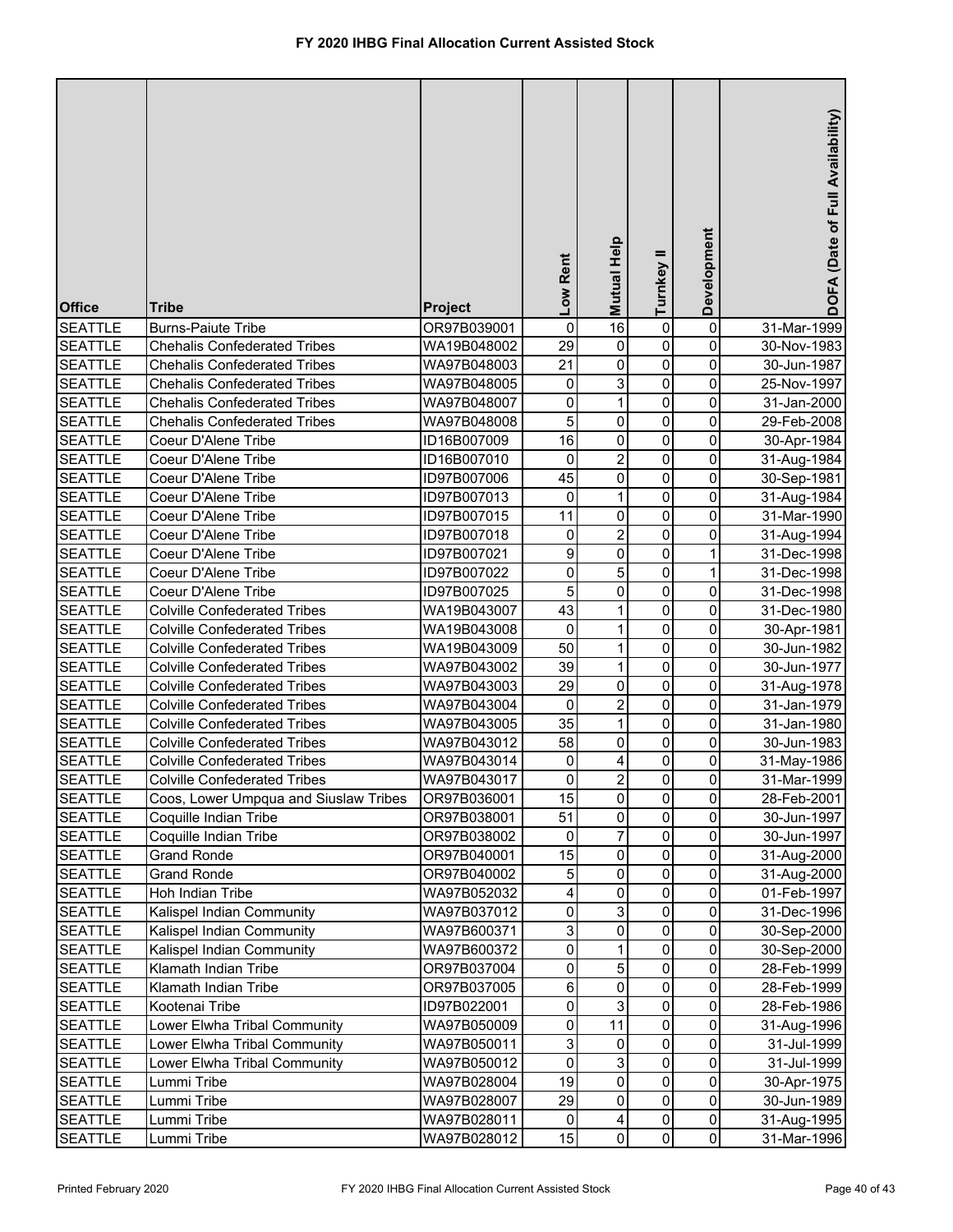| <b>Office</b>                    | <b>Tribe</b>                     | Project                    | Low Rent       | <b>Mutual Help</b> | Turnkey II     | Development         | DOFA (Date of Full Availability) |
|----------------------------------|----------------------------------|----------------------------|----------------|--------------------|----------------|---------------------|----------------------------------|
| <b>SEATTLE</b>                   | Lummi Tribe                      | WA97B028013                | 0              | $\overline{7}$     | 0              | 0                   | 30-Sep-1996                      |
| <b>SEATTLE</b>                   | Lummi Tribe                      | WA97B028014                | 20             | 0                  | 0              | 0                   | 30-Mar-1997                      |
| <b>SEATTLE</b>                   | Lummi Tribe                      | WA97B028015                | $\pmb{0}$      | 17                 | 0              | 0                   | 30-Sep-1998                      |
| <b>SEATTLE</b>                   | Lummi Tribe                      | WA97B028023                | $\mathbf 0$    | 4                  | 0              | 0                   | 31-Dec-1998                      |
| <b>SEATTLE</b>                   | Makah Indian Tribe               | WA19B029004                | 22             | $\mathsf 0$        | $\pmb{0}$      | 0                   | 31-Mar-1982                      |
| <b>SEATTLE</b>                   | Makah Indian Tribe               | WA97B029010                | 0              | $\overline{2}$     | $\pmb{0}$      | 0                   | 31-Jan-1995                      |
| <b>SEATTLE</b>                   | Makah Indian Tribe               | WA97B029013                | 18             | $\mathsf 0$        | 0              | 0                   | 31-Dec-1996                      |
| <b>SEATTLE</b>                   | Makah Indian Tribe               | WA97B029014                | 5              | 0                  | 0              | 0                   | 30-Nov-1999                      |
| <b>SEATTLE</b>                   | Muckleshoot Indian Tribe         | WA97B040001                | 40             | 0                  | 0              | 0                   | 31-Dec-1980                      |
| <b>SEATTLE</b>                   | Muckleshoot Indian Tribe         | WA97B040003                | 24             | $\mathsf 0$        | 0              | 0                   | 30-Sep-1998                      |
| <b>SEATTLE</b>                   | Muckleshoot Indian Tribe         | WA97B040004                | 40             | 0                  | 0              | 0                   | 28-Sep-2007                      |
| <b>SEATTLE</b>                   | Nez Perce Tribe                  | ID97B008007                | 60             | 0                  | 0              | 0                   | 30-Sep-1977                      |
| <b>SEATTLE</b>                   | Nez Perce Tribe                  | ID97B008011                | 0              | 1                  | 0              | 0                   | 30-Apr-1984                      |
| <b>SEATTLE</b>                   | Nez Perce Tribe                  | ID97B008015                | 29             | 0                  | 0              | 0                   | 30-Sep-1993                      |
| <b>SEATTLE</b>                   | Nez Perce Tribe                  | ID97B008017                | 0              | 7                  | $\mathbf 0$    | 0                   | 31-Dec-1994                      |
| <b>SEATTLE</b>                   | Nez Perce Tribe                  | ID97B008021                | 0              | $\overline{2}$     | 0              | 0                   | 30-Sep-1996                      |
| <b>SEATTLE</b>                   | Nisqually Indian Community       | WA97B052032                | 5              | $\mathsf 0$        | $\mathbf 0$    | 0                   | 30-Sep-2000                      |
| <b>SEATTLE</b>                   | Nisqually Indian Community       | WA97B052035                | 5              | $\mathbf 0$        | $\mathbf 0$    | 0                   | 31-Mar-1999                      |
| <b>SEATTLE</b>                   | Nisqually Indian Community       | WA97B052040                | 0              | $\overline{2}$     | $\mathbf 0$    | 0                   | 31-Jul-1998                      |
| <b>SEATTLE</b>                   | Nooksack Tribe                   | WA19B056002                | 0              | 3                  | 0              | 0                   | 31-Dec-1980                      |
| <b>SEATTLE</b>                   | Nooksack Tribe                   | WA97B056001                | 0              | $\overline{2}$     | 0              | 0                   | 31-Dec-1979                      |
| <b>SEATTLE</b>                   | Nooksack Tribe                   | WA97B056003                | 0              | 15                 | 0              | 0                   | 31-Aug-1984                      |
| <b>SEATTLE</b>                   | Nooksack Tribe                   | WA97B056005                | 0              | 3                  | 0              | 0                   | 31-Jan-1992                      |
| <b>SEATTLE</b>                   | Nooksack Tribe                   | WA97B056006                | 0              | 10                 | 0              | 0                   | 31-Jul-1994                      |
| <b>SEATTLE</b>                   | Nooksack Tribe                   | WA97B056007                | $\pmb{0}$      | $\vert 4 \vert$    | 0              | $\pmb{0}$           | 31-Jul-1994                      |
| <b>SEATTLE</b>                   | Nooksack Tribe                   | WA97B056008                | $\overline{7}$ | 0                  | 0              | 0                   | 30-Sep-1999                      |
| <b>SEATTLE</b>                   | Port Gamble Indian Community     | WA19B044004                | 10             | 0                  | 0              | 0                   | 31-Mar-1983                      |
| <b>SEATTLE</b>                   | Port Gamble Indian Community     | WA97B044001                | 5              | 0                  | 0              | 0                   | 30-May-1974                      |
| <b>SEATTLE</b>                   | Port Gamble Indian Community     | WA97B044003                | 20             | 0<br>$\mathsf 3$   | $\mathbf 0$    | 0                   | 31-Oct-1977                      |
| <b>SEATTLE</b>                   | Port Gamble Indian Community     | WA97B044010                | $\pmb{0}$      | 0                  | $\pmb{0}$<br>0 | 0<br>0              | 30-Apr-1998                      |
| <b>SEATTLE</b>                   | Port Gamble Indian Community     | WA97B044011                | 6<br>27        |                    | 0              | 0                   | 30-Apr-1998                      |
| <b>SEATTLE</b>                   | Puyallup Tribe                   | WA97B063002                |                | 0<br>0             |                | 0                   | 31-Jul-1990                      |
| <b>SEATTLE</b><br><b>SEATTLE</b> | Puyallup Tribe                   | WA97B063006                | 5<br>0         | 5                  | 0              | 0                   | 04-Aug-2006                      |
| <b>SEATTLE</b>                   | Puyallup Tribe<br>Quileute Tribe | WA97B063007<br>WA97B047002 | 0              | 20                 | 0<br>$\pmb{0}$ | 0                   | 04-Aug-2006<br>31-Mar-1996       |
| <b>SEATTLE</b>                   | Quileute Tribe                   | WA97B047003                | 0              | 4                  | $\pmb{0}$      | $\mathsf{O}\xspace$ | 30-Sep-1997                      |
| <b>SEATTLE</b>                   | Quileute Tribe                   | WA97B047004                | 0              | 3                  | 0              | $\mathsf{O}\xspace$ | 30-Sep-1997                      |
| <b>SEATTLE</b>                   | Quileute Tribe                   | WA97B047005                | 3              | 3                  | 0              | 0                   | 31-Dec-1998                      |
| <b>SEATTLE</b>                   | <b>Quinault Tribe</b>            | WA97B027003                | 40             | 0                  | 0              | 0                   | 30-Jul-1974                      |
| <b>SEATTLE</b>                   | <b>Quinault Tribe</b>            | WA97B027007                | 10             | 0                  | 0              | $\mathsf{O}\xspace$ | 31-Jul-1981                      |
| <b>SEATTLE</b>                   | <b>Quinault Tribe</b>            | WA97B027010                | 0              | 16                 | 0              | 0                   | 30-Sep-1995                      |
| <b>SEATTLE</b>                   | <b>Quinault Tribe</b>            | WA97B027011                | 5              | 0                  | $\mathbf 0$    | 0                   | 02-Feb-2005                      |
| <b>SEATTLE</b>                   | <b>Quinault Tribe</b>            | WA97B027012                | $\pmb{0}$      | $\mathbf 5$        | 0              | $\mathsf{O}\xspace$ | 02-Feb-2005                      |
| <b>SEATTLE</b>                   | Sauk-Suiattle Indian Tribe       | WA97B062003                | $\mathbf 0$    | $\overline{7}$     | $\mathbf{0}$   | $\overline{0}$      | 31-Jul-1984                      |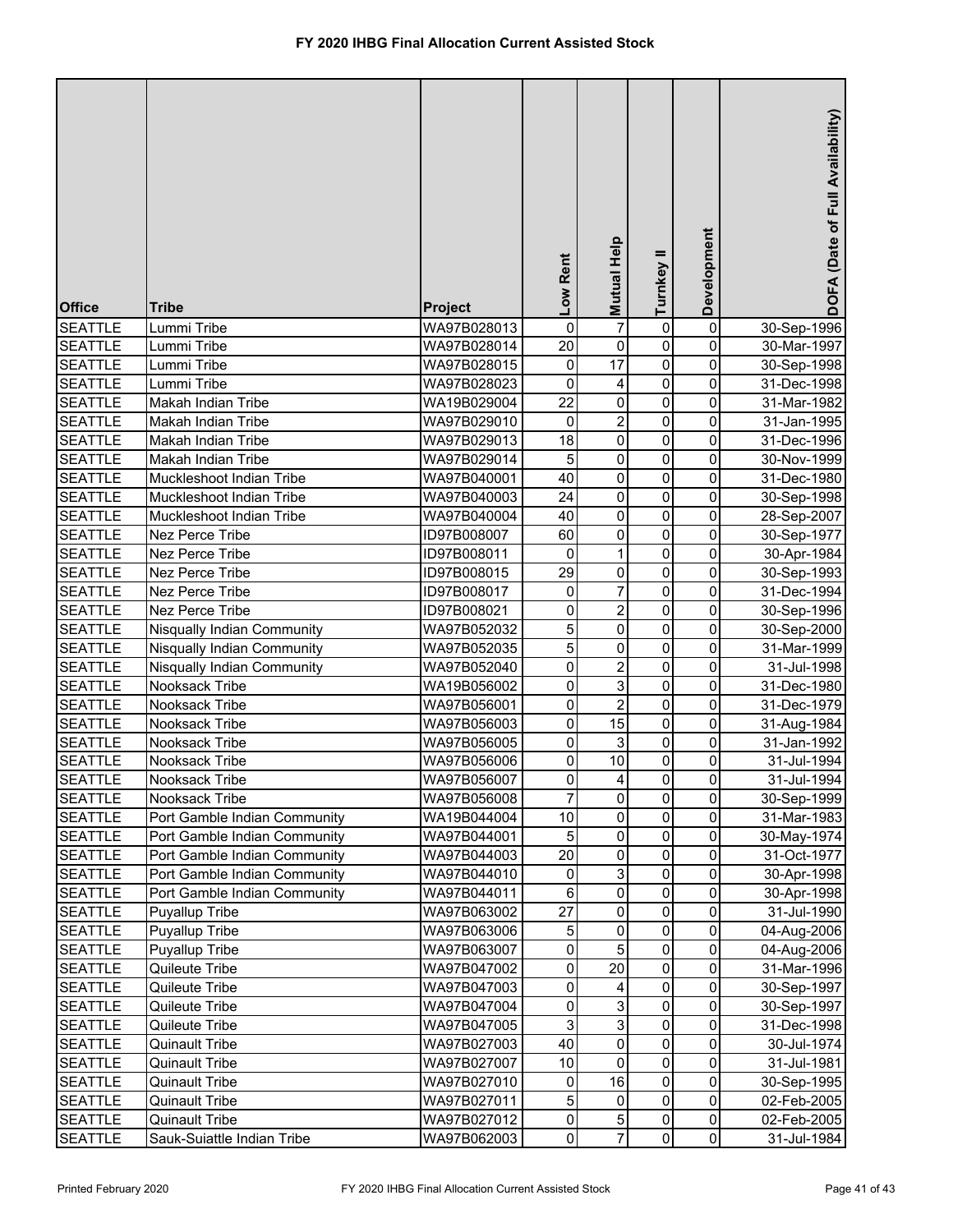| <b>Office</b>  | <b>Tribe</b>                           | <b>Project</b> | Low Rent                | <b>Mutual Help</b>        | Turnkey II  | Development         | DOFA (Date of Full Availability) |
|----------------|----------------------------------------|----------------|-------------------------|---------------------------|-------------|---------------------|----------------------------------|
| <b>SEATTLE</b> | Shoalwater Bay Tribe                   | WA97B052008    | 0                       | $\overline{2}$            | 0           | $\pmb{0}$           | 30-Apr-1986                      |
| <b>SEATTLE</b> | Shoalwater Bay Tribe                   | WA97B052021    | $\mathbf 1$             | 0                         | 0           | 0                   | 28-Feb-2000                      |
| <b>SEATTLE</b> | Shoalwater Bay Tribe                   | WA97B052046    | 3                       | 0                         | $\pmb{0}$   | 0                   | 30-Apr-2003                      |
| <b>SEATTLE</b> | Shoalwater Bay Tribe                   | WA97B052051    | 0                       | 3                         | 0           | 0                   | 31-Jul-2000                      |
| <b>SEATTLE</b> | Shoshone-Bannock Tribes, Ft. Hall Res. | ID16B009005    | 0                       | $\mathbf{1}$              | 0           | 0                   | 31-Jan-1984                      |
| <b>SEATTLE</b> | Shoshone-Bannock Tribes, Ft. Hall Res. | ID16B009006    | 19                      | 0                         | 0           | 0                   | 31-Mar-1983                      |
| <b>SEATTLE</b> | Shoshone-Bannock Tribes, Ft. Hall Res. | ID97B009003    | 60                      | 0                         | $\pmb{0}$   | 0                   | 31-Oct-1975                      |
| <b>SEATTLE</b> | Shoshone-Bannock Tribes, Ft. Hall Res. | ID97B009009    | $\pmb{0}$               | $\overline{c}$            | $\pmb{0}$   | 0                   | 31-Aug-1992                      |
| <b>SEATTLE</b> | Shoshone-Bannock Tribes, Ft. Hall Res. | ID97B009010    | 15                      | 0                         | $\pmb{0}$   | 0                   | 30-Sep-1991                      |
| <b>SEATTLE</b> | Shoshone-Bannock Tribes, Ft. Hall Res. | ID97B009014    | 5                       | 0                         | 0           | 0                   | 31-Oct-2000                      |
| <b>SEATTLE</b> | Shoshone-Bannock Tribes, Ft. Hall Res. | ID97B009015    | 5                       | 0                         | $\pmb{0}$   | 0                   | 31-May-2001                      |
| <b>SEATTLE</b> | Shoshone-Bannock Tribes, Ft. Hall Res. | ID97B009016    | 0                       | 5                         | $\mathbf 0$ | 0                   | 31-May-2001                      |
| <b>SEATTLE</b> | <b>Siletz Confederated Tribes</b>      | OR97B035001    | 0                       | 7                         | $\mathbf 0$ | 0                   | 31-Mar-1989                      |
| <b>SEATTLE</b> | <b>Siletz Confederated Tribes</b>      | OR97B035004    | 26                      | 0                         | $\mathbf 0$ | 0                   | 30-Apr-1996                      |
| <b>SEATTLE</b> | <b>Siletz Confederated Tribes</b>      | OR97B035007    | 25                      | 0                         | $\mathbf 0$ | 0                   | 30-Sep-1997                      |
| <b>SEATTLE</b> | <b>Siletz Confederated Tribes</b>      | OR97B035010    | 1                       | $\mathbf 0$               | $\mathbf 0$ | 0                   | 28-Feb-2001                      |
| <b>SEATTLE</b> | <b>Siletz Confederated Tribes</b>      | OR97B035012    | 5                       | $\mathbf 0$               | $\mathbf 0$ | 0                   | 28-Feb-2001                      |
| <b>SEATTLE</b> | Skokomish Indian Tribe                 | WA97B052008    | 0                       | 4                         | 0           | 0                   | 30-Apr-1986                      |
| <b>SEATTLE</b> | Skokomish Indian Tribe                 | WA97B052019    | 0                       | 9                         | 0           | 0                   | 31-Mar-1992                      |
| <b>SEATTLE</b> | Skokomish Indian Tribe                 | WA97B052021    | 9                       | 0                         | 0           | 0                   | 28-Feb-1999                      |
| <b>SEATTLE</b> | Skokomish Indian Tribe                 | WA97B052038    | 5                       | 0                         | 0           | 0                   | 31-Mar-2000                      |
| <b>SEATTLE</b> | Spokane Tribe                          | WA19B037004    | 36                      | 0                         | 0           | 0                   | 31-Dec-1981                      |
| <b>SEATTLE</b> | Spokane Tribe                          | WA97B037003    | 0                       | 1                         | 0           | 0                   | 30-Jun-1981                      |
| <b>SEATTLE</b> | Spokane Tribe                          | WA97B037005    | 52                      | 0                         | 0           | 0                   | 29-Feb-1984                      |
| <b>SEATTLE</b> | Spokane Tribe                          | WA97B037008    | $\mathbf{2}$            | 7                         | 0           | $\pmb{0}$           | 30-Nov-1987                      |
| <b>SEATTLE</b> | Spokane Tribe                          | WA97B037009    | $\mathbf{1}$            | 11                        | $\mathsf 0$ | 0                   | 30-Nov-1990                      |
| <b>SEATTLE</b> | Spokane Tribe                          | WA97B037013    | 0                       | $\ensuremath{\mathsf{3}}$ | $\pmb{0}$   | 0                   | 31-Jan-1997                      |
| <b>SEATTLE</b> | Spokane Tribe                          | WA97B037014    | 15                      | 0                         | $\mathbf 0$ | 0                   | 31-Aug-1997                      |
| <b>SEATTLE</b> | Spokane Tribe                          | WA97B037024    | 0                       | 1                         | 0           | 0                   | 31-Aug-2000                      |
| <b>SEATTLE</b> | Spokane Tribe                          | WA97B037025    | 6                       | 0                         | 0           | 0                   | 31-Mar-2000                      |
| <b>SEATTLE</b> | Squaxin Island Tribe                   | WA97B052001    | 0                       | 1                         | 0           | 0                   | 31-Dec-1977                      |
| <b>SEATTLE</b> | Squaxin Island Tribe                   | WA97B052003    | $\pmb{0}$               | 3                         | $\pmb{0}$   | $\mathsf{O}\xspace$ | 28-Feb-1982                      |
| <b>SEATTLE</b> | Squaxin Island Tribe                   | WA97B052017    | 0                       | 11                        | 0           | 0                   | 29-Feb-1992                      |
| <b>SEATTLE</b> | Squaxin Island Tribe                   | WA97B052021    | 6                       | 1                         | 0           | 0                   | 23-Oct-1997                      |
| <b>SEATTLE</b> | Squaxin Island Tribe                   | WA97B052032    | $\overline{7}$          | 0                         | 0           | 0                   | 01-Jun-1998                      |
| <b>SEATTLE</b> | Squaxin Island Tribe                   | WA97B052036    | $\overline{\mathbf{c}}$ | 0                         | 0           | 0                   | 01-Jun-1998                      |
| <b>SEATTLE</b> | Squaxin Island Tribe                   | WA97B052042    | $\overline{c}$          | 0                         | 0           | 0                   | 31-Jan-2002                      |
| <b>SEATTLE</b> | Squaxin Island Tribe                   | WA97B052052    | 0                       | $\overline{2}$            | 0           | 0                   | 31-Jan-2002                      |
| <b>SEATTLE</b> | Suquamish Tribe                        | WA97B052002    | 0                       | $\mathbf{1}$              | 0           | 0                   | 31-Dec-1980                      |
| <b>SEATTLE</b> | Suquamish Tribe                        | WA97B052008    | 0                       | 3                         | 0           | $\mathsf{O}\xspace$ | 30-Apr-1986                      |
| <b>SEATTLE</b> | Suquamish Tribe                        | WA97B052014    | 0                       | 9                         | 0           | 0                   | 31-Mar-1992                      |
| <b>SEATTLE</b> | Suquamish Tribe                        | WA97B052020    | 4                       | 0                         | 0           | 0                   | 30-Sep-1993                      |
| <b>SEATTLE</b> | Suquamish Tribe                        | WA97B052034    | $\sqrt{5}$              | 0                         | 0           | $\mathsf{O}\xspace$ | 28-Feb-1999                      |
| <b>SEATTLE</b> | Suquamish Tribe                        | WA97B052041    | $\pmb{0}$               | $\overline{5}$            | 0           | $\overline{0}$      | 31-Aug-1998                      |